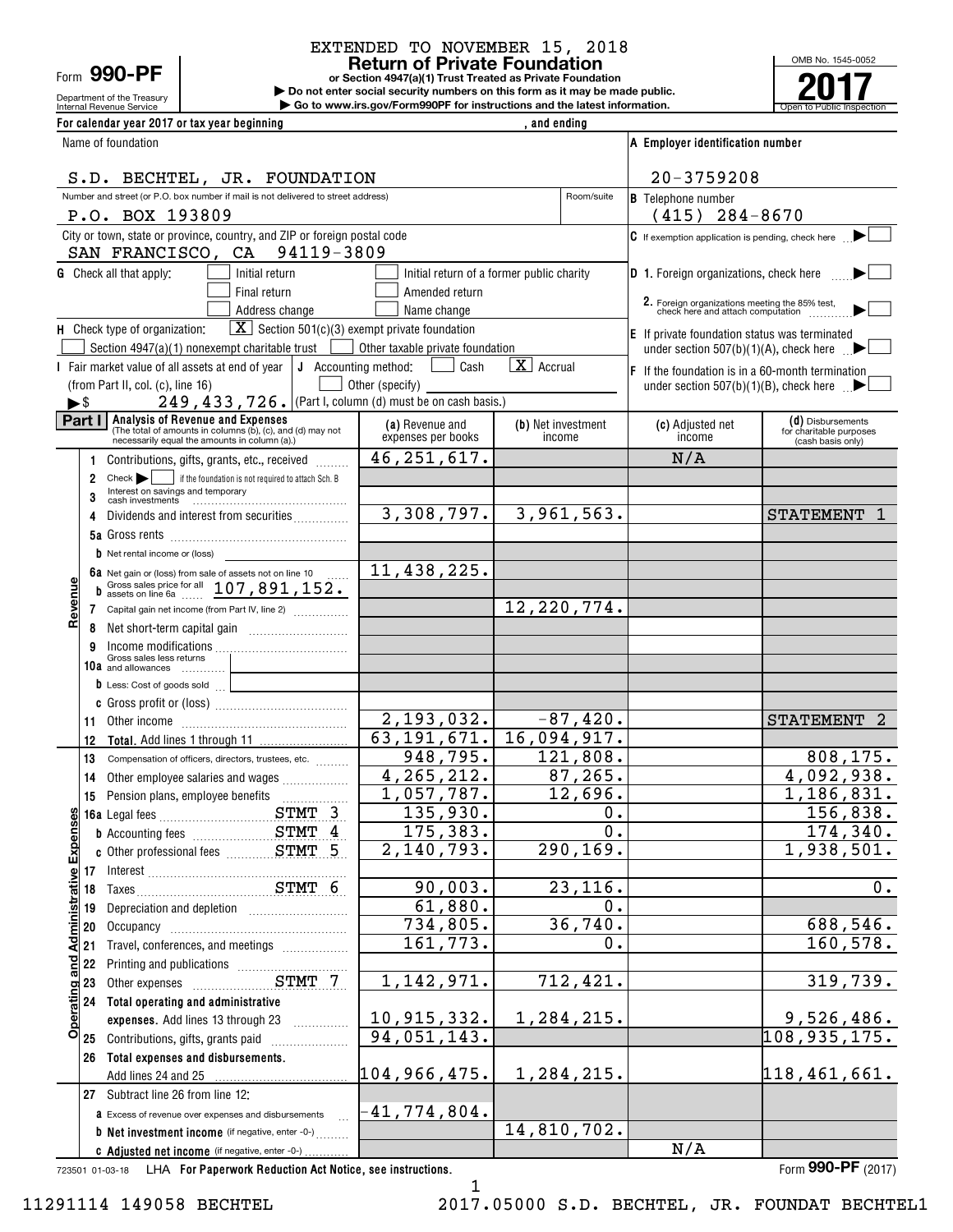|                  | Form 990-PF (2017) | $20 - 3759208$                                                                                                                                                | Page 2                      |                                    |                             |          |
|------------------|--------------------|---------------------------------------------------------------------------------------------------------------------------------------------------------------|-----------------------------|------------------------------------|-----------------------------|----------|
|                  | Part II            | <b>Balance Sheets</b> Attached schedules and amounts in the description                                                                                       | Beginning of year           |                                    | End of year                 |          |
|                  |                    | column should be for end-of-year amounts only.                                                                                                                | (a) Book Value              | (b) Book Value                     | (c) Fair Market Value       |          |
|                  |                    | 1 Cash - non-interest-bearing                                                                                                                                 |                             |                                    |                             |          |
|                  |                    |                                                                                                                                                               | 47,320,707.                 | 38, 155, 339.                      | 38, 155, 339.               |          |
|                  |                    | 14,426,773.<br>3 Accounts receivable $\blacktriangleright$                                                                                                    |                             |                                    |                             |          |
|                  |                    | Less: allowance for doubtful accounts $\blacktriangleright$                                                                                                   | 22, 142, 319.               | 14,426,773.                        | 14,426,773.                 |          |
|                  |                    | 4 Pledges receivable                                                                                                                                          |                             |                                    |                             |          |
|                  |                    | Less: allowance for doubtful accounts $\blacktriangleright$                                                                                                   |                             |                                    |                             |          |
|                  |                    |                                                                                                                                                               |                             |                                    |                             |          |
|                  |                    | 6 Receivables due from officers, directors, trustees, and other                                                                                               |                             |                                    |                             |          |
|                  |                    |                                                                                                                                                               |                             |                                    |                             |          |
|                  |                    |                                                                                                                                                               |                             |                                    |                             |          |
|                  |                    | Less: allowance for doubtful accounts                                                                                                                         |                             |                                    |                             |          |
|                  |                    |                                                                                                                                                               | 126, 472.                   | 330,009.                           |                             | 330,009. |
| Assets           |                    | 10a Investments - U.S. and state government obligations                                                                                                       |                             |                                    |                             |          |
|                  |                    |                                                                                                                                                               | 5,827,675.                  | 888,008.                           |                             | 888,008. |
|                  |                    |                                                                                                                                                               | 0.                          | $120, 298, 450.$ 120, 298, 450.    |                             |          |
|                  |                    |                                                                                                                                                               |                             |                                    |                             |          |
|                  |                    | $\mathcal{L}^{\text{max}}_{\text{max}}$ , where $\mathcal{L}^{\text{max}}_{\text{max}}$                                                                       |                             |                                    |                             |          |
|                  |                    |                                                                                                                                                               |                             |                                    |                             |          |
|                  | 13                 |                                                                                                                                                               | 236, 777, 116.              | 73,732,621.                        | 73, 732, 621.               |          |
|                  |                    | 14 Land, buildings, and equipment: basis > 404, 530.                                                                                                          |                             |                                    |                             |          |
|                  |                    |                                                                                                                                                               | 205, 452.                   | 171,034.                           |                             | 171,034. |
|                  |                    | 15 Other assets (describe $\blacktriangleright$                                                                                                               | 1,432,281.                  | 1,431,492.                         | 1,431,492.                  |          |
|                  |                    | 16 Total assets (to be completed by all filers - see the                                                                                                      |                             |                                    |                             |          |
|                  |                    |                                                                                                                                                               |                             | $313,832,022.$   249,433,726.      | 249,433,726.                |          |
|                  |                    |                                                                                                                                                               | 1,495,219.                  | 733,381.                           |                             |          |
|                  |                    |                                                                                                                                                               | $\overline{126,044,001.}$   | 111, 159, 969.                     |                             |          |
|                  |                    |                                                                                                                                                               |                             |                                    |                             |          |
| Liabilities      |                    | 20 Loans from officers, directors, trustees, and other disqualified persons                                                                                   |                             |                                    |                             |          |
|                  |                    |                                                                                                                                                               |                             |                                    |                             |          |
|                  |                    | 22 Other liabilities (describe $\blacktriangleright$                                                                                                          |                             |                                    |                             |          |
|                  |                    |                                                                                                                                                               |                             |                                    |                             |          |
|                  |                    | 23 Total liabilities (add lines 17 through 22)                                                                                                                |                             | $127,539,220.$ 111,893,350.        |                             |          |
|                  |                    | Foundations that follow SFAS 117, check here $\Box$                                                                                                           |                             |                                    |                             |          |
|                  |                    | and complete lines 24 through 26, and lines 30 and 31.                                                                                                        |                             | $185, 338, 017.$ 136, 608, 329.    |                             |          |
|                  | 24<br>25           | Unrestricted                                                                                                                                                  | 954, 785.                   | 932,047.                           |                             |          |
|                  |                    |                                                                                                                                                               |                             |                                    |                             |          |
| or Fund Balances |                    | Foundations that do not follow SFAS 117, check here $\Box$                                                                                                    |                             |                                    |                             |          |
|                  |                    | and complete lines 27 through 31.                                                                                                                             |                             |                                    |                             |          |
|                  | 27                 | Capital stock, trust principal, or current funds                                                                                                              |                             |                                    |                             |          |
| Assets           | 28                 | Paid-in or capital surplus, or land, bldg., and equipment fund                                                                                                |                             |                                    |                             |          |
|                  | 29                 | Retained earnings, accumulated income, endowment, or other funds                                                                                              |                             |                                    |                             |          |
| ğ                | 30                 |                                                                                                                                                               |                             | 186, 292, 802. 137, 540, 376.      |                             |          |
|                  |                    |                                                                                                                                                               |                             |                                    |                             |          |
|                  |                    | 31 Total liabilities and net assets/fund balances                                                                                                             | 313,832,022.   249,433,726. |                                    |                             |          |
|                  | Part III           | Analysis of Changes in Net Assets or Fund Balances                                                                                                            |                             |                                    |                             |          |
|                  |                    | 1 Total net assets or fund balances at beginning of year - Part II, column (a), line 30                                                                       |                             |                                    |                             |          |
|                  |                    | (must agree with end-of-year figure reported on prior year's return) with an accommutation and agree with end-of-year figure reported on prior year's return) |                             | $\mathbf{1}$                       | 186, 292, 802.              |          |
|                  |                    | 2 Enter amount from Part I, line 27a <b>contract the COVID-100</b> Enter a model of the COVID-100 Part I, line 27a                                            |                             | $\overline{\mathbf{2}}$            | $\overline{-41,774,804}$ .  |          |
| 3                |                    |                                                                                                                                                               |                             | $\overline{\mathbf{3}}$            |                             | 0.       |
|                  |                    | 4 Add lines 1, 2, and 3                                                                                                                                       |                             | $\overline{\mathbf{4}}$            | 144, 517, 998.              |          |
| 5                |                    | Decreases not included in line 2 (itemize) $\blacktriangleright$                                                                                              |                             | $5\overline{)}$<br>SEE STATEMENT 8 | 6,977,622.                  |          |
|                  |                    |                                                                                                                                                               |                             | 6                                  | $\overline{137,540}$ , 376. |          |

**5** Decreases not included in line 2 (itemize)  $\blacktriangleright$  **6**Total net assets or fund balances at end of year (line 4 minus line 5) - Part II, column (b), line 30 **5** Form (2017) **990-PF** SEE STATEMENT 8 6,977,622. 137,540,376.

723511 01-03-18

2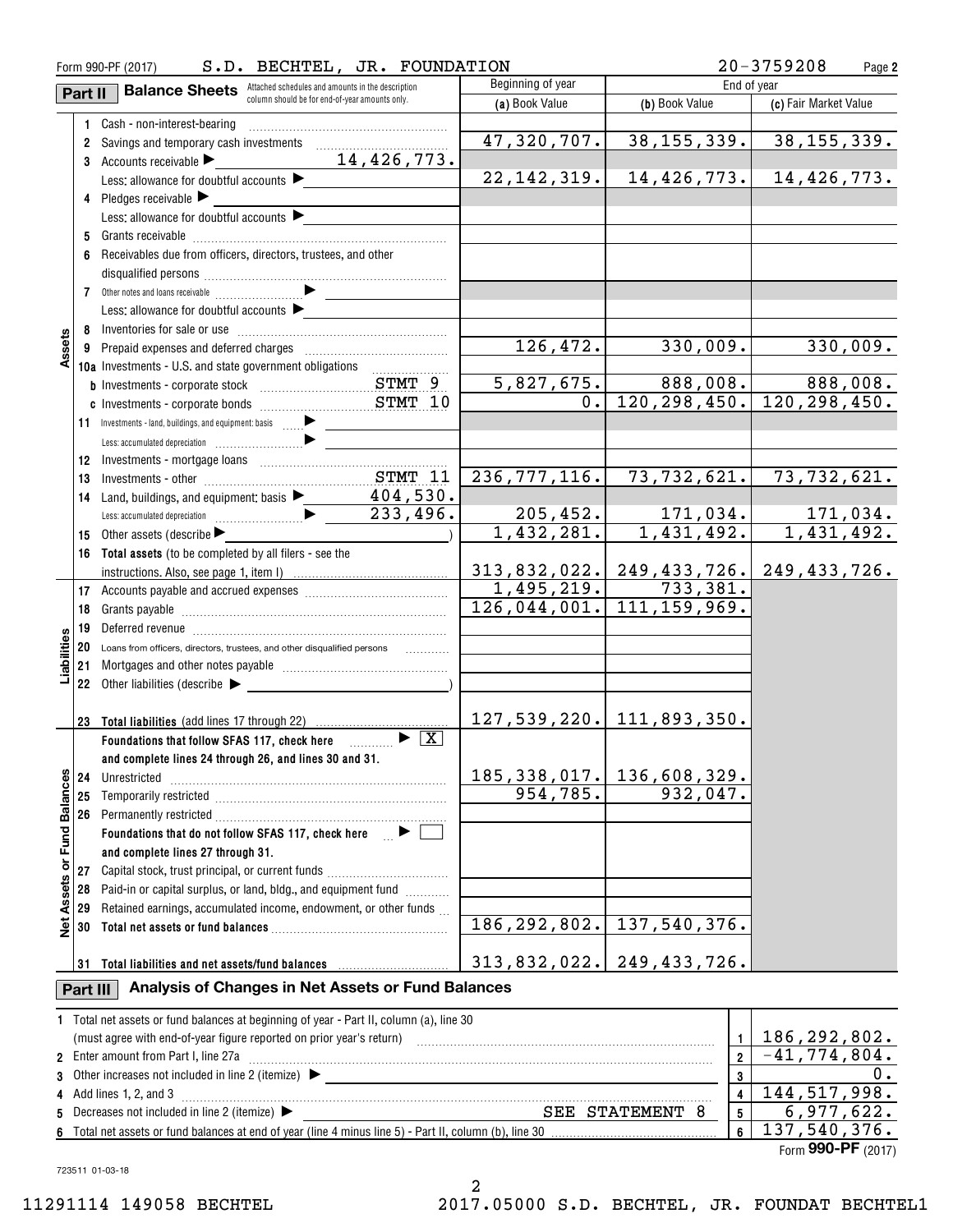| S.D. BECHTEL, JR. FOUNDATION<br>Form 990-PF (2017)                                                                                                                                               |                                                                                                                                                               |  |                                                                                 |             |                                                   |     |                                                         | 20-3759208     |                | Page 3                                                                      |                           |                                             |
|--------------------------------------------------------------------------------------------------------------------------------------------------------------------------------------------------|---------------------------------------------------------------------------------------------------------------------------------------------------------------|--|---------------------------------------------------------------------------------|-------------|---------------------------------------------------|-----|---------------------------------------------------------|----------------|----------------|-----------------------------------------------------------------------------|---------------------------|---------------------------------------------|
| <b>Capital Gains and Losses for Tax on Investment Income</b><br>Part IV                                                                                                                          |                                                                                                                                                               |  |                                                                                 |             |                                                   |     |                                                         |                |                |                                                                             |                           |                                             |
| (b) How acquired<br>P - Purchase<br>(a) List and describe the kind(s) of property sold (for example, real estate,<br>2-story brick warehouse; or common stock, 200 shs. MLC Co.)<br>D - Donation |                                                                                                                                                               |  |                                                                                 |             |                                                   |     | (c) Date acquired<br>(mo., day, yr.)<br>(mo., day, yr.) |                | (d) Date sold  |                                                                             |                           |                                             |
|                                                                                                                                                                                                  | 1a PUBLICLY TRADED SECURITIES                                                                                                                                 |  |                                                                                 |             |                                                   |     |                                                         | Ρ              |                |                                                                             |                           |                                             |
|                                                                                                                                                                                                  | <b>b FROM PARTNERSHIPS</b>                                                                                                                                    |  |                                                                                 |             |                                                   |     |                                                         | ${\bf P}$      |                |                                                                             |                           |                                             |
|                                                                                                                                                                                                  | <b>C PARTNERSHIP DISPOSITIONS</b>                                                                                                                             |  |                                                                                 |             |                                                   |     |                                                         | $\mathbf P$    |                |                                                                             |                           |                                             |
|                                                                                                                                                                                                  | d                                                                                                                                                             |  |                                                                                 |             |                                                   |     |                                                         |                |                |                                                                             |                           |                                             |
| e                                                                                                                                                                                                |                                                                                                                                                               |  |                                                                                 |             |                                                   |     |                                                         |                |                |                                                                             |                           |                                             |
|                                                                                                                                                                                                  | (e) Gross sales price                                                                                                                                         |  | (f) Depreciation allowed<br>(or allowable)                                      |             | (g) Cost or other basis<br>plus expense of sale   |     |                                                         |                |                | (h) Gain or (loss)<br>$((e)$ plus $(f)$ minus $(g)$ )                       |                           |                                             |
|                                                                                                                                                                                                  | 100,759,964.<br>a                                                                                                                                             |  |                                                                                 |             | 93,381,068.                                       |     |                                                         |                |                |                                                                             |                           |                                             |
| b                                                                                                                                                                                                | 4,883,562.                                                                                                                                                    |  |                                                                                 |             |                                                   |     |                                                         |                |                |                                                                             |                           | $\frac{7,378,896.}{4,883,562.}$<br>-41,684. |
| C                                                                                                                                                                                                | 2,247,626.                                                                                                                                                    |  |                                                                                 |             | 2,289,310.                                        |     |                                                         |                |                |                                                                             |                           |                                             |
|                                                                                                                                                                                                  | d                                                                                                                                                             |  |                                                                                 |             |                                                   |     |                                                         |                |                |                                                                             |                           |                                             |
| e                                                                                                                                                                                                |                                                                                                                                                               |  |                                                                                 |             |                                                   |     |                                                         |                |                |                                                                             |                           |                                             |
|                                                                                                                                                                                                  | Complete only for assets showing gain in column (h) and owned by the foundation on 12/31/69.                                                                  |  |                                                                                 |             |                                                   |     |                                                         |                |                | (I) Gains (Col. (h) gain minus                                              |                           |                                             |
|                                                                                                                                                                                                  | (i) FMV as of 12/31/69                                                                                                                                        |  | (i) Adjusted basis<br>as of 12/31/69                                            |             | $(k)$ Excess of col. (i)<br>over col. (j), if any |     |                                                         |                |                | col. (k), but not less than $-0$ -) or<br>Losses (from col. (h))            |                           |                                             |
|                                                                                                                                                                                                  |                                                                                                                                                               |  |                                                                                 |             |                                                   |     |                                                         |                |                |                                                                             |                           |                                             |
| b                                                                                                                                                                                                | a                                                                                                                                                             |  |                                                                                 |             |                                                   |     |                                                         |                |                |                                                                             |                           | $\frac{7,378,896.}{4,883,562.}$<br>-41,684. |
|                                                                                                                                                                                                  |                                                                                                                                                               |  |                                                                                 |             |                                                   |     |                                                         |                |                |                                                                             |                           |                                             |
|                                                                                                                                                                                                  | C                                                                                                                                                             |  |                                                                                 |             |                                                   |     |                                                         |                |                |                                                                             |                           |                                             |
|                                                                                                                                                                                                  | d                                                                                                                                                             |  |                                                                                 |             |                                                   |     |                                                         |                |                |                                                                             |                           |                                             |
| e                                                                                                                                                                                                |                                                                                                                                                               |  |                                                                                 |             |                                                   |     |                                                         |                |                |                                                                             |                           |                                             |
|                                                                                                                                                                                                  | 2 Capital gain net income or (net capital loss)                                                                                                               |  | If gain, also enter in Part I, line 7<br>If (loss), enter -0- in Part I, line 7 |             |                                                   |     | $\overline{\mathbf{2}}$                                 |                |                |                                                                             | 12, 220, 774.             |                                             |
|                                                                                                                                                                                                  | 3 Net short-term capital gain or (loss) as defined in sections 1222(5) and (6):                                                                               |  |                                                                                 |             |                                                   |     |                                                         |                |                |                                                                             |                           |                                             |
|                                                                                                                                                                                                  | If gain, also enter in Part I, line 8, column (c).                                                                                                            |  |                                                                                 |             |                                                   |     |                                                         |                |                |                                                                             |                           |                                             |
|                                                                                                                                                                                                  | If (loss), enter -0- in Part I, line 8.                                                                                                                       |  |                                                                                 |             |                                                   |     |                                                         |                |                | N/A                                                                         |                           |                                             |
|                                                                                                                                                                                                  | Part V                                                                                                                                                        |  | Qualification Under Section 4940(e) for Reduced Tax on Net Investment Income    |             |                                                   |     |                                                         |                |                |                                                                             |                           |                                             |
|                                                                                                                                                                                                  | (For optional use by domestic private foundations subject to the section 4940(a) tax on net investment income.)                                               |  |                                                                                 |             |                                                   |     |                                                         |                |                |                                                                             |                           |                                             |
|                                                                                                                                                                                                  | If section $4940(d)(2)$ applies, leave this part blank.                                                                                                       |  |                                                                                 |             |                                                   |     |                                                         |                |                |                                                                             |                           |                                             |
|                                                                                                                                                                                                  |                                                                                                                                                               |  |                                                                                 |             |                                                   |     |                                                         |                |                |                                                                             |                           |                                             |
|                                                                                                                                                                                                  | Was the foundation liable for the section 4942 tax on the distributable amount of any year in the base period?                                                |  |                                                                                 |             |                                                   |     |                                                         |                |                |                                                                             |                           | Yes $X$ No                                  |
|                                                                                                                                                                                                  | If "Yes," the foundation doesn't qualify under section 4940(e). Do not complete this part.                                                                    |  |                                                                                 |             |                                                   |     |                                                         |                |                |                                                                             |                           |                                             |
|                                                                                                                                                                                                  | Enter the appropriate amount in each column for each year; see the instructions before making any entries.                                                    |  |                                                                                 |             |                                                   |     |                                                         |                |                |                                                                             |                           |                                             |
|                                                                                                                                                                                                  | (a)<br>Base period years                                                                                                                                      |  | (b)                                                                             |             |                                                   | (c) |                                                         |                |                |                                                                             | (d)<br>Distribution ratio |                                             |
|                                                                                                                                                                                                  | Calendar year (or tax year beginning in)                                                                                                                      |  | Adjusted qualifying distributions                                               |             | Net value of noncharitable-use assets             |     |                                                         |                |                | $\left(\text{col.}(\mathbf{b})\right)$ divided by $\text{col.}(\mathbf{c})$ |                           |                                             |
|                                                                                                                                                                                                  | 2016                                                                                                                                                          |  | 124, 818, 300.                                                                  |             |                                                   |     |                                                         | 340, 719, 220. |                |                                                                             |                           | .366338                                     |
|                                                                                                                                                                                                  | 2015                                                                                                                                                          |  | 110,907,879.                                                                    |             |                                                   |     |                                                         | 368,656,625.   |                |                                                                             |                           | .300843                                     |
|                                                                                                                                                                                                  | 2014                                                                                                                                                          |  | 117,688,932.                                                                    |             |                                                   |     |                                                         | 404,997,104.   |                |                                                                             |                           | .290592                                     |
|                                                                                                                                                                                                  | 2013                                                                                                                                                          |  |                                                                                 | 69,609,172. |                                                   |     |                                                         | 354, 127, 495. |                |                                                                             |                           | .196565                                     |
|                                                                                                                                                                                                  | 2012                                                                                                                                                          |  |                                                                                 | 61,734,495. |                                                   |     |                                                         | 307,456,563.   |                |                                                                             |                           | .200791                                     |
|                                                                                                                                                                                                  |                                                                                                                                                               |  |                                                                                 |             |                                                   |     |                                                         |                |                |                                                                             |                           |                                             |
|                                                                                                                                                                                                  |                                                                                                                                                               |  |                                                                                 |             |                                                   |     |                                                         |                | $\overline{2}$ |                                                                             |                           | 1.355129                                    |
|                                                                                                                                                                                                  | 3 Average distribution ratio for the 5-year base period - divide the total on line 2 by 5.0, or by the number of years                                        |  |                                                                                 |             |                                                   |     |                                                         |                |                |                                                                             |                           |                                             |
|                                                                                                                                                                                                  |                                                                                                                                                               |  |                                                                                 |             |                                                   |     |                                                         |                | 3              |                                                                             |                           | .271026                                     |
|                                                                                                                                                                                                  |                                                                                                                                                               |  |                                                                                 |             |                                                   |     |                                                         |                |                |                                                                             |                           |                                             |
|                                                                                                                                                                                                  |                                                                                                                                                               |  |                                                                                 |             | 4                                                 |     | 294,328,627.                                            |                |                |                                                                             |                           |                                             |
|                                                                                                                                                                                                  |                                                                                                                                                               |  |                                                                                 |             | 5                                                 |     | 79,770,710.                                             |                |                |                                                                             |                           |                                             |
|                                                                                                                                                                                                  |                                                                                                                                                               |  |                                                                                 | 6           |                                                   |     | 148,107.                                                |                |                |                                                                             |                           |                                             |
|                                                                                                                                                                                                  |                                                                                                                                                               |  |                                                                                 |             |                                                   |     |                                                         |                |                |                                                                             |                           |                                             |
|                                                                                                                                                                                                  | 7 Add lines 5 and 6                                                                                                                                           |  |                                                                                 |             |                                                   |     |                                                         |                | $\overline{7}$ |                                                                             | 79,918,817.               |                                             |
|                                                                                                                                                                                                  |                                                                                                                                                               |  |                                                                                 |             |                                                   |     |                                                         |                | 8              |                                                                             | 118,489,122.              |                                             |
|                                                                                                                                                                                                  | If line 8 is equal to or greater than line 7, check the box in Part VI, line 1b, and complete that part using a 1% tax rate.<br>See the Part VI instructions. |  |                                                                                 |             |                                                   |     |                                                         |                |                |                                                                             |                           |                                             |

723521 01-03-18

Form (2017) **990-PF**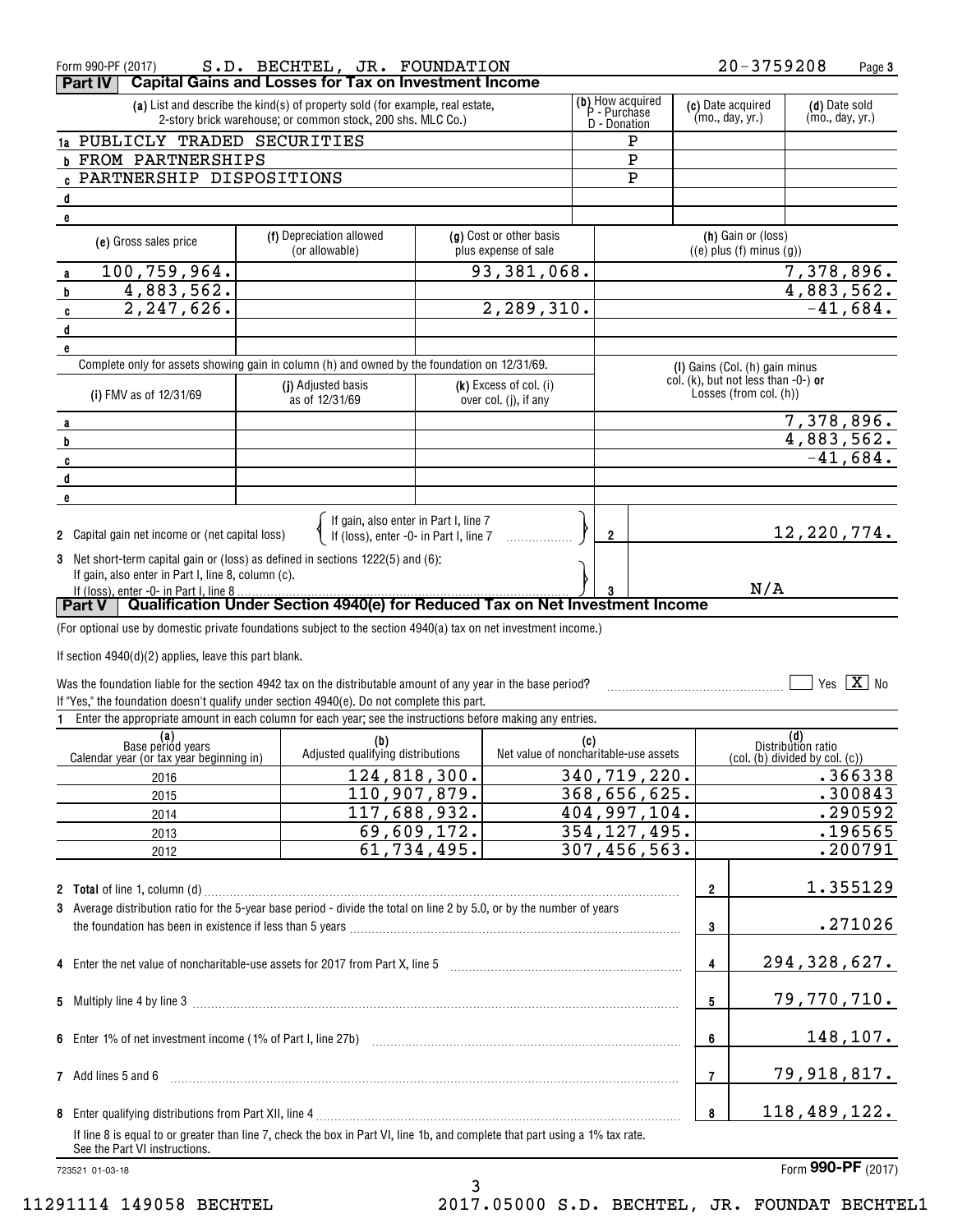|    | S.D. BECHTEL, JR. FOUNDATION<br>Form 990-PF (2017)                                                                                                                                                                             |                         | $20 - 3759208$ |                         | Page 4 |
|----|--------------------------------------------------------------------------------------------------------------------------------------------------------------------------------------------------------------------------------|-------------------------|----------------|-------------------------|--------|
|    | Excise Tax Based on Investment Income (Section 4940(a), 4940(b), 4940(e), or 4948 - see instructions)<br>Part VI                                                                                                               |                         |                |                         |        |
|    | <b>1a</b> Exempt operating foundations described in section $4940(d)(2)$ , check here $\Box$ and enter "N/A" on line 1.                                                                                                        |                         |                |                         |        |
|    |                                                                                                                                                                                                                                |                         |                |                         |        |
|    | <b>b</b> Domestic foundations that meet the section 4940(e) requirements in Part V, check here $\blacktriangleright \boxed{X}$ and enter 1%                                                                                    | $\mathbf{1}$            |                | 148,107.                |        |
|    |                                                                                                                                                                                                                                |                         |                |                         |        |
|    | c All other domestic foundations enter 2% of line 27b. Exempt foreign organizations, enter 4% of Part I, line 12, col. (b).                                                                                                    |                         |                |                         |        |
|    |                                                                                                                                                                                                                                | $\overline{2}$          |                |                         | $0$ .  |
| 3  | Add lines 1 and 2                                                                                                                                                                                                              | 3                       |                | 148,107.                |        |
|    |                                                                                                                                                                                                                                | $\overline{\mathbf{4}}$ |                |                         | 0.     |
|    |                                                                                                                                                                                                                                | 5                       |                | 148, 107.               |        |
|    | Credits/Payments:                                                                                                                                                                                                              |                         |                |                         |        |
|    | 328, 350.<br>6а                                                                                                                                                                                                                |                         |                |                         |        |
|    | 0.<br>6 <b>b</b>                                                                                                                                                                                                               |                         |                |                         |        |
|    | 0.<br>6c                                                                                                                                                                                                                       |                         |                |                         |        |
|    | $0$ .<br>6d                                                                                                                                                                                                                    |                         |                |                         |        |
|    | 7 Total credits and payments. Add lines 6a through 6d [11] [12] Total Conservation contracts and payments. Add lines 6a through 6d [11] [12] Total Credits and payments. Add lines 6a through 6d [12] [12] [12] [12] [12] [12] | 7                       |                | 328, 350.               |        |
|    | Enter any <b>penalty</b> for underpayment of estimated tax. Check here $X$ if Form 2220 is attached $\ldots$                                                                                                                   | 8                       |                |                         | υ.     |
|    |                                                                                                                                                                                                                                | 9                       |                |                         |        |
| 10 |                                                                                                                                                                                                                                | 10                      |                | 180, 243.               |        |
| 11 | $180$ , $243$ . Refunded $\blacktriangleright$<br>Enter the amount of line 10 to be: Credited to 2018 estimated tax >                                                                                                          | 11                      |                |                         | 0.     |
|    | <b>Part VII-A   Statements Regarding Activities</b>                                                                                                                                                                            |                         |                |                         |        |
|    | 1a During the tax year, did the foundation attempt to influence any national, state, or local legislation or did it participate or intervene in                                                                                |                         |                |                         | Yes No |
|    |                                                                                                                                                                                                                                |                         | 1a             |                         | X      |
|    | b Did it spend more than \$100 during the year (either directly or indirectly) for political purposes? See the instructions for the definition                                                                                 |                         | 1b             |                         | X      |
|    | If the answer is "Yes" to 1a or 1b, attach a detailed description of the activities and copies of any materials published or                                                                                                   |                         |                |                         |        |
|    | distributed by the foundation in connection with the activities.                                                                                                                                                               |                         |                |                         |        |
|    |                                                                                                                                                                                                                                |                         | 1c             |                         | x      |
|    | d Enter the amount (if any) of tax on political expenditures (section 4955) imposed during the year:                                                                                                                           |                         |                |                         |        |
|    | 0.                                                                                                                                                                                                                             |                         |                |                         |        |
|    | e Enter the reimbursement (if any) paid by the foundation during the year for political expenditure tax imposed on foundation                                                                                                  |                         |                |                         |        |
|    | managers. $\triangleright$ \$ $\_\_\_\_\_\_\_\_\_\_\_\_\_\_\_\_\_\_\_\_\_\_\_\_\_\_\_\_$<br>$0$ .                                                                                                                              |                         |                |                         |        |
|    | 2 Has the foundation engaged in any activities that have not previously been reported to the IRS?                                                                                                                              |                         | $\overline{2}$ |                         | x      |
|    | If "Yes," attach a detailed description of the activities.                                                                                                                                                                     |                         |                |                         |        |
|    | 3 Has the foundation made any changes, not previously reported to the IRS, in its governing instrument, articles of incorporation, or                                                                                          |                         |                |                         |        |
|    | bylaws, or other similar instruments? If "Yes," attach a conformed copy of the changes                                                                                                                                         |                         | 3              |                         | х      |
|    |                                                                                                                                                                                                                                |                         | 4a             | X                       |        |
|    |                                                                                                                                                                                                                                |                         | 4 <sub>b</sub> | $\overline{\mathbf{X}}$ |        |
|    |                                                                                                                                                                                                                                |                         | 5              |                         | х      |
|    | If "Yes," attach the statement required by General Instruction T.                                                                                                                                                              |                         |                |                         |        |
|    | 6 Are the requirements of section 508(e) (relating to sections 4941 through 4945) satisfied either:                                                                                                                            |                         |                |                         |        |
|    | • By language in the governing instrument, or                                                                                                                                                                                  |                         |                |                         |        |
|    | · By state legislation that effectively amends the governing instrument so that no mandatory directions that conflict with the state law                                                                                       |                         |                |                         |        |
|    | remain in the governing instrument?                                                                                                                                                                                            |                         | 6              | х                       |        |
| 7  |                                                                                                                                                                                                                                |                         | $\overline{7}$ | X                       |        |
|    |                                                                                                                                                                                                                                |                         |                |                         |        |
|    | 8a Enter the states to which the foundation reports or with which it is registered. See instructions. $\blacktriangleright$                                                                                                    |                         |                |                         |        |
|    | CA, DE                                                                                                                                                                                                                         |                         |                |                         |        |
|    | <b>b</b> If the answer is "Yes" to line 7, has the foundation furnished a copy of Form 990-PF to the Attorney General (or designate)                                                                                           |                         |                |                         |        |
|    |                                                                                                                                                                                                                                |                         | 8b             | х                       |        |
|    | 9 Is the foundation claiming status as a private operating foundation within the meaning of section $4942(j)(3)$ or $4942(j)(5)$ for calendar                                                                                  |                         |                |                         |        |
|    |                                                                                                                                                                                                                                |                         | 9              |                         | x      |
| 10 |                                                                                                                                                                                                                                |                         | 10             |                         | X      |
|    |                                                                                                                                                                                                                                |                         |                |                         |        |

Form (2017) **990-PF**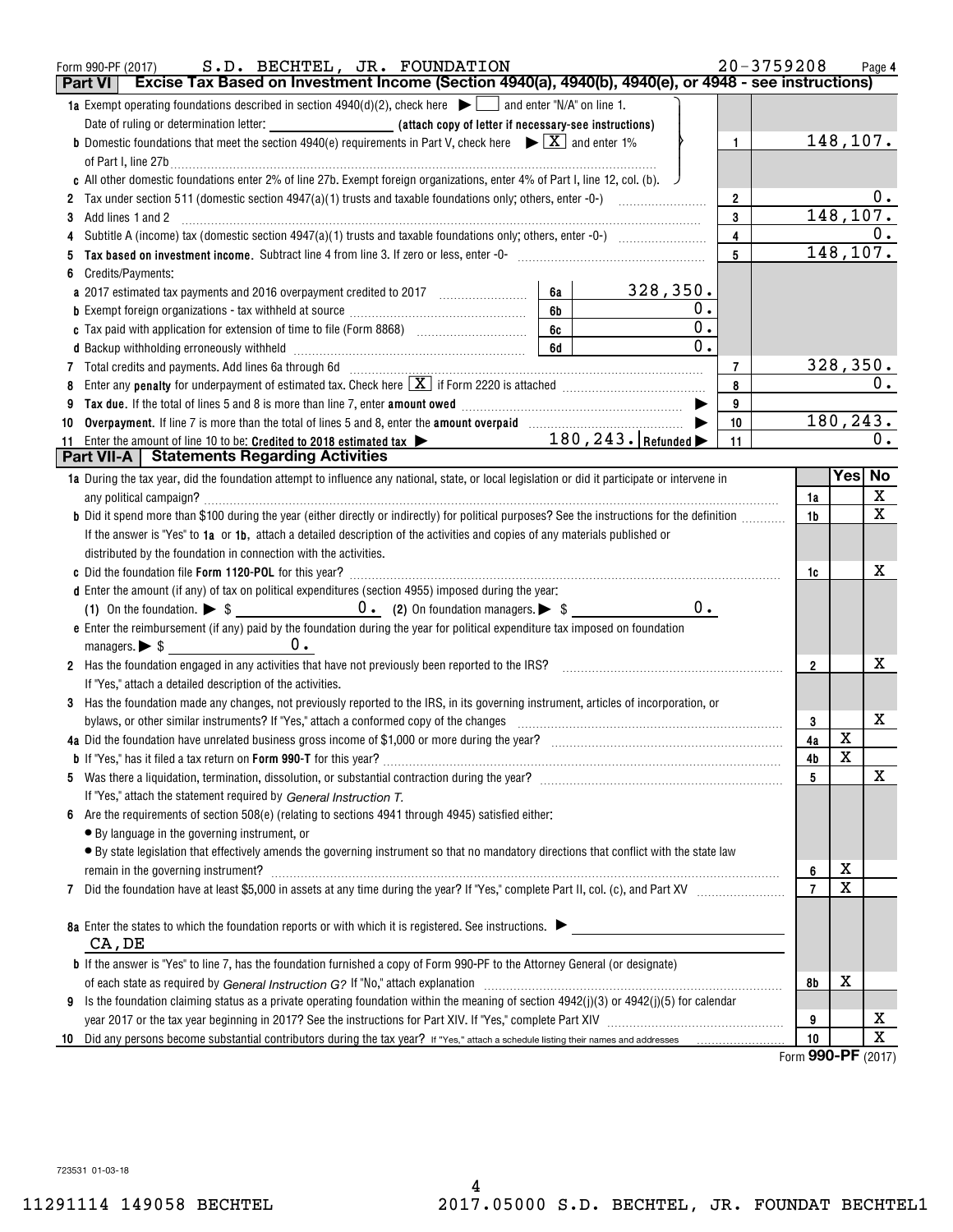| Form 990-PF (2017) |  | S.D. BECHTEL, JR. FOUNDATION | $20 - 3759208$ | Page |
|--------------------|--|------------------------------|----------------|------|
|                    |  |                              |                |      |

|    |                                              | <b>Part VII-A   Statements Regarding Activities (continued)</b>                                                                                                                  |              |                              |             |  |  |
|----|----------------------------------------------|----------------------------------------------------------------------------------------------------------------------------------------------------------------------------------|--------------|------------------------------|-------------|--|--|
|    |                                              |                                                                                                                                                                                  |              | Yes                          | No          |  |  |
|    |                                              | 11 At any time during the year, did the foundation, directly or indirectly, own a controlled entity within the meaning of                                                        |              |                              |             |  |  |
|    |                                              |                                                                                                                                                                                  | 11           |                              | X           |  |  |
|    |                                              | 12 Did the foundation make a distribution to a donor advised fund over which the foundation or a disqualified person had advisory privileges?                                    |              |                              |             |  |  |
|    | If "Yes," attach statement. See instructions |                                                                                                                                                                                  |              |                              |             |  |  |
|    |                                              | 13 Did the foundation comply with the public inspection requirements for its annual returns and exemption application?                                                           | 12<br>13     | $\mathbf X$                  | X           |  |  |
|    |                                              | Website address $\triangleright$ N/A                                                                                                                                             |              |                              |             |  |  |
|    |                                              | Telephone no. $\blacktriangleright$ (415)<br>14 The books are in care of FUHE FOUNDATION                                                                                         | $284 - 8689$ |                              |             |  |  |
|    |                                              | Located at > 199 FREMONT STREET, 23RD FLOOR, SAN FRANCISCO, CA ZIP+4 > 94105                                                                                                     |              |                              |             |  |  |
|    |                                              |                                                                                                                                                                                  |              |                              |             |  |  |
|    |                                              |                                                                                                                                                                                  |              | N/A                          |             |  |  |
|    |                                              |                                                                                                                                                                                  |              | Yes                          | No          |  |  |
| 16 |                                              | At any time during calendar year 2017, did the foundation have an interest in or a signature or other authority over a bank,                                                     | 16           |                              | $\mathbf X$ |  |  |
|    |                                              | securities, or other financial account in a foreign country?<br>See the instructions for exceptions and filing requirements for FinCEN Form 114. If "Yes," enter the name of the |              |                              |             |  |  |
|    |                                              |                                                                                                                                                                                  |              |                              |             |  |  |
|    | foreign country                              | Part VII-B   Statements Regarding Activities for Which Form 4720 May Be Required                                                                                                 |              |                              |             |  |  |
|    |                                              | File Form 4720 if any item is checked in the "Yes" column, unless an exception applies.                                                                                          |              | Yes <sub>1</sub>             | No          |  |  |
|    |                                              | 1a During the year, did the foundation (either directly or indirectly):                                                                                                          |              |                              |             |  |  |
|    |                                              | (1) Engage in the sale or exchange, or leasing of property with a disqualified person?                                                                                           |              |                              |             |  |  |
|    |                                              | (2) Borrow money from, lend money to, or otherwise extend credit to (or accept it from)                                                                                          |              |                              |             |  |  |
|    |                                              | $Yes \ \overline{X}$ No<br>a disqualified person?                                                                                                                                |              |                              |             |  |  |
|    |                                              | No                                                                                                                                                                               |              |                              |             |  |  |
|    |                                              | <u>x   Yes</u><br>No<br>(4) Pay compensation to, or pay or reimburse the expenses of, a disqualified person?                                                                     |              |                              |             |  |  |
|    |                                              | (5) Transfer any income or assets to a disqualified person (or make any of either available                                                                                      |              |                              |             |  |  |
|    |                                              | $\boxed{\phantom{1}}$ Yes $\boxed{\text{X}}$ No                                                                                                                                  |              |                              |             |  |  |
|    |                                              | (6) Agree to pay money or property to a government official? (Exception. Check "No"                                                                                              |              |                              |             |  |  |
|    |                                              | if the foundation agreed to make a grant to or to employ the official for a period after                                                                                         |              |                              |             |  |  |
|    |                                              |                                                                                                                                                                                  |              |                              |             |  |  |
|    |                                              | <b>b</b> If any answer is "Yes" to $1a(1)-(6)$ , did any of the acts fail to qualify under the exceptions described in Regulations                                               |              |                              |             |  |  |
|    |                                              |                                                                                                                                                                                  | 1b           |                              | x           |  |  |
|    |                                              |                                                                                                                                                                                  |              |                              |             |  |  |
|    |                                              | c Did the foundation engage in a prior year in any of the acts described in 1a, other than excepted acts, that were not corrected                                                |              |                              |             |  |  |
|    |                                              |                                                                                                                                                                                  | 1c           |                              | X           |  |  |
|    |                                              | 2 Taxes on failure to distribute income (section 4942) (does not apply for years the foundation was a private operating foundation                                               |              |                              |             |  |  |
|    |                                              | defined in section $4942(j)(3)$ or $4942(j)(5)$ :                                                                                                                                |              |                              |             |  |  |
|    |                                              | a At the end of tax year 2017, did the foundation have any undistributed income (lines 6d and 6e, Part XIII) for tax year(s) beginning                                           |              |                              |             |  |  |
|    |                                              |                                                                                                                                                                                  |              |                              |             |  |  |
|    |                                              | If "Yes," list the years $\blacktriangleright$                                                                                                                                   |              |                              |             |  |  |
|    |                                              | <b>b</b> Are there any years listed in 2a for which the foundation is <b>not</b> applying the provisions of section $4942(a)(2)$ (relating to incorrect                          |              |                              |             |  |  |
|    |                                              | valuation of assets) to the year's undistributed income? (If applying section $4942(a)(2)$ to all years listed, answer "No" and attach                                           |              |                              |             |  |  |
|    |                                              | N/A                                                                                                                                                                              | 2b           |                              |             |  |  |
|    |                                              | c If the provisions of section $4942(a)(2)$ are being applied to any of the years listed in 2a, list the years here.                                                             |              |                              |             |  |  |
|    |                                              |                                                                                                                                                                                  |              |                              |             |  |  |
|    |                                              | 3a Did the foundation hold more than a 2% direct or indirect interest in any business enterprise at any time                                                                     |              |                              |             |  |  |
|    |                                              | Yes $X$ No                                                                                                                                                                       |              |                              |             |  |  |
|    |                                              | <b>b</b> If "Yes," did it have excess business holdings in 2017 as a result of (1) any purchase by the foundation or disqualified persons after                                  |              |                              |             |  |  |
|    |                                              | May 26, 1969; (2) the lapse of the 5-year period (or longer period approved by the Commissioner under section $4943(c)(7)$ ) to dispose                                          |              |                              |             |  |  |
|    |                                              | of holdings acquired by gift or bequest; or (3) the lapse of the 10-, 15-, or 20-year first phase holding period? (Use Schedule C,                                               |              |                              |             |  |  |
|    |                                              |                                                                                                                                                                                  | 3b           |                              |             |  |  |
|    |                                              | 4a Did the foundation invest during the year any amount in a manner that would jeopardize its charitable purposes?                                                               | 4a           |                              | х           |  |  |
|    |                                              | <b>b</b> Did the foundation make any investment in a prior year (but after December 31, 1969) that could jeopardize its charitable purpose that                                  |              |                              |             |  |  |
|    |                                              |                                                                                                                                                                                  | 4b           |                              | х           |  |  |
|    |                                              |                                                                                                                                                                                  |              | $QQ$ $Q$ $QQ$ $QQ$ $QQ$ $QQ$ |             |  |  |

Form (2017) **990-PF**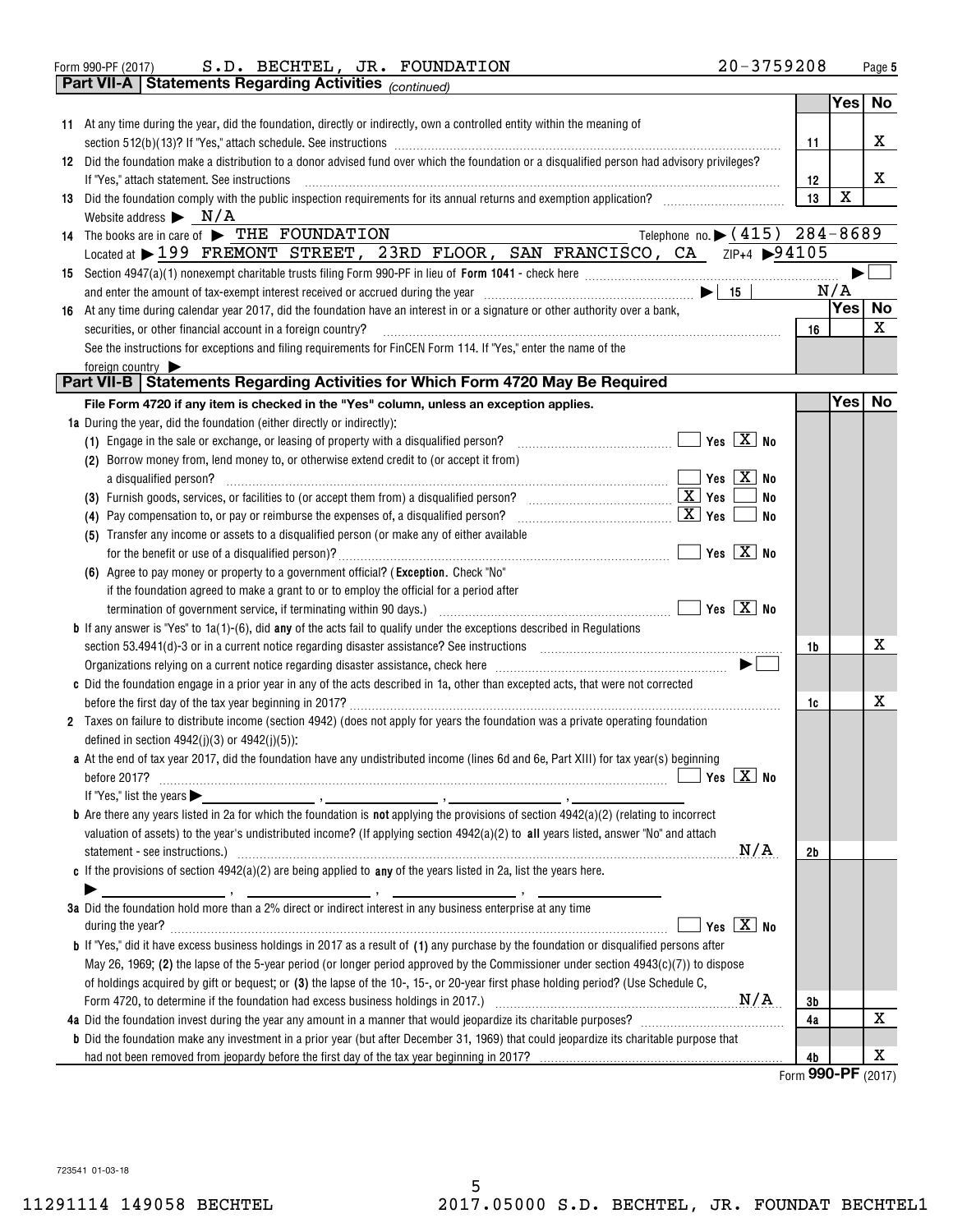| S.D. BECHTEL, JR. FOUNDATION<br>Form 990-PF (2017)                                                                                                                     |                                                  |                                   | $20 - 3759208$                                                 |                               | Page 6          |
|------------------------------------------------------------------------------------------------------------------------------------------------------------------------|--------------------------------------------------|-----------------------------------|----------------------------------------------------------------|-------------------------------|-----------------|
| Part VII-B   Statements Regarding Activities for Which Form 4720 May Be Required                                                                                       |                                                  | (continued)                       |                                                                |                               |                 |
| 5a During the year, did the foundation pay or incur any amount to:                                                                                                     |                                                  |                                   |                                                                | Yesl                          | $\overline{N}$  |
|                                                                                                                                                                        |                                                  |                                   |                                                                |                               |                 |
| (2) Influence the outcome of any specific public election (see section 4955); or to carry on, directly or indirectly,                                                  |                                                  |                                   |                                                                |                               |                 |
|                                                                                                                                                                        |                                                  |                                   | $\sqrt{}$ Yes $\sqrt{X}$ No                                    |                               |                 |
|                                                                                                                                                                        |                                                  |                                   | $\blacksquare$ Yes $\boxed{\text{X}}$ No                       |                               |                 |
| (4) Provide a grant to an organization other than a charitable, etc., organization described in section                                                                |                                                  |                                   |                                                                |                               |                 |
|                                                                                                                                                                        |                                                  |                                   | $\boxed{\text{X}}$ Yes $\boxed{\phantom{0}}$ No                |                               |                 |
| (5) Provide for any purpose other than religious, charitable, scientific, literary, or educational purposes, or for                                                    |                                                  |                                   |                                                                |                               |                 |
| the prevention of cruelty to children or animals? [11] matter contains a series of the prevention of cruelty to children or animals?                                   |                                                  |                                   | $\Box$ Yes $\boxed{\mathrm{X}}$ No                             |                               |                 |
| <b>b</b> If any answer is "Yes" to 5a(1)-(5), did any of the transactions fail to qualify under the exceptions described in Regulations                                |                                                  |                                   |                                                                |                               |                 |
|                                                                                                                                                                        |                                                  |                                   |                                                                | 5b                            | Х               |
|                                                                                                                                                                        |                                                  |                                   |                                                                |                               |                 |
| Organizations relying on a current notice regarding disaster assistance, check here <b>construct the construct of the construct of the construct of the constraint</b> |                                                  |                                   |                                                                |                               |                 |
| c If the answer is "Yes" to question 5a(4), does the foundation claim exemption from the tax because it maintained                                                     |                                                  |                                   |                                                                |                               |                 |
|                                                                                                                                                                        |                                                  |                                   |                                                                |                               |                 |
| If "Yes," attach the statement required by Regulations section 53.4945-5(d).                                                                                           |                                                  |                                   |                                                                |                               |                 |
| 6a Did the foundation, during the year, receive any funds, directly or indirectly, to pay premiums on                                                                  |                                                  |                                   |                                                                |                               |                 |
|                                                                                                                                                                        |                                                  |                                   |                                                                |                               |                 |
|                                                                                                                                                                        |                                                  |                                   |                                                                | 6b                            | Х               |
| If "Yes" to 6b, file Form 8870.                                                                                                                                        |                                                  |                                   |                                                                |                               |                 |
| 7a At any time during the tax year, was the foundation a party to a prohibited tax shelter transaction? $\ldots$ $\ldots$ $\ldots$                                     |                                                  |                                   |                                                                |                               |                 |
|                                                                                                                                                                        |                                                  |                                   |                                                                | 7b                            |                 |
| <b>Part VIII</b><br>Information About Officers, Directors, Trustees, Foundation Managers, Highly                                                                       |                                                  |                                   |                                                                |                               |                 |
| <b>Paid Employees, and Contractors</b>                                                                                                                                 |                                                  |                                   | SEE STATEMENT 14                                               |                               |                 |
| 1 List all officers, directors, trustees, and foundation managers and their compensation.                                                                              |                                                  |                                   |                                                                |                               |                 |
| (a) Name and address                                                                                                                                                   | (b) Title, and average<br>hours per week devoted | (c) Compensation<br>(If not paid, | (d) Contributions to<br>employee benefit plans<br>and deferred | (e) Expense<br>account, other |                 |
|                                                                                                                                                                        | to position                                      | enter $-0$ - $)$                  | compensation                                                   | allowances                    |                 |
|                                                                                                                                                                        |                                                  |                                   |                                                                |                               |                 |
|                                                                                                                                                                        |                                                  |                                   |                                                                |                               |                 |
| SEE STATEMENT 13                                                                                                                                                       |                                                  | $851, 429.$ 97, 367.              |                                                                |                               | $0$ .           |
|                                                                                                                                                                        |                                                  |                                   |                                                                |                               |                 |
|                                                                                                                                                                        |                                                  |                                   |                                                                |                               |                 |
|                                                                                                                                                                        |                                                  |                                   |                                                                |                               |                 |
|                                                                                                                                                                        |                                                  |                                   |                                                                |                               |                 |
|                                                                                                                                                                        |                                                  |                                   |                                                                |                               |                 |
|                                                                                                                                                                        |                                                  |                                   |                                                                |                               |                 |
|                                                                                                                                                                        |                                                  |                                   |                                                                |                               |                 |
|                                                                                                                                                                        |                                                  |                                   |                                                                |                               |                 |
|                                                                                                                                                                        |                                                  |                                   |                                                                |                               |                 |
| 2 Compensation of five highest-paid employees (other than those included on line 1). If none, enter "NONE."                                                            |                                                  |                                   |                                                                |                               |                 |
|                                                                                                                                                                        | (b) Title, and average                           |                                   | <b>(d)</b> Contributions to<br>employee benefit plans          | (e) Expense                   |                 |
| (a) Name and address of each employee paid more than \$50,000                                                                                                          | hours per week<br>devoted to position            | (c) Compensation                  | and deferred                                                   | account, other<br>allowances  |                 |
| BARBARA KIBBE - 199 FREMONT STREET,                                                                                                                                    | DIR ORG EFFECTIVENESS                            |                                   | compensation                                                   |                               |                 |
| CA 94105<br>SAN FRANCISCO,                                                                                                                                             | 40.00                                            | 323,770.                          | 65,963.                                                        |                               | 0.              |
| TURNER -<br>199 FREMONT<br><b>ALLISON HARVEY</b>                                                                                                                       | PROGRAM DIRECTOR                                 |                                   |                                                                |                               |                 |
|                                                                                                                                                                        |                                                  |                                   |                                                                |                               |                 |
| SAN FRANCISCO,<br>CA 94105<br>STREET,                                                                                                                                  | 40.00                                            | 273,728.                          | 49,192.                                                        |                               | 0.              |
| GARY KNOBLOCK - 199 FREMONT STREET,                                                                                                                                    | SR PROGRAM OFFICER                               |                                   |                                                                |                               |                 |
| CA 94105<br>SAN FRANCISCO,                                                                                                                                             | 40.00                                            | 198,000.                          | 37,829.                                                        |                               | 0.              |
| ARRON JIRON - 199 FREMONT<br>STREET,                                                                                                                                   | ASSOC PROGRAM                                    | <b>DIRECTOR</b>                   |                                                                |                               |                 |
| SAN FRANCISCO,<br>CA<br>94105                                                                                                                                          | 40.00                                            | 198,063.                          | 26,345.                                                        |                               | $0$ .           |
| 199<br>MACY PARKER -<br>FREMONT<br>STREET,                                                                                                                             | SR PROGRAM OFFICER                               |                                   |                                                                |                               |                 |
| SAN FRANCISCO,<br>CA 94105                                                                                                                                             | 40.00                                            | 191,674.                          | 32,041.                                                        |                               | $0 \cdot$       |
| <b>Total</b> number of other employees paid over \$50,000                                                                                                              |                                                  |                                   |                                                                |                               | $\overline{29}$ |
|                                                                                                                                                                        |                                                  |                                   |                                                                | Form 990-PF (2017)            |                 |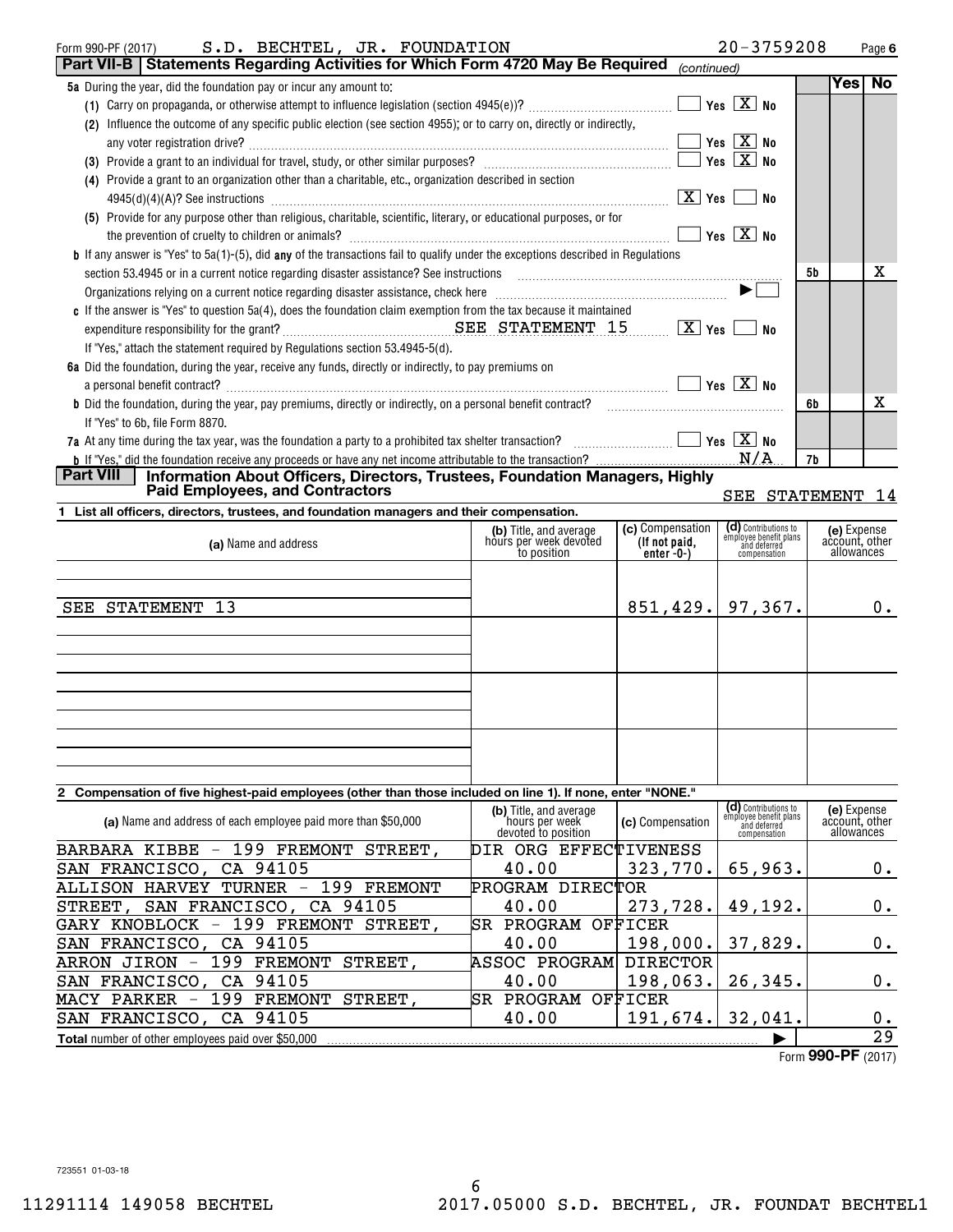| S.D. BECHTEL, JR. FOUNDATION<br>Form 990-PF (2017)                                                                                                                                                                                                        |                     | $20 - 3759208$<br>Page 7 |
|-----------------------------------------------------------------------------------------------------------------------------------------------------------------------------------------------------------------------------------------------------------|---------------------|--------------------------|
| <b>Part VIII</b><br>Information About Officers, Directors, Trustees, Foundation Managers, Highly<br>Paid Employees, and Contractors (continued)                                                                                                           |                     |                          |
| 3 Five highest-paid independent contractors for professional services. If none, enter "NONE."                                                                                                                                                             |                     |                          |
| (a) Name and address of each person paid more than \$50,000                                                                                                                                                                                               | (b) Type of service | (c) Compensation         |
| WILLIAMS GROUP - 70 IONIA AVE SW, SUITE 200,                                                                                                                                                                                                              |                     |                          |
| GRAND RAPIDS, MI 49503                                                                                                                                                                                                                                    | CONSULTING SERVICES | 462,605.                 |
| CONSULTED<br>308 SHEFFIELD AVENUE, MILL VALLEY, CA 94941                                                                                                                                                                                                  | CONSULTING SERVICES | 251,356.                 |
| RANDEL CONSULTING ASSOCIATES LLC                                                                                                                                                                                                                          |                     |                          |
| 9607 HILLRIDGE DRIVE, KENSINGTON, MD 20895                                                                                                                                                                                                                | CONSULTING SERVICES | 208,635.                 |
| PRICEWATERHOUSECOOPERS ADVISORY SERVICES LLC                                                                                                                                                                                                              |                     |                          |
| P.O. BOX 514038, LOS ANGELES, CA 90051                                                                                                                                                                                                                    | CONSULTING SERVICES | 170,000.                 |
| TEMESCAL ASSOCIATES                                                                                                                                                                                                                                       |                     |                          |
| 467 RICH STREET, OAKLAND, CA 94609                                                                                                                                                                                                                        | CONSULTING SERVICES | <u> 142,904.</u>         |
| <b>Part IX-A   Summary of Direct Charitable Activities</b>                                                                                                                                                                                                |                     | 6<br>▶                   |
| List the foundation's four largest direct charitable activities during the tax year. Include relevant statistical information such as the<br>number of organizations and other beneficiaries served, conferences convened, research papers produced, etc. |                     | Expenses                 |
| N/A<br>$\mathbf 1$                                                                                                                                                                                                                                        |                     |                          |
|                                                                                                                                                                                                                                                           |                     |                          |
|                                                                                                                                                                                                                                                           |                     |                          |
|                                                                                                                                                                                                                                                           |                     |                          |
|                                                                                                                                                                                                                                                           |                     |                          |
|                                                                                                                                                                                                                                                           |                     |                          |
| $\overline{\mathbf{3}}$ $\overline{\mathbf{1}}$                                                                                                                                                                                                           |                     |                          |
|                                                                                                                                                                                                                                                           |                     |                          |
|                                                                                                                                                                                                                                                           |                     |                          |
| <u> 1980 - Jan Sterling Sterling (d. 1980)</u>                                                                                                                                                                                                            |                     |                          |
|                                                                                                                                                                                                                                                           |                     |                          |
| Part IX-B Summary of Program-Related Investments                                                                                                                                                                                                          |                     |                          |
| Describe the two largest program-related investments made by the foundation during the tax year on lines 1 and 2.                                                                                                                                         |                     | Amount                   |
| N/A                                                                                                                                                                                                                                                       |                     |                          |
|                                                                                                                                                                                                                                                           |                     |                          |
|                                                                                                                                                                                                                                                           |                     |                          |
|                                                                                                                                                                                                                                                           |                     |                          |
|                                                                                                                                                                                                                                                           |                     |                          |
|                                                                                                                                                                                                                                                           |                     |                          |
| All other program-related investments. See instructions.                                                                                                                                                                                                  |                     |                          |
| 3                                                                                                                                                                                                                                                         |                     |                          |
|                                                                                                                                                                                                                                                           |                     |                          |
|                                                                                                                                                                                                                                                           |                     |                          |
|                                                                                                                                                                                                                                                           |                     |                          |
|                                                                                                                                                                                                                                                           |                     |                          |
|                                                                                                                                                                                                                                                           |                     |                          |
| Total. Add lines 1 through 3                                                                                                                                                                                                                              |                     | 0.<br>000 DE             |

Form (2017) **990-PF**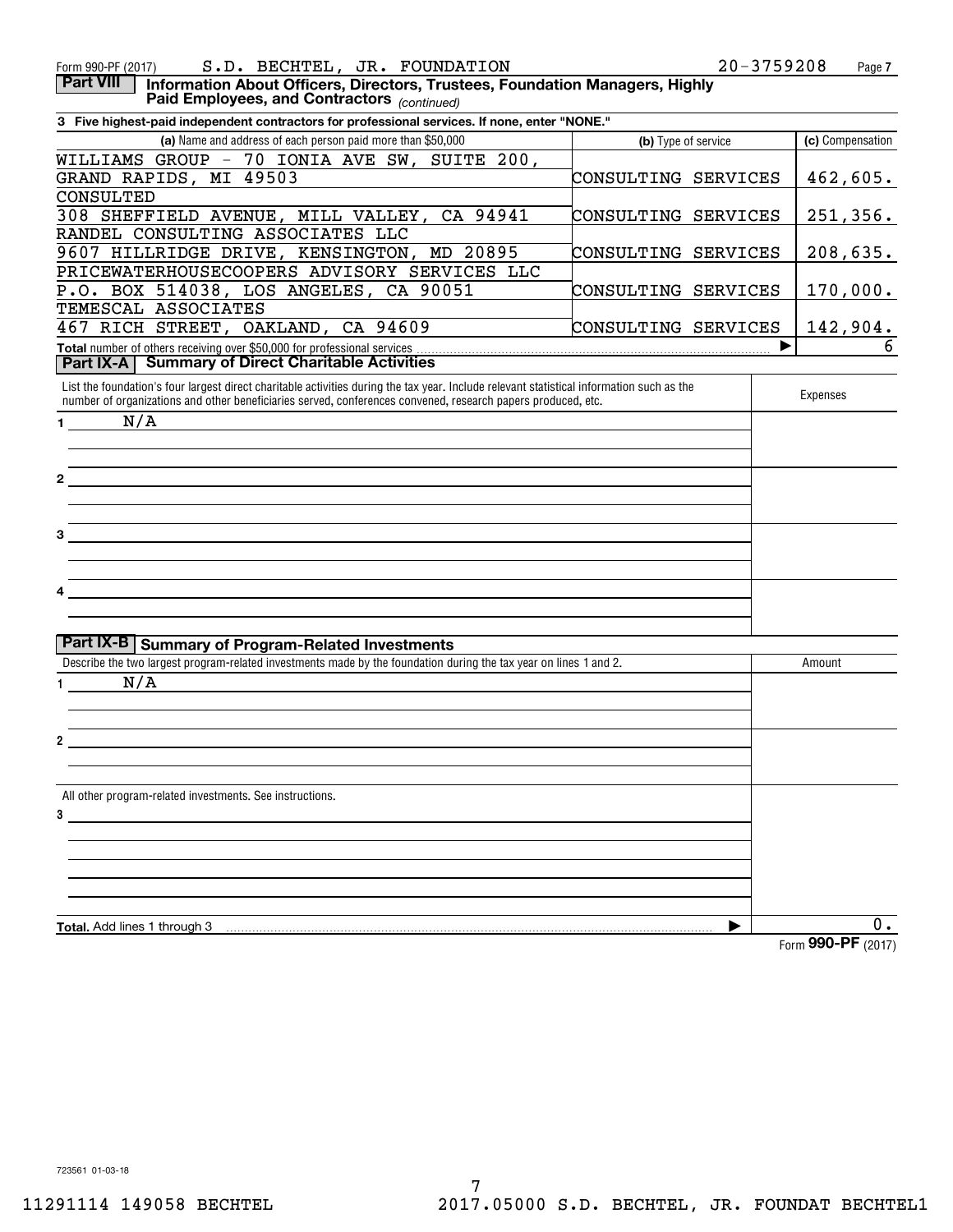|                         | Part X<br><b>Minimum Investment Return</b> (All domestic foundations must complete this part. Foreign foundations, see instructions.)                                                                                          |                         |                             |
|-------------------------|--------------------------------------------------------------------------------------------------------------------------------------------------------------------------------------------------------------------------------|-------------------------|-----------------------------|
| 1                       | Fair market value of assets not used (or held for use) directly in carrying out charitable, etc., purposes:                                                                                                                    |                         |                             |
|                         |                                                                                                                                                                                                                                | 1a                      | 267,950,554.                |
|                         | b Average of monthly cash balances <b>constructed and all and all and all an</b> Average of monthly cash balances                                                                                                              | 1 <sub>b</sub>          | 30,370,235.                 |
|                         |                                                                                                                                                                                                                                | 1c                      | 490,000.                    |
|                         | d Total (add lines 1a, b, and c) manufactured and control and control of the control of the control of the control of the control of the control of the control of the control of the control of the control of the control of | 1 <sub>d</sub>          | 298,810,789.                |
|                         | <b>e</b> Reduction claimed for blockage or other factors reported on lines 1a and                                                                                                                                              |                         |                             |
|                         | 0.<br>1c (attach detailed explanation) manufacture and the settlement of the settlement of the settlement of the set                                                                                                           |                         |                             |
| $\overline{\mathbf{2}}$ |                                                                                                                                                                                                                                | $\overline{\mathbf{2}}$ | 0.                          |
| 3                       | Subtract line 2 from line 1d <b>Machinese and Contract Line 2</b> from line 1d <b>machinese and contract line 2</b> from line 1d                                                                                               | $\mathbf{3}$            | 298,810,789.                |
| 4                       | Cash deemed held for charitable activities. Enter 1 1/2% of line 3 (for greater amount, see instructions)                                                                                                                      | $\overline{\mathbf{4}}$ | 4,482,162.                  |
| 5                       | Net value of noncharitable-use assets. Subtract line 4 from line 3. Enter here and on Part V, line 4 [111] [11] Net reasonal mass                                                                                              | 5                       | 294,328,627.                |
| 6                       | Minimum investment return. Enter 5% of line 5                                                                                                                                                                                  | 6                       | $\overline{14}$ , 716, 431. |
|                         | <b>Part XI</b><br><b>Distributable Amount</b> (see instructions) (Section 4942(j)(3) and (j)(5) private operating foundations and certain                                                                                      |                         |                             |
|                         | foreign organizations, check here $\blacktriangleright \Box$ and do not complete this part.)                                                                                                                                   |                         |                             |
| 1                       |                                                                                                                                                                                                                                | $\mathbf{1}$            | 14,716,431.                 |
|                         | 148, 107.                                                                                                                                                                                                                      |                         |                             |
| b                       | 46, 244.                                                                                                                                                                                                                       |                         |                             |
|                         | c Add lines 2a and 2b [[[[[[[[[[[[[[[[[[[[]]]]]]]]]]] C Add lines 2a and 2b                                                                                                                                                    | 2c                      | 194,351.                    |
| 3                       |                                                                                                                                                                                                                                | 3                       | 14,522,080.                 |
| 4                       |                                                                                                                                                                                                                                | 4                       | 1,929.                      |
| 5                       |                                                                                                                                                                                                                                | 5                       | 14,524,009.                 |
| 6                       |                                                                                                                                                                                                                                | 6                       |                             |
| 7                       |                                                                                                                                                                                                                                | $\overline{7}$          | 14,524,009.                 |
|                         | <b>Part XII Qualifying Distributions</b> (see instructions)                                                                                                                                                                    |                         |                             |
| 1                       | Amounts paid (including administrative expenses) to accomplish charitable, etc., purposes:                                                                                                                                     |                         |                             |
| a                       |                                                                                                                                                                                                                                | 1a                      | 118,461,661.                |
| b                       |                                                                                                                                                                                                                                | 1b                      |                             |
| $\overline{2}$          |                                                                                                                                                                                                                                | $\overline{2}$          | 27,461.                     |
| 3                       | Amounts set aside for specific charitable projects that satisfy the:                                                                                                                                                           |                         |                             |
|                         |                                                                                                                                                                                                                                | 3a                      |                             |
| b                       |                                                                                                                                                                                                                                | 3b                      |                             |
| 4                       |                                                                                                                                                                                                                                | $\overline{\mathbf{4}}$ | 118,489,122.                |
| 5                       | Foundations that qualify under section 4940(e) for the reduced rate of tax on net investment                                                                                                                                   |                         |                             |
|                         |                                                                                                                                                                                                                                | 5                       | <u>148,107.</u>             |
| 6                       |                                                                                                                                                                                                                                | 6                       | 118, 341, 015.              |
|                         | Note: The amount on line 6 will be used in Part V, column (b), in subsequent years when calculating whether the foundation qualifies for the section                                                                           |                         |                             |
|                         | 4940(e) reduction of tax in those years.                                                                                                                                                                                       |                         | $\overline{000}$            |

Form (2017) **990-PF**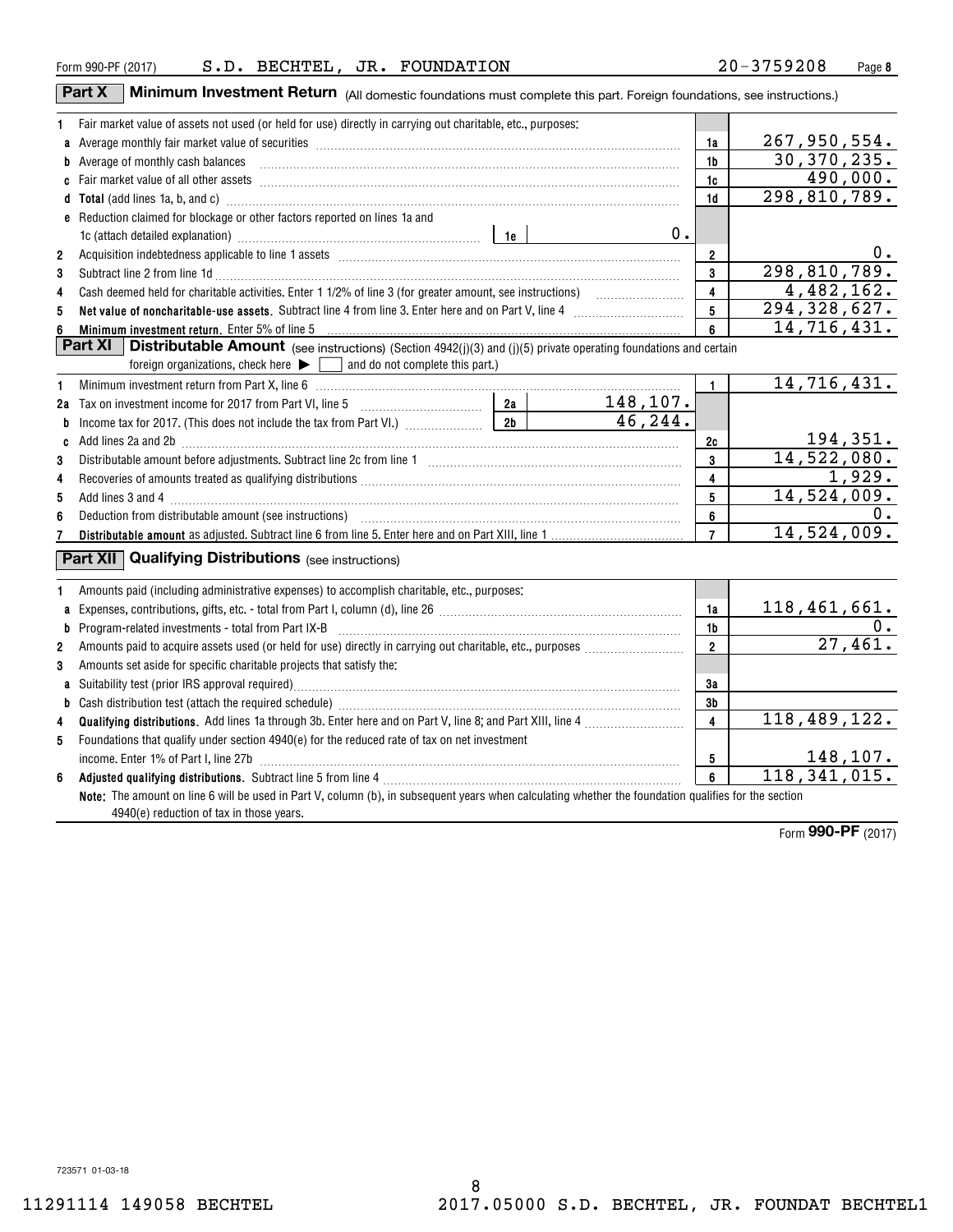## **Part XIII** Undistributed Income (see instructions)

|                                                                                                   | (a)<br>Corpus  | (b)<br>Years prior to 2016 | (c)<br>2016 | (d)<br>2017        |
|---------------------------------------------------------------------------------------------------|----------------|----------------------------|-------------|--------------------|
| 1 Distributable amount for 2017 from Part XI,                                                     |                |                            |             |                    |
|                                                                                                   |                |                            |             | 14,524,009.        |
| 2 Undistributed income, if any, as of the end of 2017:                                            |                |                            |             |                    |
|                                                                                                   |                |                            | 0.          |                    |
| <b>b</b> Total for prior years:                                                                   |                | 0.                         |             |                    |
| 3 Excess distributions carryover, if any, to 2017:                                                |                |                            |             |                    |
| $\frac{46,652,573.}{52,242,091.}$ $\frac{42,599,051.}{42,599,051.}$<br>a From 2012                |                |                            |             |                    |
| <b>b</b> From 2013                                                                                |                |                            |             |                    |
| c From 2014                                                                                       |                |                            |             |                    |
| <b>d</b> From 2015<br>.                                                                           |                |                            |             |                    |
| 108678316.<br>e From 2016                                                                         |                |                            |             |                    |
|                                                                                                   | 250, 172, 031. |                            |             |                    |
| 4 Qualifying distributions for 2017 from                                                          |                |                            |             |                    |
| Part XII, line 4: $\triangleright$ \$118, 489, 122.                                               |                |                            |             |                    |
| a Applied to 2016, but not more than line 2a                                                      |                |                            | 0.          |                    |
| <b>b</b> Applied to undistributed income of prior<br>years (Election required - see instructions) |                | 0.                         |             |                    |
| c Treated as distributions out of corpus                                                          |                |                            |             |                    |
| $\star \star$<br>(Election required - see instructions)                                           | 46, 252, 117.  |                            |             |                    |
| d Applied to 2017 distributable amount                                                            |                |                            |             | 14,524,009.        |
| e Remaining amount distributed out of corpus                                                      | 57,712,996.    |                            |             |                    |
| 5 Excess distributions carryover applied to 2017                                                  | Ο.             |                            |             | 0.                 |
| (If an amount appears in column (d), the same amount<br>must be shown in column (a).)             |                |                            |             |                    |
| 6 Enter the net total of each column as<br>indicated below:                                       |                |                            |             |                    |
| <b>a</b> Corpus. Add lines 3f, 4c, and 4e. Subtract line 5                                        | 354, 137, 144. |                            |             |                    |
| <b>b</b> Prior years' undistributed income. Subtract                                              |                |                            |             |                    |
| line 4b from line 2b                                                                              |                | 0.                         |             |                    |
| c Enter the amount of prior years'                                                                |                |                            |             |                    |
| undistributed income for which a notice of<br>deficiency has been issued, or on which             |                |                            |             |                    |
| the section 4942(a) tax has been previously                                                       |                |                            |             |                    |
| assessed                                                                                          |                | 0.                         |             |                    |
| <b>d</b> Subtract line 6c from line 6b. Taxable                                                   |                | 0.                         |             |                    |
| e Undistributed income for 2016. Subtract line                                                    |                |                            |             |                    |
| 4a from line 2a. Taxable amount - see instr.                                                      |                |                            | 0.          |                    |
| f Undistributed income for 2017. Subtract                                                         |                |                            |             |                    |
| lines 4d and 5 from line 1. This amount must                                                      |                |                            |             |                    |
|                                                                                                   |                |                            |             | 0.                 |
| 7 Amounts treated as distributions out of                                                         |                |                            |             |                    |
| corpus to satisfy requirements imposed by                                                         |                |                            |             |                    |
| section $170(b)(1)(F)$ or $4942(g)(3)$ (Election                                                  |                |                            |             |                    |
| may be required - see instructions)                                                               | 46, 252, 117.  |                            |             |                    |
| 8 Excess distributions carryover from 2012                                                        | 46,652,573.    |                            |             |                    |
| not applied on line 5 or line 7<br>9 Excess distributions carryover to 2018.                      |                |                            |             |                    |
| Subtract lines 7 and 8 from line 6a                                                               | 261, 232, 454. |                            |             |                    |
| 10 Analysis of line 9:                                                                            |                |                            |             |                    |
|                                                                                                   |                |                            |             |                    |
| a Excess from 2013  52, 242, 091.<br>b Excess from 2014  42, 599, 051.                            |                |                            |             |                    |
| c Excess from 2015                                                                                |                |                            |             |                    |
| 108678316.<br><b>d</b> Excess from 2016                                                           |                |                            |             |                    |
| 57,712,996.<br>e Excess from 2017                                                                 | * *            |                            |             |                    |
| 723581 01-03-18                                                                                   |                | SEE STATEMENT 16<br>9      |             | Form 990-PF (2017) |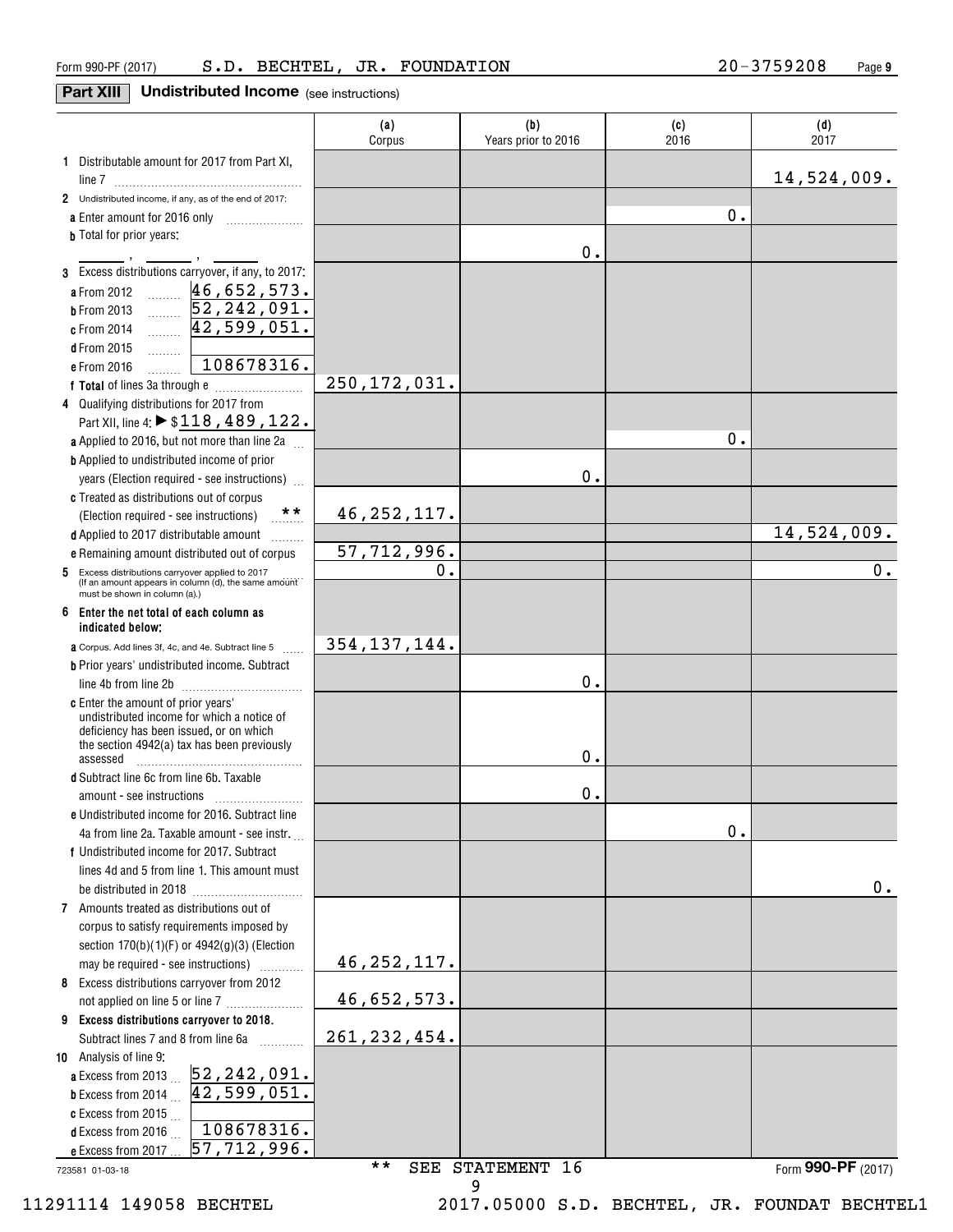| Form 990-PF (2017)                                                                                                                                                     | S.D. BECHTEL, JR. FOUNDATION |            |               | $20 - 3759208$ | Page 10    |
|------------------------------------------------------------------------------------------------------------------------------------------------------------------------|------------------------------|------------|---------------|----------------|------------|
| <b>Part XIV</b> Private Operating Foundations (see instructions and Part VII-A, question 9)                                                                            |                              |            |               | N/A            |            |
| 1 a If the foundation has received a ruling or determination letter that it is a private operating                                                                     |                              |            |               |                |            |
| foundation, and the ruling is effective for 2017, enter the date of the ruling                                                                                         |                              |            | ▶             |                |            |
| <b>b</b> Check box to indicate whether the foundation is a private operating foundation described in section                                                           |                              |            | 1.1.1.1.1.1   | 4942(j)(3) or  | 4942(j)(5) |
| 2 a Enter the lesser of the adjusted net                                                                                                                               | Tax year                     |            | Prior 3 years |                |            |
| income from Part I or the minimum                                                                                                                                      | (a) 2017                     | $(b)$ 2016 | $(c)$ 2015    | $(d)$ 2014     | (e) Total  |
| investment return from Part X for                                                                                                                                      |                              |            |               |                |            |
|                                                                                                                                                                        |                              |            |               |                |            |
|                                                                                                                                                                        |                              |            |               |                |            |
| c Qualifying distributions from Part XII,                                                                                                                              |                              |            |               |                |            |
| line 4 for each year listed                                                                                                                                            |                              |            |               |                |            |
| <b>d</b> Amounts included in line 2c not                                                                                                                               |                              |            |               |                |            |
| used directly for active conduct of                                                                                                                                    |                              |            |               |                |            |
| exempt activities                                                                                                                                                      |                              |            |               |                |            |
| e Qualifying distributions made directly                                                                                                                               |                              |            |               |                |            |
| for active conduct of exempt activities.                                                                                                                               |                              |            |               |                |            |
| Subtract line 2d from line 2c                                                                                                                                          |                              |            |               |                |            |
| Complete 3a, b, or c for the<br>3<br>alternative test relied upon:                                                                                                     |                              |            |               |                |            |
| <b>a</b> "Assets" alternative test - enter:                                                                                                                            |                              |            |               |                |            |
| (1) Value of all assets $\ldots$                                                                                                                                       |                              |            |               |                |            |
| (2) Value of assets qualifying                                                                                                                                         |                              |            |               |                |            |
| under section $4942(j)(3)(B)(i)$                                                                                                                                       |                              |            |               |                |            |
| <b>b</b> "Endowment" alternative test - enter<br>2/3 of minimum investment return                                                                                      |                              |            |               |                |            |
| shown in Part X, line 6 for each year                                                                                                                                  |                              |            |               |                |            |
| listed                                                                                                                                                                 |                              |            |               |                |            |
| c "Support" alternative test - enter:                                                                                                                                  |                              |            |               |                |            |
| (1) Total support other than gross                                                                                                                                     |                              |            |               |                |            |
| investment income (interest,<br>dividends, rents, payments on                                                                                                          |                              |            |               |                |            |
| securities loans (section                                                                                                                                              |                              |            |               |                |            |
| $512(a)(5)$ , or royalties)                                                                                                                                            |                              |            |               |                |            |
| (2) Support from general public<br>and 5 or more exempt                                                                                                                |                              |            |               |                |            |
| organizations as provided in                                                                                                                                           |                              |            |               |                |            |
| section $4942(j)(3)(B)(iii)$<br>.                                                                                                                                      |                              |            |               |                |            |
| (3) Largest amount of support from                                                                                                                                     |                              |            |               |                |            |
| an exempt organization                                                                                                                                                 |                              |            |               |                |            |
| (4) Gross investment income                                                                                                                                            |                              |            |               |                |            |
| Supplementary Information (Complete this part only if the foundation had \$5,000 or more in assets<br><b>Part XV</b><br>at any time during the year-see instructions.) |                              |            |               |                |            |
|                                                                                                                                                                        |                              |            |               |                |            |

#### **1Information Regarding Foundation Managers:**

**a**List any managers of the foundation who have contributed more than 2% of the total contributions received by the foundation before the close of any tax year (but only if they have contributed more than \$5,000). (See section 507(d)(2).)

### SEE STATEMENT 17

**b**List any managers of the foundation who own 10% or more of the stock of a corporation (or an equally large portion of the ownership of a partnership or other entity) of which the foundation has a 10% or greater interest.

### NONE

### **2Information Regarding Contribution, Grant, Gift, Loan, Scholarship, etc., Programs:**

Check here  $\blacktriangleright\lceil\frac{\mathbf{X}}{\mathbf{X}}\rceil$  if the foundation only makes contributions to preselected charitable organizations and does not accept unsolicited requests for funds. If the foundation makes gifts, grants, etc., to individuals or organizations under other conditions, complete items 2a, b, c, and d.

**a**The name, address, and telephone number or email address of the person to whom applications should be addressed:

**b**The form in which applications should be submitted and information and materials they should include:

**c**Any submission deadlines:

**d** Any restrictions or limitations on awards, such as by geographical areas, charitable fields, kinds of institutions, or other factors:

723601 01-03-18

Form (2017) **990-PF**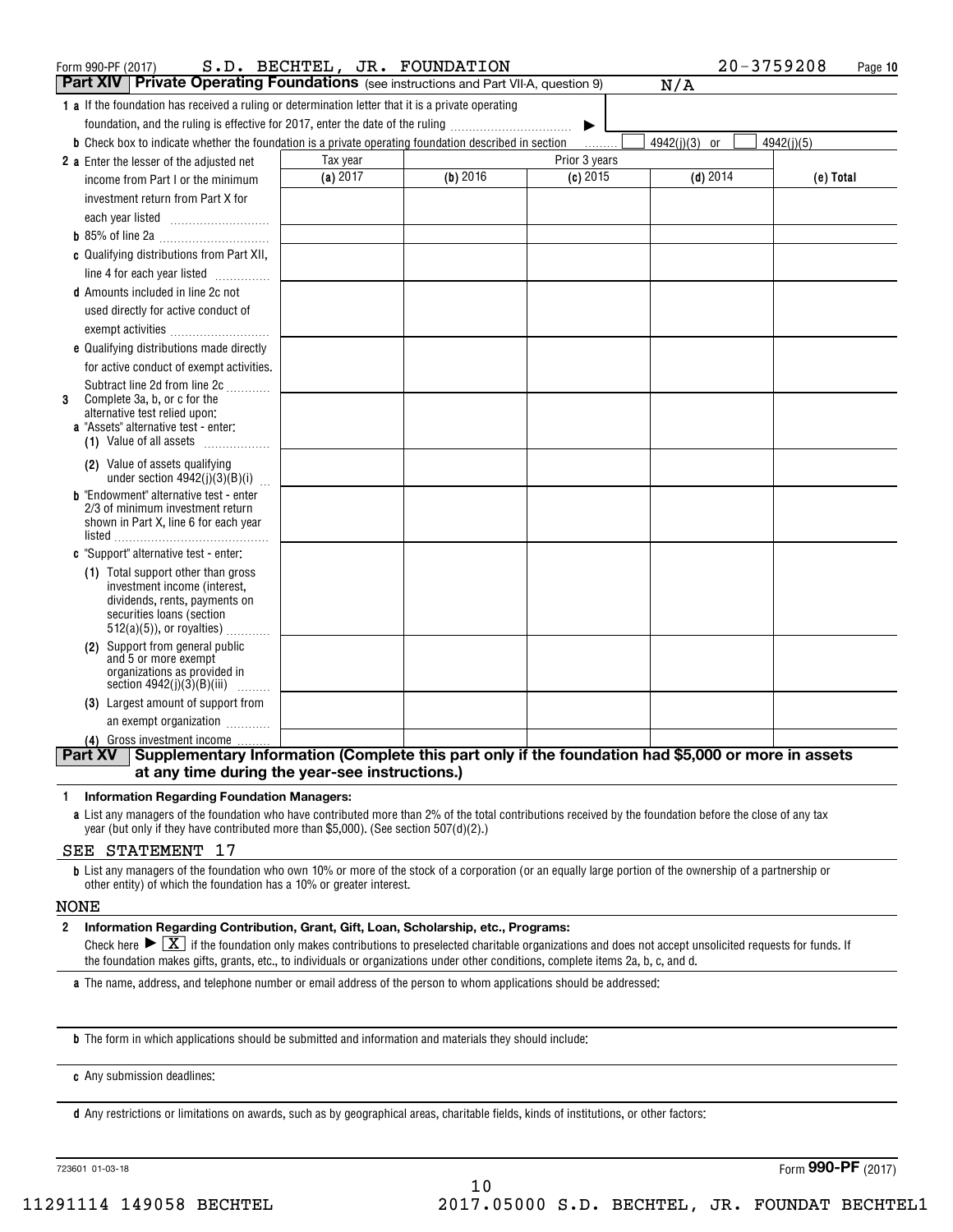**Part XV Supplementary Information**

*(continued)*

| If recipient is an individual,<br>Recipient<br>Foundation<br>Purpose of grant or<br>show any relationship to<br>contribution<br>status of<br>any foundation manager<br>Name and address (home or business)<br>$\star \star$<br>recipient<br>or substantial contributor<br>a Paid during the year<br>826 VALENCIA<br>NONE<br>FUNDS FOR UNRESTRICTED<br>PС<br>826 VALENCIA STREET<br>GENERAL SUPPORT<br>SAN FRANCISCO, CA 94110<br>NONE<br>ÞС<br><b>ACHIEVE INC</b><br>FUNDS FOR NGSS<br>1919 M STREET NW, SUITE 450<br><b>INSTRUCTION AND</b><br>WASHINGTON, DC 20036<br>ASSESSMENT SUPPORT FOR<br>CALIFORNIA DISTRICTS.<br>NONE<br>ÞС<br>FUNDS TO SUPPORT THE<br>ADVANCEMENT PROJECT<br>1910 W. SUNSET BOULEVARD, SUITE 500<br><b>FORMATION OF</b><br>LOS ANGELES, CA 90026<br>HIGH-LEVEL K-12<br>POLICYMAKER AND<br>STAKEHOLDER ROUNDTABLE<br>NONE<br>ÞС<br>AFTERSCHOOL ALLIANCE<br>FUNDS TO FORM A<br>1616 H STREET NW, SUITE 820<br>CHARACTER COALITION<br>WASHINGTON, DC 20006<br>COMMITTED TO SETTING A<br>NATIONAL CHARACTER<br>POLICY AGENDA.<br>AMERICAN ACADEMY OF ARTS AND SCIENCES<br>NONE<br>ÞС<br>FUNDS TO SUPPORT THE<br>ACADEMY'S ANNUAL FUND.<br>NORTON'S WOODS, 136 IRVING STREET<br>CAMBRIDGE, MA 02138-1996<br>SEE CONTINUATION SHEET(S)<br>$\blacktriangleright$ 3a<br>Total<br><b>b</b> Approved for future payment<br>AMERICAN ACADEMY OF ARTS AND SCIENCES<br>NONE<br>PС<br>FUNDS FOR A NEW<br>NORTON'S WOODS, 136 IRVING STREET<br>PROJECT TO INFORM AN<br>CAMBRIDGE, MA 02138-1996<br>ONGOING NATIONAL<br>CONVERSATION ABOUT<br>WHAT CONSTITUTES<br>AMERICAN INSTITUTES FOR RESEARCH IN<br>NONE<br>PС<br>FUNDS TO JOIN<br>THE BEHAVIORAL SCIENCES<br>RESEARCHERS,<br>2800 CAMPUS DRIVE, SUITE 200<br><b>PRACTITIONERS</b><br>SAN MATEO, CA 94403<br>(PARTICULARLY SCHOOL)<br>DISTRICT LEADERS),<br>BIG BROTHERS BIG SISTERS OF AMERICA<br>NONE<br>PС<br>FUNDS TO SUPPORT | Grants and Contributions Paid During the Year or Approved for Future Payment<br>3 |  |                                     |
|---------------------------------------------------------------------------------------------------------------------------------------------------------------------------------------------------------------------------------------------------------------------------------------------------------------------------------------------------------------------------------------------------------------------------------------------------------------------------------------------------------------------------------------------------------------------------------------------------------------------------------------------------------------------------------------------------------------------------------------------------------------------------------------------------------------------------------------------------------------------------------------------------------------------------------------------------------------------------------------------------------------------------------------------------------------------------------------------------------------------------------------------------------------------------------------------------------------------------------------------------------------------------------------------------------------------------------------------------------------------------------------------------------------------------------------------------------------------------------------------------------------------------------------------------------------------------------------------------------------------------------------------------------------------------------------------------------------------------------------------------------------------------------------------------------------------------------------------------------------------------------------------------|-----------------------------------------------------------------------------------|--|-------------------------------------|
|                                                                                                                                                                                                                                                                                                                                                                                                                                                                                                                                                                                                                                                                                                                                                                                                                                                                                                                                                                                                                                                                                                                                                                                                                                                                                                                                                                                                                                                                                                                                                                                                                                                                                                                                                                                                                                                                                                   |                                                                                   |  | Amount                              |
|                                                                                                                                                                                                                                                                                                                                                                                                                                                                                                                                                                                                                                                                                                                                                                                                                                                                                                                                                                                                                                                                                                                                                                                                                                                                                                                                                                                                                                                                                                                                                                                                                                                                                                                                                                                                                                                                                                   |                                                                                   |  |                                     |
|                                                                                                                                                                                                                                                                                                                                                                                                                                                                                                                                                                                                                                                                                                                                                                                                                                                                                                                                                                                                                                                                                                                                                                                                                                                                                                                                                                                                                                                                                                                                                                                                                                                                                                                                                                                                                                                                                                   |                                                                                   |  |                                     |
|                                                                                                                                                                                                                                                                                                                                                                                                                                                                                                                                                                                                                                                                                                                                                                                                                                                                                                                                                                                                                                                                                                                                                                                                                                                                                                                                                                                                                                                                                                                                                                                                                                                                                                                                                                                                                                                                                                   |                                                                                   |  | 9,680.                              |
|                                                                                                                                                                                                                                                                                                                                                                                                                                                                                                                                                                                                                                                                                                                                                                                                                                                                                                                                                                                                                                                                                                                                                                                                                                                                                                                                                                                                                                                                                                                                                                                                                                                                                                                                                                                                                                                                                                   |                                                                                   |  |                                     |
|                                                                                                                                                                                                                                                                                                                                                                                                                                                                                                                                                                                                                                                                                                                                                                                                                                                                                                                                                                                                                                                                                                                                                                                                                                                                                                                                                                                                                                                                                                                                                                                                                                                                                                                                                                                                                                                                                                   |                                                                                   |  | 168,000.                            |
|                                                                                                                                                                                                                                                                                                                                                                                                                                                                                                                                                                                                                                                                                                                                                                                                                                                                                                                                                                                                                                                                                                                                                                                                                                                                                                                                                                                                                                                                                                                                                                                                                                                                                                                                                                                                                                                                                                   |                                                                                   |  | 300,000.                            |
|                                                                                                                                                                                                                                                                                                                                                                                                                                                                                                                                                                                                                                                                                                                                                                                                                                                                                                                                                                                                                                                                                                                                                                                                                                                                                                                                                                                                                                                                                                                                                                                                                                                                                                                                                                                                                                                                                                   |                                                                                   |  | 250,000.                            |
|                                                                                                                                                                                                                                                                                                                                                                                                                                                                                                                                                                                                                                                                                                                                                                                                                                                                                                                                                                                                                                                                                                                                                                                                                                                                                                                                                                                                                                                                                                                                                                                                                                                                                                                                                                                                                                                                                                   |                                                                                   |  | 50,000.                             |
|                                                                                                                                                                                                                                                                                                                                                                                                                                                                                                                                                                                                                                                                                                                                                                                                                                                                                                                                                                                                                                                                                                                                                                                                                                                                                                                                                                                                                                                                                                                                                                                                                                                                                                                                                                                                                                                                                                   |                                                                                   |  | 108, 935, 175.                      |
|                                                                                                                                                                                                                                                                                                                                                                                                                                                                                                                                                                                                                                                                                                                                                                                                                                                                                                                                                                                                                                                                                                                                                                                                                                                                                                                                                                                                                                                                                                                                                                                                                                                                                                                                                                                                                                                                                                   |                                                                                   |  |                                     |
|                                                                                                                                                                                                                                                                                                                                                                                                                                                                                                                                                                                                                                                                                                                                                                                                                                                                                                                                                                                                                                                                                                                                                                                                                                                                                                                                                                                                                                                                                                                                                                                                                                                                                                                                                                                                                                                                                                   |                                                                                   |  | 1,500,000.                          |
|                                                                                                                                                                                                                                                                                                                                                                                                                                                                                                                                                                                                                                                                                                                                                                                                                                                                                                                                                                                                                                                                                                                                                                                                                                                                                                                                                                                                                                                                                                                                                                                                                                                                                                                                                                                                                                                                                                   |                                                                                   |  | 175,000.                            |
| 2502 NORTH ROCKY POINT DRIVE, SUITE<br>COMPONENTS OF BBBSAS<br>550 TAMPA, FL 33607<br>NEW STRATEGIC PLAN,<br>AIMED AT ENHANCING THE<br>CAPACITIES OF THE                                                                                                                                                                                                                                                                                                                                                                                                                                                                                                                                                                                                                                                                                                                                                                                                                                                                                                                                                                                                                                                                                                                                                                                                                                                                                                                                                                                                                                                                                                                                                                                                                                                                                                                                          |                                                                                   |  | 2,725,000.                          |
| SEE CONTINUATION SHEET(S)<br>$\blacktriangleright$ 3b<br>Total                                                                                                                                                                                                                                                                                                                                                                                                                                                                                                                                                                                                                                                                                                                                                                                                                                                                                                                                                                                                                                                                                                                                                                                                                                                                                                                                                                                                                                                                                                                                                                                                                                                                                                                                                                                                                                    |                                                                                   |  | 73, 952, 296.<br>Form 990-PF (2017) |

11

11291114 149058 BECHTEL 2017.05000 S.D. BECHTEL, JR. FOUNDAT BECHTEL1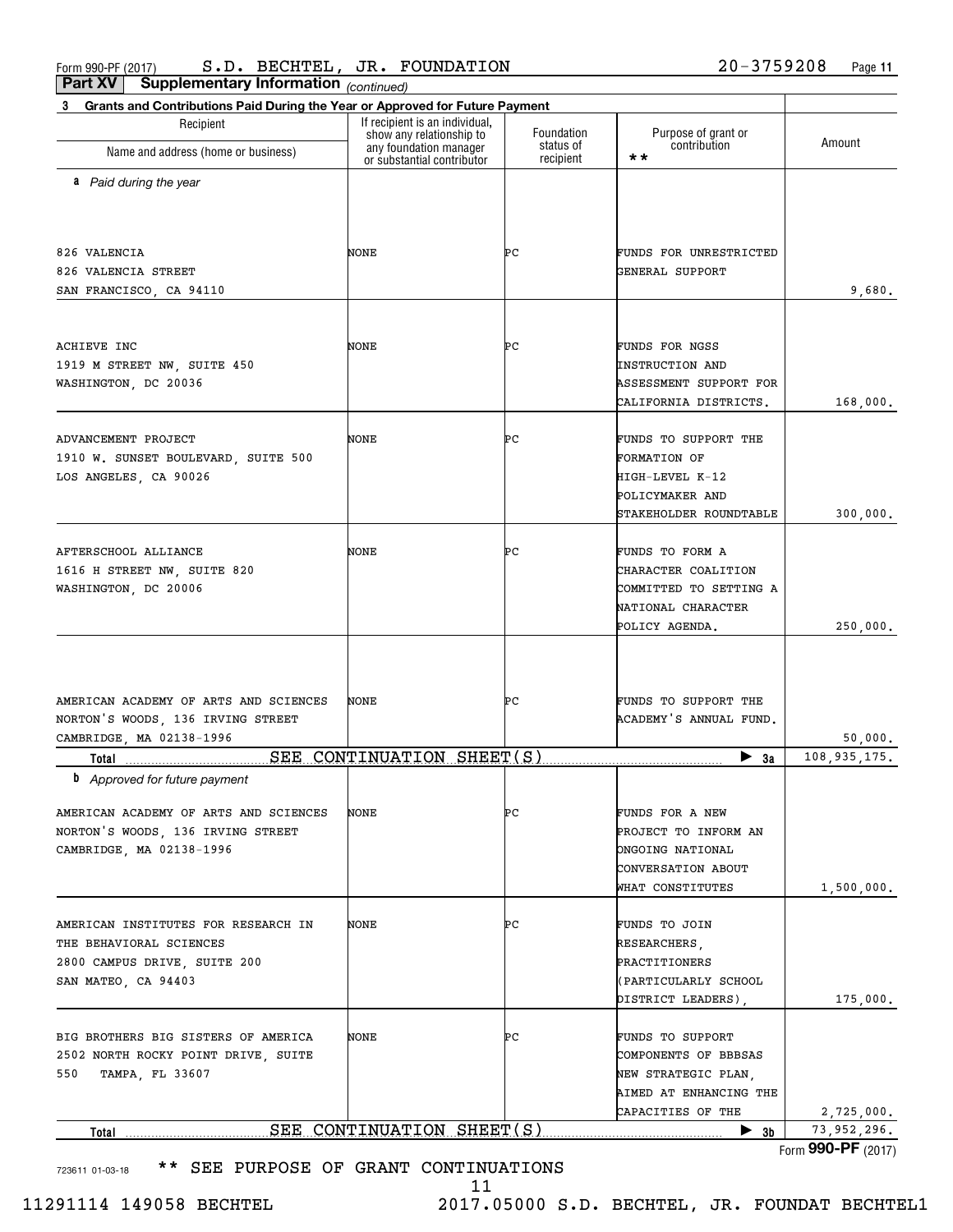| <b>Part XVI-A</b> |  |  | <b>Analysis of Income-Producing Activities</b> |
|-------------------|--|--|------------------------------------------------|
|                   |  |  |                                                |

| Enter gross amounts unless otherwise indicated.                                                                                                                                                                                              |                 | Unrelated business income |              | Excluded by section 512, 513, or 514 | (e)               |
|----------------------------------------------------------------------------------------------------------------------------------------------------------------------------------------------------------------------------------------------|-----------------|---------------------------|--------------|--------------------------------------|-------------------|
|                                                                                                                                                                                                                                              | (a)<br>Business | (b)                       | Exclu-       | (d)                                  | Related or exempt |
| 1 Program service revenue:                                                                                                                                                                                                                   | code            | Amount                    | sion<br>code | Amount                               | function income   |
| a<br><u> Alexandria de la contrada de la contrada de la contrada de la contrada de la contrada de la contrada de la c</u>                                                                                                                    |                 |                           |              |                                      |                   |
| b<br><u> 1989 - Jan Samuel Barbara, martin da shekara 1989 - An tsara 1989 - An tsara 1989 - An tsara 1989 - An tsara</u>                                                                                                                    |                 |                           |              |                                      |                   |
| C                                                                                                                                                                                                                                            |                 |                           |              |                                      |                   |
| <u> 1989 - Johann Barn, amerikansk politiker (d. 1989)</u><br>d                                                                                                                                                                              |                 |                           |              |                                      |                   |
| <u> 1989 - Johann Stein, fransk politik (d. 1989)</u>                                                                                                                                                                                        |                 |                           |              |                                      |                   |
| <u> 1989 - Johann John Stone, markin fizikar (h. 1982).</u>                                                                                                                                                                                  |                 |                           |              |                                      |                   |
| Fees and contracts from government agencies<br>g                                                                                                                                                                                             |                 |                           |              |                                      |                   |
| 2 Membership dues and assessments [111] Membership dues and assessments                                                                                                                                                                      |                 |                           |              |                                      |                   |
| 3 Interest on savings and temporary cash                                                                                                                                                                                                     |                 |                           |              |                                      |                   |
|                                                                                                                                                                                                                                              |                 |                           |              |                                      |                   |
| 4 Dividends and interest from securities                                                                                                                                                                                                     |                 |                           | 14           | 3,308,797.                           |                   |
| 5 Net rental income or (loss) from real estate:                                                                                                                                                                                              |                 |                           |              |                                      |                   |
| a Debt-financed property [11] [11] Debt-financed property                                                                                                                                                                                    |                 |                           |              |                                      |                   |
|                                                                                                                                                                                                                                              |                 |                           |              |                                      |                   |
|                                                                                                                                                                                                                                              |                 |                           |              |                                      |                   |
| 6 Net rental income or (loss) from personal                                                                                                                                                                                                  |                 |                           |              |                                      |                   |
|                                                                                                                                                                                                                                              |                 |                           | 14           | 2,193,032.                           |                   |
|                                                                                                                                                                                                                                              |                 |                           |              |                                      |                   |
| 8 Gain or (loss) from sales of assets other                                                                                                                                                                                                  |                 |                           | 18           |                                      |                   |
|                                                                                                                                                                                                                                              |                 |                           |              | 11,438,225.                          |                   |
|                                                                                                                                                                                                                                              |                 |                           |              |                                      |                   |
| 10 Gross profit or (loss) from sales of inventory                                                                                                                                                                                            |                 |                           |              |                                      |                   |
| 11 Other revenue:                                                                                                                                                                                                                            |                 |                           |              |                                      |                   |
| <u> 1989 - Johann Barn, mars eta bainar eta bainar eta baina eta baina eta baina eta baina eta baina eta baina e</u>                                                                                                                         |                 |                           |              |                                      |                   |
| b                                                                                                                                                                                                                                            |                 |                           |              |                                      |                   |
| <u> 1989 - Johann Barn, fransk politik (d. 1989)</u>                                                                                                                                                                                         |                 |                           |              |                                      |                   |
| <u> 1989 - Johann Barn, mars and de Brasilian (b. 1989)</u>                                                                                                                                                                                  |                 |                           |              |                                      |                   |
|                                                                                                                                                                                                                                              |                 |                           |              |                                      |                   |
|                                                                                                                                                                                                                                              |                 | $\overline{\bullet}$ .    |              | 16,940,054.                          | 0.                |
|                                                                                                                                                                                                                                              |                 |                           |              |                                      | 16,940,054.       |
| (See worksheet in line 13 instructions to verify calculations.)                                                                                                                                                                              |                 |                           |              |                                      |                   |
| <b>Part XVI-B</b><br>Relationship of Activities to the Accomplishment of Exempt Purposes                                                                                                                                                     |                 |                           |              |                                      |                   |
|                                                                                                                                                                                                                                              |                 |                           |              |                                      |                   |
| Explain below how each activity for which income is reported in column (e) of Part XVI-A contributed importantly to the accomplishment of<br>Line No.<br>the foundation's exempt purposes (other than by providing funds for such purposes). |                 |                           |              |                                      |                   |
| $\blacktriangledown$                                                                                                                                                                                                                         |                 |                           |              |                                      |                   |
|                                                                                                                                                                                                                                              |                 |                           |              |                                      |                   |
|                                                                                                                                                                                                                                              |                 |                           |              |                                      |                   |
|                                                                                                                                                                                                                                              |                 |                           |              |                                      |                   |
|                                                                                                                                                                                                                                              |                 |                           |              |                                      |                   |
|                                                                                                                                                                                                                                              |                 |                           |              |                                      |                   |
|                                                                                                                                                                                                                                              |                 |                           |              |                                      |                   |
|                                                                                                                                                                                                                                              |                 |                           |              |                                      |                   |
|                                                                                                                                                                                                                                              |                 |                           |              |                                      |                   |
|                                                                                                                                                                                                                                              |                 |                           |              |                                      |                   |
|                                                                                                                                                                                                                                              |                 |                           |              |                                      |                   |
|                                                                                                                                                                                                                                              |                 |                           |              |                                      |                   |
|                                                                                                                                                                                                                                              |                 |                           |              |                                      |                   |
|                                                                                                                                                                                                                                              |                 |                           |              |                                      |                   |
|                                                                                                                                                                                                                                              |                 |                           |              |                                      |                   |
|                                                                                                                                                                                                                                              |                 |                           |              |                                      |                   |
|                                                                                                                                                                                                                                              |                 |                           |              |                                      |                   |
|                                                                                                                                                                                                                                              |                 |                           |              |                                      |                   |
|                                                                                                                                                                                                                                              |                 |                           |              |                                      |                   |

12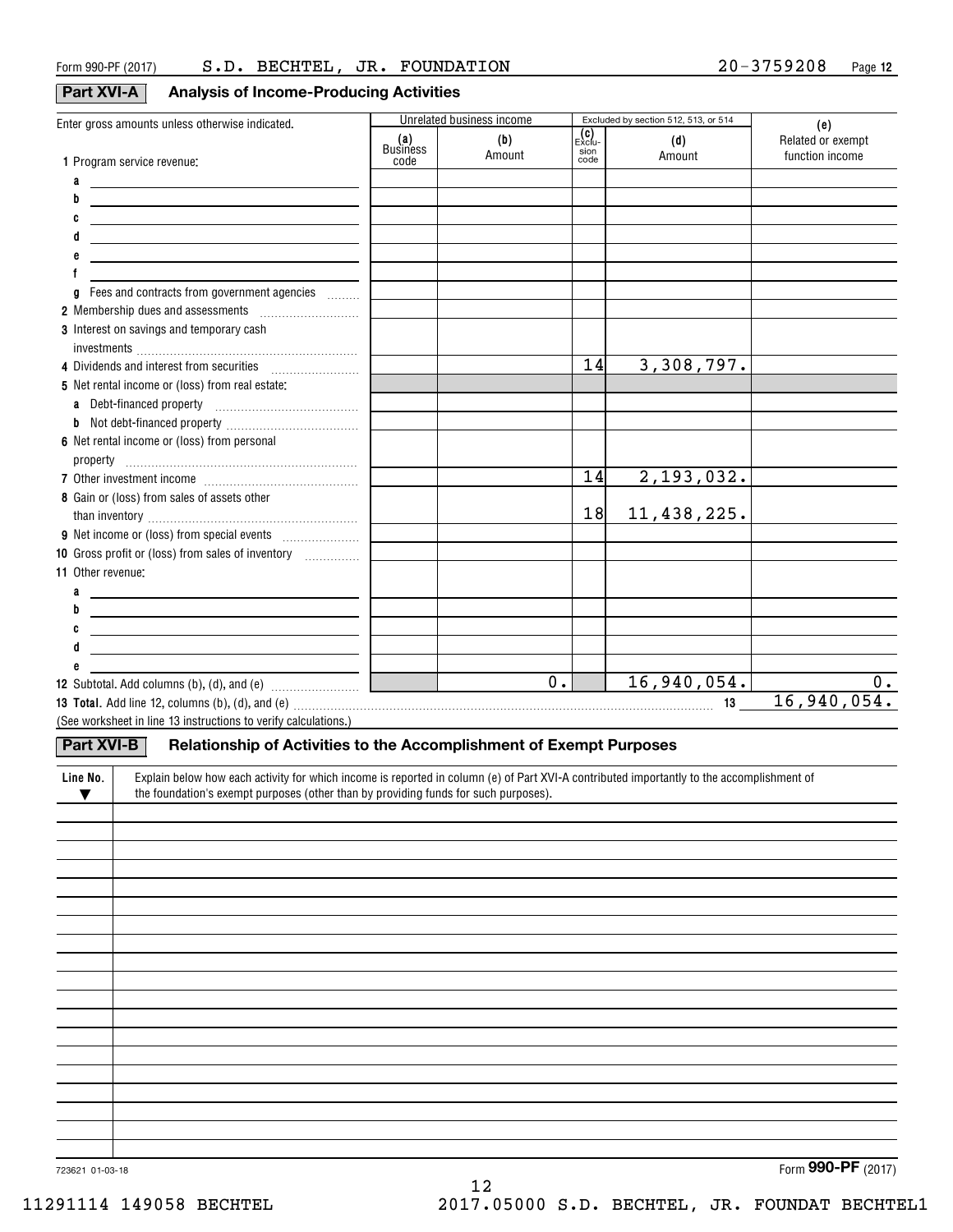| Form 990-PF (2017) |  | S.D. BECHTEL, JR. FOUNDATION | $20 - 3759208$                                                                                       |
|--------------------|--|------------------------------|------------------------------------------------------------------------------------------------------|
|                    |  |                              | Part XVII   Information Regarding Transfers to and Transactions and Relationships With Noncharitable |

1c

x

|    | <b>Late VALL</b><br><u>INTONINATION NEGATUM TRANSICIS to and Transactions and neighborisms with Nonenantasie</u><br><b>Exempt Organizations</b>                                                                                       |                    |      |           |
|----|---------------------------------------------------------------------------------------------------------------------------------------------------------------------------------------------------------------------------------------|--------------------|------|-----------|
|    | Did the organization directly or indirectly engage in any of the following with any other organization described in section 501(c)                                                                                                    |                    | Yesl | <b>No</b> |
|    | (other than section 501(c)(3) organizations) or in section 527, relating to political organizations?                                                                                                                                  |                    |      |           |
| a  | Transfers from the reporting foundation to a noncharitable exempt organization of:                                                                                                                                                    |                    |      |           |
|    | Cash continuous animais anno 1999 anns an comparativamente anno 1999 anno 1999. Tha ann an comparativamente anno<br>(1)                                                                                                               | 1a(1)              |      | х         |
|    | (2) Other assets with the communication communication of the communication of the communication of the communication                                                                                                                  | 1a(2)              |      |           |
| h. | Other transactions:                                                                                                                                                                                                                   |                    |      |           |
|    | Sales of assets to a noncharitable exempt organization contained and contained accountation of assets to a noncharitable exempt organization<br>(1).                                                                                  | 1 <sub>b</sub> (1) |      | x         |
|    | Purchases of assets from a noncharitable exempt organization management contains a construction of assets from a noncharitable exempt organization management of the state of the state of the state of the state of the state<br>(2) | 1 <sub>b</sub> (2) |      | x         |
|    | Rental of facilities, equipment, or other assets and concernation continuous continuous continuous continuous continuous<br>(3)                                                                                                       | 1 <sub>b</sub> (3) |      |           |
|    | (4)                                                                                                                                                                                                                                   | 1 <sub>b</sub> (4) |      | х         |
|    | Loans or loan guarantees and contained and contained and contained and contained and contained and contained and contained and contained and contained and contained and contained and contained and contained and contained a<br>(5) | 1b(5)              |      | x         |
|    | (6) Performance of services or membership or fundraising solicitations<br>ROOMSTOON DOODSTOL IN MANAGEMENT DOORSTOL ALLEEN IN LIFE WATER WARREN DOORSTOL AND                                                                          | 1 <sub>b</sub> (6) |      |           |

(6) Performance of services or membership or fundraising solicitations . Sharing of facilities, equipment, mailing lists, other assets, or paid employees ...........................

d If the answer to any of the above is "Yes," complete the following schedule. Column (b) should always show the fair market value of the goods, other assets, or services given by the reporting foundation. If the foundation received less than fair market value in any transaction or sharing arrangement, show in column (d) the value of the goods, other assets, or services received.

| $(a)$ Line no. | (b) Amount involved                                                                                                                                                                                                            | (c) Name of noncharitable exempt organization                                                                                                                                                                                                                                                                                                                                               | (d) Description of transfers, transactions, and sharing arrangements |
|----------------|--------------------------------------------------------------------------------------------------------------------------------------------------------------------------------------------------------------------------------|---------------------------------------------------------------------------------------------------------------------------------------------------------------------------------------------------------------------------------------------------------------------------------------------------------------------------------------------------------------------------------------------|----------------------------------------------------------------------|
|                |                                                                                                                                                                                                                                | N/A                                                                                                                                                                                                                                                                                                                                                                                         |                                                                      |
|                |                                                                                                                                                                                                                                |                                                                                                                                                                                                                                                                                                                                                                                             |                                                                      |
|                |                                                                                                                                                                                                                                |                                                                                                                                                                                                                                                                                                                                                                                             |                                                                      |
|                |                                                                                                                                                                                                                                |                                                                                                                                                                                                                                                                                                                                                                                             |                                                                      |
|                |                                                                                                                                                                                                                                |                                                                                                                                                                                                                                                                                                                                                                                             |                                                                      |
|                |                                                                                                                                                                                                                                |                                                                                                                                                                                                                                                                                                                                                                                             |                                                                      |
|                |                                                                                                                                                                                                                                |                                                                                                                                                                                                                                                                                                                                                                                             |                                                                      |
|                |                                                                                                                                                                                                                                |                                                                                                                                                                                                                                                                                                                                                                                             |                                                                      |
|                |                                                                                                                                                                                                                                |                                                                                                                                                                                                                                                                                                                                                                                             |                                                                      |
|                |                                                                                                                                                                                                                                |                                                                                                                                                                                                                                                                                                                                                                                             |                                                                      |
|                |                                                                                                                                                                                                                                |                                                                                                                                                                                                                                                                                                                                                                                             |                                                                      |
|                |                                                                                                                                                                                                                                |                                                                                                                                                                                                                                                                                                                                                                                             |                                                                      |
|                |                                                                                                                                                                                                                                |                                                                                                                                                                                                                                                                                                                                                                                             |                                                                      |
|                |                                                                                                                                                                                                                                |                                                                                                                                                                                                                                                                                                                                                                                             |                                                                      |
|                |                                                                                                                                                                                                                                |                                                                                                                                                                                                                                                                                                                                                                                             |                                                                      |
|                |                                                                                                                                                                                                                                |                                                                                                                                                                                                                                                                                                                                                                                             |                                                                      |
|                | the state of the state of the state of the state of the state of the state of the state of the state of the state of the state of the state of the state of the state of the state of the state of the state of the state of t | the contract of the contract of the contract of the contract of the contract of the contract of the contract of<br>$\sim$ $\sim$ $\sim$ $\sim$ $\sim$<br>$\mathcal{A}$ and a set of the set of the set of the set of the set of the set of the set of the set of the set of the set of the set of the set of the set of the set of the set of the set of the set of the set of the set of t |                                                                      |

| 2a Is the foundation directly or indirectly affiliated with, or related to, one or more tax-exempt organizations described |                             |  |
|----------------------------------------------------------------------------------------------------------------------------|-----------------------------|--|
| in section 501(c) (other than section $501(c)(3)$ ) or in section 527?                                                     | Yes $\boxed{\mathbf{X}}$ No |  |

| $\cdots$                                                                      | $H_1$ ). There is not extra related to a | Let Departurian of relationshi |
|-------------------------------------------------------------------------------|------------------------------------------|--------------------------------|
| <b>b</b> If "Yes," complete the following schedule.                           |                                          |                                |
| In section 501(c) (other than section 501(c)(3)) or in section 527 $\epsilon$ |                                          |                                |

|                      |                                                                                                | (a) Name of organization                                                                                                                                                                                                                                                                                                                                                        | (b) Type of organization |                    | (c) Description of relationship |                                                                                                         |
|----------------------|------------------------------------------------------------------------------------------------|---------------------------------------------------------------------------------------------------------------------------------------------------------------------------------------------------------------------------------------------------------------------------------------------------------------------------------------------------------------------------------|--------------------------|--------------------|---------------------------------|---------------------------------------------------------------------------------------------------------|
|                      |                                                                                                | N/A                                                                                                                                                                                                                                                                                                                                                                             |                          |                    |                                 |                                                                                                         |
|                      |                                                                                                |                                                                                                                                                                                                                                                                                                                                                                                 |                          |                    |                                 |                                                                                                         |
|                      |                                                                                                |                                                                                                                                                                                                                                                                                                                                                                                 |                          |                    |                                 |                                                                                                         |
|                      |                                                                                                |                                                                                                                                                                                                                                                                                                                                                                                 |                          |                    |                                 |                                                                                                         |
| Sign<br>Here         |                                                                                                | Under penalties of perjury, I declare that I have examined this return, including accompanying schedules and statements, and to the best of my knowledge<br>and belief, it is true, correct, and complete, Declaration of preparer (other than taxpayer) is based on all information of which preparer has any knowledge.<br>Lauren B. Dachs<br>Signature of officer or trustee | Date <sup>1</sup>        | PRESIDENT<br>Title |                                 | May the IRS discuss this<br>return with the preparer<br>shown below? See instr.<br>$X \vert Y$ es<br>No |
|                      |                                                                                                | Print/Type preparer's name                                                                                                                                                                                                                                                                                                                                                      | Preparer's signature     | Date               | if<br>Check                     | PTIN                                                                                                    |
| Paid                 |                                                                                                | REDDEN<br>SARAH                                                                                                                                                                                                                                                                                                                                                                 | Sarah Redden             | 11/14/2018         | self-employed                   | P00898534                                                                                               |
| Preparer<br>Use Only |                                                                                                | Firm's name > DELOITTE<br>TAX LLP                                                                                                                                                                                                                                                                                                                                               |                          |                    | Firm's EIN ▶ 86-1065772         |                                                                                                         |
|                      | <b>STREET</b><br>SIXTH<br>SOUTH<br>Firm's address $\triangleright$ 50<br>MINNEAPOLIS, MN 55402 |                                                                                                                                                                                                                                                                                                                                                                                 |                          |                    |                                 | 612-397-4000                                                                                            |

Form **990-PF** (2017)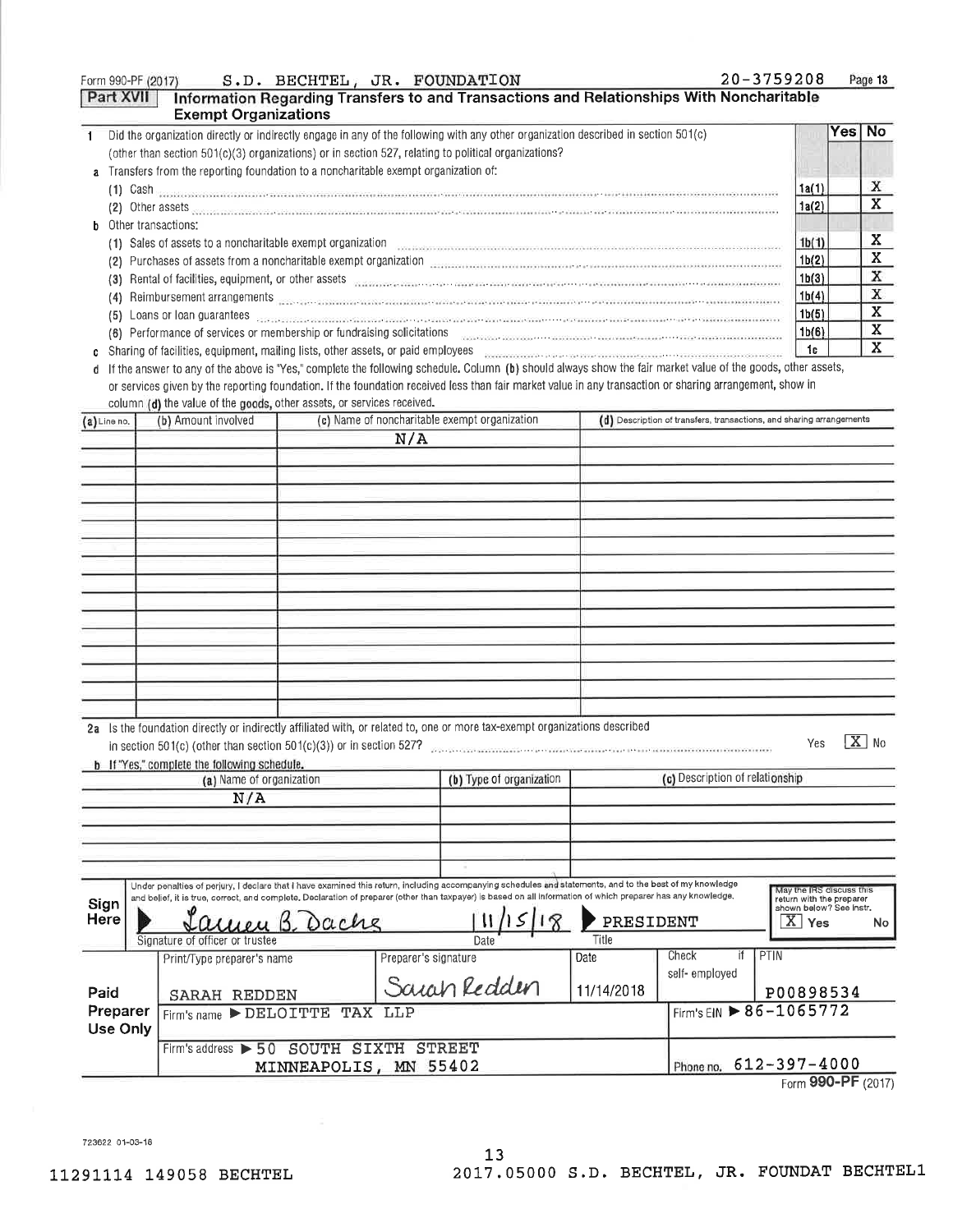### \*\* SEE PURPOSE OF GRANT CÔATINUATIONS

| Recipient<br>Name and address (home or business)                                               | If recipient is an individual,<br>show any relationship to<br>any foundation manager<br>or substantial contributor | Foundation<br>status of | Purpose of grant or<br>$\star \star$<br>contribution  | Amount         |
|------------------------------------------------------------------------------------------------|--------------------------------------------------------------------------------------------------------------------|-------------------------|-------------------------------------------------------|----------------|
|                                                                                                |                                                                                                                    | recipient               |                                                       |                |
| AMERICAN ACADEMY OF ARTS AND SCIENCES                                                          | NONE                                                                                                               | Þс                      | FUNDS FOR A NEW PROJECT TO INFORM AN ONGOING NATIONAL |                |
| NORTON'S WOODS, 136 IRVING STREET                                                              |                                                                                                                    |                         | CONVERSATION ABOUT WHAT CONSTITUTES "CIVIC            |                |
| CAMBRIDGE, MA 02138-1996                                                                       |                                                                                                                    |                         | ENGAGEMENT," AND HOW PEOPLE GAIN THE KNOWLEDGE,       |                |
|                                                                                                |                                                                                                                    |                         | SKILLS, AND VALUES NECESSARY TO PARTICIPATE AS        |                |
|                                                                                                |                                                                                                                    |                         | CITIZENS IN A DEMOCRACY. THE PROJECT WILL RESULT IN A | 500,000.       |
| AMERICAN CENTER OF PHILIPPINE ARTS<br>1511 JEFFERSON STREET #207<br>OAKLAND, CA 94612          | NONE                                                                                                               | ÞF                      | FUNDS FOR UNRESTRICTED GENERAL SUPPORT                | 500.           |
|                                                                                                |                                                                                                                    |                         |                                                       |                |
| AMERICAN CIVIL LIBERTIES<br>125 BROAD STREET<br>NEW YORK, NY 10004                             | NONE                                                                                                               | ÞС                      | FUNDS FOR UNRESTRICTED GENERAL SUPPORT                | 600.           |
|                                                                                                |                                                                                                                    |                         |                                                       |                |
| AMERICAN CIVIL LIBERTIES                                                                       | NONE                                                                                                               | ÞС                      | FUNDS FOR UNRESTRICTED GENERAL SUPPORT.               |                |
| 125 BROAD STREET                                                                               |                                                                                                                    |                         |                                                       |                |
| NEW YORK, NY 10004                                                                             |                                                                                                                    |                         |                                                       | 400.           |
| AMERICAN HEART ASSOCIATION INC.<br>NATIONAL CENTER, 7272 GREENVILLE AVENUE<br>DALLAS, TX 75231 | NONE                                                                                                               | ÞС                      | FUNDS FOR UNRESTRICTED GENERAL SUPPORT                | 200.           |
|                                                                                                |                                                                                                                    |                         |                                                       |                |
| AMERICAN NATIONAL RED CROSS<br>P.O. BOX 37295                                                  | NONE                                                                                                               | ÞС                      | FUNDS FOR HURRICANE HARVEY RELIEF                     |                |
| WASHINGTON, DC 20013                                                                           |                                                                                                                    |                         |                                                       | 2,000.         |
| AMERICAN NATIONAL RED CROSS<br>P.O. BOX 37295                                                  | NONE                                                                                                               | ÞС                      | FUNDS FOR HURRICANE HARVEY RELIEF                     |                |
| WASHINGTON, DC 20013                                                                           |                                                                                                                    |                         |                                                       | 200.           |
| Total from continuation sheets                                                                 |                                                                                                                    |                         |                                                       | 108, 157, 495. |
|                                                                                                |                                                                                                                    |                         |                                                       |                |

**Total from continuation sheets**

723641 04-01-17

**11**

Form 990-PF Page S.D. BECHTEL, JR. FOUNDATION 20-3759208

**3a Grants and Contributions Paid During the Year**

**Part XV Supplementary Information** (continued)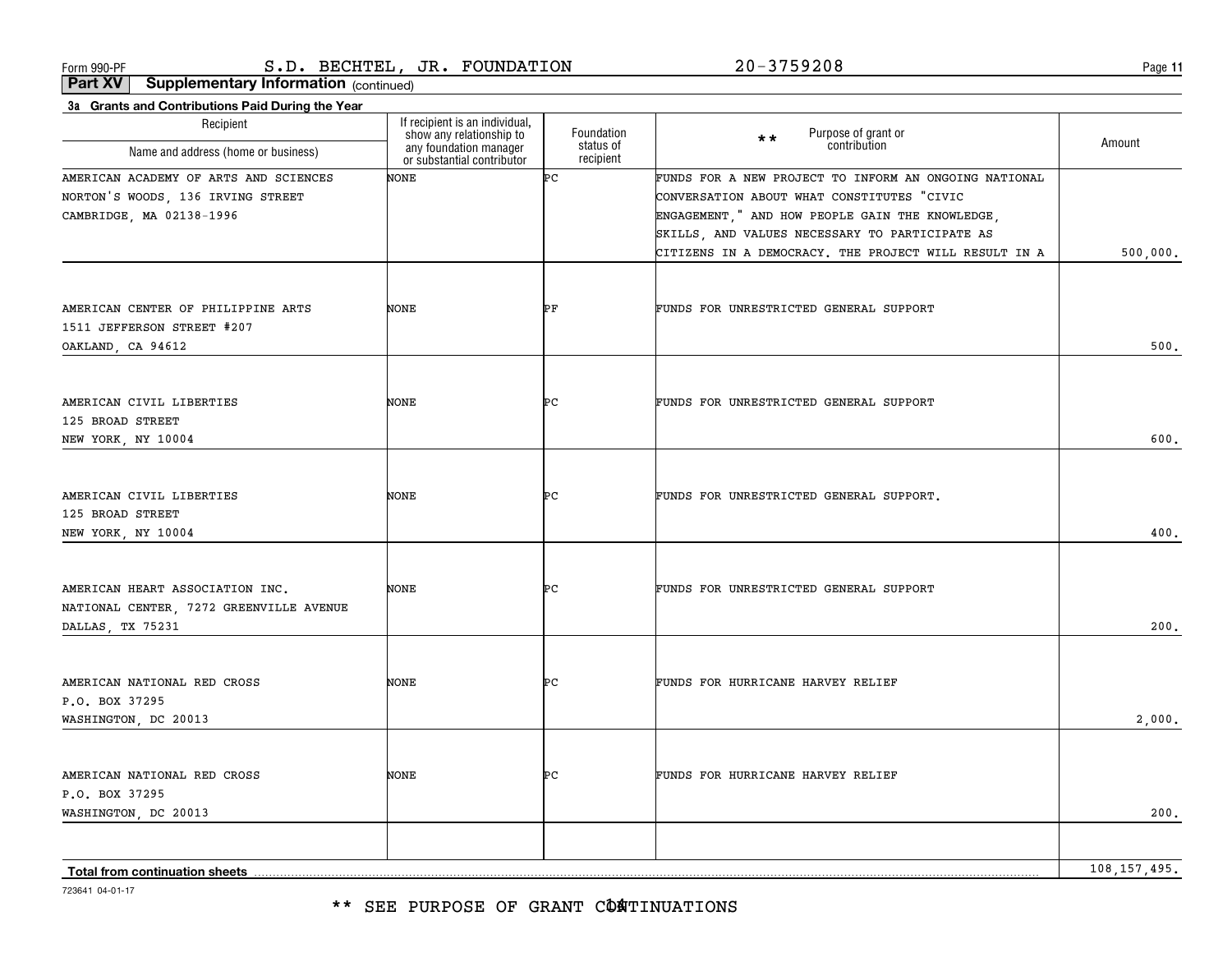\*\* SEE PURPOSE OF GRANT CÔÑTINUATIONS

723641 04-01-17

| Recipient<br>Name and address (home or business)                                                     | If recipient is an individual,<br>show any relationship to<br>any foundation manager<br>or substantial contributor | Foundation<br>status of | Purpose of grant or<br>$**$<br>contribution                                                             | Amount   |
|------------------------------------------------------------------------------------------------------|--------------------------------------------------------------------------------------------------------------------|-------------------------|---------------------------------------------------------------------------------------------------------|----------|
|                                                                                                      |                                                                                                                    | recipient               |                                                                                                         |          |
| AMERICAN RIVERS INC<br>1101 14TH STREET NW, SUITE 1400<br>WASHINGTON, DC 20005                       | NONE                                                                                                               | ÞС                      | FUNDS FOR SCALING PROGRAMS IN CALIFORNIA TO SUPPORT<br>ORGANIZATIONAL NEEDS AND FUNDRAISING ACTIVITIES. | 205,075. |
| AMERICAN TRAILS<br>P.O. BOX 491797<br>READING, CA 96049                                              | NONE                                                                                                               | ÞС                      | FUNDS FOR NEXT GEN WTN EXPEDITION                                                                       | 1,000.   |
| AMERICANS FOR RESPONSIBLE SOLUTIONS<br>FOUNDATION<br>268 BUSH STREET #555<br>SAN FRANCISCO, CA 94104 | NONE                                                                                                               | ÞС                      | FUNDS FOR UNRESTRICTED GENERAL SUPPORT                                                                  | 1,000.   |
|                                                                                                      |                                                                                                                    |                         |                                                                                                         |          |
| AT THE CROSSROADS<br>38 MASON STREET<br>SAN FRANCISCO, CA 94102                                      | NONE                                                                                                               | ÞС                      | FUNDS FOR UNRESTRICTED GENERAL SUPPORT                                                                  | 1,000.   |
| <b>AUSTIN PETS ALIVE</b><br>1156 W. CESAR CHAVEZ<br>AUSTIN, TX 78703                                 | NONE                                                                                                               | ÞС                      | FUNDS FOR UNRESTRICTED GENERAL SUPPORT                                                                  | 206.     |
| <b>BAKERRIPLEY</b><br>P.O. BOX 271389<br>HOUSTON, TX 77277-1389                                      | NONE                                                                                                               | ÞС                      | FUNDS FOR LONG-TERM DISASTER RELIEF                                                                     | 200.     |
| BEYOND EMANCIPATION<br>675 HEGENBERGER ROAD, SUITE 100<br>OAKLAND, CA 94621                          | NONE                                                                                                               | ÞС                      | FUNDS FOR UNRESTRICTED GENERAL SUPPORT                                                                  | 600.     |
|                                                                                                      |                                                                                                                    |                         |                                                                                                         |          |
| Total from continuation sheets                                                                       |                                                                                                                    |                         |                                                                                                         |          |

## **Part XV Supplementary Information** (continued)

**3a Grants and Contributions Paid During the Year**

Form 990-PF Page S.D. BECHTEL, JR. FOUNDATION 20-3759208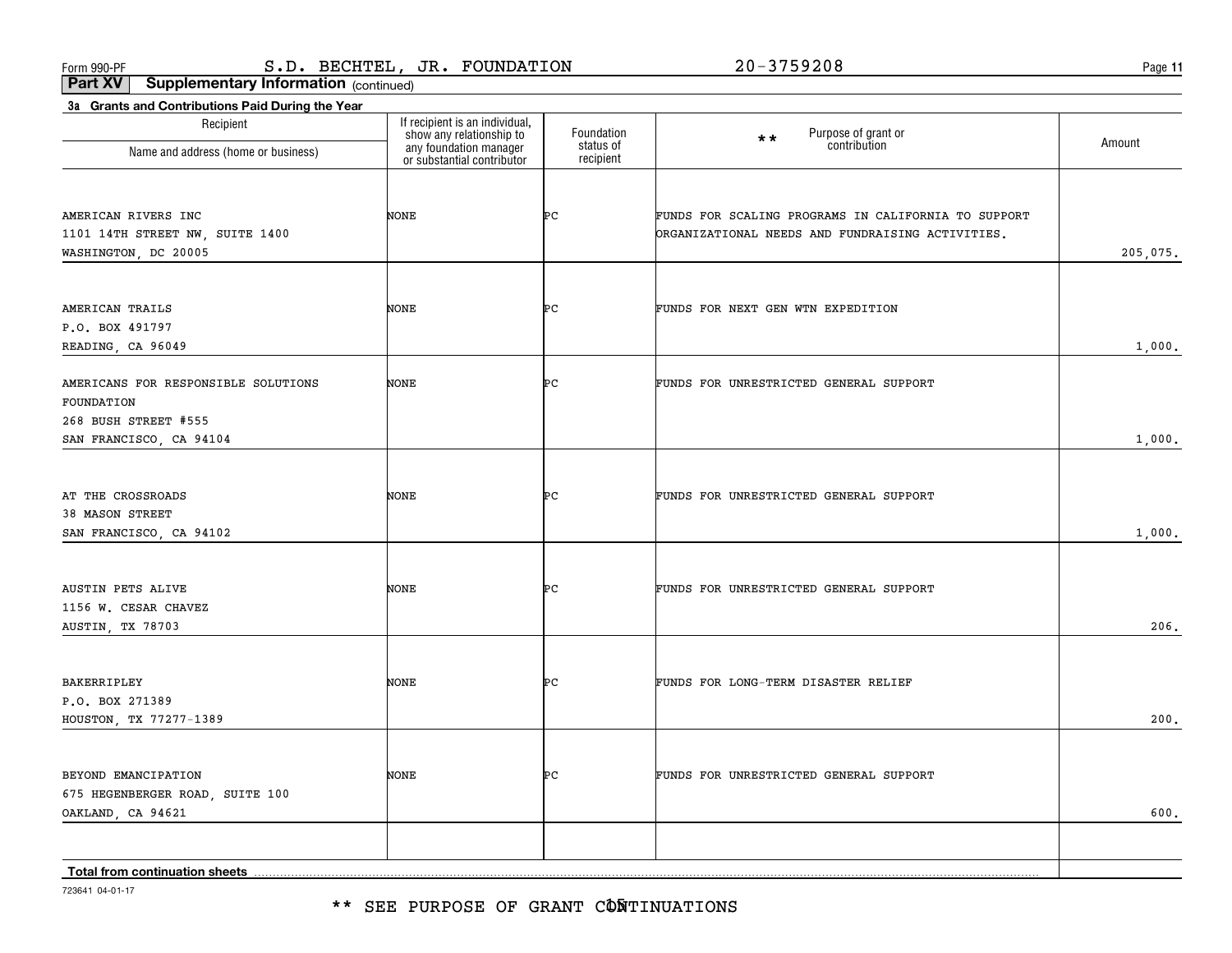**11**

**Part XV Supplementary Information** (continued)

| Recipient                                           | If recipient is an individual,<br>show any relationship to | Foundation             | Purpose of grant or<br>$\star\star$                                                                         |              |
|-----------------------------------------------------|------------------------------------------------------------|------------------------|-------------------------------------------------------------------------------------------------------------|--------------|
| Name and address (home or business)                 | any foundation manager<br>or substantial contributor       | status of<br>recipient | contribution                                                                                                | Amount       |
|                                                     |                                                            |                        |                                                                                                             |              |
| BOY SCOUTS OF AMERICA                               | NONE                                                       | ÞС                     | FUNDS FOR CORE OPERATING SUPPORT.                                                                           |              |
| 10 HIGHLAND WAY                                     |                                                            |                        |                                                                                                             |              |
| PIEDMONT, CA 94611                                  |                                                            |                        |                                                                                                             | 500,000.     |
|                                                     |                                                            |                        |                                                                                                             |              |
| BOY SCOUTS OF AMERICA                               | NONE                                                       | ÞС                     | FUNDS TO SUPPORT CORE PROGRAMMING AND OPERATIONS.                                                           |              |
| 1001 DAVIS STREET                                   |                                                            |                        |                                                                                                             |              |
| SAN LEANDRO, CA 94577                               |                                                            |                        |                                                                                                             | 110,000.     |
| BOY SCOUTS OF AMERICA                               | NONE                                                       | ÞС                     | FUNDS FOR THE DEVELOPMENT OF THE NATIONAL BOY SCOUT                                                         |              |
| 1325 WEST WALNUT HILL LANE                          |                                                            |                        | CENTER IN WEST VIRGINIA.                                                                                    |              |
| IRVING, TX 75015-2079                               |                                                            |                        |                                                                                                             | 5,000,000.   |
|                                                     |                                                            |                        |                                                                                                             |              |
| BOY SCOUTS OF AMERICA                               | NONE                                                       | ÞС                     | FUNDS TO SUPPORT THE CONSTRUCTION OF A PERMANENT                                                            |              |
| 1325 WEST WALNUT HILL LANE                          |                                                            |                        | DINING HALL AND BUNKHOUSE AT THE SUMMIT BECHTEL                                                             |              |
| IRVING, TX 75015-2079                               |                                                            |                        | FAMILY RESERVE.                                                                                             | 2,000,000.   |
|                                                     |                                                            |                        |                                                                                                             |              |
| BOY SCOUTS OF AMERICA<br>1325 WEST WALNUT HILL LANE | NONE                                                       | ÞС                     | FUNDS TO IMPLEMENT A NATIONWIDE STUDY TO DEFINE AND<br>VALIDATE ADULT PRACTICES THAT FOSTER YOUTH CHARACTER |              |
| IRVING, TX 75015-2079                               |                                                            |                        | DEVELOPMENT IN SCOUTING.                                                                                    | 2, 271, 946. |
| BOYS & GIRLS CLUBS OF AMERICA                       | NONE                                                       | ÞС                     | FUNDS TO SUPPORT BGCA'S STRATEGY FOR IMPROVING THE                                                          |              |
| NATIONAL HEADQUARTERS, 1275 PEACHTREE               |                                                            |                        | CLUB EXPERIENCE: A \$67 MILLION FIVE-YEAR INITIATIVE                                                        |              |
| STREET NE, SUITE 100 ALANTA, GA                     |                                                            |                        | TO IMPROVE QUALITY IN CLUBS ACROSS THE NATION. THE UP                                                       |              |
| 30309-3506                                          |                                                            |                        | TO \$20 MILLION REQUESTED FROM THE FOUNDATION WILL                                                          |              |
|                                                     |                                                            |                        | FUND COMPONENTS OF THIS INITIATIVE THAT LEVERAGE                                                            | 5, 106, 601. |
| BOYS & GIRLS CLUBS OF AMERICA                       | <b>NONE</b>                                                | ÞС                     | FUNDS TO SUPPORT BGCA'S STRATEGY FOR IMPROVING THE                                                          |              |
| NATIONAL HEADQUARTERS, 1275 PEACHTREE               |                                                            |                        | CLUB EXPERIENCE: A \$67 MILLION FIVE-YEAR INITIATIVE                                                        |              |
| STREET NE, SUITE 100 ALANTA, GA                     |                                                            |                        | TO IMPROVE QUALITY IN CLUBS ACROSS THE NATION. THE UP                                                       |              |
| 30309-3506                                          |                                                            |                        | TO \$20 MILLION REQUESTED FROM THE FOUNDATION WILL                                                          |              |
|                                                     |                                                            |                        | FUND COMPONENTS OF THIS INITIATIVE THAT LEVERAGE                                                            | 2,149,056.   |
|                                                     |                                                            |                        |                                                                                                             |              |
| <b>Total from continuation sheets</b>               |                                                            |                        |                                                                                                             |              |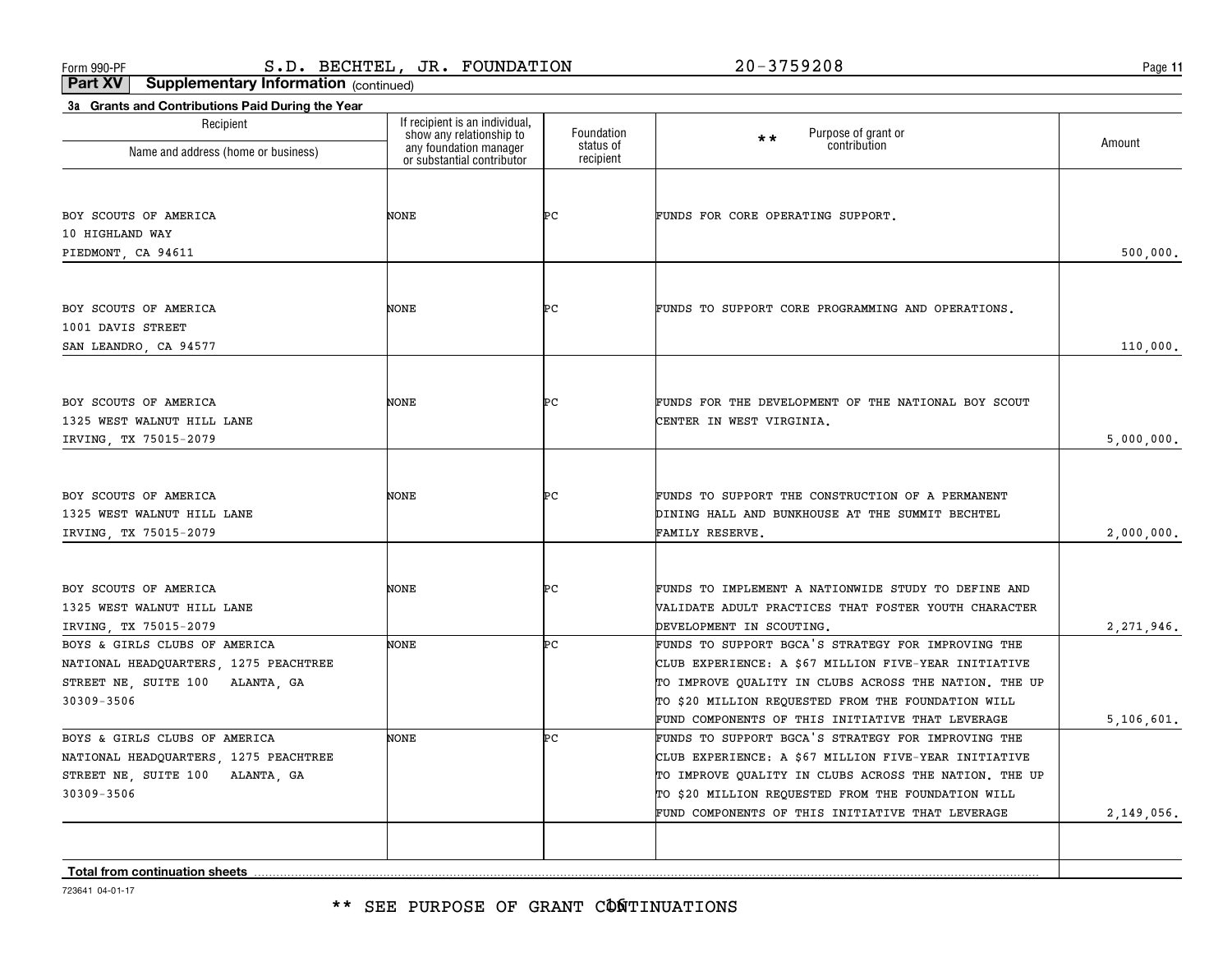**11**

**Part XV Supplementary Information** (continued)

| 3a Grants and Contributions Paid During the Year |                                                                                  |                         |                                                       |            |
|--------------------------------------------------|----------------------------------------------------------------------------------|-------------------------|-------------------------------------------------------|------------|
| Recipient                                        | If recipient is an individual,                                                   | Foundation<br>status of | Purpose of grant or<br>$\star\star$<br>contribution   | Amount     |
| Name and address (home or business)              | show any relationship to<br>any foundation manager<br>or substantial contributor | recipient               |                                                       |            |
|                                                  |                                                                                  |                         |                                                       |            |
| BROOKINGS INSTITUTION                            | NONE                                                                             | ÞС                      | FUNDS GIVEN AT THE REQUEST OF ALAN M. DACHS AS PART   |            |
| 1775 MASSACHUSETTS AVENUE NW                     |                                                                                  |                         | OF THE DIRECTOR'S GRANT PROGRAM TO SUPPORT THE        |            |
| WASHINGTON, DC 20036                             |                                                                                  |                         | FOREIGN POLICY PROGRAM.                               | 50,000.    |
| CAL POLY CORPORATION                             | NONE                                                                             | ÞС                      | FUNDS TO SUPPORT CAL POLY, SAN LUIS OBISPO AND LUCIA  |            |
| ONE GRAND AVENUE                                 |                                                                                  |                         | MAR UNIFIED SCHOOL DISTRICT TO REFORM TEACHER         |            |
| SAN LUIS OBISPO, CA 93407-0830                   |                                                                                  |                         | PREPARATION AS PART OF THE SECOND PHASE OF THE CSU    |            |
|                                                  |                                                                                  |                         | NEW GENERATION OF EDUCATORS INITIATIVE.               | 200,000.   |
| CALIFORNIA ACADEMY OF SCIENCE                    | NONE                                                                             | Þс                      | FUNDS TO SUPPORT THE ENVIRONMENTAL LITERACY           |            |
| 55 MUSIC CONCOURSE DRIVE, GOLDEN GATE PARK       |                                                                                  |                         | INITIATIVE, A COMBINATION OF IN-PERSON AND DIGITAL    |            |
| SAN FRANCISCO, CA 94118                          |                                                                                  |                         | SCIENCE EDUCATION ACTIVITIES DESIGNED FOR K-12        |            |
|                                                  |                                                                                  |                         | STUDENTS, TEACHERS, AND THE GENERAL PUBLIC THROUGHOUT |            |
|                                                  |                                                                                  |                         | CALIFORNIA AND THE U.S.                               | 750,000.   |
|                                                  |                                                                                  |                         |                                                       |            |
| CALIFORNIA COUNTY SUPERINTENDENTS                | NONE                                                                             | ÞС                      | FUNDS TO SUPPORT CCSESA'S COMMUNITIES OF PRACTICE AND |            |
| EDUCATIONAL SERVICES ASSOCIATION                 |                                                                                  |                         | COLLABORATION COMMITTEES ON MATH AND SCIENCE          |            |
| 1121 L STREET, SUITE 510                         |                                                                                  |                         | STANDARDS IMPLEMENTATION.                             |            |
| SACRAMENTO, CA 95814                             |                                                                                  |                         |                                                       | 2,000,000. |
| CALIFORNIA COUNTY SUPERINTENDENTS                | NONE                                                                             | Þс                      | FUNDS TO SUPPORT CCSESA'S TWO COMMUNITIES OF          |            |
| EDUCATIONAL SERVICES ASSOCIATION                 |                                                                                  |                         | PRACTICE, IN MATH AND SCIENCE, SO THAT CALIFORNIAS 58 |            |
| 1121 L STREET, SUITE 510                         |                                                                                  |                         | COUNTY OFFICES OF EDUCATION CAN BETTER SUPPORT MATH   |            |
| SACRAMENTO, CA 95814                             |                                                                                  |                         | AND SCIENCE STANDARDS IMPLEMENTATION ACROSS ALL       |            |
|                                                  |                                                                                  |                         | DISTRICTS IN THE STATE.                               | 350,000.   |
|                                                  |                                                                                  |                         |                                                       |            |
| CALIFORNIA HISTORICAL SOCIETY                    | NONE                                                                             | ÞС                      | FUNDS FOR REFRAMING AMERICAN COLONIAL HISTORY         |            |
| 678 MISSION STREET                               |                                                                                  |                         | INITIATIVE AND THE GALA IN HONOR OF GEORGE SHULTZ.    |            |
| SAN FRANCISCO, CA 94105-4014                     |                                                                                  |                         |                                                       | 50,000.    |
|                                                  |                                                                                  |                         |                                                       |            |
| CALIFORNIA INSTITUTE OF TECHNOLOGY               | NONE                                                                             | ÞС                      | FUNDS TO SUPPORT THE TRUSTEE ANNUAL FUND.             |            |
| 1200 EAST CALIFORNIA BOULEVARD, MAIL CODE        |                                                                                  |                         |                                                       |            |
| $202 - 31$<br>PASADENA, CA 91125                 |                                                                                  |                         |                                                       | 50,000.    |
|                                                  |                                                                                  |                         |                                                       |            |
| <b>Total from continuation sheets</b>            |                                                                                  |                         |                                                       |            |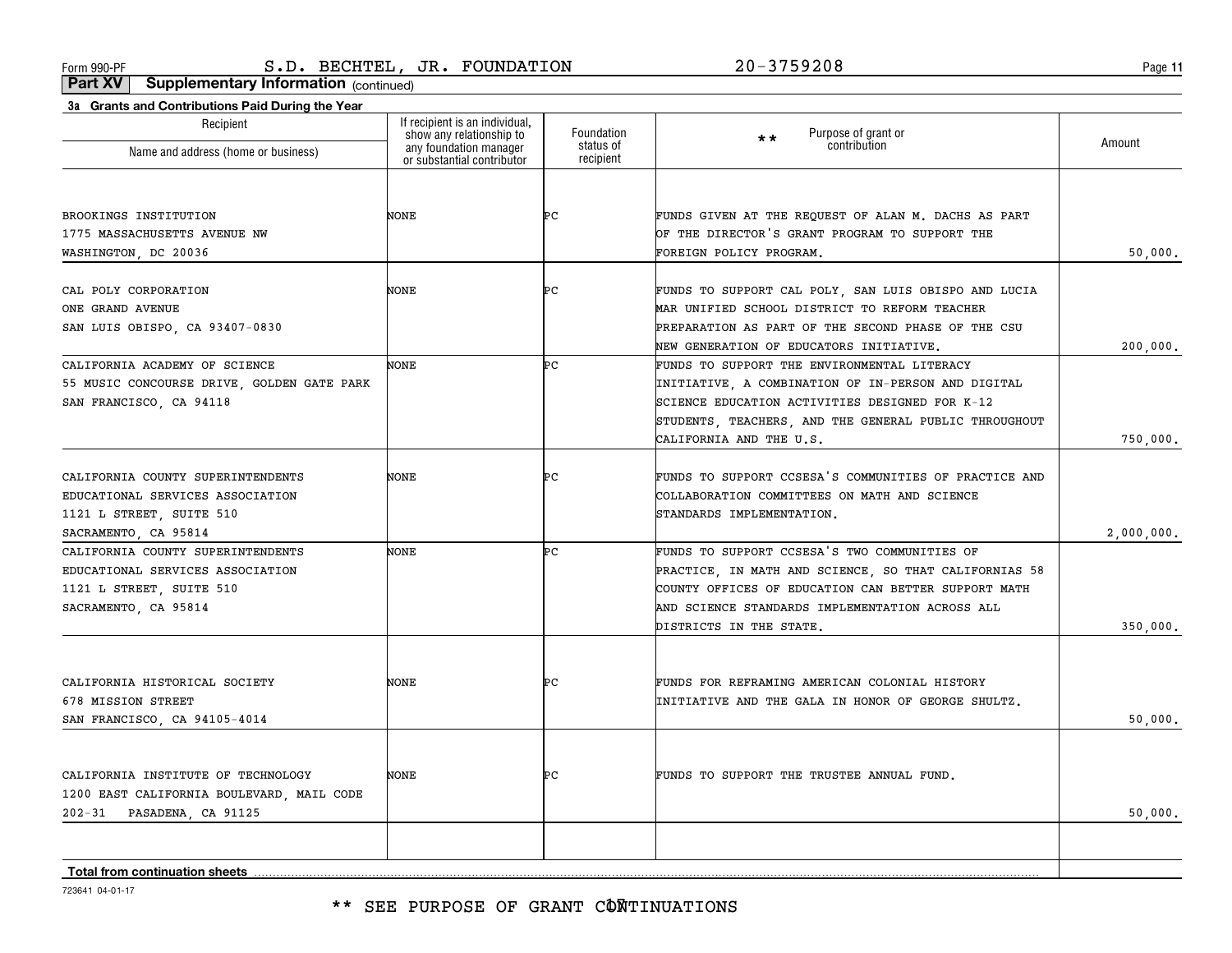**11**

**Part XV Supplementary Information** (continued)

| Recipient                              | If recipient is an individual,<br>show any relationship to | Foundation             | Purpose of grant or<br>$\star \star$                  | Amount   |
|----------------------------------------|------------------------------------------------------------|------------------------|-------------------------------------------------------|----------|
| Name and address (home or business)    | any foundation manager<br>or substantial contributor       | status of<br>recipient | contribution                                          |          |
| CALIFORNIA SCHOOL AGE CONSORTIUM       | NONE                                                       | Þс                     | FUNDS TO SUPPORT THE CALIFORNIA SCHOOL-AGE            |          |
| 1918 UNIVERSITY AVENUE, SUITE 4B       |                                                            |                        | CONSORTIUM'S ONGOING EFFORTS TO GROW THE CAPACITY OF  |          |
| OAKLAND, CA 94704                      |                                                            |                        | EXPANDED LEARNING PRACTITIONERS TO LEAD AND MODEL     |          |
|                                        |                                                            |                        | GOOD CHARACTER FOR YOUTH.                             | 275,000. |
|                                        |                                                            |                        |                                                       |          |
| CALIFORNIA SCHOOL BOARDS FOUNDATION    | NONE                                                       | ÞС                     | FUNDS TO SUPPORT SCHOOL BOARD MEMBERS TO CHAMPION     |          |
| 3251 BEACON BLVD                       |                                                            |                        | STEM ISSUES IN THEIR DISTRICTS.                       |          |
| WEST SACRAMENTO, CA 95691              |                                                            |                        |                                                       | 229,522. |
| CALIFORNIA STATE UNIVERSITY CHANNEL    | NONE                                                       | Þс                     | FUNDS TO SUPPORT CALIFORNIA STATE UNIVERSITY, CHANNEL |          |
| ISLANDS FOUNDATION                     |                                                            |                        | ISLANDS, UNIVERSITY PREPARATION CHARTER SCHOOL, AND   |          |
| ONE UNIVERSITY DRIVE                   |                                                            |                        | OCEAN VIEW SCHOOL DISTRICT TO REFORM TEACHER          |          |
| CAMARILLO, CA 93012                    |                                                            |                        | PREPARATION AS PART OF THE SECOND PHASE OF THE CSU    |          |
|                                        |                                                            |                        | NEW GENERATION OF EDUCATORS INITIATIVE.               | 200,000. |
| CALIFORNIA STATE UNIVERSITY DOMINGUEZ  | NONE                                                       | Þс                     | FUNDS TO SUPPORT CALIFORNIA STATE UNIVERSITY.         |          |
| HILLS FOUNDATION                       |                                                            |                        | DOMINGUEZ HILLS AND LOS ANGELES UNIFIED HIGH SCHOOL   |          |
| 1000 EAST VICTORIA STREET              |                                                            |                        | DISTRICT TO REFORM TEACHER PREPARATION AS PART OF THE |          |
| CARSON, CA 90747                       |                                                            |                        | SECOND PHASE OF THE CSU NEW GENERATION OF EDUCATORS   |          |
|                                        |                                                            |                        | INITIATIVE.                                           | 396,633. |
| CALIFORNIA STATE UNIVERSITY FOUNDATION | NONE                                                       | ÞС                     | FUNDS TO SUPPORT DATA SYSTEMS AT THE CSU CENTER FOR   |          |
| 401 GOLDEN SHORE, 6TH FLOOR            |                                                            |                        | TEACHER QUALITY, LEADING TO CONTINUOUS IMPROVEMENT OF |          |
| LONG BEACH, CA 90802                   |                                                            |                        | TEACHER PREPARATION PROGRAMS.                         | 229,992. |
| CALIFORNIA STATE UNIVERSITY FOUNDATION | <b>NONE</b>                                                | ÞС                     | FUNDS FOR PROFESSIONAL DEVELOPMENT OF CTQ DIRECTOR    |          |
| 401 GOLDEN SHORE, 6TH FLOOR            |                                                            |                        | PAUL TUSS THROUGH THE HARVARD STRATEGIC DATA PROJECT  |          |
| LONG BEACH, CA 90802                   |                                                            |                        | AND FUNDS TO SUPPORT THE MEETINGS OF CTQ AND CSU      |          |
|                                        |                                                            |                        | EDUCATION DEANS TO DETERMINE COMMON MEASURES OF       |          |
|                                        |                                                            |                        | TEACHER CANDIDATE EFFECTIVENESS                       | 26,420.  |
|                                        |                                                            |                        |                                                       |          |
| CALIFORNIA STATE UNIVERSITY FOUNDATION | NONE                                                       | ÞС                     | FUNDS FOR HARVARD STRATEGIC DATA FELLOW TO BUILD      |          |
| 401 GOLDEN SHORE, 6TH FLOOR            |                                                            |                        | CAPACITY FOR THE CSU CENTER FOR TEACHER QUALITY TO    |          |
| LONG BEACH, CA 90802                   |                                                            |                        | IMPROVE SYSTEM-WIDE DATA SYSTEMS.                     | 75,000.  |
|                                        |                                                            |                        |                                                       |          |
| <b>Total from continuation sheets</b>  |                                                            |                        |                                                       |          |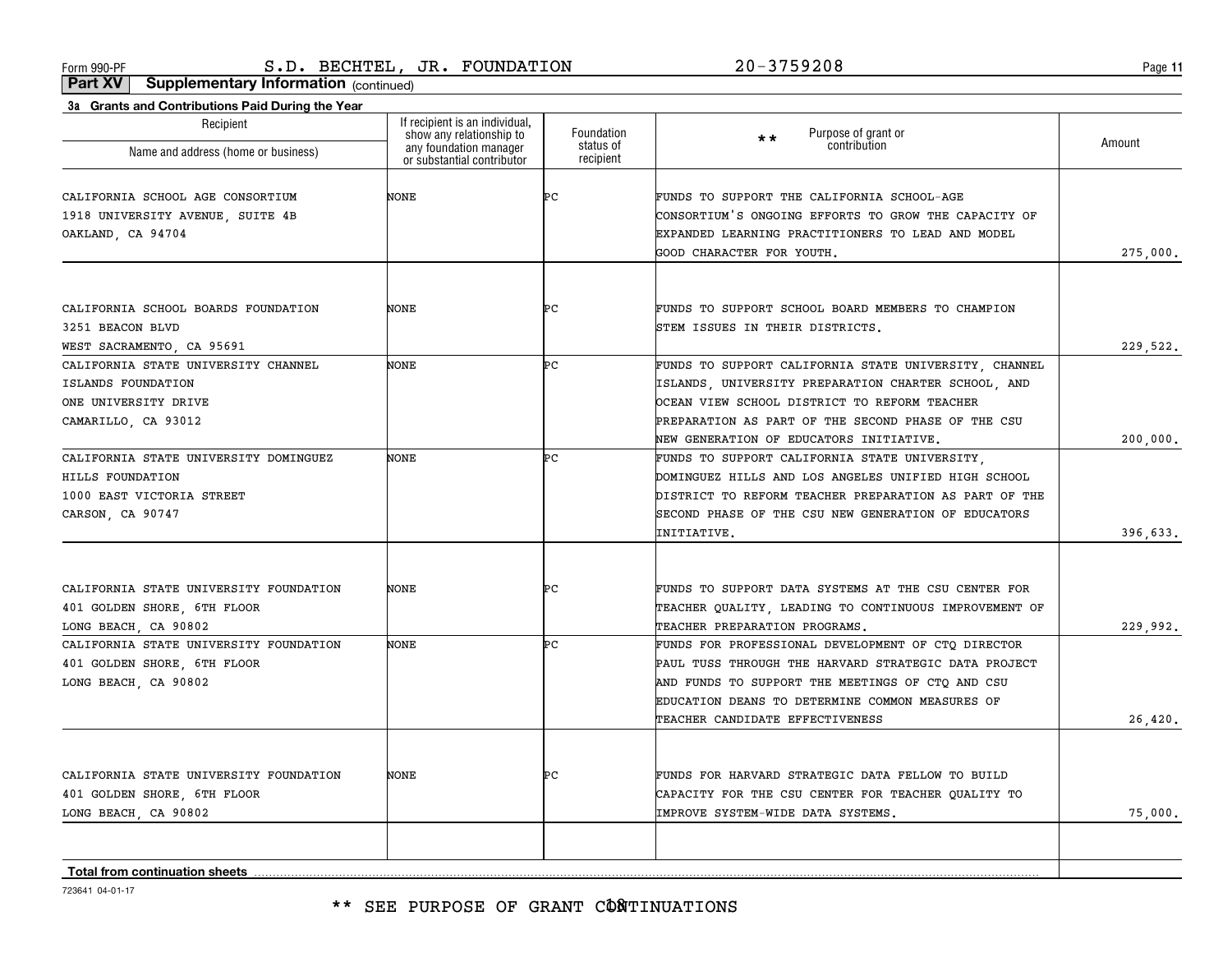**11**

**Part XV Supplementary Information** (continued)

| 3a Grants and Contributions Paid During the Year                                                          |                                                                                      |                         |                                                                                                                                                                                                         |          |
|-----------------------------------------------------------------------------------------------------------|--------------------------------------------------------------------------------------|-------------------------|---------------------------------------------------------------------------------------------------------------------------------------------------------------------------------------------------------|----------|
| Recipient<br>Name and address (home or business)                                                          | If recipient is an individual,<br>show any relationship to<br>any foundation manager | Foundation<br>status of | Purpose of grant or<br>$***$<br>contribution                                                                                                                                                            | Amount   |
|                                                                                                           | or substantial contributor                                                           | recipient               |                                                                                                                                                                                                         |          |
| CALIFORNIA STATE UNIVERSITY FRESNO                                                                        | NONE                                                                                 | Þс                      | FUNDS TO SUPPORT CALIFORNIA STATE UNIVERSITY, FRESNO,                                                                                                                                                   |          |
| FOUNDATION                                                                                                |                                                                                      |                         | FRESNO UNIFIED SCHOOL DISTRICT, SANGER UNIFIED SCHOOL                                                                                                                                                   |          |
| OFFICE OF RESEARCH AND SPONSORED PROGRAMS                                                                 |                                                                                      |                         | DISTRICT, AND CENTRAL UNIFIED SCHOOL DISTRICT TO                                                                                                                                                        |          |
| FRESNO, CA 93726-1852                                                                                     |                                                                                      |                         | REFORM TEACHER PREPARATION AS PART OF THE SECOND                                                                                                                                                        |          |
|                                                                                                           |                                                                                      |                         | PHASE OF THE CSU NEW GENERATION OF EDUCATORS                                                                                                                                                            | 400.000. |
| CALIFORNIA STATE UNIVERSITY LONG BEACH                                                                    | NONE                                                                                 | Þс                      | FUNDS TO SUPPORT CALIFORNIA STATE UNIVERSITY, LONG                                                                                                                                                      |          |
| RESEARCH FOUNDATION                                                                                       |                                                                                      |                         | BEACH AND LONG BEACH UNIFIED SCHOOL DISTRICT TO                                                                                                                                                         |          |
| 6300 STATE UNIVERSITY DRIVE, SUITE #332                                                                   |                                                                                      |                         | REFORM TEACHER PREPARATION AS PART OF THE SECOND                                                                                                                                                        |          |
| LONG BEACH, CA 90815-4670                                                                                 |                                                                                      |                         | PHASE OF THE CSU NEW GENERATION OF EDUCATORS                                                                                                                                                            |          |
|                                                                                                           |                                                                                      |                         | INITIATIVE.                                                                                                                                                                                             | 400,000. |
| CALIFORNIA STATE UNIVERSITY, STANISLAUS                                                                   | NONE                                                                                 | Þс                      | FUNDS TO SUPPORT CALIFORNIA STATE UNIVERSITY.                                                                                                                                                           |          |
| ONE UNIVERSITY CIRCLE                                                                                     |                                                                                      |                         | STANISLAUS, TURLOCK UNIFIED SCHOOL DISTRICT, AND                                                                                                                                                        |          |
| TURLOCK, CA 95382                                                                                         |                                                                                      |                         | CERES UNIFIED SCHOOL DISTRICT TO REFORM TEACHER                                                                                                                                                         |          |
|                                                                                                           |                                                                                      |                         | PREPARATION AS PART OF THE SECOND PHASE OF THE CSU                                                                                                                                                      |          |
|                                                                                                           |                                                                                      |                         | NEW GENERATION OF EDUCATORS INITIATIVE.                                                                                                                                                                 | 300,000. |
| CALIFORNIA TROUT<br>360 PINE STREET, 4TH FLOOR<br>SAN FRANCISCO, CA 94104-3219                            | NONE                                                                                 | ÞС                      | FUNDS FOR OPERATIONAL INFRASTRUCTURE INVESTMENT AND<br>STRATEGIC PLANNING.                                                                                                                              | 85,000.  |
| CALIFORNIANS DEDICATED TO EDUCATION<br>FOUNDATION<br>260 MAIN STREET, SUITE 200<br>REDWOOD CITY, CA 94063 | NONE                                                                                 | ÞС                      | FUNDS TO CONTINUE SUPPORTING THE LABOR MANAGEMENT<br>INITIATIVE, CALIFORNIA'S FIRST SYSTEMATIC ATTEMPT TO<br>BUILD COLLABORATIVE RELATIONSHIPS BETWEEN TEACHERS<br>AND ADMINISTRATORS ACROSS THE STATE. | 250,000. |
| CALIFORNIANS DEDICATED TO EDUCATION<br>FOUNDATION<br>260 MAIN STREET, SUITE 200<br>REDWOOD CITY, CA 94063 | NONE                                                                                 | ÞС                      | FUNDS TO ADVANCE CALIFORNIA'S STATE-LEVEL LEADERSHIP<br>ON SOCIAL-EMOTIONAL LEARNING.                                                                                                                   | 125,000. |
| CALMATTERS<br>1017 L STREET #261<br>SACRAMENTO, CA 95814                                                  | NONE                                                                                 | ÞС                      | FUNDS FOR CALMATTERS TO CONTINUE PRODUCING INNOVATIVE<br>JOURNALISM AND EXPAND THE REACH OF ITS STORIES TO<br>CEMENT ITS POSITION AS AN INTEGRAL PART OF<br>CALIFORNIA'S CIVIC LIFE.                    | 50,000.  |
| <b>Total from continuation sheets</b>                                                                     |                                                                                      |                         |                                                                                                                                                                                                         |          |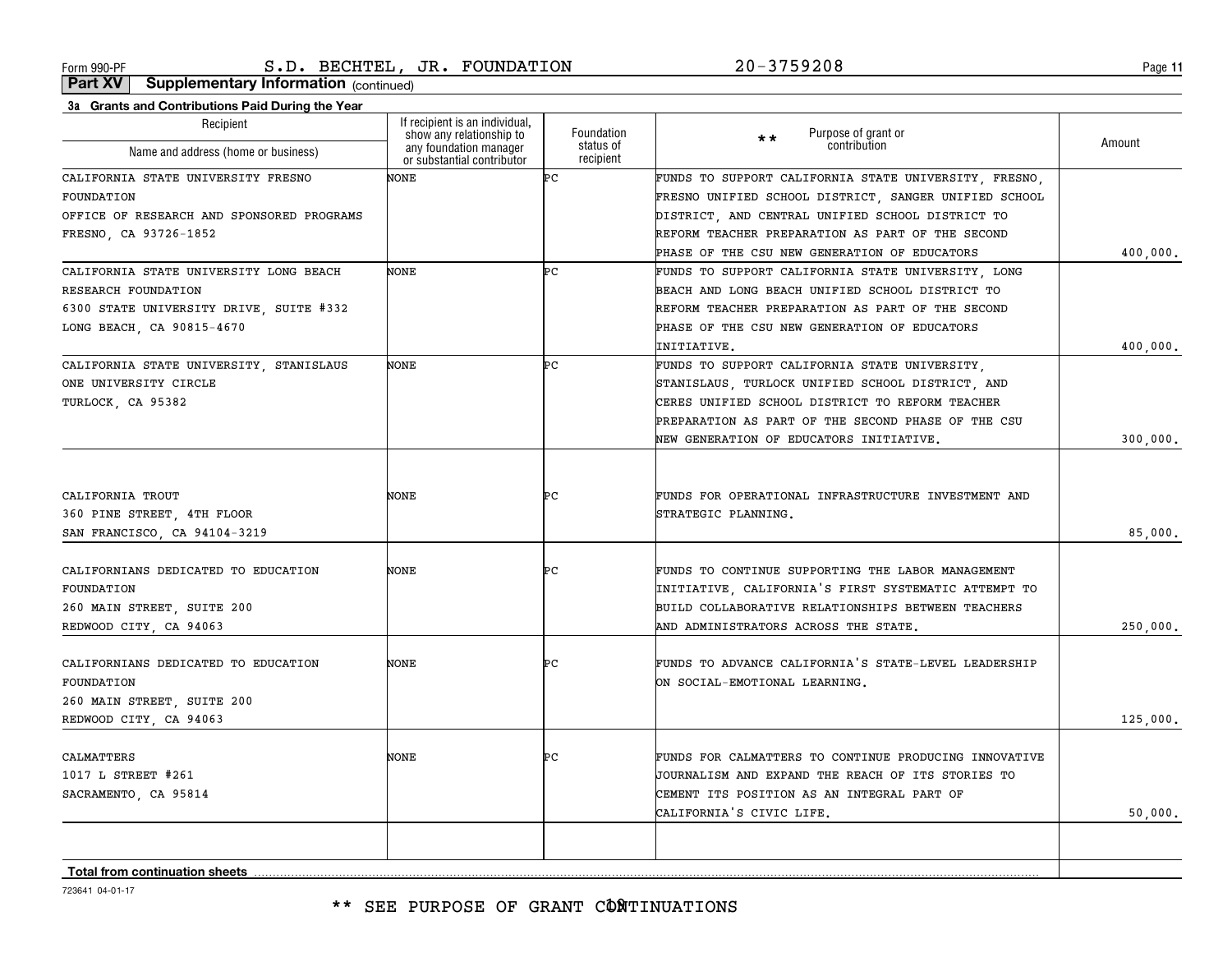**11**

**Part XV Supplementary Information** (continued)

| Recipient                              | If recipient is an individual,<br>show any relationship to | Foundation             | Purpose of grant or<br>$***$<br>contribution         | Amount   |
|----------------------------------------|------------------------------------------------------------|------------------------|------------------------------------------------------|----------|
| Name and address (home or business)    | any foundation manager<br>or substantial contributor       | status of<br>recipient |                                                      |          |
|                                        |                                                            |                        |                                                      |          |
| CAMP FIRE                              | NONE                                                       | ÞС                     | FUNDS FOR INTERIM CAPACITY BUILDING.                 |          |
| 1801 MAIN STREET, SUITE 200            |                                                            |                        |                                                      |          |
| KANSAS CITY, MO 64108                  |                                                            |                        |                                                      | 143,010. |
| CAMP FIRE                              | NONE                                                       | ÞС                     | FUNDS TO STRENGTHEN CAMP FIRE NATIONAL HEADQUARTERS  |          |
| 1801 MAIN STREET, SUITE 200            |                                                            |                        | CAPACITY TO SUPPORT COUNCILS IN THEIR ABILITY TO     |          |
| KANSAS CITY, MO 64108                  |                                                            |                        | PROVIDE SUSTAINABLE, HIGH QUALITY CHARACTER BUILDING |          |
|                                        |                                                            |                        | PROGRAMS TO THEIR LOCAL COMMUNITIES.                 | 640,069. |
|                                        |                                                            |                        |                                                      |          |
| CANAL ALLIANCE                         | NONE                                                       | ÞС                     | FUNDS FOR UNRESTRICTED GENERAL SUPPORT               |          |
| 91 LARKSPUR STREET                     |                                                            |                        |                                                      |          |
| SAN RAFAEL, CA 94901                   |                                                            |                        |                                                      | 1,000.   |
| CATHOLIC FOUNDATION FOR THE DIOCESE OF | <b>NONE</b>                                                | ÞС                     | FUNDS FOR UNRESTRICTED GENERAL SUPPORT               |          |
| OAKLAND                                |                                                            |                        |                                                      |          |
| 2121 HARRISON STREET, SUITE 100        |                                                            |                        |                                                      |          |
| OAKLAND, CA 94612                      |                                                            |                        |                                                      | 2,500.   |
| CENTER FOR EFFECTIVE PHILANTHROPY INC  | <b>NONE</b>                                                | Þс                     | FUNDS FOR CEP TO CONTINUE AND BUILD UPON ONGOING     |          |
| 675 MASSACHUSETTS AVENUE, 7TH FLOOR    |                                                            |                        | RESEARCH WORK, AS WELL AS STEP UP EFFORTS TO         |          |
| CAMBRIDGE, MA 02139                    |                                                            |                        | DISSEMINATE RESEARCH FINDINGS TO INDIVIDUALS OR      |          |
|                                        |                                                            |                        | ORGANIZATIONS OPERATING OUTSIDE OF THE REALM OF      |          |
|                                        |                                                            |                        | TRADITIONAL PHILANTHROPY STRUCTURES.                 | 125,000. |
| CENTER FOR EFFECTIVE PHILANTHROPY INC  | NONE                                                       | ÞС                     | FUNDS TO DEVELOP COMPARATIVE DATA ON FOUNDATION      |          |
| 675 MASSACHUSETTS AVENUE, 7TH FLOOR    |                                                            |                        | OPERATIONS FOR BOTH PERPETUAL AND LIMITED-LIFE       |          |
| CAMBRIDGE, MA 02139                    |                                                            |                        | FOUNDATIONS, AND TO EXPLORE THE LINKS BETWEEN        |          |
|                                        |                                                            |                        | OPERATIONS AND FOUNDATION EFFECTIVENESS.             | 35,000.  |
|                                        |                                                            |                        |                                                      |          |
| CENTER FOR EFFECTIVE PHILANTHROPY INC  | NONE                                                       | ÞС                     | FUNDS FOR UNRESTRICTED GENERAL SUPPORT               |          |
| 675 MASSACHUSETTS AVENUE, 7TH FLOOR    |                                                            |                        |                                                      |          |
| CAMBRIDGE, MA 02139                    |                                                            |                        |                                                      | 500.     |
|                                        |                                                            |                        |                                                      |          |
| <b>Total from continuation sheets</b>  |                                                            |                        |                                                      |          |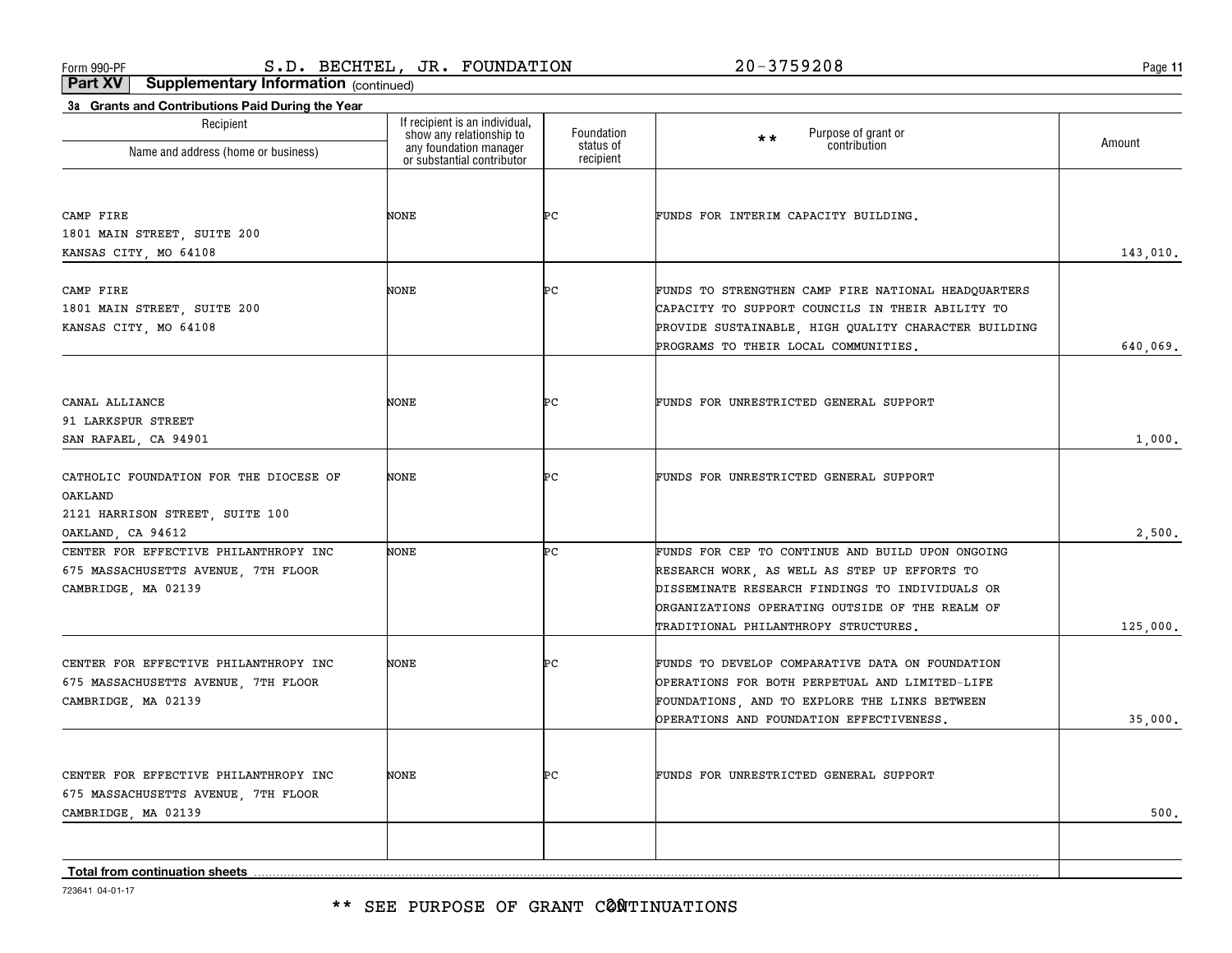**11**

**Part XV Supplementary Information** (continued)

| 3a Grants and Contributions Paid During the Year<br>Recipient | If recipient is an individual,                                                   | Foundation             | Purpose of grant or<br>$\star\star$                  | Amount   |
|---------------------------------------------------------------|----------------------------------------------------------------------------------|------------------------|------------------------------------------------------|----------|
| Name and address (home or business)                           | show any relationship to<br>any foundation manager<br>or substantial contributor | status of<br>recipient | contribution                                         |          |
| CENTER FOR STRATEGIC AND INTERNATIONAL                        | NONE                                                                             | ÞС                     | FUNDS FOR MEMBERSHIP IN THE CSIS SAN FRANCISCO       |          |
| STUDIES INC                                                   |                                                                                  |                        | ROUNDTABLE. ALL BENEFITS WAIVED.                     |          |
| 1616 RHODE ISLAND AVENUE NW                                   |                                                                                  |                        |                                                      |          |
| WASHINGTON, DC 20036                                          |                                                                                  |                        |                                                      | 5.000.   |
| CENTER FOR THE NEW ECONOMY INC                                | NONE                                                                             | ÞС                     | FUNDS FOR PUERTO RICO RECOVERY FUND                  |          |
| P.O. BOX 9024240                                              |                                                                                  |                        |                                                      |          |
| OLD SAN JUAN, PR 00902-4240                                   |                                                                                  |                        |                                                      | 1,000.   |
|                                                               |                                                                                  |                        |                                                      |          |
| CENTER FOR THE NEW ECONOMY INC                                | NONE                                                                             | ÞС                     | FUNDS FOR PUERTO RICO RECOVERY FUND                  |          |
| P.O. BOX 9024240                                              |                                                                                  |                        |                                                      |          |
| OLD SAN JUAN, PR 00902-4240                                   |                                                                                  |                        |                                                      | 1,000.   |
| CENTRAL VALLEY COMMUNITY FOUNDATION                           | NONE                                                                             | ÞС                     | FUNDS TO BUILD REGIONAL CAPACITY TO ADVANCE          |          |
| 5260 N PALM AVE, SUITE 122                                    |                                                                                  |                        | SUSTAINABLE WATER MANAGEMENT AND TO WORK WITH A      |          |
| FRESNO, CA 93704                                              |                                                                                  |                        | COHORT OF COMMUNITY FOUNDATIONS TO PROMOTE LONG-TERM |          |
|                                                               |                                                                                  |                        | WATER MANAGEMENT SOLUTIONS STATEWIDE.                | 70,000.  |
| CERES INC                                                     | NONE                                                                             | ÞС                     | FUNDS TO SUPPORT CERES'S WATER PROGRAM TO BUILD      |          |
| 99 CHAUNCY STREET, 6TH FLOOR                                  |                                                                                  |                        | CAPACITY TO ADVOCATE FOR WATER STEWARDSHIP AND       |          |
| BOSTON, MA 02111-1703                                         |                                                                                  |                        | IMPROVE WATER MANAGEMENT PRACTICES BY MOBILIZING     |          |
|                                                               |                                                                                  |                        | INVESTOR AND WATER UTILITY LEADERSHIP.               | 200,000. |
| CHILDREN NOW                                                  | NONE                                                                             | ÞС                     | FUNDS TO EXECUTE A POLICY DEVELOPMENT AND ADVOCACY   |          |
| 1404 FRANKLIN STREET, SUITE 700                               |                                                                                  |                        | STRATEGY IN CALIFORNIA THAT SUPPORTS NEW ACADEMIC    |          |
| OAKLAND, CA 94612                                             |                                                                                  |                        | STANDARDS AND IMPROVES THE QUALITY OF STUDENT        |          |
|                                                               |                                                                                  |                        | LEARNING.                                            | 600,000. |
|                                                               |                                                                                  |                        |                                                      |          |
| CHRONICLE SEASON OF SHARING FUND                              | NONE                                                                             | ÞС                     | FUNDS TO PROVIDE EMERGENCY ASSISTANCE TO BAY AREA    |          |
| P. O. BOX 44740                                               |                                                                                  |                        | FAMILIES FACING SERIOUS FINANCIAL HARDSHIPS.         |          |
| SAN FRANCISCO, CA 94144                                       |                                                                                  |                        |                                                      | 10,000.  |
|                                                               |                                                                                  |                        |                                                      |          |
| <b>Total from continuation sheets</b>                         |                                                                                  |                        |                                                      |          |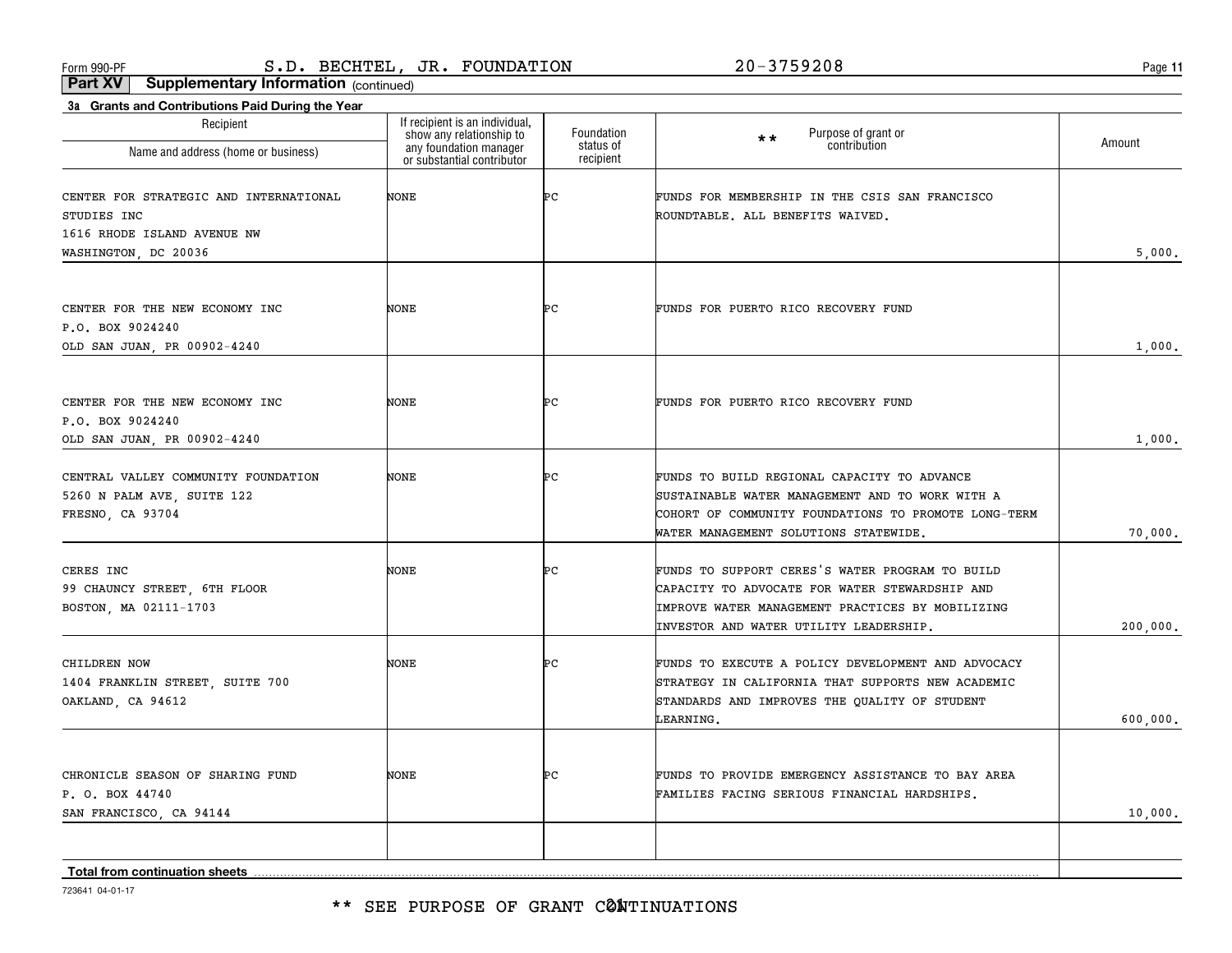**11**

**Part XV Supplementary Information** (continued)

| 3a Grants and Contributions Paid During the Year<br>Recipient |                                                                                                                    |                                      |                                                       |          |
|---------------------------------------------------------------|--------------------------------------------------------------------------------------------------------------------|--------------------------------------|-------------------------------------------------------|----------|
| Name and address (home or business)                           | If recipient is an individual,<br>show any relationship to<br>any foundation manager<br>or substantial contributor | Foundation<br>status of<br>recipient | Purpose of grant or<br>contribution<br>$\star\star$   | Amount   |
|                                                               |                                                                                                                    |                                      |                                                       |          |
|                                                               |                                                                                                                    |                                      |                                                       |          |
| CLIMATE CONSERVATION                                          | NONE                                                                                                               | ÞС                                   | FUNDS FOR GENERAL OPERATING SUPPORT FOR THE           |          |
| PO BOX 1587                                                   |                                                                                                                    |                                      | PRACTITIONERS NETWORK FOR LARGE LANDSCAPE             |          |
| BOZEMAN, MT 59771                                             |                                                                                                                    |                                      | CONSERVATION.                                         | 25,000.  |
| CLIMATE RIDE INC                                              | NONE                                                                                                               | ÞС                                   | FUNDS FOR JOSEPH STEINBERGER'S RIDE FOR WALK SAN      |          |
| 111 N. HIGGINS AVENUE SUITE 415                               |                                                                                                                    |                                      | FRANCISCO FOUNDATION                                  |          |
| MISSOULA, MT 59802                                            |                                                                                                                    |                                      |                                                       | 100.     |
|                                                               |                                                                                                                    |                                      |                                                       |          |
| <b>CNATURENET</b>                                             | NONE                                                                                                               | ÞС                                   | FUNDS TO ELEVATE CHARACTER THROUGH THE CHILDREN AND   |          |
| 808 14TH AVENUE SE                                            |                                                                                                                    |                                      | NATURE NETWORK.                                       |          |
| MINNEAPOLIS, MN 55414                                         |                                                                                                                    |                                      |                                                       | 30,000.  |
| COACHING CORPS                                                | NONE                                                                                                               | ÞС                                   | FUNDS TO SUPPORT THE DEVELOPMENT OF A MULTI-TIERED    |          |
| 310 8TH STREET, SUITE 300                                     |                                                                                                                    |                                      | COACH TRAINING SYSTEM THAT IMPROVES ADULT PRACTICE IN |          |
| OAKLAND, CA 94607                                             |                                                                                                                    |                                      | AFTER-SCHOOL SPORTS PROGRAMS IN ORDER TO FOSTER       |          |
|                                                               |                                                                                                                    |                                      | SPECIFIC CHARACTER TRAITS IN YOUTH.                   | 605,000. |
| COACHING CORPS                                                | NONE                                                                                                               | ÞС                                   | FUNDS TO SUPPORT THE DEVELOPMENT OF A TRAINING        |          |
| 310 8TH STREET, SUITE 300                                     |                                                                                                                    |                                      | EXTENSION TO THE COACHING FOR CHARACTER TRAINING AND  |          |
| OAKLAND, CA 94607                                             |                                                                                                                    |                                      | SUPPORT PROGRAM.                                      | 250,000. |
|                                                               |                                                                                                                    |                                      |                                                       |          |
| COASTAL MARINE RESOURCE C                                     | NONE                                                                                                               | ÞС                                   | FUNDS FOR RESILIENT POWER PUERTO RICO                 |          |
| 61 9TH STREET, SUITE C3                                       |                                                                                                                    |                                      |                                                       |          |
| BROOKLYN, NY 11215                                            |                                                                                                                    |                                      |                                                       | 1,000.   |
| COLLABORATIVE FOR ACADEMIC SOCIAL AND                         | NONE                                                                                                               | ÞС                                   | FUNDS TO SUPPORT THE CROSS-FIELD SEL ASSESSMENT       |          |
| EMOTIONAL LEARNING - CASEL                                    |                                                                                                                    |                                      | WORKGROUP.                                            |          |
| 815 WEST VAN BUREN STREET, SUITE 210                          |                                                                                                                    |                                      |                                                       |          |
| CHICAGO, IL 60607                                             |                                                                                                                    |                                      |                                                       | 350,000. |
|                                                               |                                                                                                                    |                                      |                                                       |          |
| <b>Total from continuation sheets</b>                         |                                                                                                                    |                                      |                                                       |          |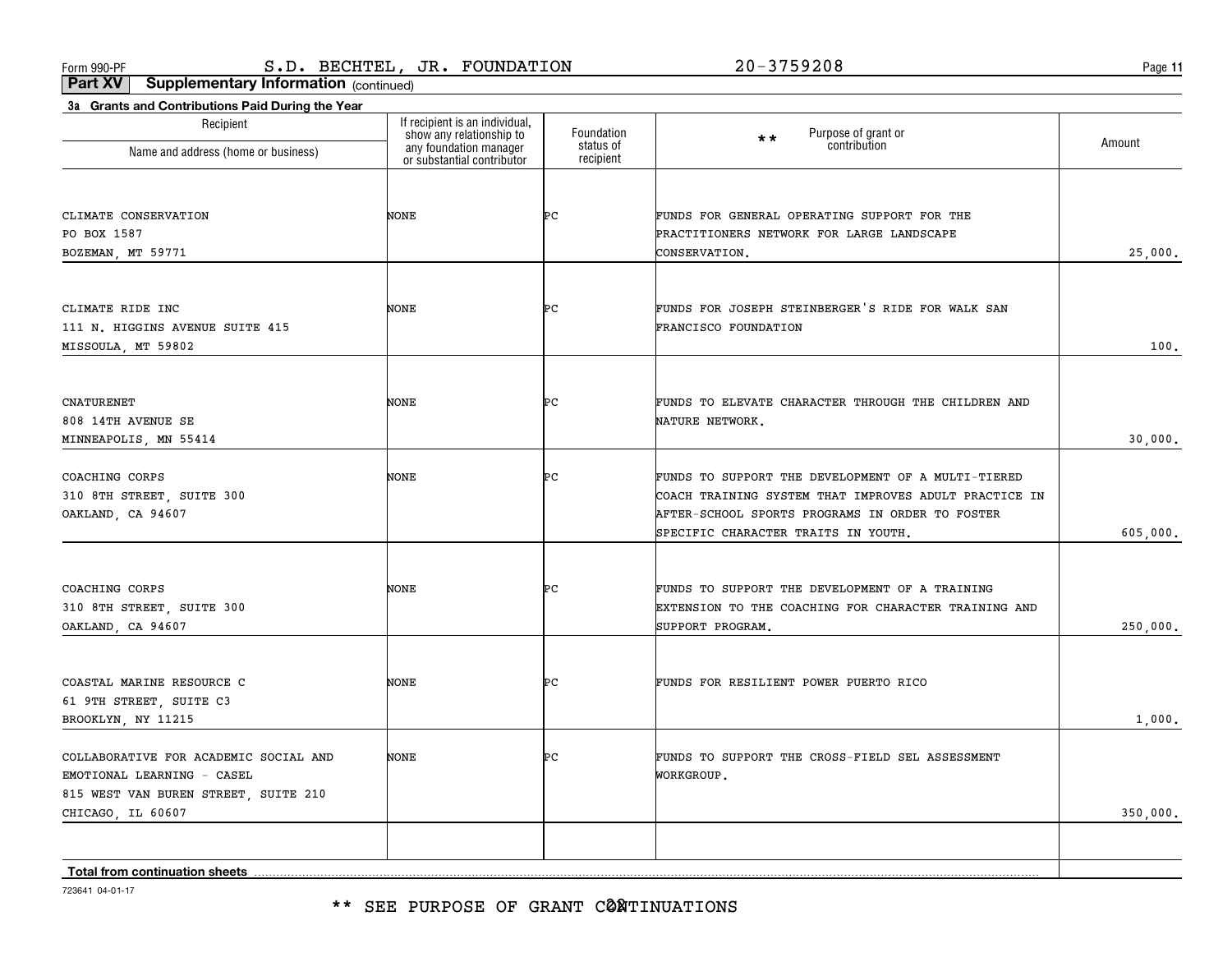\*\* SEE PURPOSE OF GRANT CØNTINUATIONS

723641 04-01-17

| Recipient                               | If recipient is an individual,<br>show any relationship to<br>any foundation manager | Foundation<br>status of | Purpose of grant or<br>$\star \star$<br>contribution  | Amount  |
|-----------------------------------------|--------------------------------------------------------------------------------------|-------------------------|-------------------------------------------------------|---------|
| Name and address (home or business)     | or substantial contributor                                                           | recipient               |                                                       |         |
| COLLABORATIVE FOR ACADEMIC SOCIAL AND   | NONE                                                                                 | ÞС                      | FUNDS TO SUPPORT SPONSORSHIP OF THE 2017 CASEL CROSS  |         |
| EMOTIONAL LEARNING - CASEL              |                                                                                      |                         | DISTRICT LEARNING EVENT, WHICH WILL FOCUS ON SYSTEMIC |         |
| 815 WEST VAN BUREN STREET, SUITE 210    |                                                                                      |                         | DISTRICT SEL PRACTICES.                               |         |
| CHICAGO, IL 60607                       |                                                                                      |                         |                                                       | 60,000. |
|                                         |                                                                                      |                         |                                                       |         |
| COMMONWEAL<br>PO BOX 316                | NONE                                                                                 | ÞС                      | FUNDS FOR UNRESTRICTED GENERAL SUPPORT                |         |
| BOLINAS, CA 94924                       |                                                                                      |                         |                                                       | 100.    |
|                                         |                                                                                      |                         |                                                       |         |
| COMMONWEALTH CLUB OF CALIFORNIA         | NONE                                                                                 | ÞС                      | FUNDS FOR THE GRAND OPENING CELEBRATIONS OF THE       |         |
| 555 POST STREET                         |                                                                                      |                         | COMMONWEALTH CLUB'S NEW HOME AT 110 THE EMBARCADERO.  |         |
| SAN FRANCISCO, CA 94102                 |                                                                                      |                         |                                                       | 25,000. |
|                                         |                                                                                      |                         |                                                       |         |
| COMMUNITY FOUNDATION OF THE NAPA VALLEY | NONE                                                                                 | ÞС                      | FUNDS FOR NAPA VALLEY FIRE RELIEF FOR UNDERPRIVILEGED |         |
| 3299 CLAREMONT WAY, SUITE 2             |                                                                                      |                         | IN NEED                                               |         |
| NAPA, CA 94558                          |                                                                                      |                         |                                                       | 1,000.  |
|                                         |                                                                                      |                         |                                                       |         |
| COMMUNITY FOUNDATION SONOMA COUNTY      | NONE                                                                                 | ÞС                      | FUNDS FOR SONOMA COUNTY RESILIENCE FUND               |         |
| 120 STONY POINT ROAD, SUITE 220         |                                                                                      |                         |                                                       |         |
| SANTA ROSA, CA 95401                    |                                                                                      |                         |                                                       | 1,000.  |
|                                         |                                                                                      |                         |                                                       |         |
| COMMUNITY PARTNERS INTERNATIONAL        | NONE                                                                                 | ÞС                      | FUNDS FOR UNRESTRICTED GENERAL SUPPORT                |         |
| 2560 NINTH STREET #315B                 |                                                                                      |                         |                                                       | 500.    |
| BERKELEY, CA 94710                      |                                                                                      |                         |                                                       |         |
| COMMUNITY SCIENCE WORKSHOP NETWORK      | NONE                                                                                 | ÞС                      | FUNDS TO SUPPORT CAPACITY BUILDING IN BACKBONE        |         |
| PO BOX 1307                             |                                                                                      |                         | ORGANIZATION THAT SUPPORTS COMMUNITY STEM CENTERS IN  |         |
| SANGER, CA 93657                        |                                                                                      |                         | UNDERSERVED CALIFORNIA COMMUNITIES.                   | 49,994. |
|                                         |                                                                                      |                         |                                                       |         |
| Total from continuation sheets          |                                                                                      |                         |                                                       |         |

**Part XV Supplementary Information** (continued)

**3a Grants and Contributions Paid During the Year**

Recipient

**11**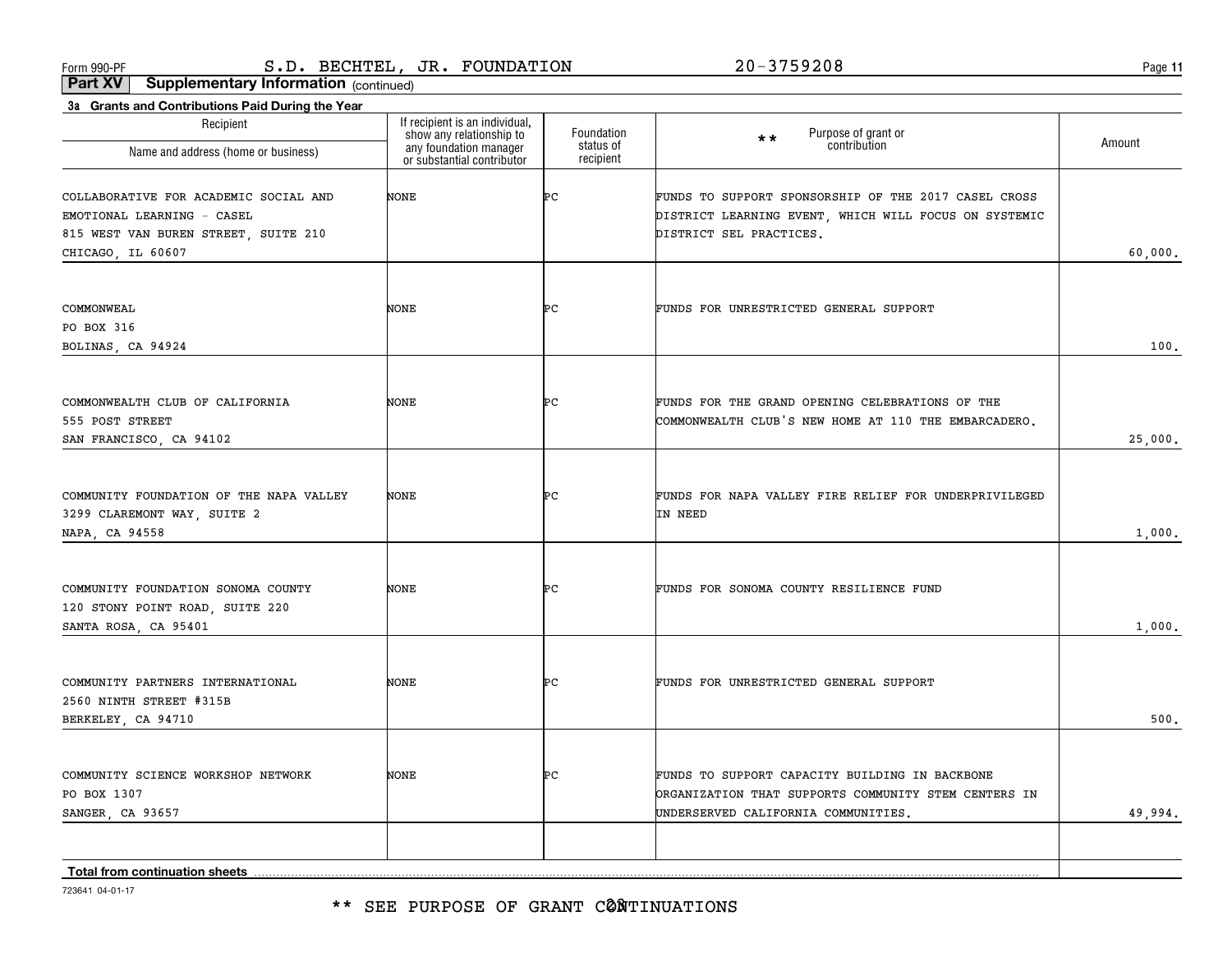\*\* SEE PURPOSE OF GRANT CØ**A**TINUATIONS

| Recipient<br>Name and address (home or business)                                                              | If recipient is an individual,<br>show any relationship to<br>any foundation manager<br>or substantial contributor | Foundation<br>status of<br>recipient | Purpose of grant or<br>$\star\star$<br>contribution | Amount  |
|---------------------------------------------------------------------------------------------------------------|--------------------------------------------------------------------------------------------------------------------|--------------------------------------|-----------------------------------------------------|---------|
| COMPASS FAMILY SERVICES<br>49 POWELL STREET, 3RD FLOOR<br>SAN FRANCISCO, CA 94102                             | NONE                                                                                                               | ÞС                                   | FUNDS FOR UNRESTRICTED GENERAL SUPPORT              | 800.    |
| CONSULTATIVE GROUP ON BIOLOGICAL DIVERSITY<br>PO BOX 29361<br>SAN FRANCISCO, CA 94129                         | NONE                                                                                                               | ÞС                                   | FUNDS FOR 2017 MEMBERSHIP DUES.                     | 32,500. |
| CONTRA COSTA BALLET FOUNDATION<br>2040 NORTH BROADWAY<br>WALNUT CREEK, CA 94596                               | <b>NONE</b>                                                                                                        | ÞС                                   | FUNDS FOR UNRESTRICTED GENERAL SUPPORT.             | 350.    |
| COOKING PROJECT<br>36 WAVERLY PLACE, SUITE 2<br>SAN FRANCISCO, CA 94108                                       | <b>NONE</b>                                                                                                        | ÞС                                   | FUNDS FOR UNRESTRICTED GENERAL SUPPORT              | 5,700.  |
| COOPERATIVE FOR ASSISTANCE AND RELIEF<br>EVERYWHERE, INC. - CARE<br>151 ELLIS STREET, NE<br>ATLANTA, GA 30303 | NONE                                                                                                               | ÞС                                   | FUNDS FOR UNRESTRICTED GENERAL SUPPORT              | 1,000.  |
| CORA COMMUNITY OVERCOMING RELATIONSHIP<br>ABUSE<br>2211 PALM AVENUE<br>SAN MATEO, CA 94403                    | NONE                                                                                                               | ÞС                                   | FUNDS IN HONOR OF HANA MA                           | 100.    |
| CORA COMMUNITY OVERCOMING RELATIONSHIP<br>ABUSE<br>2211 PALM AVENUE<br>SAN MATEO, CA 94403                    | NONE                                                                                                               | ÞС                                   | FUNDS FOR UNRESTRICTED GENERAL SUPPORT              | 1,000.  |
| <b>Total from continuation sheets</b>                                                                         |                                                                                                                    |                                      |                                                     |         |

**3a Grants and Contributions Paid During the Year**

Recipient

**11**

Form 990-PF Page S.D. BECHTEL, JR. FOUNDATION 20-3759208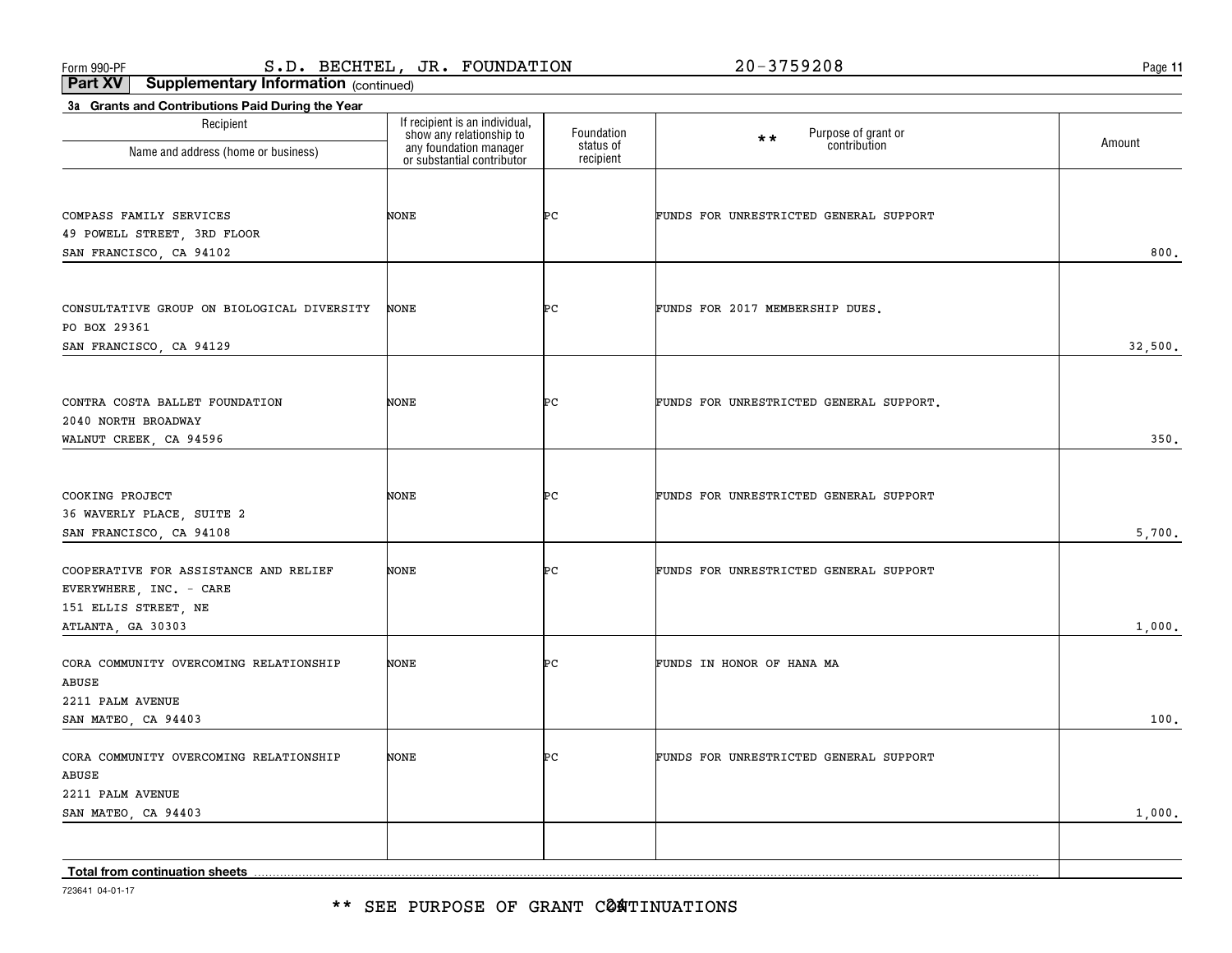**11**

**Part XV Supplementary Information** (continued)

| Recipient                                                | If recipient is an individual,                                                   | Foundation             | Purpose of grant or<br>$\star\star$                                                             |          |
|----------------------------------------------------------|----------------------------------------------------------------------------------|------------------------|-------------------------------------------------------------------------------------------------|----------|
| Name and address (home or business)                      | show any relationship to<br>any foundation manager<br>or substantial contributor | status of<br>recipient | contribution                                                                                    | Amount   |
| CORA COMMUNITY OVERCOMING RELATIONSHIP                   | NONE                                                                             | ÞС                     | FUNDS FOR UNRESTRICTED GENERAL SUPPORT                                                          |          |
| ABUSE                                                    |                                                                                  |                        |                                                                                                 |          |
| 2211 PALM AVENUE                                         |                                                                                  |                        |                                                                                                 |          |
| SAN MATEO, CA 94403                                      |                                                                                  |                        |                                                                                                 | 1,040.   |
| CORE DISTRICTS                                           | NONE                                                                             | Þс                     | FUNDS TO ADVANCE THE SOCIAL-EMOTIONAL LEARNING (SEL)                                            |          |
| 1107 9TH STREET, SUITE 500                               |                                                                                  |                        | PROGRAM WITH A FOCUS ON CONTINUOUS IMPROVEMENT, USE                                             |          |
| SACRAMENTO, CA 95814                                     |                                                                                  |                        | OF DATA, AND STRATEGIC COMMUNICATIONS WITHIN THE                                                |          |
|                                                          |                                                                                  |                        | CALIFORNIA OFFICE OF EDUCATION REFORM (CORE)                                                    |          |
|                                                          |                                                                                  |                        | DISTRICTS.                                                                                      | 500,000. |
|                                                          |                                                                                  |                        |                                                                                                 |          |
| CORE DISTRICTS                                           | NONE                                                                             | ÞС                     | FUNDS TO SUPPORT CORE 3.0, WITH A FOCUS ON ADVANCING                                            |          |
| 1107 9TH STREET, SUITE 500                               |                                                                                  |                        | STUDENTS' SOCIAL-EMOTIONAL LEARNING.                                                            |          |
| SACRAMENTO, CA 95814                                     |                                                                                  |                        |                                                                                                 | 350,000. |
|                                                          |                                                                                  |                        |                                                                                                 |          |
|                                                          |                                                                                  |                        |                                                                                                 |          |
| CORO NORTHERN CALIFORNIA INC.                            | NONE                                                                             | ÞС                     | FUNDS FOR DEVELOPMENT OF THE WATER SOLUTIONS NETWORK<br>AND IMPLEMENTATION OF THE FIRST COHORT. |          |
| 233 SANSOME STREET, SUITE 400<br>SAN FRANCISCO, CA 94104 |                                                                                  |                        |                                                                                                 | 280,000. |
|                                                          |                                                                                  |                        |                                                                                                 |          |
|                                                          |                                                                                  |                        |                                                                                                 |          |
| CORO NORTHERN CALIFORNIA INC.                            | NONE                                                                             | ÞС                     | FUNDS TO WORK WITH WATER EDUCATION FOR LATINO LEADERS                                           |          |
| 233 SANSOME STREET, SUITE 400                            |                                                                                  |                        | AND DIG IN TO PLAN IMPLEMENTATION OF THE CALIFORNIA                                             |          |
| SAN FRANCISCO, CA 94104                                  |                                                                                  |                        | WATER FELLOWS PROGRAM.                                                                          | 50,000.  |
|                                                          |                                                                                  |                        |                                                                                                 |          |
| CORO NORTHERN CALIFORNIA INC.                            | NONE                                                                             | ÞС                     | FUNDS FOR DEVELOPMENT OF THE WATER SOLUTIONS NETWORK                                            |          |
| 233 SANSOME STREET, SUITE 400                            |                                                                                  |                        | AND IMPLEMENTATION OF THE FIRST COHORT.                                                         |          |
| SAN FRANCISCO, CA 94104                                  |                                                                                  |                        |                                                                                                 | 280,000. |
|                                                          |                                                                                  |                        |                                                                                                 |          |
| CORPUS CHRISTI CATHOLIC CHURCH                           | NONE                                                                             | ÞС                     | FUNDS FOR UNRESTRICTED GENERAL SUPPORT.                                                         |          |
| 322 ST. JAMES DRIVE                                      |                                                                                  |                        |                                                                                                 |          |
| PIEDMONT, CA 94611                                       |                                                                                  |                        |                                                                                                 | 7,768.   |
|                                                          |                                                                                  |                        |                                                                                                 |          |
| <b>Total from continuation sheets</b>                    |                                                                                  |                        |                                                                                                 |          |
|                                                          |                                                                                  |                        |                                                                                                 |          |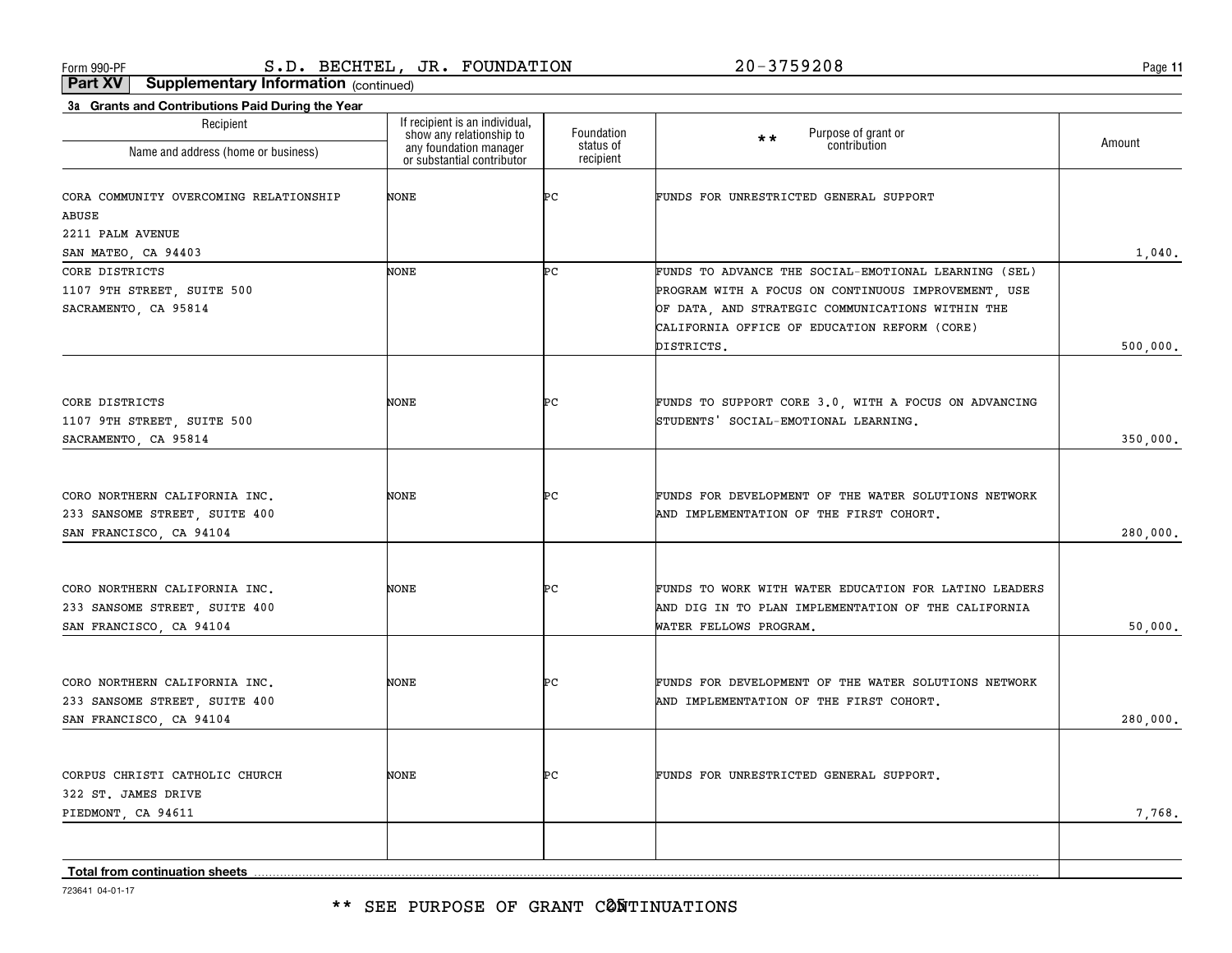**11**

**Part XV Supplementary Information** (continued)

| 3a Grants and Contributions Paid During the Year |                                                                                      |                        |                                                       |           |
|--------------------------------------------------|--------------------------------------------------------------------------------------|------------------------|-------------------------------------------------------|-----------|
| Recipient                                        | If recipient is an individual,<br>show any relationship to<br>any foundation manager | Foundation             | Purpose of grant or<br>$**$                           | Amount    |
| Name and address (home or business)              | or substantial contributor                                                           | status of<br>recipient | contribution                                          |           |
|                                                  |                                                                                      |                        |                                                       |           |
| COUNCIL ON FOUNDATIONS INC                       | NONE                                                                                 | ÞС                     | FUNDS FOR 2017 ANNUAL MEMBERSHIP RENEWAL.             |           |
| 2121 CRYSTAL DRIVE, SUITE 700                    |                                                                                      |                        |                                                       |           |
| ARLINGTON, VA 22202                              |                                                                                      |                        |                                                       | 21,600.   |
|                                                  |                                                                                      |                        |                                                       |           |
| CRYSTAL SPRINGS UPLANDS SCHOOL                   | NONE                                                                                 | ÞС                     | FUNDS GIVEN AT THE REQUEST OF BOB PECK AS PART OF THE |           |
| 400 UPLANDS DRIVE                                |                                                                                      |                        | DIRECTORS GRANT PROGRAM DESIGNATED FOR FINANCIAL AID. |           |
| HILLSBOROUGH, CA 94010                           |                                                                                      |                        |                                                       | 100,000.  |
| CSU BAKERSFIELD AUXILIARY FOR SPONSORED          | NONE                                                                                 | Þс                     | FUNDS TO SUPPORT CALIFORNIA STATE UNIVERSITY.         |           |
| PROGRAMS ADMINISTRATION                          |                                                                                      |                        | BAKERSFIELD AND BAKERSFIELD CITY SCHOOL DISTRICT TO   |           |
| 9001 STOCKDALE HIGHWAY, MAIL STOP: 24 DDH        |                                                                                      |                        | REFORM TEACHER PREPARATION AS PART OF THE SECOND      |           |
| BAKERSFIELD, CA 93311-1022                       |                                                                                      |                        | PHASE OF THE CSU NEW GENERATION OF EDUCATORS          |           |
|                                                  |                                                                                      |                        | INITIATIVE.                                           | 300,000.  |
| CSU FULLERTON AUXILIARY SERVICES                 | NONE                                                                                 | Þс                     | FUNDS TO SUPPORT CALIFORNIA STATE UNIVERSITY.         |           |
| CORPORATION                                      |                                                                                      |                        | FULLERTON, FULLERTON SCHOOL DISTRICT, AND ANAHEIM     |           |
| 1121 N. STATE COLLEGE BOULEVARD                  |                                                                                      |                        | UNION HIGH SCHOOL DISTRICT TO REFORM TEACHER          |           |
| FULLERTON, CA 92831-3014                         |                                                                                      |                        | PREPARATION AS PART OF THE SECOND PHASE OF THE CSU    |           |
|                                                  |                                                                                      |                        | NEW GENERATION OF EDUCATORS INITIATIVE.               | 400,000.  |
| DELTA WATERFOWL FOUNDATION                       | NONE                                                                                 | ÞС                     | FUNDS FOR GENERAL OPERATING SUPPORT TO DELTA          |           |
| 1312 BASIN AVENUE                                |                                                                                      |                        | WATERFOWL AS IT ADVANCES ACTIVE MANAGEMENT OF NESTING |           |
| BISMARCK, ND 58504                               |                                                                                      |                        | HABITAT AND INCREASES ITS PRESENCE IN CALIFORNIA.     | 99,860.   |
| DINUBA UNIFIED SCHOOL DISTRICT                   | NONE                                                                                 | ÞС                     | FUNDS FOR IMPLEMENTATION OF THE COMMON CORE STATE     |           |
| 1327 E. EL MONTE WAY                             |                                                                                      |                        | STANDARDS IN MATHEMATICS (CCSS-M) IN GRADES K-8,      |           |
| DINUBA, CA 93618                                 |                                                                                      |                        | PARTICIPATION IN A CROSS-DISTRICT COMMUNITY OF        |           |
|                                                  |                                                                                      |                        | PRACTICE, AND ENGAGEMENT IN STATEWIDE LEADERSHIP      |           |
|                                                  |                                                                                      |                        | AROUND CCSS-M.                                        | 487, 135. |
|                                                  |                                                                                      |                        |                                                       |           |
| DIRECT RELIEF                                    | NONE                                                                                 | ÞС                     | FUNDS FOR PUERTO RICO                                 |           |
| 27 S. LA PATERA LANE                             |                                                                                      |                        |                                                       |           |
| SANTA BARBARA, CA 93117                          |                                                                                      |                        |                                                       | 400.      |
|                                                  |                                                                                      |                        |                                                       |           |
| <b>Total from continuation sheets</b>            |                                                                                      |                        |                                                       |           |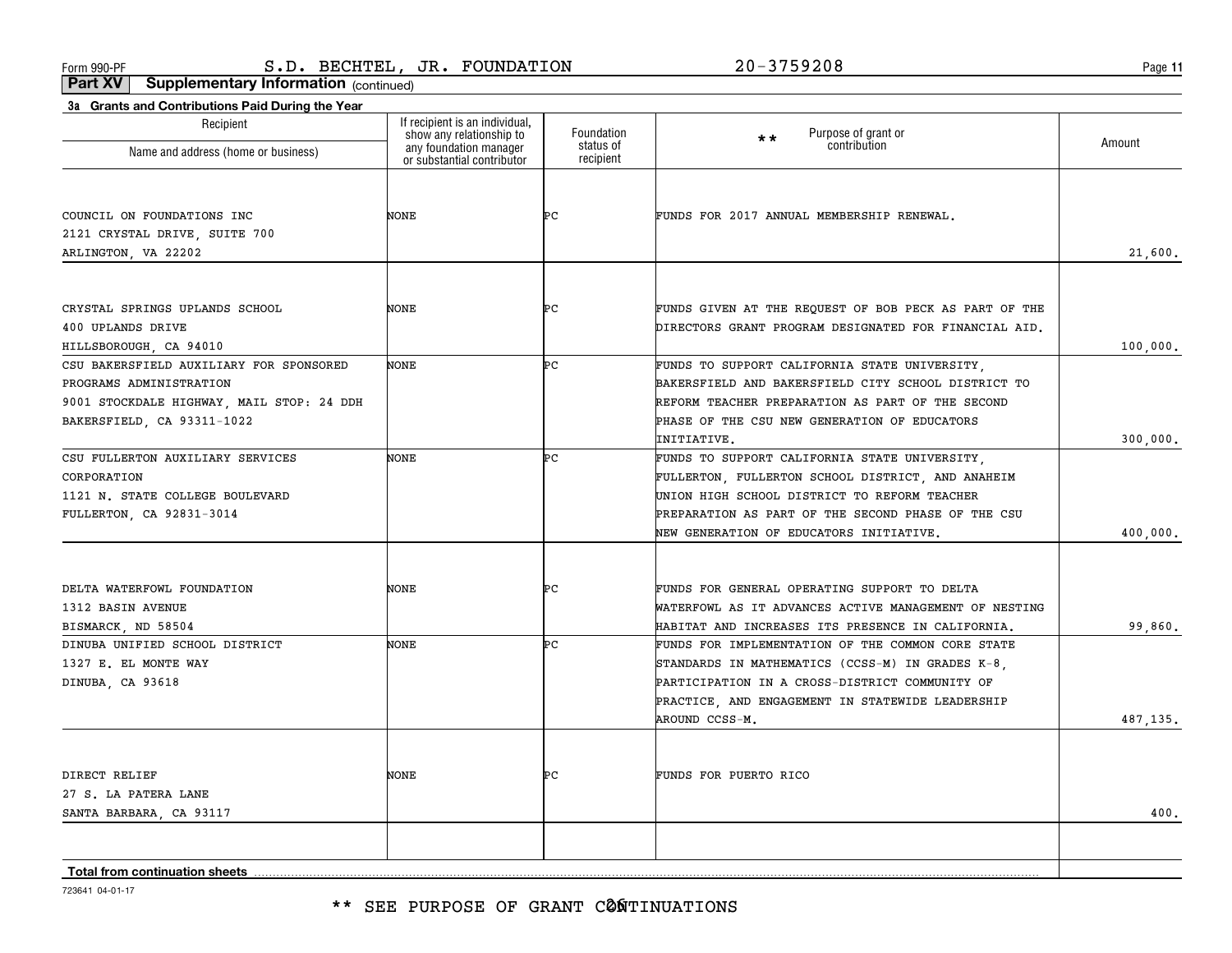**11**

**Part XV Supplementary Information** (continued)

| Recipient                                                                        |                                                                                                                    | Foundation             | Purpose of grant or<br>contribution<br>$\star\star$                                                                                             |          |
|----------------------------------------------------------------------------------|--------------------------------------------------------------------------------------------------------------------|------------------------|-------------------------------------------------------------------------------------------------------------------------------------------------|----------|
| Name and address (home or business)                                              | If recipient is an individual,<br>show any relationship to<br>any foundation manager<br>or substantial contributor | status of<br>recipient |                                                                                                                                                 | Amount   |
| DOCTORS WITHOUT BORDERS USA INC<br>333 7TH AVENUE, FLOOR 2<br>NEW YORK, NY 10001 | NONE                                                                                                               | ÞС                     | FUNDS FOR UNRESTRICTED GENERAL SUPPORT                                                                                                          | 200.     |
| DOCTORS WITHOUT BORDERS USA INC<br>333 7TH AVENUE, FLOOR 2<br>NEW YORK, NY 10001 | NONE                                                                                                               | ÞС                     | FUNDS FOR UNRESTRICTED GENERAL SUPPORT                                                                                                          | 500.     |
| EAST BAY ZOOLOGICAL SOCIETY<br>9777 GOLF LINKS ROAD<br>OAKLAND, CA 94605         | NONE                                                                                                               | ÞС                     | FUNDS FOR CALIFORNIA TRAILS                                                                                                                     | 5,000.   |
| EDUCATION OUTSIDE<br>135 VAN NESS AVENUE, SUITE 408<br>SAN FRANCISCO, CA 94109   | NONE                                                                                                               | ÞС                     | FUNDS TO SUPPORT EDUCATION OUTSIDE, A NONPROFIT<br>COMMITTED TO ADVANCING SCIENCE IN PUBLIC SCHOOLS<br>THROUGH SCHOOL GARDENS.                  | 200,000. |
| EDUCATION TRUST INC<br>1814 FRANKLIN STREET, SUITE 600<br>OAKLAND, CA 94612      | NONE                                                                                                               | ÞС                     | FUNDS TO ENSURE EXTENSIVE DISSEMINATION OF REPORT AND<br>ITS FINDINGS WITHIN BOTH THE SCIENCE EDUCATION AND<br>BILINGUAL EDUCATION COMMUNITIES. | 9,840.   |
| EDUCATION TRUST INC<br>1814 FRANKLIN STREET, SUITE 600<br>OAKLAND, CA 94612      | NONE                                                                                                               | ÞС                     | FUNDS TO ADVANCE EQUITY IN EDUCATION FOR CALIFORNIA<br>STUDENTS THROUGH ADVOCACY, POLICY, AND RESEARCH                                          | 325,000. |
| EL PUENTE DE WILLIAMSBURG<br>211 S. 4TH STREET<br>BROOKLYN, NY 11211             | NONE                                                                                                               | ÞС                     | FUNDS FOR HURRICANE RELIEF FOR PUERTO RICO AND/OR<br>EMERGENCY SOLAR ENERGY FUND AS NEEDED                                                      | 1,000.   |
| <b>Total from continuation sheets</b>                                            |                                                                                                                    |                        |                                                                                                                                                 |          |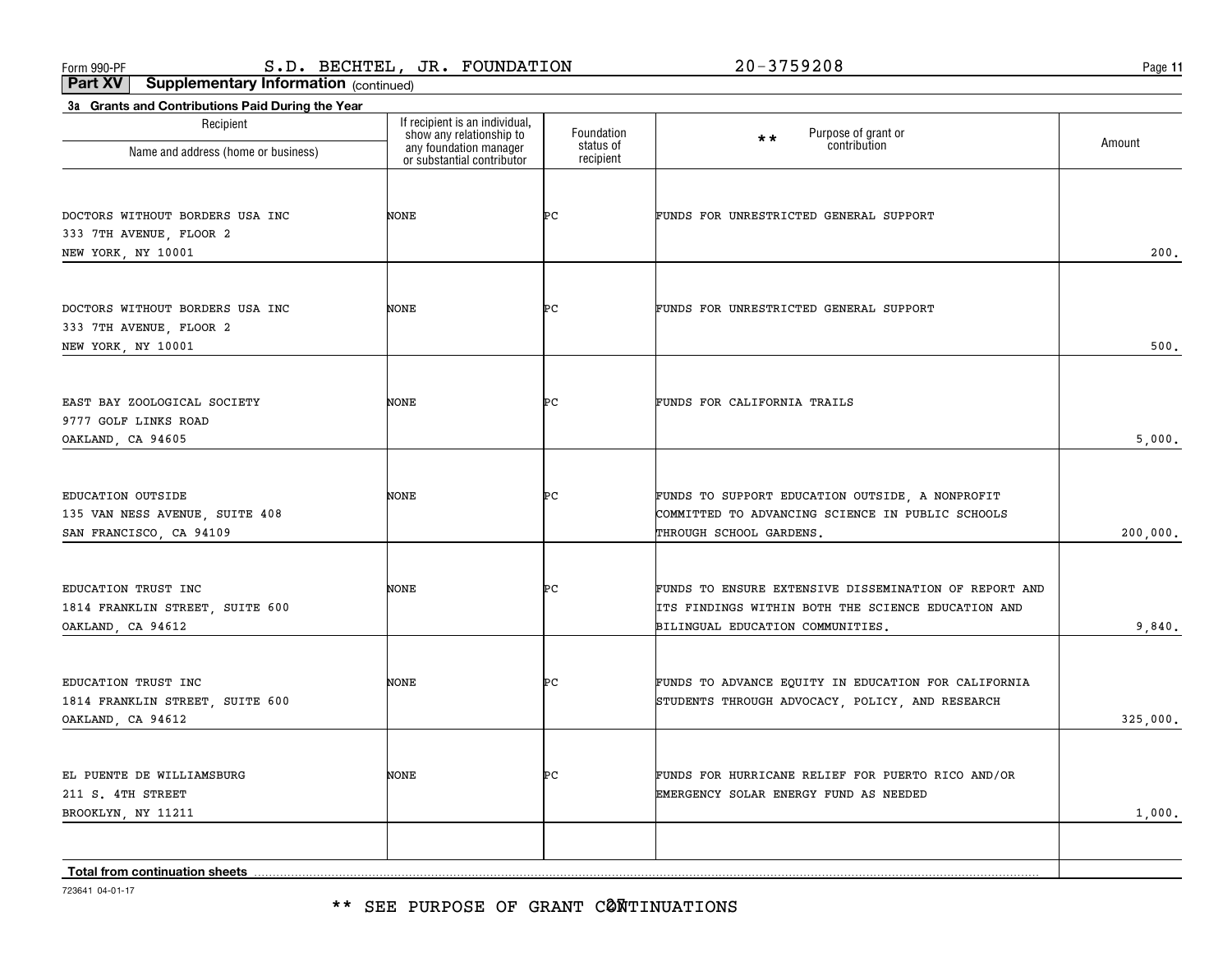\*\* SEE PURPOSE OF GRANT CØNTINUATIONS

723641 04-01-17

| Recipient<br>Name and address (home or business) | If recipient is an individual,<br>show any relationship to<br>any foundation manager | Foundation<br>status of | Purpose of grant or<br>$\star\star$<br>contribution   | Amount     |
|--------------------------------------------------|--------------------------------------------------------------------------------------|-------------------------|-------------------------------------------------------|------------|
|                                                  | or substantial contributor                                                           | recipient               |                                                       |            |
| ELK GROVE UNIFIED SCHOOL DISTRICT                | NONE                                                                                 | ÞС                      | FUNDS FOR IMPLEMENTATION OF THE COMMON CORE STATE     |            |
| 9510 ELK GROVE-FLORIN ROAD                       |                                                                                      |                         | STANDARDS IN MATHEMATICS (CCSS-M) IN GRADES K-8,      |            |
| ELK GROVE, CA 95624                              |                                                                                      |                         | PARTICIPATION IN A CROSS-DISTRICT COMMUNITY OF        |            |
|                                                  |                                                                                      |                         | PRACTICE, AND ENGAGEMENT IN STATEWIDE LEADERSHIP      |            |
|                                                  |                                                                                      |                         | AROUND CCSS-M.                                        | 907,982.   |
| ELLA BAKER CENTER FOR HUMAN RIGHTS IN            | <b>NONE</b>                                                                          | ÞС                      | FUNDS FOR UNRESTRICTED GENERAL SUPPORT                |            |
| CALIFORNIA                                       |                                                                                      |                         |                                                       |            |
| 1970 BROADWAY, SUITE 1125                        |                                                                                      |                         |                                                       |            |
| OAKLAND, CA 94612                                |                                                                                      |                         |                                                       | 1,000,     |
|                                                  |                                                                                      |                         |                                                       |            |
| ELLA BAKER CENTER FOR HUMAN RIGHTS IN            | NONE                                                                                 | ÞС                      | FUNDS FOR RESTORE OAKLAND                             |            |
| CALIFORNIA                                       |                                                                                      |                         |                                                       |            |
| 1970 BROADWAY, SUITE 1125                        |                                                                                      |                         |                                                       |            |
| OAKLAND, CA 94612                                |                                                                                      |                         |                                                       | 2,100.     |
|                                                  |                                                                                      |                         |                                                       |            |
| ENVIRONMENTAL DEFENSE FUND INCORPORATED          |                                                                                      | ÞС                      | FUNDS FOR UNRESTRICTED GENERAL SUPPORT                |            |
| 257 PARK AVENUE SOUTH                            | <b>NONE</b>                                                                          |                         |                                                       |            |
| NEW YORK, NY 10010                               |                                                                                      |                         |                                                       | 200.       |
|                                                  |                                                                                      |                         |                                                       |            |
|                                                  |                                                                                      |                         |                                                       |            |
| ENVIRONMENTAL DEFENSE FUND INCORPORATED          | <b>NONE</b>                                                                          | ÞС                      | FUNDS FOR UNRESTRICTED GENERAL SUPPORT                |            |
| 257 PARK AVENUE SOUTH                            |                                                                                      |                         |                                                       |            |
| NEW YORK, NY 10010                               |                                                                                      |                         |                                                       | 200.       |
|                                                  |                                                                                      |                         |                                                       |            |
| ENVIRONMENTAL DEFENSE FUND INCORPORATED          | NONE                                                                                 | ÞС                      | FUNDS TO DEVELOP THE CENTRAL VALLEY HABITAT EXCHANGE, |            |
| 257 PARK AVENUE SOUTH                            |                                                                                      |                         | WHICH WILL USE EXISTING MITIGATION FUNDS TO           |            |
| NEW YORK, NY 10010                               |                                                                                      |                         | INCENTIVIZE RANCHERS AND FARMERS TO RESTORE, PROTECT  |            |
|                                                  |                                                                                      |                         | AND STEWARD CRITICAL WILDLIFE HABITAT.                | 1,340,000. |
|                                                  |                                                                                      |                         |                                                       |            |
| ENVIRONMENTAL GRANTMAKERS ASSOCIATION            | <b>NONE</b>                                                                          | ÞС                      | FUNDS FOR THE BLUE SKY FUNDERS FORUM, A PARTNERSHIP   |            |
| 475 RIVERSIDE DRIVE, SUITE 960                   |                                                                                      |                         | OF FUNDERS STRIVING TO STRENGTHEN THE FIELD OF        |            |
| NEW YORK, NY 10115                               |                                                                                      |                         | ENVIRONMENTAL EDUCATION.                              | 25,000.    |
|                                                  |                                                                                      |                         |                                                       |            |
| Total from continuation sheets                   |                                                                                      |                         |                                                       |            |
|                                                  |                                                                                      |                         |                                                       |            |

**Part XV Supplementary Information** (continued)

**3a Grants and Contributions Paid During the Year**

Form 990-PF Page S.D. BECHTEL, JR. FOUNDATION 20-3759208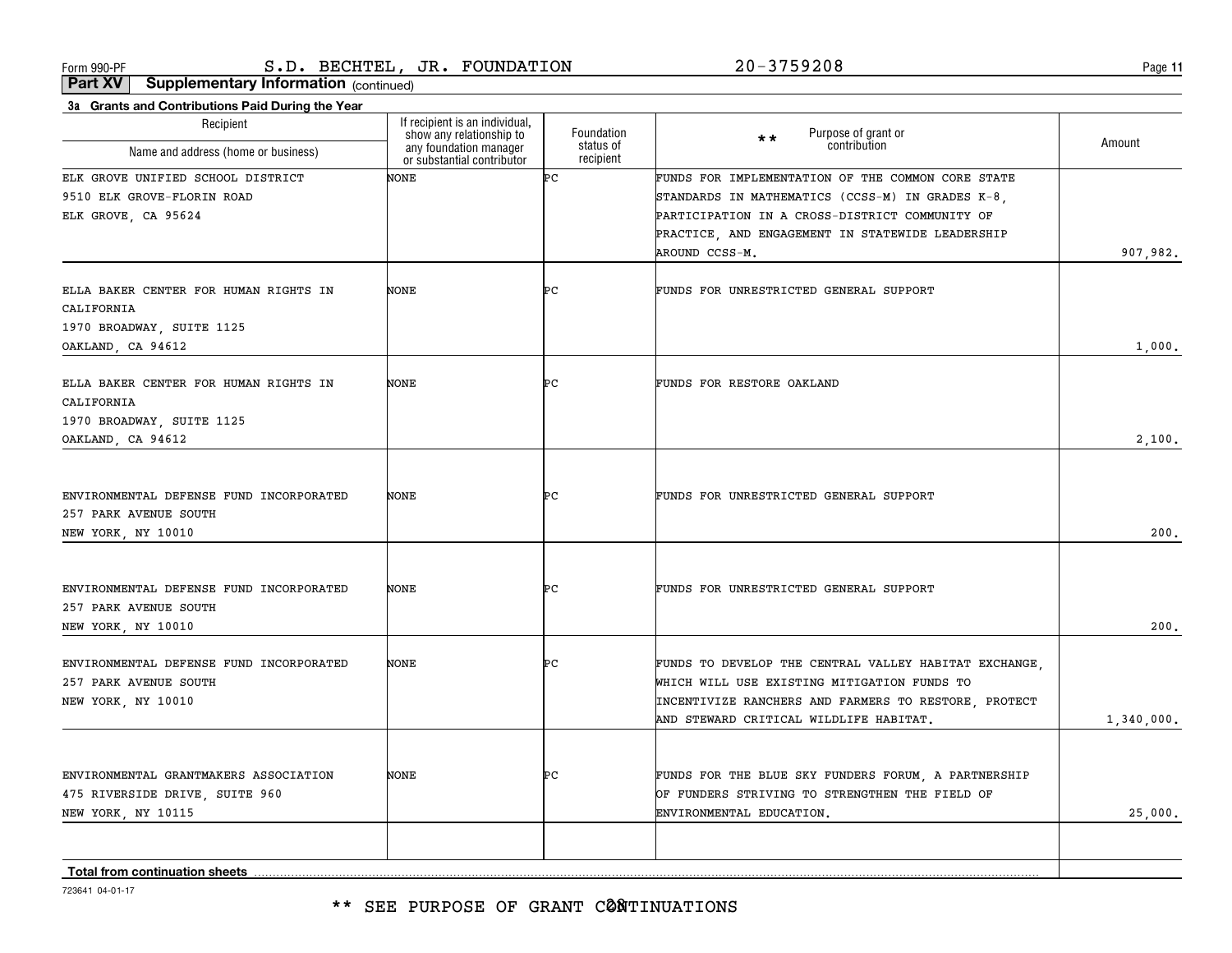\*\* SEE PURPOSE OF GRANT CØNTINUATIONS

723641 04-01-17

| Recipient<br>Name and address (home or business)                                              | If recipient is an individual,<br>show any relationship to<br>any foundation manager<br>or substantial contributor | Foundation<br>status of<br>recipient | Purpose of grant or<br>$\star \star$<br>contribution                          | Amount  |
|-----------------------------------------------------------------------------------------------|--------------------------------------------------------------------------------------------------------------------|--------------------------------------|-------------------------------------------------------------------------------|---------|
| ENVIRONMENTAL GRANTMAKERS ASSOCIATION<br>475 RIVERSIDE DRIVE, SUITE 960<br>NEW YORK, NY 10115 | NONE                                                                                                               | ÞС                                   | FUNDS FOR 2017 MEMBERSHIP DUES.                                               | 33,835. |
| ENVISION EXCELLENCE IN STEM EDUCATION<br>2108 LAMBERTON ROAD<br>CLEVELAND HEIGHTS, OH 44118   | NONE                                                                                                               | ÞС                                   | FUNDS FOR ANNUAL MEMBERSHIP FOR PARTICIPATION IN THE<br>STEM FUNDERS NETWORK. | 25,000. |
| EPISCOPAL CHARITIES INC<br>1055 TAYLOR STREET<br>SAN FRANCISCO, CA 94108                      | NONE                                                                                                               | ÞС                                   | FUNDS FOR RESTRICTED GENERAL SUPPORT                                          | 500.    |
| EQUAL JUSTICE INITIATIVE<br>122 COMMERCE STREET<br>MONTGOMERY, AL 36104                       | NONE                                                                                                               | ÞС                                   | FUNDS FOR UNRESTRICTED GENERAL SUPPORT                                        | 200.    |
| EQUAL JUSTICE INITIATIVE<br>122 COMMERCE STREET<br>MONTGOMERY, AL 36104                       | NONE                                                                                                               | ÞС                                   | FUNDS FOR UNRESTRICTED GENERAL SUPPORT.                                       | 800.    |
| EXODUS3<br>15182 CHAMPAGNE CIRCLE<br>IRVINE, CA 92604                                         | NONE                                                                                                               | ÞС                                   | FUNDS FOR UNRESTRICTED GENERAL SUPPORT.                                       | 200.    |
| FILOLI CENTER<br>86 CANADA ROAD<br>WOODSIDE, CA 94062-2143                                    | NONE                                                                                                               | ÞС                                   | FUNDS FOR GENERAL OPERATING SUPPORT.                                          | 5,000.  |
| Total from continuation sheets                                                                |                                                                                                                    |                                      |                                                                               |         |

**3a Grants and Contributions Paid During the Year**

Recipient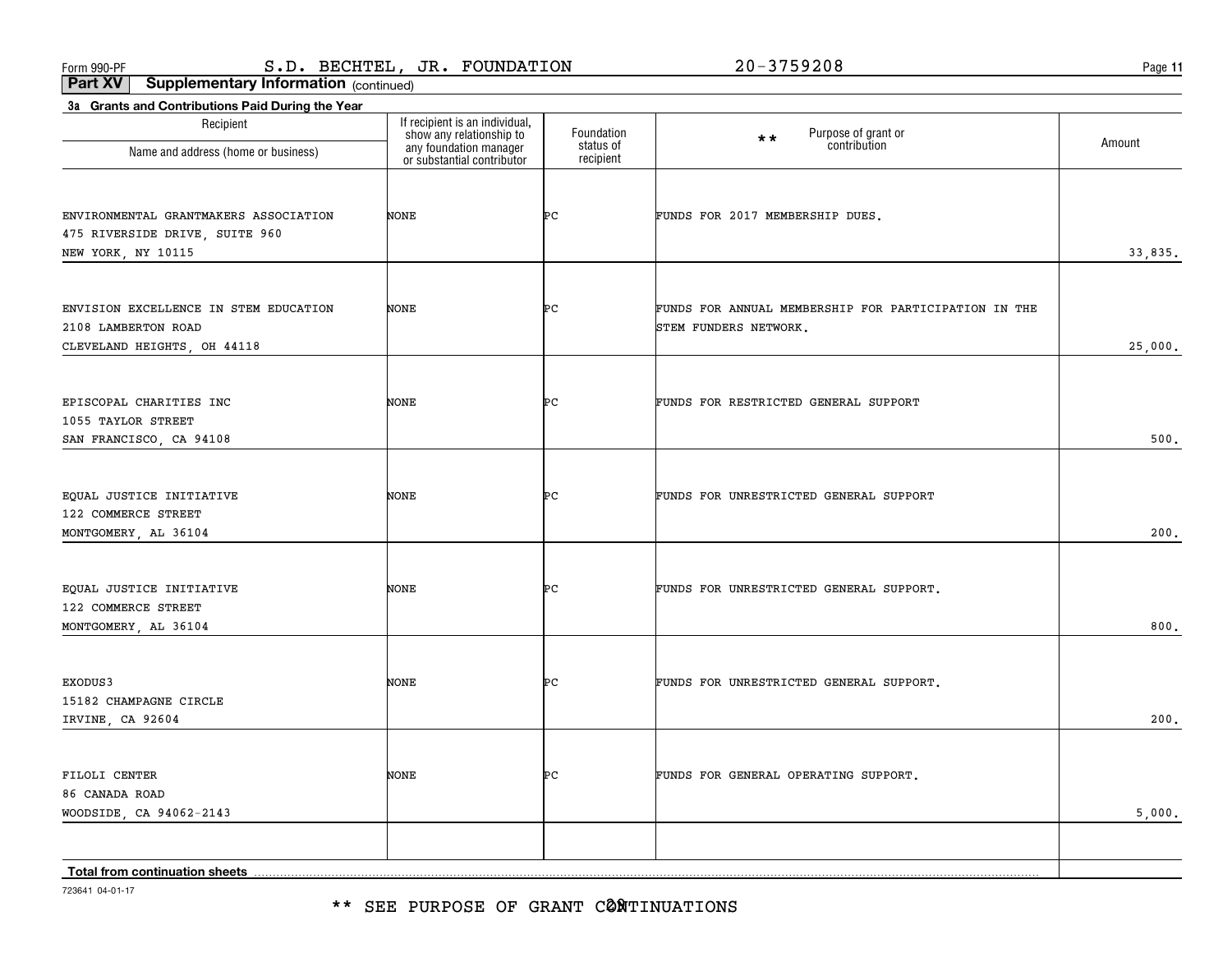**11**

**Part XV Supplementary Information** (continued)

| Recipient                              | If recipient is an individual,                                                   | Foundation             | Purpose of grant or                                  |          |
|----------------------------------------|----------------------------------------------------------------------------------|------------------------|------------------------------------------------------|----------|
| Name and address (home or business)    | show any relationship to<br>any foundation manager<br>or substantial contributor | status of<br>recipient | $\star\star$<br>contribution                         | Amount   |
|                                        |                                                                                  |                        |                                                      |          |
| FOUNDATION CENTER                      | NONE                                                                             | ÞС                     | FUNDS TO BUILD FOUNDATION CENTER'S ORGANIZATIONAL    |          |
| 312 SUTTER STREET, #606                |                                                                                  |                        | CAPACITY AND EXPAND THE PUBLIC'S UNDERSTANDING OF    |          |
| SAN FRANCISCO, CA 94108                |                                                                                  |                        | PHILANTHROPY.                                        | 17,500.  |
| FRIENDS OF PERALTA HACIENDA HISTORICAL | <b>NONE</b>                                                                      | ÞС                     | FUNDS FOR THE 2017 KHMER NEW YEAR FESTIVAL           |          |
| PARK                                   |                                                                                  |                        |                                                      |          |
| 2465 34TH AVENUE                       |                                                                                  |                        |                                                      |          |
| OAKLAND, CA 94601                      |                                                                                  |                        |                                                      | 5,400.   |
|                                        |                                                                                  |                        |                                                      |          |
| FRIENDS OF THE WORLD FOOD PROGRAM INC  | NONE                                                                             | ÞС                     | FUNDS FOR RESTRICTED GENERAL SUPPORT                 |          |
| 1725 EYE STREET NW, SUITE 510          |                                                                                  |                        |                                                      |          |
| WASHINGTON, DC 20006                   |                                                                                  |                        |                                                      | 1,000.   |
| FUNDERS NETWORK FOR SMART GROWTH AND   | <b>NONE</b>                                                                      | ÞС                     | FUNDS FOR MEMBERS OF THE COMMUNITY FOUNDATION WATER  |          |
| LIVABLE COMMUNITIES INC.               |                                                                                  |                        | INITIATIVE TO SPEND ON COLLABORATIVE PROJECTS AND    |          |
| 1500 SAN REMO AVENUE, SUITE 249        |                                                                                  |                        | ACTIVITIES.                                          |          |
| CORAL GABLES, FL 33146                 |                                                                                  |                        |                                                      | 250,000. |
| FUNDERS NETWORK FOR SMART GROWTH AND   | <b>NONE</b>                                                                      | ÞС                     | FUNDS FOR FISCAL SPONSORSHIP & COORDINATION OF THE   |          |
| LIVABLE COMMUNITIES INC.               |                                                                                  |                        | COMMUNITY FOUNDATION WATER INITIATIVE.               |          |
| 1500 SAN REMO AVENUE, SUITE 249        |                                                                                  |                        |                                                      |          |
| CORAL GABLES, FL 33146                 |                                                                                  |                        |                                                      | 52,200.  |
| FUNDERS NETWORK FOR SMART GROWTH AND   | NONE                                                                             | ÞС                     | FUNDS TO SUPPORT SMART GROWTH CALIFORNIA, A NETWORK  |          |
| LIVABLE COMMUNITIES INC.               |                                                                                  |                        | OF PHILANTHROPIC ORGANIZATIONS ADVANCING SUSTAINABLE |          |
| 1500 SAN REMO AVENUE, SUITE 249        |                                                                                  |                        | COMMUNITIES IN CALIFORNIA.                           |          |
| CORAL GABLES, FL 33146                 |                                                                                  |                        |                                                      | 57,500.  |
|                                        |                                                                                  |                        |                                                      |          |
| FUTURES WITHOUT VIOLENCE               | NONE                                                                             | ÞС                     | FUNDS FOR UNRESTRICTED GENERAL SUPPORT               |          |
| 100 MONTGOMERY STREET, THE PRESIDIO    |                                                                                  |                        |                                                      |          |
| SAN FRANCISCO, CA 94129                |                                                                                  |                        |                                                      | 500.     |
|                                        |                                                                                  |                        |                                                      |          |
| Total from continuation sheets         |                                                                                  |                        |                                                      |          |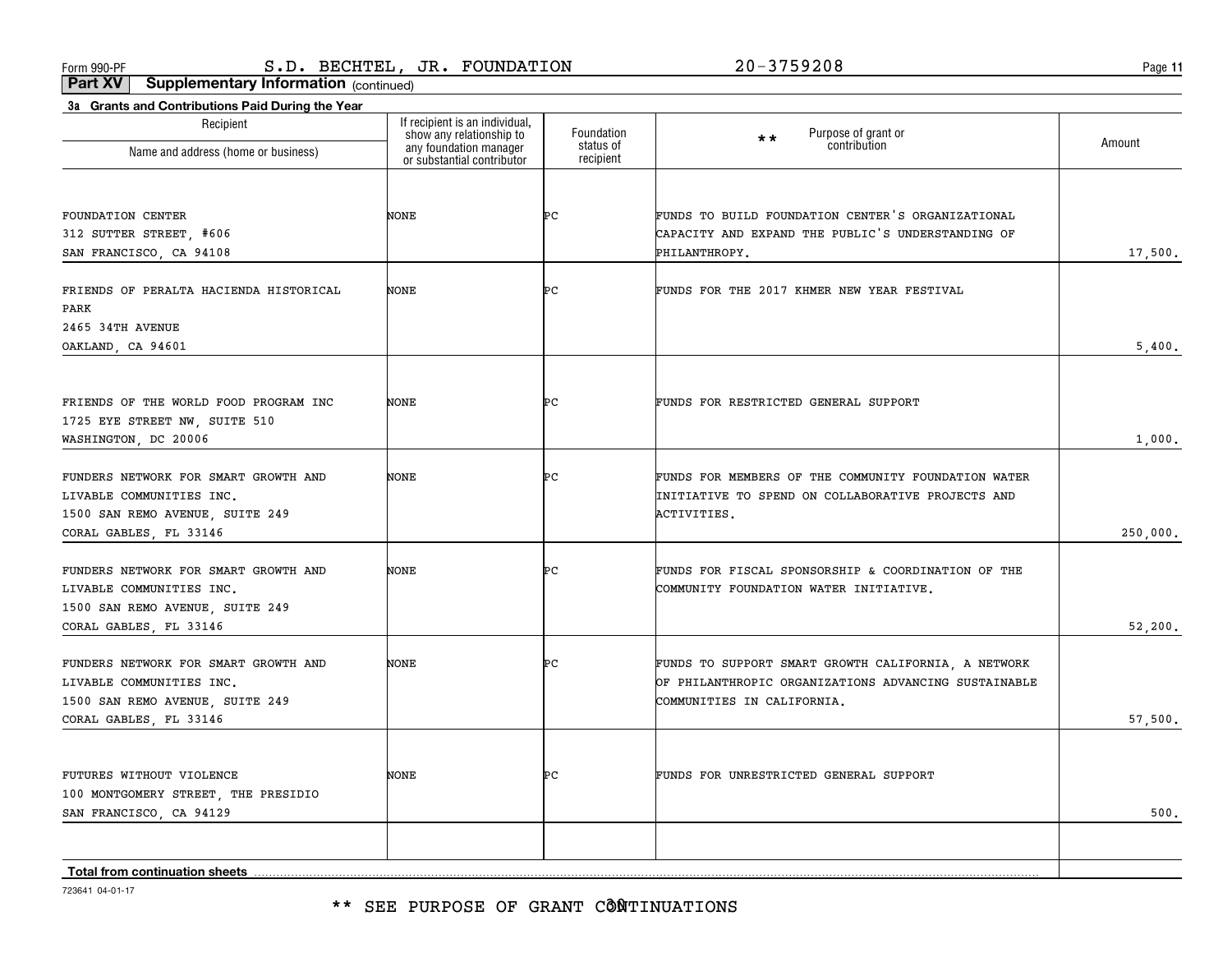\*\* SEE PURPOSE OF GRANT CÔNTINUATIONS

723641 04-01-17

| Recipient<br>Name and address (home or business) | If recipient is an individual,<br>show any relationship to<br>any foundation manager<br>or substantial contributor | Foundation<br>status of<br>recipient | Purpose of grant or<br>$\star\star$<br>contribution   | Amount     |
|--------------------------------------------------|--------------------------------------------------------------------------------------------------------------------|--------------------------------------|-------------------------------------------------------|------------|
| GARDEN GROVE UNIFIED SCHOOL DISTRICT             | NONE                                                                                                               | Þс                                   | FUNDS FOR IMPLEMENTATION OF THE COMMON CORE STATE     |            |
| 10331 STANFORD AVENUE                            |                                                                                                                    |                                      | STANDARDS IN MATHEMATICS (CCSS-M) IN GRADES K-8,      |            |
| GARDEN GROVE, CA 92840                           |                                                                                                                    |                                      | PARTICIPATION IN A CROSS-DISTRICT COMMUNITY OF        |            |
|                                                  |                                                                                                                    |                                      | PRACTICE, AND ENGAGEMENT IN STATEWIDE LEADERSHIP      |            |
|                                                  |                                                                                                                    |                                      | AROUND CCSS-M.                                        | 1,069,840. |
| GEORGE BUSH PRESIDENTIAL LIBRARY                 | NONE                                                                                                               | ÞС                                   | RECOVERY FROM HURRICANE MARIA (PUERTO RICO/USVI)      |            |
| FOUNDATION                                       |                                                                                                                    |                                      |                                                       |            |
| P.O. BOX 14141                                   |                                                                                                                    |                                      |                                                       |            |
|                                                  |                                                                                                                    |                                      |                                                       | 1,000.     |
| COLLEGE STATION, TX 77841-4141                   |                                                                                                                    |                                      |                                                       |            |
| GIRLS INCORPORATED OF ALAMEDA COUNTY             | NONE                                                                                                               | ÞС                                   | FUNDS FOR RESTRICTED GENERAL SUPPORT                  |            |
| 510 16TH STREET                                  |                                                                                                                    |                                      |                                                       |            |
| OAKLAND, CA 94612                                |                                                                                                                    |                                      |                                                       | 1,000.     |
| GIRLS INCORPORATED                               | NONE                                                                                                               | Þс                                   | FUNDS TO SUPPORT TWO MAJOR ELEMENTS OF GIRLS INC. S   |            |
| 120 WALL STREET, FLOOR 18                        |                                                                                                                    |                                      | 2016 - 2020 STRATEGIC PLAN: FIRST, TO DEVELOP AND     |            |
| NEW YORK, NY 10005                               |                                                                                                                    |                                      | IMPLEMENT A LEARNING MANAGEMENT SYSTEM TO FACILITATE  |            |
|                                                  |                                                                                                                    |                                      | THE TRAINING AND SUPPORT OF THE ADULT PROFESSIONALS   |            |
|                                                  |                                                                                                                    |                                      | AND VOLUNTEERS OF AFFILIATES WHO DIRECTLY SERVE GIRLS | 3,709,518. |
|                                                  |                                                                                                                    |                                      |                                                       |            |
| GLOBALGIVING FOUNDATION INC                      | NONE                                                                                                               | ÞС                                   | FUNDS FOR PUERTO RICO & CARIBBEAN HURRICANE RELIEF    |            |
| 1110 VERMONT AVENUE NW, SUITE 550                |                                                                                                                    |                                      | FUND                                                  |            |
| WASHINGTON, DC 20005                             |                                                                                                                    |                                      |                                                       | 1,000.     |
|                                                  |                                                                                                                    |                                      |                                                       |            |
| GLOBALGIVING FOUNDATION INC                      | NONE                                                                                                               | ÞС                                   | FUNDS FOR PUERTO RICO AND CARIBBEAN HURRICANE RELIEF  |            |
| 1110 VERMONT AVENUE NW, SUITE 550                |                                                                                                                    |                                      | FUND                                                  |            |
| WASHINGTON, DC 20005                             |                                                                                                                    |                                      |                                                       | 1,000.     |
|                                                  |                                                                                                                    |                                      |                                                       |            |
|                                                  |                                                                                                                    |                                      |                                                       |            |
| GOLDEN GATE NATIONAL PARKS CONSERVANCY           | NONE                                                                                                               | ÞС                                   | FUNDS FOR A COMMUNITY OF PRACTITIONERS TO CONVENE     |            |
| 201 FORT MASON, 3RD FLOOR                        |                                                                                                                    |                                      | AROUND THE TOPIC OF COLLABORATION FOR LARGE LANDSCAPE |            |
| SAN FRANCISCO, CA 94123                          |                                                                                                                    |                                      | CONSERVATION.                                         | 100,000.   |
|                                                  |                                                                                                                    |                                      |                                                       |            |
| Total from continuation sheets                   |                                                                                                                    |                                      |                                                       |            |

**Part XV Supplementary Information** (continued)

**3a Grants and Contributions Paid During the Year**

Recipient

**11**Form 990-PF Page S.D. BECHTEL, JR. FOUNDATION 20-3759208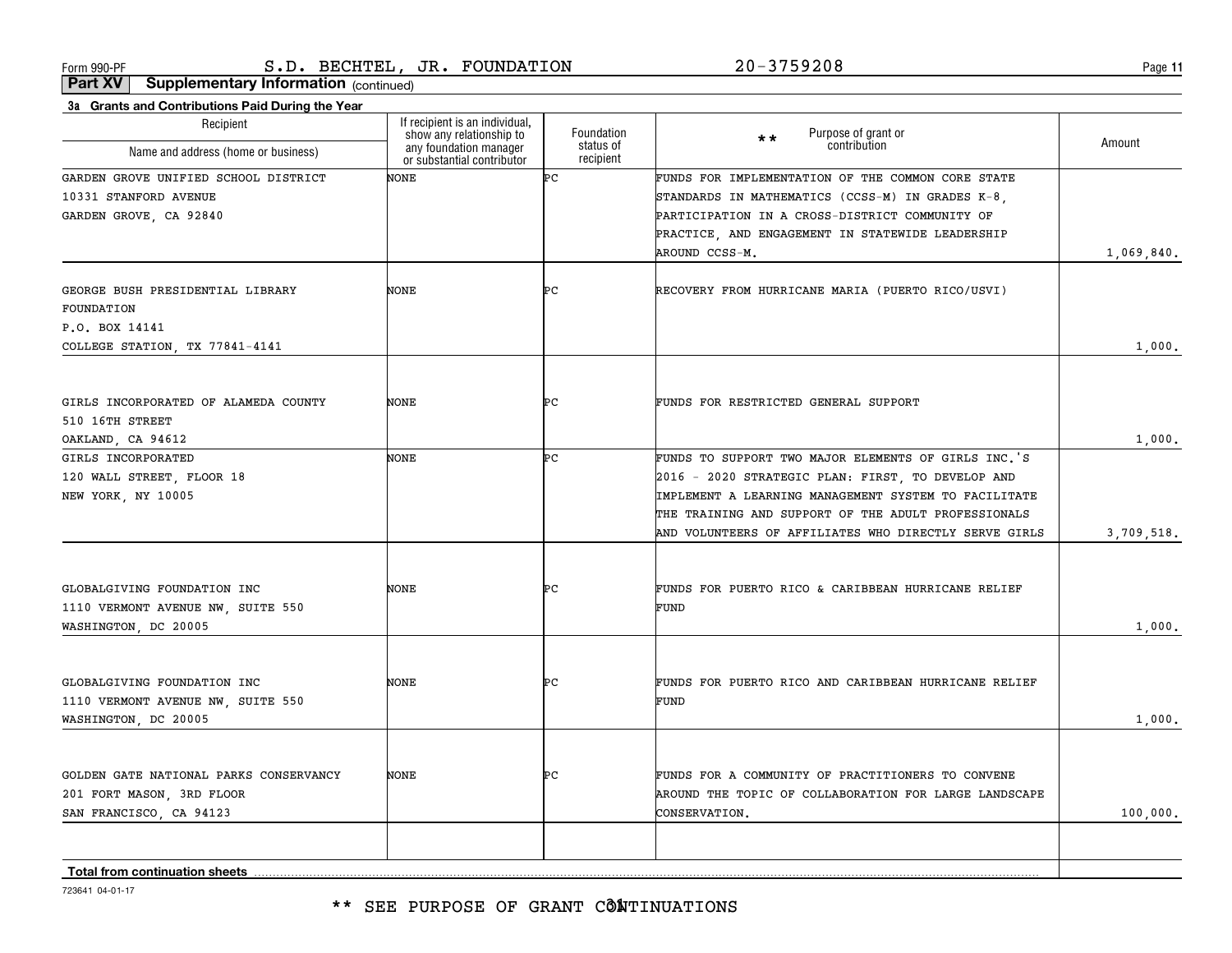\*\* SEE PURPOSE OF GRANT CÔÑTINUATIONS

723641 04-01-17

| . . <b>. .</b> . <b>.</b> . <b>.</b><br>Name and address (home or business) | show any relationship to<br>any foundation manager<br>or substantial contributor | Foundation<br>status of<br>recipient | Purpose of grant or<br>contribution<br>$\star \star$  | Amount   |
|-----------------------------------------------------------------------------|----------------------------------------------------------------------------------|--------------------------------------|-------------------------------------------------------|----------|
|                                                                             |                                                                                  |                                      |                                                       |          |
| GOLDEN GATE NATIONAL PARKS CONSERVANCY                                      | <b>NONE</b>                                                                      | Þс                                   | FUNDS FOR THE TAMALPAIS LANDS COLLABORATIVE, A        |          |
| 201 FORT MASON, 3RD FLOOR                                                   |                                                                                  |                                      | CROSS-SECTOR EFFORT TO COORDINATE LAND STEWARDSHIP    |          |
| SAN FRANCISCO, CA 94123                                                     |                                                                                  |                                      | ACTIVITIES IN THE TAMALPAIS REGION OF MARIN COUNTY.   | 134,400. |
|                                                                             |                                                                                  |                                      |                                                       |          |
| GRADUATE THEOLOGICAL UNION                                                  | <b>NONE</b>                                                                      | ÞС                                   | FUNDS GIVEN AT THE REQUEST OF JOHN WEISER AS PART OF  |          |
| 2400 RIDGE ROAD                                                             |                                                                                  |                                      | THE DIRECTORS GRANT PROGRAM DESIGNATED FOR THE CENTER |          |
| BERKELEY, CA 94709                                                          |                                                                                  |                                      | FOR ISLAMIC STUDIES.                                  | 50,000.  |
| GRANTMAKERS CONCERNED WITH IMMIGRANTS AND<br><b>REFUGEES</b>                | NONE                                                                             | ÞС                                   | FUNDS FOR UNDOCUFUND FOR FIRE RELIEF IN SONOMA COUNTY |          |
| P.O. BOX 1100<br>SEBASTOPOL, CA 95473-1100                                  |                                                                                  |                                      |                                                       | 1,000.   |
|                                                                             |                                                                                  |                                      |                                                       |          |
| GRANTMAKERS CONCERNED WITH IMMIGRANTS AND<br><b>REFUGEES</b>                | <b>NONE</b>                                                                      | ÞС                                   | FUNDS FOR UNDOCUFUND                                  |          |
| P.O. BOX 1100                                                               |                                                                                  |                                      |                                                       |          |
| SEBASTOPOL, CA 95473-1100                                                   |                                                                                  |                                      |                                                       | 1,000.   |
| GRANTMAKERS CONCERNED WITH IMMIGRANTS AND<br><b>REFUGEES</b>                | NONE                                                                             | ÞС                                   | FUNDS FOR UNDOCUFUND FIRE RELIEF                      |          |
| P.O. BOX 1100                                                               |                                                                                  |                                      |                                                       |          |
| SEBASTOPOL, CA 95473-1100                                                   |                                                                                  |                                      |                                                       | 1,000.   |
|                                                                             |                                                                                  |                                      |                                                       |          |
| GRANTMAKERS FOR EDUCATION                                                   | <b>NONE</b>                                                                      | ÞС                                   | FUNDS FOR ANNUAL MEMBERSHIP RENEWAL.                  |          |
| 851 SW 6TH AVENUE, SUITE 350                                                |                                                                                  |                                      |                                                       |          |
| PORTLAND, OR 97204                                                          |                                                                                  |                                      |                                                       | 19,500.  |
|                                                                             |                                                                                  |                                      |                                                       |          |
| GRANTMAKERS FOR EFFECTIVE ORGANIZATIONS                                     | NONE                                                                             | ÞС                                   | FUNDS FOR ANNUAL MEMBERSHIP RENEWAL.                  |          |
| 1725 DESALES STREET NW, SUITE 404                                           |                                                                                  |                                      |                                                       | 15,000.  |
| WASHINGTON, DC 20036                                                        |                                                                                  |                                      |                                                       |          |
|                                                                             |                                                                                  |                                      |                                                       |          |
| Total from continuation sheets                                              |                                                                                  |                                      |                                                       |          |

**Part XV Supplementary Information** (continued)

**3a Grants and Contributions Paid During the Year**

Recipient

If recipient is an individual,

**11**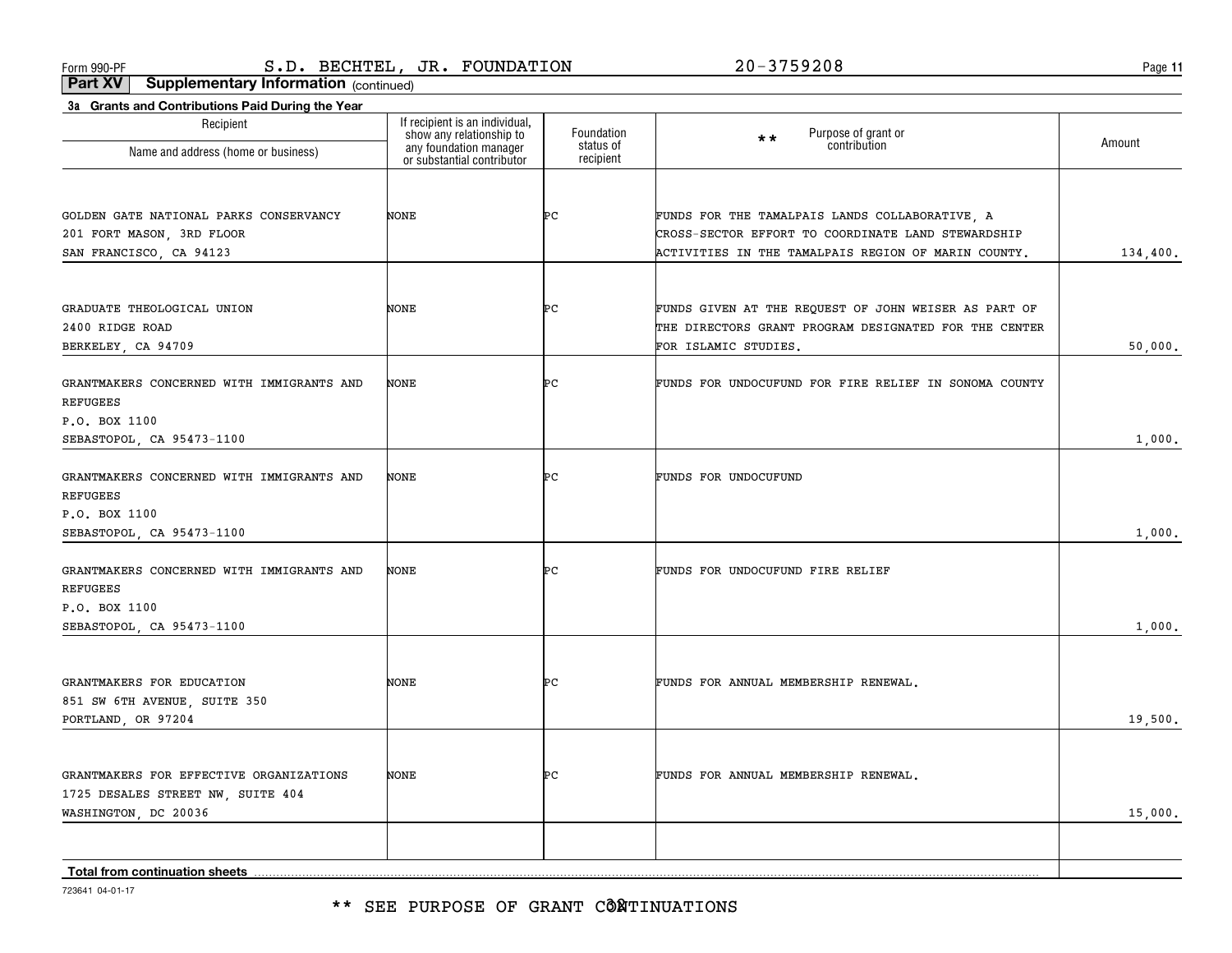\*\* SEE PURPOSE OF GRANT CÔÑTINUATIONS

723641 04-01-17

| Recipient<br>Name and address (home or business)                                                                    | Il recipient is an individual,<br>show any relationship to<br>any foundation manager<br>or substantial contributor | Foundation<br>status of<br>recipient | Purpose of grant or<br>$\star \star$<br>contribution                                                                                              | Amount     |
|---------------------------------------------------------------------------------------------------------------------|--------------------------------------------------------------------------------------------------------------------|--------------------------------------|---------------------------------------------------------------------------------------------------------------------------------------------------|------------|
| GRANTMAKERS FOR EFFECTIVE ORGANIZATIONS<br>1725 DESALES STREET NW, SUITE 404<br>WASHINGTON, DC 20036                | <b>NONE</b>                                                                                                        | ÞС                                   | FUNDS TO SUPPORT GEO'S CAPACITY BUILDING/RESILIENCY.                                                                                              | 75,000.    |
| GRANTMAKERS FOR EFFECTIVE ORGANIZATIONS<br>1726 DESALES STREET NW, SUITE 404<br>WASHINGTON, DC 20036                | NONE                                                                                                               | ÞС                                   | FUNDS FOR GEO'S 2018 NATIONAL CONFERENCE TAKING PLACE<br>APRIL 30 AND MAY 2, 2018.                                                                | 50,000.    |
| GREATER WASHINGTON EDUCATIONAL<br>TELECOMMUNICATIONS ASSOCIATION INC<br>3939 CAMPBELL AVENUE<br>ARLINGTON, VA 22206 | <b>NONE</b>                                                                                                        | ÞС                                   | FUNDS TO SUPPORT THE NEWSHOURS STEM JOURNALISM.                                                                                                   | 300,000.   |
| GUIDE DOGS FOR THE BLIND INC<br>350 LOS RANCHITOS ROAD<br>SAN RAFAEL, CA 94903                                      | NONE                                                                                                               | ÞС                                   | FUNDS GIVEN IN FOND MEMORY OF ELAINE RUTLEY HAMMILL.                                                                                              | 5,000.     |
| GUIDESTAR USA INC<br>4801 COURTHOUSE STREET, SUITE 220<br>WILLIAMSBURG, VA 23188-2678                               | <b>NONE</b>                                                                                                        | ÞС                                   | FUNDS FOR GENERAL OPERATING SUPPORT.                                                                                                              | 10,000.    |
| HEAD-ROYCE SCHOOL<br>4315 LINCOLN AVENUE<br>OAKLAND, CA 94602                                                       | <b>NONE</b>                                                                                                        | ÞС                                   | FUNDS FOR THE SOUTH CAMPUS DEVELOPMENT PROJECT, WHICH<br>INCLUDES NEW CONSTRUCTION, RENOVATIONS, LANDSCAPING,<br>AND INFRASTRUCTURE IMPROVEMENTS. | 1,000,000. |
| HEAD-ROYCE SCHOOL<br>4315 LINCOLN AVENUE<br>OAKLAND, CA 94602                                                       | <b>NONE</b>                                                                                                        | Þс                                   | FUNDS TO PROVIDE IMMEDIATE SUPPORT FOR CURRENT SCHOOL<br>YEAR PROGRAMS.                                                                           | 15,000.    |
| Total from continuation sheets                                                                                      |                                                                                                                    |                                      |                                                                                                                                                   |            |

**Part XV Supplementary Information** (continued)

**3a Grants and Contributions Paid During the Year**

Recipient

If recipient is an individual,

**11**

Form 990-PF Page S.D. BECHTEL, JR. FOUNDATION 20-3759208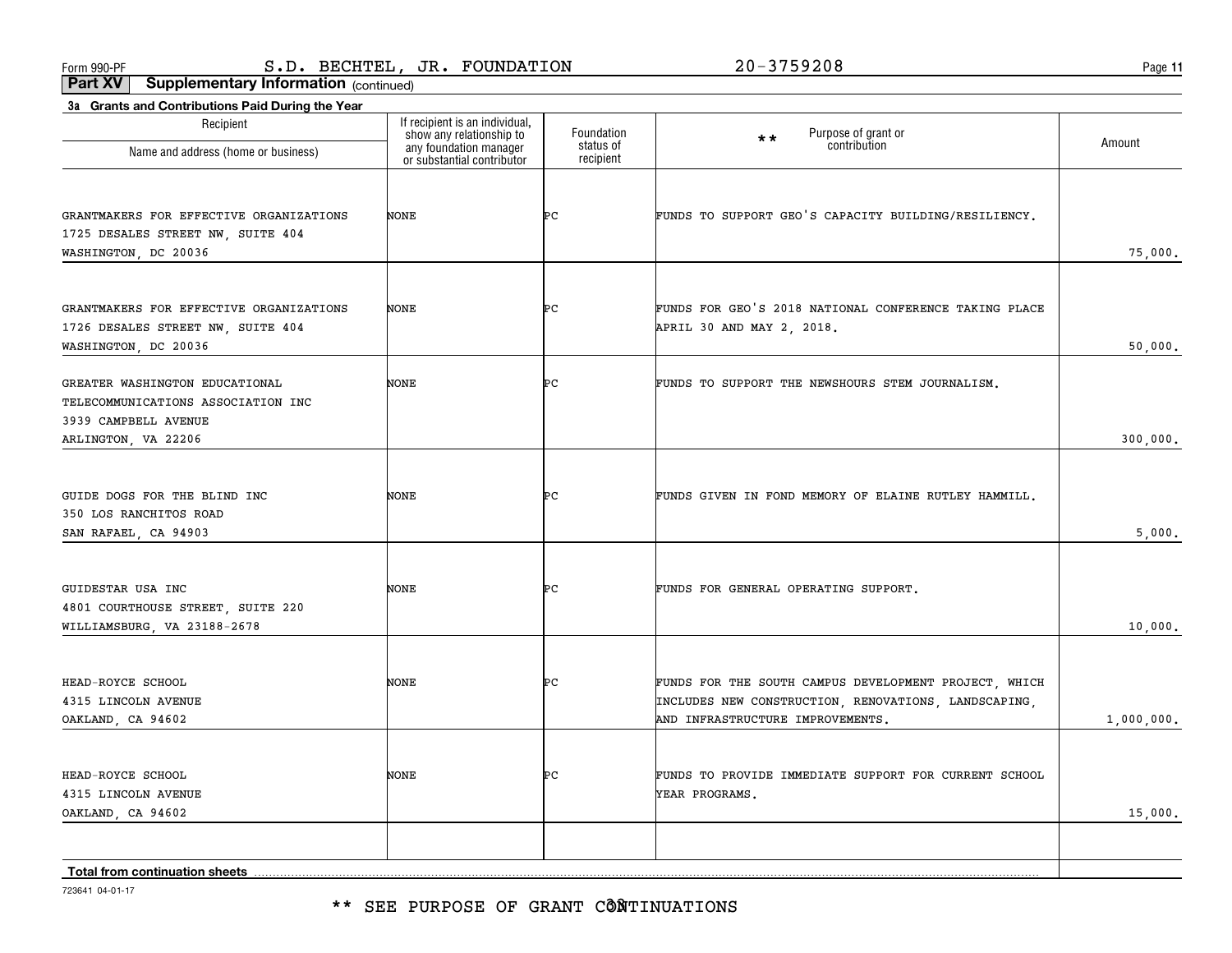\*\* SEE PURPOSE OF GRANT CÔATINUATIONS

723641 04-01-17

| Recipient                                 | If recipient is an individual,<br>show any relationship to | Foundation<br>status of | Purpose of grant or<br>$\star \star$<br>contribution  | Amount  |
|-------------------------------------------|------------------------------------------------------------|-------------------------|-------------------------------------------------------|---------|
| Name and address (home or business)       | any foundation manager<br>or substantial contributor       | recipient               |                                                       |         |
| HORIZONS FOUNDATION                       | NONE                                                       | ÞС                      | FUNDS DESIGNATED FOR NOHATESF FUND.                   |         |
| 550 MONTGOMERY STREET, SUITE 700          |                                                            |                         |                                                       |         |
| SAN FRANCISCO, CA 94111                   |                                                            |                         |                                                       | 400.    |
|                                           |                                                            |                         |                                                       |         |
| INDEPENDENT SECTOR                        | NONE                                                       | ÞС                      | FUNDS FOR 2017 ANNUAL MEMBERSHIP RENEWAL.             |         |
| CL#500058, PO BOX 5007                    |                                                            |                         |                                                       |         |
| MERRIFIELD, VA 22116-5007                 |                                                            |                         |                                                       | 17,150. |
|                                           |                                                            |                         |                                                       |         |
| INNOVATION NETWORK INC.                   | NONE                                                       | ÞС                      | FUNDS FOR THE CENTER FOR EVALUATION INNOVATION TO     |         |
| 1625 K STREET NW, SUITE 1050              |                                                            |                         | ENGAGE CONSULTANTS TO REFINE THE CENTER'S OVERALL     |         |
| WASHINGTON, DC 20006                      |                                                            |                         | STRATEGY AND DEVELOP A STRATEGIC COMMUNICATIONS PLAN. | 10,000. |
| INSTITUTE OF ART THERAPY INC.             | NONE                                                       | ÞС                      | FUNDS FOR UNRESTRICTED GENERAL SUPPORT                |         |
| 200 N. GREENSBORO STREET, D-6             |                                                            |                         |                                                       |         |
| CARRBORO, NC 27510                        |                                                            |                         |                                                       | 200.    |
| INTERNATIONAL COMMUNITY OF KHMER BUDDHIST | NONE                                                       | ÞС                      | FUNDS FOR UNRESTRICTED GENERAL SUPPORT                |         |
| MONKS CENTER                              |                                                            |                         |                                                       |         |
| 633 DOUGLAS AVENUE                        |                                                            |                         |                                                       |         |
| OAKLAND, CA 94603                         |                                                            |                         |                                                       | 1,000.  |
| INTERNATIONAL RESCUE COMM                 | NONE                                                       | ÞС                      | FUNDS FOR UNRESTRICTED GENERAL SUPPORT.               |         |
| 122 EAST 42ND STREET                      |                                                            |                         |                                                       |         |
| NEW YORK, NY 10168-0002                   |                                                            |                         |                                                       | 200.    |
|                                           |                                                            |                         |                                                       |         |
| INTERNATIONAL RESCUE COMM                 | NONE                                                       | ÞС                      | FUNDS FOR UNRESTRICTED GENERAL SUPPORT.               |         |
| 122 EAST 42ND STREET                      |                                                            |                         |                                                       |         |
| NEW YORK, NY 10168-0002                   |                                                            |                         |                                                       | 200.    |
|                                           |                                                            |                         |                                                       |         |
| Total from continuation sheets            |                                                            |                         |                                                       |         |

**Part XV Supplementary Information** (continued)

**3a Grants and Contributions Paid During the Year**

Recipient

**11**

Form 990-PF Page S.D. BECHTEL, JR. FOUNDATION 20-3759208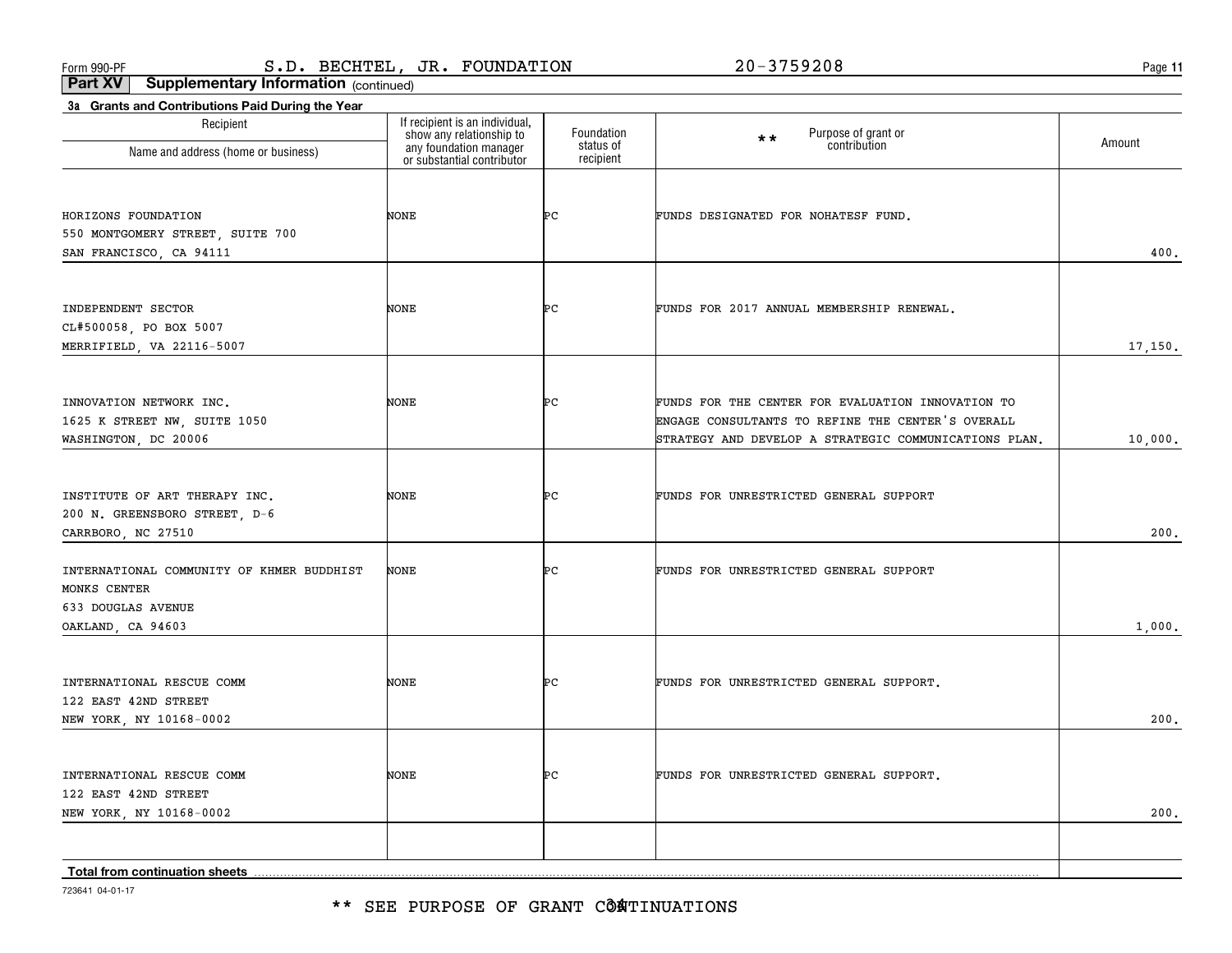**11**

**Part XV Supplementary Information** (continued)

| Recipient                                  | If recipient is an individual,                                                   | Foundation             | Purpose of grant or<br>$\star\star$                   |          |
|--------------------------------------------|----------------------------------------------------------------------------------|------------------------|-------------------------------------------------------|----------|
| Name and address (home or business)        | show any relationship to<br>any foundation manager<br>or substantial contributor | status of<br>recipient | contribution                                          | Amount   |
|                                            |                                                                                  |                        |                                                       |          |
| JEWISH STUDIO PROJECT                      | NONE                                                                             | ÞС                     | FUNDS FOR UNRESTRICTED GENERAL SUPPORT                |          |
| 940 DWIGHT WAY, #13B                       |                                                                                  |                        |                                                       |          |
| BERKELEY, CA 94710                         |                                                                                  |                        |                                                       | 720.     |
|                                            |                                                                                  |                        |                                                       |          |
| JUSTICE NOW                                | NONE                                                                             | ÞС                     | FUNDS FOR TGI JUSTICE PROJECT                         |          |
| 37 TURK ST #370<br>SAN FRANCISCO, CA 94102 |                                                                                  |                        |                                                       | 100.     |
|                                            |                                                                                  |                        |                                                       |          |
| KQED INC                                   | NONE                                                                             | ÞС                     | FUNDS FOR UNRESTRICTED GENERAL SUPPORT.               |          |
| 2601 MARIPOSA STREET                       |                                                                                  |                        |                                                       |          |
| SAN FRANCISCO, CA 94110                    |                                                                                  |                        |                                                       | 500.     |
|                                            |                                                                                  |                        |                                                       |          |
| KQED INC                                   | NONE                                                                             | ÞС                     | FUNDS FOR UNRESTRICTED GENERAL SUPPORT.               |          |
| 2601 MARIPOSA STREET                       |                                                                                  |                        |                                                       |          |
| SAN FRANCISCO, CA 94110                    |                                                                                  |                        |                                                       | 100.     |
|                                            |                                                                                  |                        |                                                       |          |
| KQED INC                                   | NONE                                                                             | ÞС                     | FUNDS FOR UNRESTRICTED GENERAL SUPPORT                |          |
| 2601 MARIPOSA STREET                       |                                                                                  |                        |                                                       |          |
| SAN FRANCISCO, CA 94110                    |                                                                                  |                        |                                                       | 100.     |
|                                            |                                                                                  |                        |                                                       |          |
| KQED INC                                   | NONE                                                                             | ÞС                     | FUNDS FOR UNRESTRICTED GENERAL SUPPORT                |          |
| 2601 MARIPOSA STREET                       |                                                                                  |                        |                                                       |          |
| SAN FRANCISCO, CA 94110                    |                                                                                  |                        |                                                       | 150.     |
| KQED INC                                   | NONE                                                                             | ÞС                     | FUNDS FOR KQED SCIENCE, A MULTIMEDIA SERIES DESIGNED  |          |
| 2601 MARIPOSA STREET                       |                                                                                  |                        | TO IMPROVE SCIENCE AND ENVIRONMENTAL LITERACY AMONG   |          |
| SAN FRANCISCO, CA 94110                    |                                                                                  |                        | AUDIENCES, OUT-OF-SCHOOL TIME (OST) STAFF, EDUCATORS, |          |
|                                            |                                                                                  |                        | AND STUDENTS, AND WHICH COMBINES KQEDS TELEVISION,    |          |
|                                            |                                                                                  |                        | RADIO, WEB, AND EDUCATION DIVISIONS.                  | 100,000. |
|                                            |                                                                                  |                        |                                                       |          |
| Total from continuation choote             |                                                                                  |                        |                                                       |          |

**Total from continuation sheets**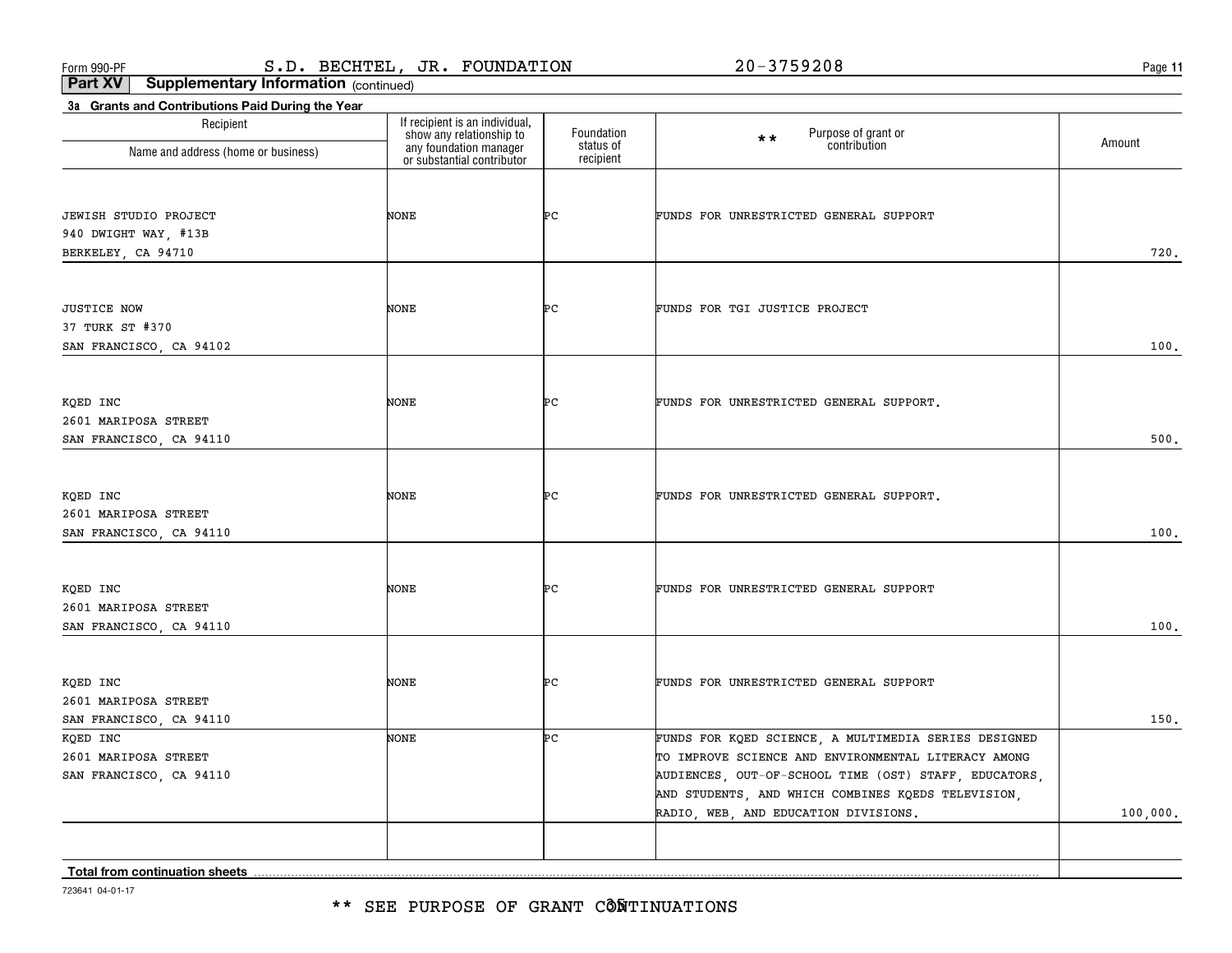\*\* SEE PURPOSE OF GRANT CÔÑTINUATIONS

723641 04-01-17

| Recipient<br>Name and address (home or business)                                                     | Il recipient is an individual,<br>show any relationship to<br>any foundation manager<br>or substantial contributor | Foundation<br>status of<br>recipient | Purpose of grant or<br>$\star \star$<br>contribution                                                                                                                                                                                         | Amount   |
|------------------------------------------------------------------------------------------------------|--------------------------------------------------------------------------------------------------------------------|--------------------------------------|----------------------------------------------------------------------------------------------------------------------------------------------------------------------------------------------------------------------------------------------|----------|
| KQED INC<br>2601 MARIPOSA STREET<br>SAN FRANCISCO, CA 94110                                          | <b>NONE</b>                                                                                                        | ÞС                                   | FUNDS FOR UNRESTRICTED GENERAL SUPPORT                                                                                                                                                                                                       | 266.     |
| LAFAYETTE PARTNERS IN EDUCATION<br>P. O. BOX 923<br>LAFAYETTE, CA 94549                              | <b>NONE</b>                                                                                                        | ÞС                                   | FUNDS FOR UNRESTRICTED GENERAL SUPPORT                                                                                                                                                                                                       | 2,000.   |
| LAND TRUST ALLIANCE INCORPORATED<br>1250 H STREET NW, SUITE 600<br>WASHINGTON, DC 20005              | NONE                                                                                                               | Þс                                   | FUNDS TO RE-ENVISION, REVISE, AND REINVIGORATE<br>EDUCATION AND ACCREDITATION PROGRAMS AND HARNESS NEW<br>STATE-OF-THE-ART TECHNOLOGY TO PREPARE LAND TRUSTS<br>FOR THE NEXT DECADE AND FOSTER THEIR CONTINUOUS<br>LEARNING AND IMPROVEMENT. | 523,700. |
| LAND TRUST ALLIANCE INCORPORATED<br>1250 H STREET NW, SUITE 600<br>WASHINGTON, DC 20005              | <b>NONE</b>                                                                                                        | ÞС                                   | FUNDS TO BUILD THE CAPACITY OF THE LAND TRUST<br>ALLIANCE'S WESTERN REGIONAL PROGRAM.                                                                                                                                                        | 315,400. |
| LATINO COMMUNITY FOUNDATION<br>RUSS BUILDING, 235 MONTGOMERY STREET #1160<br>SAN FRANCISCO, CA 94104 | <b>NONE</b>                                                                                                        | ÞС                                   | FUNDS FOR UNRESTRICTED GENERAL SUPPORT                                                                                                                                                                                                       | 1,000.   |
| LATINO COMMUNITY FOUNDATION<br>RUSS BUILDING, 235 MONTGOMERY STREET #1160<br>SAN FRANCISCO, CA 94104 | <b>NONE</b>                                                                                                        | ÞС                                   | FUNDS FOR NORCAL FIRE RELIEF FUND                                                                                                                                                                                                            | 1,000.   |
| LATINO COMMUNITY FOUNDATION<br>RUSS BUILDING, 235 MONTGOMERY STREET #1160<br>SAN FRANCISCO, CA 94104 | <b>NONE</b>                                                                                                        | ÞС                                   | FUNDS FOR FIRE VICTIMS IN SANTA ROSA, SONOMA, AND<br>CALISTOGA                                                                                                                                                                               | 1,000.   |
| <b>Total from continuation sheets</b>                                                                |                                                                                                                    |                                      |                                                                                                                                                                                                                                              |          |

**Part XV Supplementary Information** (continued)

If recipient is an individual,

**3a Grants and Contributions Paid During the Year**

Recipient

**11**Form 990-PF Page S.D. BECHTEL, JR. FOUNDATION 20-3759208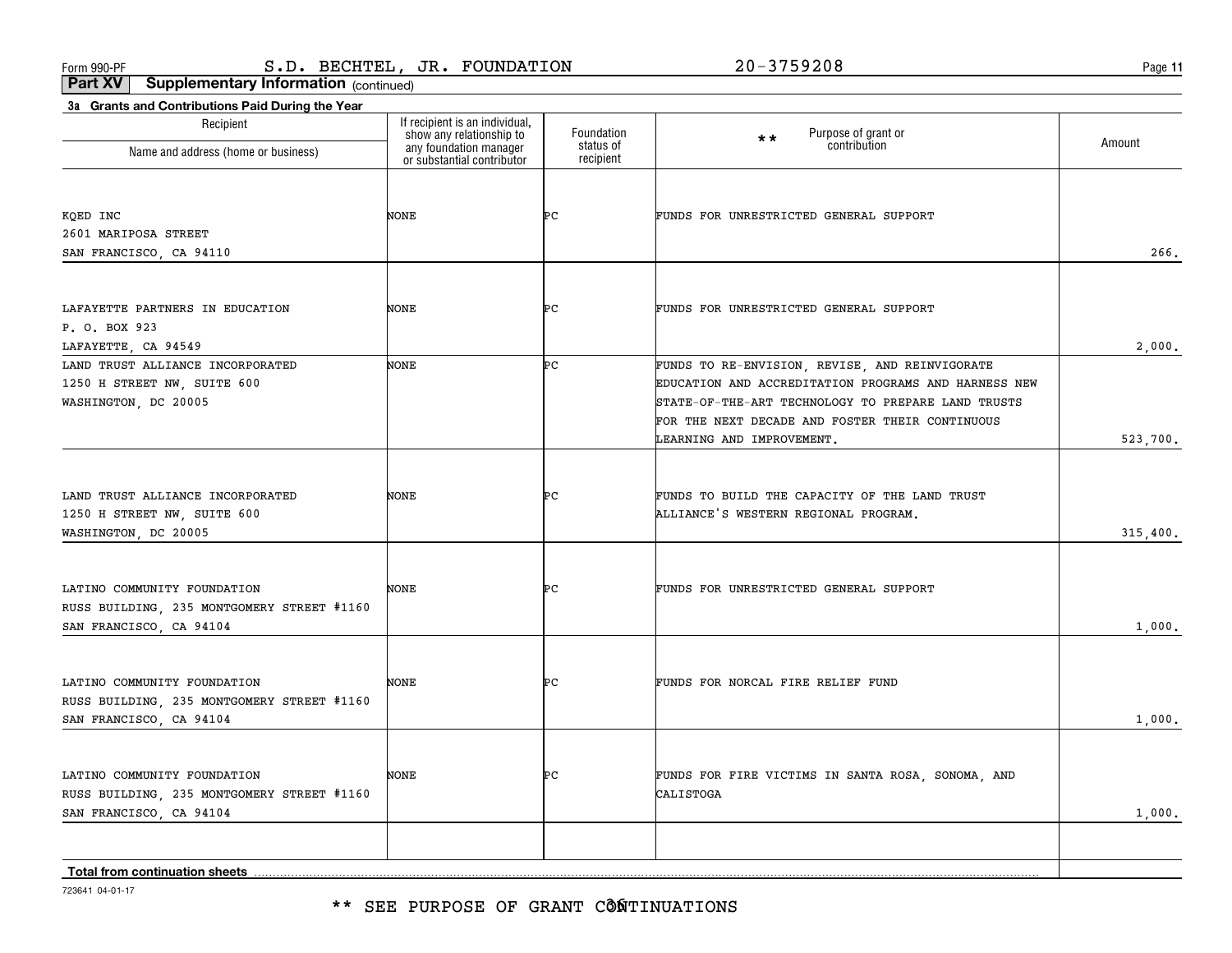**11**

**Part XV Supplementary Information** (continued)

| Recipient                                             | If recipient is an individual,<br>show any relationship to | Foundation             | Purpose of grant or                                                                                   |          |
|-------------------------------------------------------|------------------------------------------------------------|------------------------|-------------------------------------------------------------------------------------------------------|----------|
| Name and address (home or business)                   | any foundation manager<br>or substantial contributor       | status of<br>recipient | $\star \star$<br>contribution                                                                         | Amount   |
|                                                       |                                                            |                        |                                                                                                       |          |
| LATINO COMMUNITY FOUNDATION                           | <b>NONE</b>                                                | ÞС                     | FUNDS FOR PUERTO RICO HURRICANE RELIEF AND/OR NORCAL                                                  |          |
| RUSS BUILDING, 235 MONTGOMERY STREET #1160            |                                                            |                        | WILDFIRE RELIEF FUND TO BE ALLOCATED BY LATINO                                                        |          |
| SAN FRANCISCO, CA 94104                               |                                                            |                        | COMMUNITY FOUNDATION BASED ON CURRENT NEED.                                                           | 1,000.   |
|                                                       |                                                            |                        |                                                                                                       |          |
| LEARNING POLICY INSTITUTE                             | <b>NONE</b>                                                | ÞС                     | FUNDS FOR POLICY RESEARCH AND PRACTICE ACTIVITIES                                                     |          |
| 1530 PAGE MILL ROAD, SUITE 200                        |                                                            |                        | THAT ADVANCE STEM EDUCATION AND CHARACTER DEVELOPMENT                                                 |          |
| PALO ALTO, CA 94304                                   |                                                            |                        | IN CALIFORNIA.                                                                                        | 839,118. |
|                                                       |                                                            |                        |                                                                                                       |          |
| LEUKEMIA & LYMPHOMA SOCIETY                           | <b>NONE</b>                                                | ÞС                     | FUNDS FOR UNRESTRICTED GENERAL SUPPORT                                                                |          |
| 3 INTERNATIONAL DRIVE, SUITE 200                      |                                                            |                        |                                                                                                       |          |
| RYE BROOK, NY 10573                                   |                                                            |                        |                                                                                                       | 100.     |
|                                                       |                                                            |                        |                                                                                                       |          |
| LINDSAY WILDLIFE MUSEUM                               | <b>NONE</b>                                                | ÞС                     | FUNDS FOR UNRESTRICTED GENERAL SUPPORT                                                                |          |
| 1931 FIRST AVENUE                                     |                                                            |                        |                                                                                                       |          |
| WALNUT CREEK, CA 94597                                |                                                            | ÞС                     |                                                                                                       | 500.     |
| LONG BEACH UNIFIED SCHOOL DISTRICT<br>1515 HUGHES WAY | <b>NONE</b>                                                |                        | FUNDS FOR IMPLEMENTATION OF THE COMMON CORE STATE<br>STANDARDS IN MATHEMATICS (CCSS-M) IN GRADES K-8, |          |
| LONG BEACH, CA 90810                                  |                                                            |                        | PARTICIPATION IN A CROSS-DISTRICT COMMUNITY OF                                                        |          |
|                                                       |                                                            |                        | PRACTICE, AND ENGAGEMENT IN STATEWIDE LEADERSHIP                                                      |          |
|                                                       |                                                            |                        | AROUND CCSS-M.                                                                                        | 732,535. |
| MASS DESIGN GROUP                                     | NONE                                                       | ÞС                     | FUNDS FOR A COLLABORATIVE PROJECT WITH THE ATLANTIC                                                   |          |
| 334 BOYLSTON STREET, SUITE 400                        |                                                            |                        | PHILANTHROPIES TO ASSESS THE IMPACT OF SELECT CAPITAL                                                 |          |
| BOSTON, MA 02116                                      |                                                            |                        | GRANTS, AND TO DEVELOP A TOOLKIT TO HELP NONPROFITS                                                   |          |
|                                                       |                                                            |                        | AND FUNDERS PLAN, IMPLEMENT, AND EVALUATE CAPITAL                                                     |          |
|                                                       |                                                            |                        | PROJECTS MORE EFFECTIVELY.                                                                            | 30,000.  |
| MASS DESIGN GROUP                                     | NONE                                                       | ÞС                     | FUNDS FOR A COLLABORATIVE PROJECT WITH THE ATLANTIC                                                   |          |
| 334 BOYLSTON STREET, SUITE 400                        |                                                            |                        | PHILANTHROPIES TO ASSESS THE IMPACT OF SELECT CAPITAL                                                 |          |
| BOSTON, MA 02116                                      |                                                            |                        | GRANTS, AND TO DEVELOP A TOOLKIT TO HELP NONPROFITS                                                   |          |
|                                                       |                                                            |                        | AND FUNDERS PLAN, IMPLEMENT, AND EVALUATE CAPITAL                                                     |          |
|                                                       |                                                            |                        | PROJECTS MORE EFFECTIVELY.                                                                            | 15,000.  |
|                                                       |                                                            |                        |                                                                                                       |          |
| Total from continuation sheets                        |                                                            |                        |                                                                                                       |          |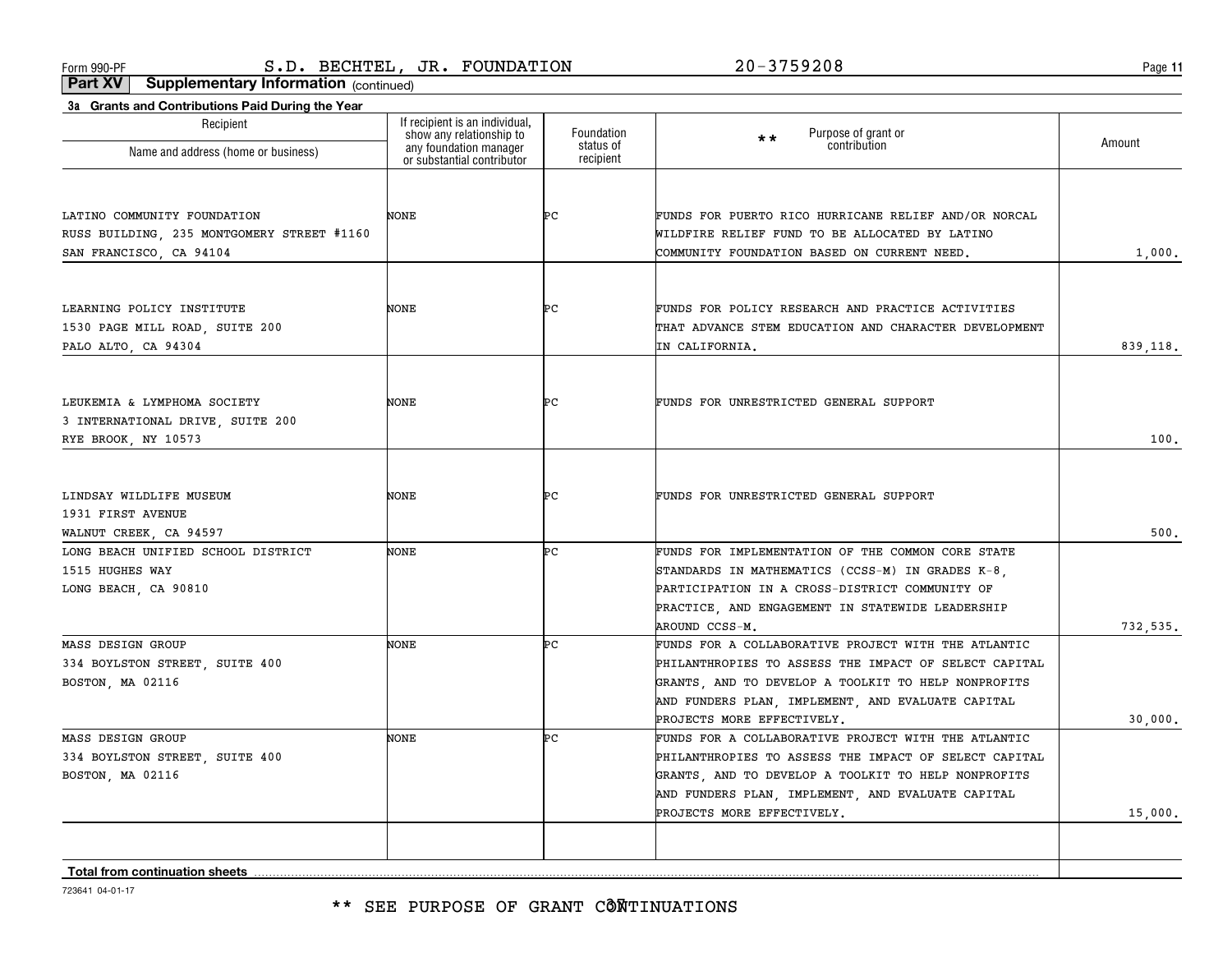\*\* SEE PURPOSE OF GRANT CÔÑTINUATIONS

723641 04-01-17

| нестріеті<br>Name and address (home or business)                                              | π τουρισιτι is an inuiviuual,<br>show any relationship to<br>any foundation manager<br>or substantial contributor | Foundation<br>status of | Purpose of grant or<br>$**$<br>contribution                                                     | Amount     |
|-----------------------------------------------------------------------------------------------|-------------------------------------------------------------------------------------------------------------------|-------------------------|-------------------------------------------------------------------------------------------------|------------|
|                                                                                               |                                                                                                                   | recipient               |                                                                                                 |            |
| MASSACHUSETTS INSTITUTE OF TECHNOLOGY                                                         | NONE                                                                                                              | ÞС                      | FUNDS GIVEN AT THE REQUEST OF ALAN M. DACHS AS PART                                             |            |
| 77 MASSACHUSETTS AVENUE                                                                       |                                                                                                                   |                         | OF THE DIRECTOR'S GRANT PROGRAM DESIGNATED FOR THE                                              |            |
| CAMBRIDGE, MA 02139-4307                                                                      |                                                                                                                   |                         | ENDOWMENT.                                                                                      | 100,000.   |
| MATTHEW SHEPARD FOUNDATION                                                                    | NONE                                                                                                              | ÞС                      | FUNDS FOR UNRESTRICTED GENERAL SUPPORT                                                          |            |
| 800 18TH STREET, SUITE 101                                                                    |                                                                                                                   |                         |                                                                                                 |            |
| DENVER, CO 80202                                                                              |                                                                                                                   |                         |                                                                                                 | 1,000.     |
| MONTEREY BAY AQUARIUM FOUNDATION                                                              | NONE                                                                                                              | Þс                      | FUNDS TO SUPPORT THE EXPANSION OF THE AQUARIUM'S                                                |            |
| 886 CANNERY ROW                                                                               |                                                                                                                   |                         | EDUCATION FACILITIES AND PROGRAMMING BY CONSTRUCTING                                            |            |
| MONTEREY, CA 93940-1085                                                                       |                                                                                                                   |                         | A NEW BUILDING ON CANNERY ROW TO BE NAMED THE BECHTEL                                           |            |
|                                                                                               |                                                                                                                   |                         | FAMILY CENTER FOR OCEAN EDUCATION AND LEADERSHIP.                                               | 2,500,000. |
| MOTIVATING INSPIRING SUPPORTING AND<br>SERVING SEXUALLY EXPLOITED YOUTH                       | NONE                                                                                                              | ÞС                      | FUNDS FOR UNRESTRICTED GENERAL SUPPORT                                                          |            |
| 436 14TH STREET, SUITE. 150<br>OAKLAND, CA 94612                                              |                                                                                                                   |                         |                                                                                                 | 100.       |
| NARAL PRO-CHOICE AMERICA FOUNDATION<br>1156 15TH STREET NW, SUITE 700<br>WASHINGTON, DC 20005 | NONE                                                                                                              | ÞС                      | FUNDS FOR UNRESTRICTED GENERAL SUPPORT                                                          | 100.       |
|                                                                                               |                                                                                                                   |                         |                                                                                                 |            |
| NATIONAL 4-H COUNCIL<br>7100 CONNECTICUT AVENUE                                               | NONE                                                                                                              | ÞС                      | FUNDS TO SUPPORT THE FIRST WAVE OF A MULTI-WAVE<br>ROLL-OUT OF COMMON MEASURES AND LESSON STUDY |            |
| CHEVY CHASE, OH 20815                                                                         |                                                                                                                   |                         | IMPLEMENTATION AND INTEGRATION.                                                                 | 1,430,000. |
| NATIONAL AUDUBON SOCIETY INC                                                                  | NONE                                                                                                              | ÞС                      | FUNDS TO SUPPORT THE MIGRATORY BIRD CONSERVATION                                                |            |
| 220 MONTGOMERY STREET, SUITE 1000                                                             |                                                                                                                   |                         | PARTNERSHIP FOR CAPACITY BUILDING AND PROGRAMMATIC                                              |            |
| SAN FRANCISCO, CA 94114                                                                       |                                                                                                                   |                         | ACTIVITIES.                                                                                     | 927, 175.  |
| Total from continuation sheets                                                                |                                                                                                                   |                         |                                                                                                 |            |
|                                                                                               |                                                                                                                   |                         |                                                                                                 |            |

**Part XV Supplementary Information** (continued)

**3a Grants and Contributions Paid During the Year**

Recipient

If recipient is an individual,

**11**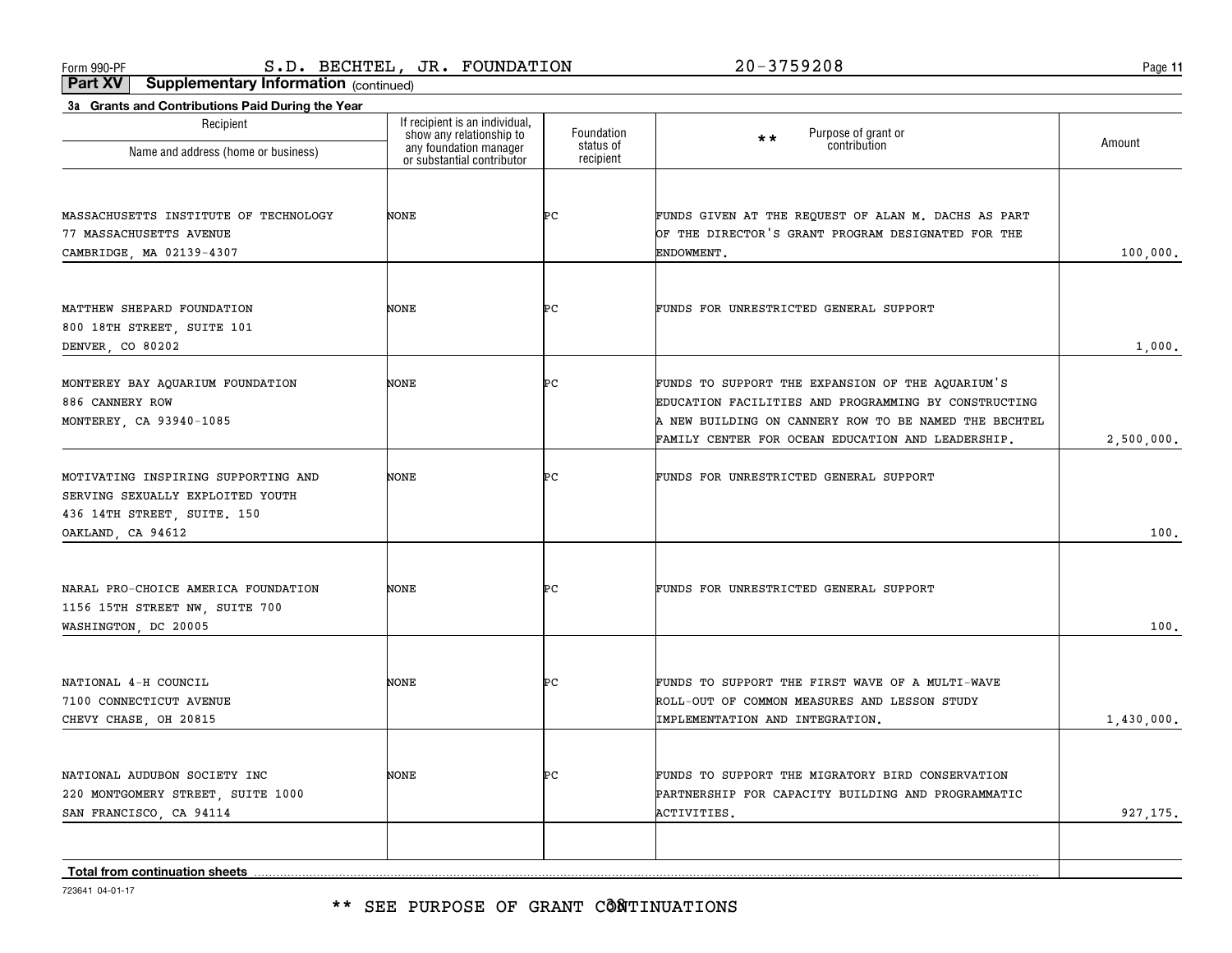**11**

**Part XV Supplementary Information** (continued)

| Recipient                                          | If recipient is an individual,<br>show any relationship to | Foundation             | Purpose of grant or<br>$\star \star$                  |          |
|----------------------------------------------------|------------------------------------------------------------|------------------------|-------------------------------------------------------|----------|
| Name and address (home or business)                | any foundation manager<br>or substantial contributor       | status of<br>recipient | contribution                                          | Amount   |
|                                                    |                                                            |                        |                                                       |          |
| NATIONAL AUDUBON SOCIETY INC                       | NONE                                                       | ÞС                     | FUNDS FOR AUDUBON CALIFORNIA'S FY 16-17 DEFICIT AND   |          |
| 220 MONTGOMERY STREET, SUITE 1000                  |                                                            |                        | EXECUTIVE DIRECTOR TRANSITION.                        |          |
| SAN FRANCISCO, CA 94114                            |                                                            |                        |                                                       | 250,000. |
| NATIONAL AUDUBON SOCIETY INC                       | NONE                                                       | ÞС                     | FUNDS FOR AUDUBON CALIFORNIA.                         |          |
| 220 MONTGOMERY STREET, SUITE 1000                  |                                                            |                        |                                                       |          |
| SAN FRANCISCO, CA 94114                            |                                                            |                        |                                                       | 7,000.   |
| NATIONAL AUDUBON SOCIETY INC                       | NONE                                                       | Þс                     | FUNDS FOR THE IMPLEMENTATION OF AUDUBON CALIFORNIA'S  |          |
| 220 MONTGOMERY STREET, SUITE 1000                  |                                                            |                        | NEW BUSINESS PLAN AND TO GROW FUNDRAISING CAPACITY TO |          |
| SAN FRANCISCO, CA 94114                            |                                                            |                        | PUT THE ORGANIZATION ON A SUSTAINABLE LONG-TERM       |          |
|                                                    |                                                            |                        | TRAJECTORY. / FOR E-REPORTING: FUNDS FOR THE          |          |
|                                                    |                                                            |                        | IMPLEMENTATION OF A NEW BUSINESS PLAN AND TO GROW     | 184,260. |
|                                                    |                                                            |                        |                                                       |          |
| NATIONAL AUDUBON SOCIETY INC                       | NONE                                                       | ÞС                     | FUNDS GIVEN IN HONOR OF KATIE O'BRIEN TO SUPPORT THE  |          |
| 225 VARICK STREET, 7TH FLOOR                       |                                                            |                        | 35TH ANNUAL DONAL O'BRIEN FAMILY BIRD-A-THON.         |          |
| NEW YORK, NY 10014                                 |                                                            |                        |                                                       | 2,500.   |
|                                                    |                                                            |                        |                                                       |          |
| NATIONAL AUDUBON SOCIETY INC                       | NONE                                                       | ÞС                     | FUNDS TO SUPPORT AUDUBON'S COLORADO RIVER EFFORTS     |          |
| 225 VARICK STREET, 7TH FLOOR<br>NEW YORK, NY 10014 |                                                            |                        | WITHIN THE WESTERN WATER INITIATIVE.                  | 150,000. |
|                                                    |                                                            |                        |                                                       |          |
| NATIONAL CATHOLIC REPORTER PUBLISHING              | NONE                                                       | ÞС                     | FUNDS GIVEN AT THE REQUEST OF JOHN WEISER AS PART OF  |          |
| COMPANY                                            |                                                            |                        | THE DIRECTORS GRANT PROGRAM.                          |          |
| 115 E. ARMOUR BOULEVARD                            |                                                            |                        |                                                       |          |
| KANSAS CITY, MO 64111-1203                         |                                                            |                        |                                                       | 50,000.  |
| NATIONAL CENTER FOR TEACHER RESIDENCIES            | NONE                                                       | ÞС                     | FUNDS TO SUPPORT THE NATIONAL CENTER FOR TEACHER      |          |
| <b>INC</b>                                         |                                                            |                        | RESIDENCIES TO PROVIDE A SERIES OF CONVENINGS AND     |          |
| 1332 N. HALSTED STREET #304                        |                                                            |                        | COACHING SERVICES TO FOUR CALIFORNIA STATE UNIVERSITY |          |
| CHICAGO, IL 60642                                  |                                                            |                        | CAMPUSES AND THEIR IDENTIFIED SCHOOL DISTRICT         |          |
|                                                    |                                                            |                        | PARTNERS IN SUPPORT OF THE GOALS OF THE NEW           | 377,517. |
|                                                    |                                                            |                        |                                                       |          |
| Total from continuation choote                     |                                                            |                        |                                                       |          |

**Total from continuation sheets**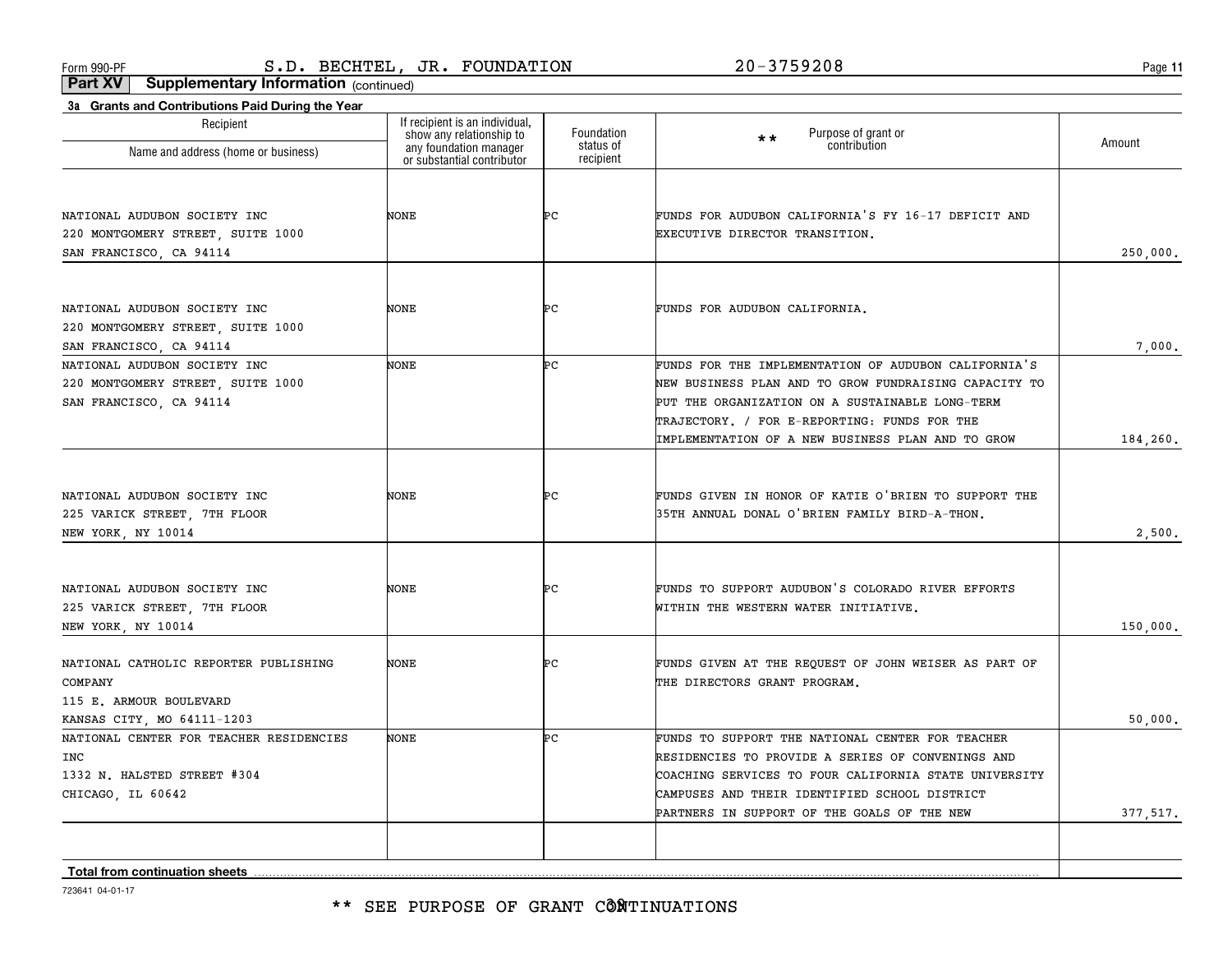**11**

**Part XV Supplementary Information** (continued)

| 3a Grants and Contributions Paid During the Year |                                                                                                                    |                         |                                                                                                       |              |
|--------------------------------------------------|--------------------------------------------------------------------------------------------------------------------|-------------------------|-------------------------------------------------------------------------------------------------------|--------------|
| Recipient<br>Name and address (home or business) | If recipient is an individual,<br>show any relationship to<br>any foundation manager<br>or substantial contributor | Foundation<br>status of | Purpose of grant or<br>contribution<br>$\star\star$                                                   | Amount       |
|                                                  |                                                                                                                    | recipient               |                                                                                                       |              |
| NATIONAL CENTER FOR TEACHER RESIDENCIES          | NONE                                                                                                               | ÞС                      | FUNDS FOR TECHNICAL ASSISTANCE FOR CALIFORNIA STATE                                                   |              |
| INC                                              |                                                                                                                    |                         | UNIVERSITY NEW GENERATION OF EDUCATORS INITIATIVE.                                                    |              |
| 1332 N. HALSTED STREET #304                      |                                                                                                                    |                         |                                                                                                       |              |
| CHICAGO, IL 60642                                |                                                                                                                    |                         |                                                                                                       | 225,683.     |
| NATIONAL CENTER FOR TEACHER RESIDENCIES          | NONE                                                                                                               | Þс                      | FUNDS FOR TECHNICAL ASSISTANCE FOR CALIFORNIA STATE                                                   |              |
| INC                                              |                                                                                                                    |                         | UNIVERSITY NEW GENERATION OF EDUCATORS INITIATIVE.                                                    |              |
| 1332 N. HALSTED STREET #304                      |                                                                                                                    |                         |                                                                                                       |              |
| CHICAGO, IL 60642                                |                                                                                                                    |                         |                                                                                                       | 300,000.     |
|                                                  |                                                                                                                    |                         |                                                                                                       |              |
| NATIONAL COUNCIL OF YOUNG MENS CHRISTIAN         | NONE                                                                                                               | Þс                      | FUNDS TO DEVELOP A NATIONAL CHARACTER DEVELOPMENT                                                     |              |
| ASSNS OF THE USA                                 |                                                                                                                    |                         | LEARNING INSTITUTE THAT WILL CONNECT EMERGING<br>RESEARCH WITH YMCA CHARACTER DEVELOPMENT PRACTICE TO |              |
| 101 N. WACKER DRIVE<br>CHICAGO, IL 60610-1784    |                                                                                                                    |                         | ELEVATE THE EFFICACY OF CHARACTER DEVELOPMENT.                                                        | 5, 147, 181. |
|                                                  |                                                                                                                    |                         |                                                                                                       |              |
| NATIONAL DISASTER SEARCH DOG FOUNDATION          | NONE                                                                                                               | ÞС                      | FUNDS GIVEN AT THE REQUEST OF LAUREN B. DACHS AS PART                                                 |              |
| INC                                              |                                                                                                                    |                         | OF THE DIRECTOR'S GRANT PROGRAM                                                                       |              |
| 6800 WHEELER CANYON ROAD                         |                                                                                                                    |                         |                                                                                                       |              |
| SANTA PAULA, CA 93060                            |                                                                                                                    |                         |                                                                                                       | 200,000.     |
|                                                  |                                                                                                                    |                         |                                                                                                       |              |
| NATIONAL FISH AND WILDLIFE FOUNDATION            | NONE                                                                                                               | ÞС                      | FUNDS TO SUPPORT EFFORTS TO BETTER MONITOR STREAM                                                     |              |
| 1133 15TH STREET NW                              |                                                                                                                    |                         | CONDITIONS AS PART OF THE FOUNDATION'S WATER DATA                                                     |              |
| WASHINGTON, DC 20008                             |                                                                                                                    |                         | INITIATIVE.                                                                                           | 400,000.     |
|                                                  |                                                                                                                    |                         |                                                                                                       |              |
|                                                  |                                                                                                                    |                         |                                                                                                       |              |
| NATIONAL IMMIGRATION LAW CENTER                  | NONE                                                                                                               | ÞС                      | FUNDS FOR UNRESTRICTED GENERAL SUPPORT                                                                |              |
| 3435 WILSHIRE BOULEVARD, SUITE 1600              |                                                                                                                    |                         |                                                                                                       |              |
| LOS ANGELES, CA 90010                            |                                                                                                                    |                         |                                                                                                       | 600.         |
|                                                  |                                                                                                                    |                         |                                                                                                       |              |
| NATIONAL PARK FOUNDATION                         | NONE                                                                                                               | ÞС                      | FUNDS FOR UNRESTRICTED GENERAL SUPPORT.                                                               |              |
| 1110 VERMONT AVENUE NW, SUITE 200                |                                                                                                                    |                         |                                                                                                       |              |
| WASHINGTON, DC 20005                             |                                                                                                                    |                         |                                                                                                       | 500.         |
|                                                  |                                                                                                                    |                         |                                                                                                       |              |
|                                                  |                                                                                                                    |                         |                                                                                                       |              |
| Total from continuation sheets                   |                                                                                                                    |                         |                                                                                                       |              |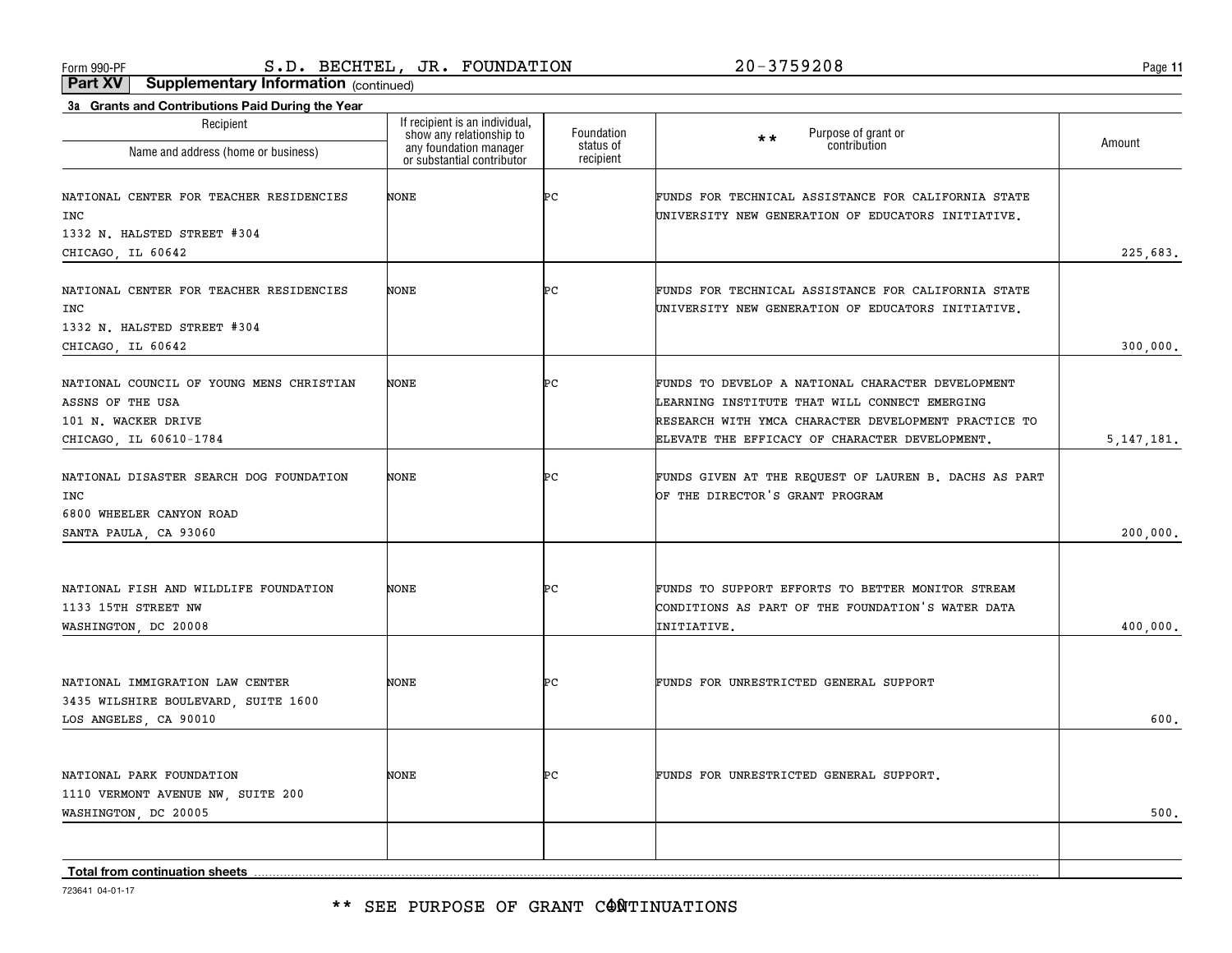**11**

**Part XV Supplementary Information** (continued)

| Recipient                                                   |                                                                                                                    | Foundation             | $\star\star$                                         |            |
|-------------------------------------------------------------|--------------------------------------------------------------------------------------------------------------------|------------------------|------------------------------------------------------|------------|
| Name and address (home or business)                         | If recipient is an individual,<br>show any relationship to<br>any foundation manager<br>or substantial contributor | status of<br>recipient | Purpose of grant or<br>contribution                  | Amount     |
|                                                             |                                                                                                                    |                        |                                                      |            |
| NATIONAL PARK FOUNDATION                                    | NONE                                                                                                               | ÞС                     | FUNDS TO ENHANCE THE STRENGTH OF PARTNERSHIPS WITHIN |            |
| 1110 VERMONT AVENUE NW, SUITE 200                           |                                                                                                                    |                        | NATIONAL PARKS.                                      |            |
| WASHINGTON, DC 20005                                        |                                                                                                                    |                        |                                                      | 342,000.   |
| NATIONAL PUBLIC EDUCATION SUPPORT FUND                      | NONE                                                                                                               | ÞС                     | FUNDS FOR MEMBERSHIP TO PARTICIPATE IN THE EDUCATION |            |
| 1900 L STREET NW, SUITE 520                                 |                                                                                                                    |                        | FUNDER STRATEGY GROUP AND PARTNERSHIP FOR THE FUTURE |            |
| WASHINGTON, DC 20036                                        |                                                                                                                    |                        | OF LEARNING                                          | 50,000.    |
|                                                             |                                                                                                                    |                        |                                                      |            |
| NATURE CONSERVANCY                                          | NONE                                                                                                               | ÞС                     | FUNDS TO SUPPORT THE NATURE CONSERVANCY'S WATER      |            |
| 201 MISSION STREET, FOURTH FLOOR                            |                                                                                                                    |                        | PROGRAM, WITH A PARTICULAR FOCUS ON GROUNDWATER      |            |
| SAN FRANCISCO, CA 94105                                     |                                                                                                                    |                        | MANAGEMENT AND ENVIRONMENTAL FLOWS.                  | 1,300,000. |
| NATURE CONSERVANCY                                          | NONE                                                                                                               | ÞС                     | FUNDS FOR EFFORTS TO ENABLE AND ENCOURAGE THE        |            |
| 201 MISSION STREET, FOURTH FLOOR                            |                                                                                                                    |                        | PROTECTION OF PRIORITY NATURAL RESOURCE VALUES       |            |
| SAN FRANCISCO, CA 94105                                     |                                                                                                                    |                        | THROUGH LAND-USE PLANNING.                           | 719,304.   |
|                                                             |                                                                                                                    |                        |                                                      |            |
| NATURE CONSERVANCY                                          | NONE                                                                                                               | ÞС                     | FUNDS TO THE MIGRATORY BIRD CONSERVATION PARTNERSHIP |            |
| 201 MISSION STREET, FOURTH FLOOR<br>SAN FRANCISCO, CA 94105 |                                                                                                                    |                        | FOR CAPACITY BUILDING AND PROGRAMMATIC ACTIVITIES.   | 768,912.   |
|                                                             |                                                                                                                    |                        |                                                      |            |
| NATURE CONSERVANCY                                          | NONE                                                                                                               | ÞС                     | FUNDS TO SUPPORT THE NATURE CONSERVANCY'S WATER      |            |
| 201 MISSION STREET, FOURTH FLOOR                            |                                                                                                                    |                        | PROGRAM, WITH A PARTICULAR FOCUS ON GROUNDWATER      |            |
| SAN FRANCISCO, CA 94105                                     |                                                                                                                    |                        | MANAGEMENT AND ENVIRONMENTAL FLOWS.                  | 700,000.   |
| NATURE CONSERVANCY                                          | NONE                                                                                                               | ÞС                     | FUNDS TO SUPPORT THE NATURE CONSERVANCY'S WATER      |            |
| 201 MISSION STREET, FOURTH FLOOR                            |                                                                                                                    |                        | PROGRAM, WITH A PARTICULAR FOCUS ON GROUNDWATER      |            |
| SAN FRANCISCO, CA 94105                                     |                                                                                                                    |                        | MANAGEMENT AND ENVIRONMENTAL FLOWS.                  | 1,750,000. |
|                                                             |                                                                                                                    |                        |                                                      |            |
| Total from continuation sheets                              |                                                                                                                    |                        |                                                      |            |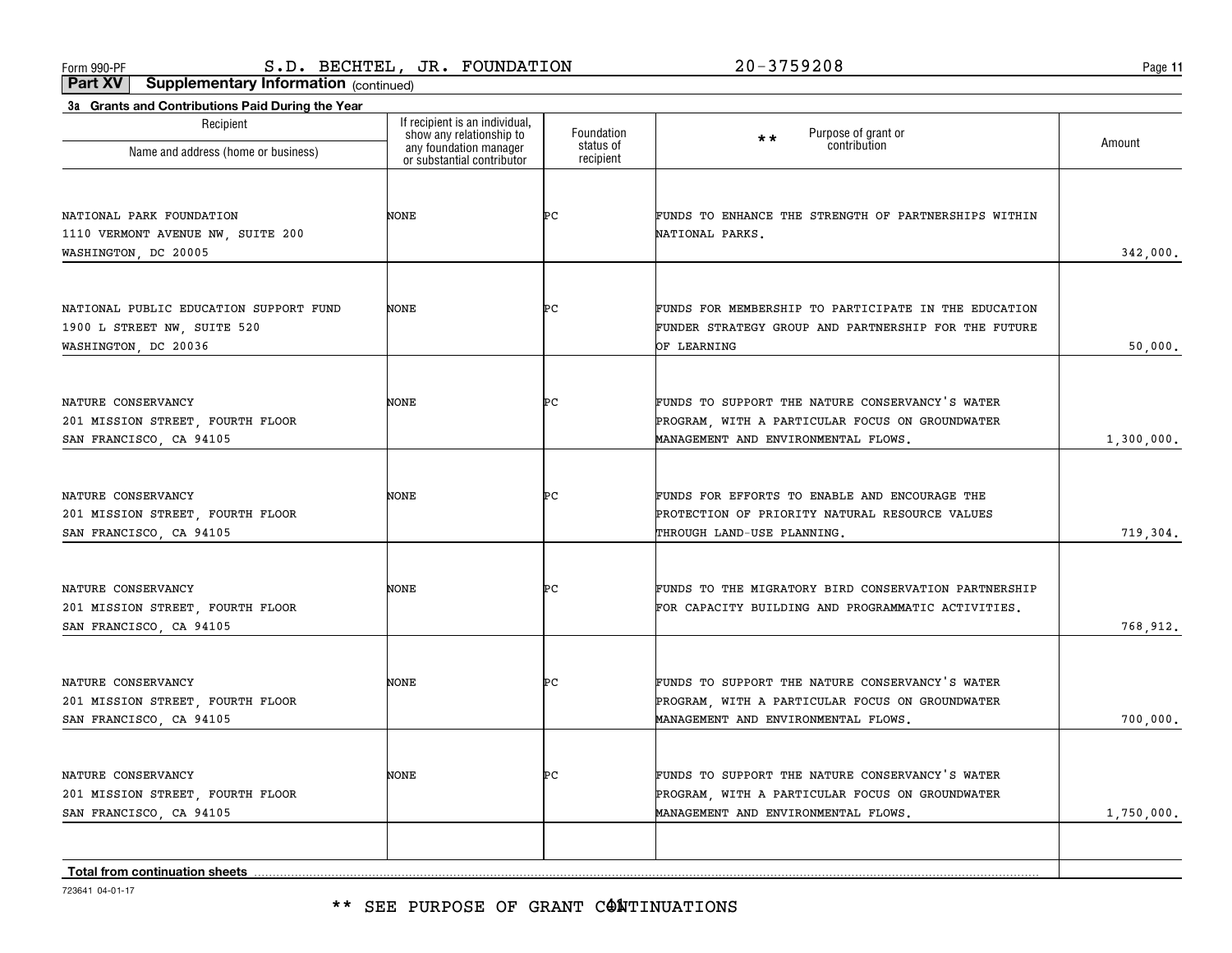**11**

**Part XV Supplementary Information** (continued)

| Recipient                             | If recipient is an individual,                                                   | Foundation             | $**$                                                  |            |
|---------------------------------------|----------------------------------------------------------------------------------|------------------------|-------------------------------------------------------|------------|
| Name and address (home or business)   | show any relationship to<br>any foundation manager<br>or substantial contributor | status of<br>recipient | Purpose of grant or<br>contribution                   | Amount     |
|                                       |                                                                                  |                        |                                                       |            |
| NATURE CONSERVANCY                    | NONE                                                                             | ÞС                     | FUNDS TO REFINE THE BIRDRETURNS PROGRAM AND PROMOTE   |            |
| 201 MISSION STREET, FOURTH FLOOR      |                                                                                  |                        | THE ADOPTION OF THE DYNAMIC CONSERVATION APPROACH TO  |            |
| SAN FRANCISCO, CA 94105               |                                                                                  |                        | BROADER CONSERVATION GOALS.                           | 400,000.   |
| NATUREBRIDGE                          | NONE                                                                             | Þс                     | FUNDS TO CONTINUE NATUREBRIDGES ORGANIZATION-WIDE     |            |
| 28 GEARY STREET, SUITE 650            |                                                                                  |                        | INITIATIVE FOCUSED ON INCREASING ITS INTERNAL         |            |
| SAN FRANCISCO, CA 94108               |                                                                                  |                        | CAPACITY TO DEVELOP CHARACTER IN YOUTH AND TO         |            |
|                                       |                                                                                  |                        | DISSEMINATE ITS LEARNING TO THE LARGER ENVIRONMENTAL  |            |
|                                       |                                                                                  |                        | EDUCATION FIELD.                                      | 1,251,619. |
| NEW VENTURE FUND                      | NONE                                                                             | Þс                     | FUNDS FOR THE LOWER COLORADO RIVER BASIN FUNDING      |            |
| 1201 CONNECTICUT AVENUE NW, SUITE 300 |                                                                                  |                        | ACTION PLAN, WHICH SEEKS TO REDUCE OVER-ALLOCATION OF |            |
| WASHINGTON, DC 20036                  |                                                                                  |                        | WATER IN THE LOWER COLORADO RIVER BASIN IN A WAY THAT |            |
|                                       |                                                                                  |                        | FOSTERS PROTECTION AND RESTORATION OF CRITICAL        |            |
|                                       |                                                                                  |                        | FRESHWATER DEPENDENT HABITATS.                        | 500,000.   |
|                                       |                                                                                  |                        |                                                       |            |
|                                       |                                                                                  |                        |                                                       |            |
| NEW VENTURE FUND                      | <b>NONE</b>                                                                      | ÞС                     | FUNDS TO SUPPORT YEARS 2 AND 3 OF THE FOUNDATION'S    |            |
| 1201 CONNECTICUT AVENUE NW, SUITE 300 |                                                                                  |                        | PARTICIPATION IN THE FUNDERS COLLABORATIVE FOR        |            |
| WASHINGTON, DC 20036                  |                                                                                  |                        | INNOVATIVE MEASUREMENT.                               | 40,000.    |
| NORTHERN CALIFORNIA GRANTMAKERS       | NONE                                                                             | ÞС                     | FUNDS FOR MEMBERSHIP IN THE ENVIRONMENTAL EDUCATION   |            |
| 160 SPEAR STREET, SUITE 360           |                                                                                  |                        | FUNDERS COLLABORATIVE (EEFC), A MEMBER-DRIVEN         |            |
| SAN FRANCISCO, CA 94105               |                                                                                  |                        | ORGANIZATION TO PROMOTE SMARTER EE GRANTMAKING IN THE |            |
|                                       |                                                                                  |                        | GREATER SF BAY AREA.                                  | 10,000.    |
|                                       |                                                                                  |                        |                                                       |            |
|                                       |                                                                                  |                        |                                                       |            |
| NORTHERN CALIFORNIA GRANTMAKERS       | NONE                                                                             | ÞС                     | FUNDS FOR ANNUAL MEMBERSHIP RENEWAL.                  |            |
| 160 SPEAR STREET, SUITE 360           |                                                                                  |                        |                                                       |            |
| SAN FRANCISCO, CA 94105               |                                                                                  |                        |                                                       | 16,750.    |
|                                       |                                                                                  |                        |                                                       |            |
| NORTHERN CALIFORNIA GRANTMAKERS       | NONE                                                                             | ÞС                     | FUNDS TO SUPPORT NCG'S ANNUAL CONFERENCE "BIGGER,     |            |
| 160 SPEAR STREET, SUITE 360           |                                                                                  |                        | BOLDER, STRONGER" AT THE GOLD LEVEL.                  |            |
| SAN FRANCISCO, CA 94105               |                                                                                  |                        |                                                       | 15,000.    |
|                                       |                                                                                  |                        |                                                       |            |
|                                       |                                                                                  |                        |                                                       |            |
| <b>Total from continuation sheets</b> |                                                                                  |                        |                                                       |            |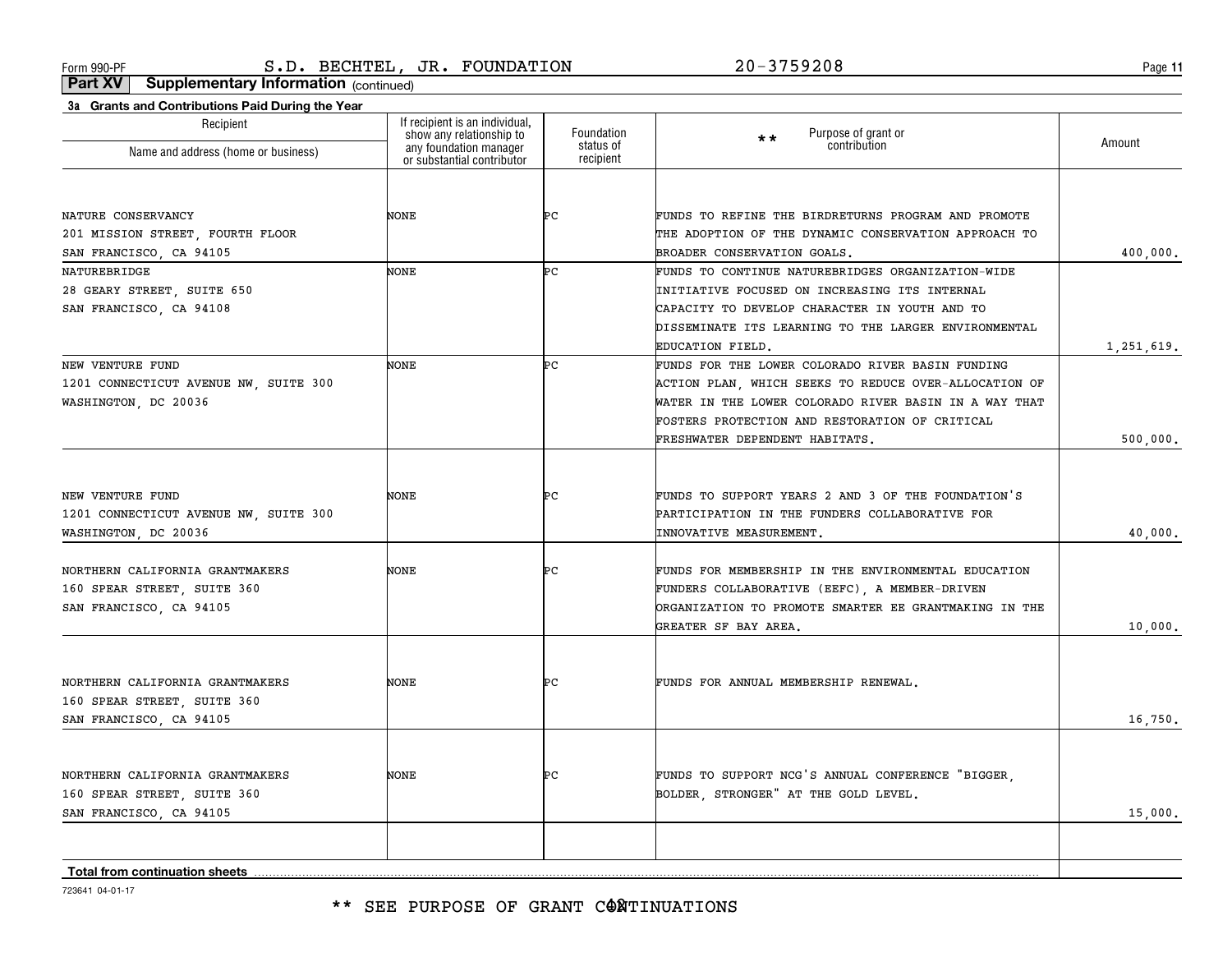**11**

**Part XV Supplementary Information** (continued)

| show any relationship to<br>any foundation manager<br>$\star \star$<br>Amount<br>contribution<br>status of<br>Name and address (home or business)<br>recipient<br>or substantial contributor<br>FUNDS FOR THE ANNUAL GOVERNOR'S BENEFIT LUNCHEON ON<br>OAKLAND MILITARY INSTITUTE COLLEGE<br>NONE<br>ÞС<br>FEBRUARY 9, 2017. ALL BENEFITS WAIVED.<br>PREPARATORY ACADEMY<br>3877 LUSK STREET<br>OAKLAND, CA 94608<br>Þс<br>OCEANSIDE UNIFIED SCHOOL DISTRICT<br>NONE<br>FUNDS FOR IMPLEMENTATION OF THE COMMON CORE STATE<br>STANDARDS IN MATHEMATICS (CCSS-M) IN GRADES K-8,<br>2111 MISSION AVENUE<br>OCEANSIDE, CA 92058<br>PARTICIPATION IN A CROSS-DISTRICT COMMUNITY OF<br>PRACTICE, AND ENGAGEMENT IN STATEWIDE LEADERSHIP<br>AROUND CCSS-M.<br>FUNDS FOR UNRESTRICTED GENERAL SUPPORT<br>OUTDOORS EMPOWERED NETWORK<br>NONE<br>ÞС.<br>P.O. BOX 347171<br>SAN FRANCISCO, CA 94134<br>Þс<br>OUTWARD BOUND INC.<br>NONE<br>FUNDS TO SUPPORT THE CREATION OF THE OUTWARD BOUND<br>4 AIRLINE DRIVE, SUITE 202<br>PROFESSIONAL LEARNING LAB, A SYSTEM-WIDE INITIATIVE<br>ALBANY, NY 12205<br>TO IDENTIFY RESEARCH-BASED BEST PRACTICES FOR<br>CHARACTER DEVELOPMENT AND TO TRANSLATE THEM INTO<br>TRAININGS FOR ALL OUTWARD BOUND INSTRUCTORS.<br>PACIFIC CREST TRAIL ASSOCIATION<br>NONE<br>ÞС<br>FUNDS FOR UNRESTRICTED GENERAL SUPPORT<br>1331 GARDEN HIGHWAY<br>SACRAMENTO, CA 95833<br>Þс<br>PACIFICA EDUCATION FOUNDATION<br>NONE<br>FUNDS FOR UNRESTRICTED GENERAL SUPPORT<br>375 REINA DEL MAR AVENUE<br>PACIFICA, CA 94044<br>ÞС<br>FUNDS FOR UNRESTRICTED GENERAL SUPPORT<br>PACIFICA LAND TRUST<br>NONE<br>P. O. BOX 988<br>PACIFICA, CA 94044<br><b>Total from continuation sheets</b> | 3a Grants and Contributions Paid During the Year<br>Recipient | If recipient is an individual, | Foundation | Purpose of grant or |            |
|------------------------------------------------------------------------------------------------------------------------------------------------------------------------------------------------------------------------------------------------------------------------------------------------------------------------------------------------------------------------------------------------------------------------------------------------------------------------------------------------------------------------------------------------------------------------------------------------------------------------------------------------------------------------------------------------------------------------------------------------------------------------------------------------------------------------------------------------------------------------------------------------------------------------------------------------------------------------------------------------------------------------------------------------------------------------------------------------------------------------------------------------------------------------------------------------------------------------------------------------------------------------------------------------------------------------------------------------------------------------------------------------------------------------------------------------------------------------------------------------------------------------------------------------------------------------------------------------------------------------------------------------------------------------------------------------------|---------------------------------------------------------------|--------------------------------|------------|---------------------|------------|
|                                                                                                                                                                                                                                                                                                                                                                                                                                                                                                                                                                                                                                                                                                                                                                                                                                                                                                                                                                                                                                                                                                                                                                                                                                                                                                                                                                                                                                                                                                                                                                                                                                                                                                      |                                                               |                                |            |                     |            |
|                                                                                                                                                                                                                                                                                                                                                                                                                                                                                                                                                                                                                                                                                                                                                                                                                                                                                                                                                                                                                                                                                                                                                                                                                                                                                                                                                                                                                                                                                                                                                                                                                                                                                                      |                                                               |                                |            |                     |            |
|                                                                                                                                                                                                                                                                                                                                                                                                                                                                                                                                                                                                                                                                                                                                                                                                                                                                                                                                                                                                                                                                                                                                                                                                                                                                                                                                                                                                                                                                                                                                                                                                                                                                                                      |                                                               |                                |            |                     |            |
|                                                                                                                                                                                                                                                                                                                                                                                                                                                                                                                                                                                                                                                                                                                                                                                                                                                                                                                                                                                                                                                                                                                                                                                                                                                                                                                                                                                                                                                                                                                                                                                                                                                                                                      |                                                               |                                |            |                     |            |
|                                                                                                                                                                                                                                                                                                                                                                                                                                                                                                                                                                                                                                                                                                                                                                                                                                                                                                                                                                                                                                                                                                                                                                                                                                                                                                                                                                                                                                                                                                                                                                                                                                                                                                      |                                                               |                                |            |                     | 5.000.     |
|                                                                                                                                                                                                                                                                                                                                                                                                                                                                                                                                                                                                                                                                                                                                                                                                                                                                                                                                                                                                                                                                                                                                                                                                                                                                                                                                                                                                                                                                                                                                                                                                                                                                                                      |                                                               |                                |            |                     |            |
|                                                                                                                                                                                                                                                                                                                                                                                                                                                                                                                                                                                                                                                                                                                                                                                                                                                                                                                                                                                                                                                                                                                                                                                                                                                                                                                                                                                                                                                                                                                                                                                                                                                                                                      |                                                               |                                |            |                     |            |
|                                                                                                                                                                                                                                                                                                                                                                                                                                                                                                                                                                                                                                                                                                                                                                                                                                                                                                                                                                                                                                                                                                                                                                                                                                                                                                                                                                                                                                                                                                                                                                                                                                                                                                      |                                                               |                                |            |                     |            |
|                                                                                                                                                                                                                                                                                                                                                                                                                                                                                                                                                                                                                                                                                                                                                                                                                                                                                                                                                                                                                                                                                                                                                                                                                                                                                                                                                                                                                                                                                                                                                                                                                                                                                                      |                                                               |                                |            |                     |            |
|                                                                                                                                                                                                                                                                                                                                                                                                                                                                                                                                                                                                                                                                                                                                                                                                                                                                                                                                                                                                                                                                                                                                                                                                                                                                                                                                                                                                                                                                                                                                                                                                                                                                                                      |                                                               |                                |            |                     | 573,610.   |
|                                                                                                                                                                                                                                                                                                                                                                                                                                                                                                                                                                                                                                                                                                                                                                                                                                                                                                                                                                                                                                                                                                                                                                                                                                                                                                                                                                                                                                                                                                                                                                                                                                                                                                      |                                                               |                                |            |                     |            |
|                                                                                                                                                                                                                                                                                                                                                                                                                                                                                                                                                                                                                                                                                                                                                                                                                                                                                                                                                                                                                                                                                                                                                                                                                                                                                                                                                                                                                                                                                                                                                                                                                                                                                                      |                                                               |                                |            |                     |            |
|                                                                                                                                                                                                                                                                                                                                                                                                                                                                                                                                                                                                                                                                                                                                                                                                                                                                                                                                                                                                                                                                                                                                                                                                                                                                                                                                                                                                                                                                                                                                                                                                                                                                                                      |                                                               |                                |            |                     |            |
|                                                                                                                                                                                                                                                                                                                                                                                                                                                                                                                                                                                                                                                                                                                                                                                                                                                                                                                                                                                                                                                                                                                                                                                                                                                                                                                                                                                                                                                                                                                                                                                                                                                                                                      |                                                               |                                |            |                     | 9.000.     |
|                                                                                                                                                                                                                                                                                                                                                                                                                                                                                                                                                                                                                                                                                                                                                                                                                                                                                                                                                                                                                                                                                                                                                                                                                                                                                                                                                                                                                                                                                                                                                                                                                                                                                                      |                                                               |                                |            |                     |            |
|                                                                                                                                                                                                                                                                                                                                                                                                                                                                                                                                                                                                                                                                                                                                                                                                                                                                                                                                                                                                                                                                                                                                                                                                                                                                                                                                                                                                                                                                                                                                                                                                                                                                                                      |                                                               |                                |            |                     |            |
|                                                                                                                                                                                                                                                                                                                                                                                                                                                                                                                                                                                                                                                                                                                                                                                                                                                                                                                                                                                                                                                                                                                                                                                                                                                                                                                                                                                                                                                                                                                                                                                                                                                                                                      |                                                               |                                |            |                     |            |
|                                                                                                                                                                                                                                                                                                                                                                                                                                                                                                                                                                                                                                                                                                                                                                                                                                                                                                                                                                                                                                                                                                                                                                                                                                                                                                                                                                                                                                                                                                                                                                                                                                                                                                      |                                                               |                                |            |                     |            |
|                                                                                                                                                                                                                                                                                                                                                                                                                                                                                                                                                                                                                                                                                                                                                                                                                                                                                                                                                                                                                                                                                                                                                                                                                                                                                                                                                                                                                                                                                                                                                                                                                                                                                                      |                                                               |                                |            |                     | 1,674,985. |
|                                                                                                                                                                                                                                                                                                                                                                                                                                                                                                                                                                                                                                                                                                                                                                                                                                                                                                                                                                                                                                                                                                                                                                                                                                                                                                                                                                                                                                                                                                                                                                                                                                                                                                      |                                                               |                                |            |                     |            |
|                                                                                                                                                                                                                                                                                                                                                                                                                                                                                                                                                                                                                                                                                                                                                                                                                                                                                                                                                                                                                                                                                                                                                                                                                                                                                                                                                                                                                                                                                                                                                                                                                                                                                                      |                                                               |                                |            |                     |            |
|                                                                                                                                                                                                                                                                                                                                                                                                                                                                                                                                                                                                                                                                                                                                                                                                                                                                                                                                                                                                                                                                                                                                                                                                                                                                                                                                                                                                                                                                                                                                                                                                                                                                                                      |                                                               |                                |            |                     |            |
|                                                                                                                                                                                                                                                                                                                                                                                                                                                                                                                                                                                                                                                                                                                                                                                                                                                                                                                                                                                                                                                                                                                                                                                                                                                                                                                                                                                                                                                                                                                                                                                                                                                                                                      |                                                               |                                |            |                     | 200.       |
|                                                                                                                                                                                                                                                                                                                                                                                                                                                                                                                                                                                                                                                                                                                                                                                                                                                                                                                                                                                                                                                                                                                                                                                                                                                                                                                                                                                                                                                                                                                                                                                                                                                                                                      |                                                               |                                |            |                     |            |
|                                                                                                                                                                                                                                                                                                                                                                                                                                                                                                                                                                                                                                                                                                                                                                                                                                                                                                                                                                                                                                                                                                                                                                                                                                                                                                                                                                                                                                                                                                                                                                                                                                                                                                      |                                                               |                                |            |                     |            |
|                                                                                                                                                                                                                                                                                                                                                                                                                                                                                                                                                                                                                                                                                                                                                                                                                                                                                                                                                                                                                                                                                                                                                                                                                                                                                                                                                                                                                                                                                                                                                                                                                                                                                                      |                                                               |                                |            |                     |            |
|                                                                                                                                                                                                                                                                                                                                                                                                                                                                                                                                                                                                                                                                                                                                                                                                                                                                                                                                                                                                                                                                                                                                                                                                                                                                                                                                                                                                                                                                                                                                                                                                                                                                                                      |                                                               |                                |            |                     | 500.       |
|                                                                                                                                                                                                                                                                                                                                                                                                                                                                                                                                                                                                                                                                                                                                                                                                                                                                                                                                                                                                                                                                                                                                                                                                                                                                                                                                                                                                                                                                                                                                                                                                                                                                                                      |                                                               |                                |            |                     |            |
|                                                                                                                                                                                                                                                                                                                                                                                                                                                                                                                                                                                                                                                                                                                                                                                                                                                                                                                                                                                                                                                                                                                                                                                                                                                                                                                                                                                                                                                                                                                                                                                                                                                                                                      |                                                               |                                |            |                     |            |
|                                                                                                                                                                                                                                                                                                                                                                                                                                                                                                                                                                                                                                                                                                                                                                                                                                                                                                                                                                                                                                                                                                                                                                                                                                                                                                                                                                                                                                                                                                                                                                                                                                                                                                      |                                                               |                                |            |                     |            |
|                                                                                                                                                                                                                                                                                                                                                                                                                                                                                                                                                                                                                                                                                                                                                                                                                                                                                                                                                                                                                                                                                                                                                                                                                                                                                                                                                                                                                                                                                                                                                                                                                                                                                                      |                                                               |                                |            |                     | 1,000.     |
|                                                                                                                                                                                                                                                                                                                                                                                                                                                                                                                                                                                                                                                                                                                                                                                                                                                                                                                                                                                                                                                                                                                                                                                                                                                                                                                                                                                                                                                                                                                                                                                                                                                                                                      |                                                               |                                |            |                     |            |
|                                                                                                                                                                                                                                                                                                                                                                                                                                                                                                                                                                                                                                                                                                                                                                                                                                                                                                                                                                                                                                                                                                                                                                                                                                                                                                                                                                                                                                                                                                                                                                                                                                                                                                      |                                                               |                                |            |                     |            |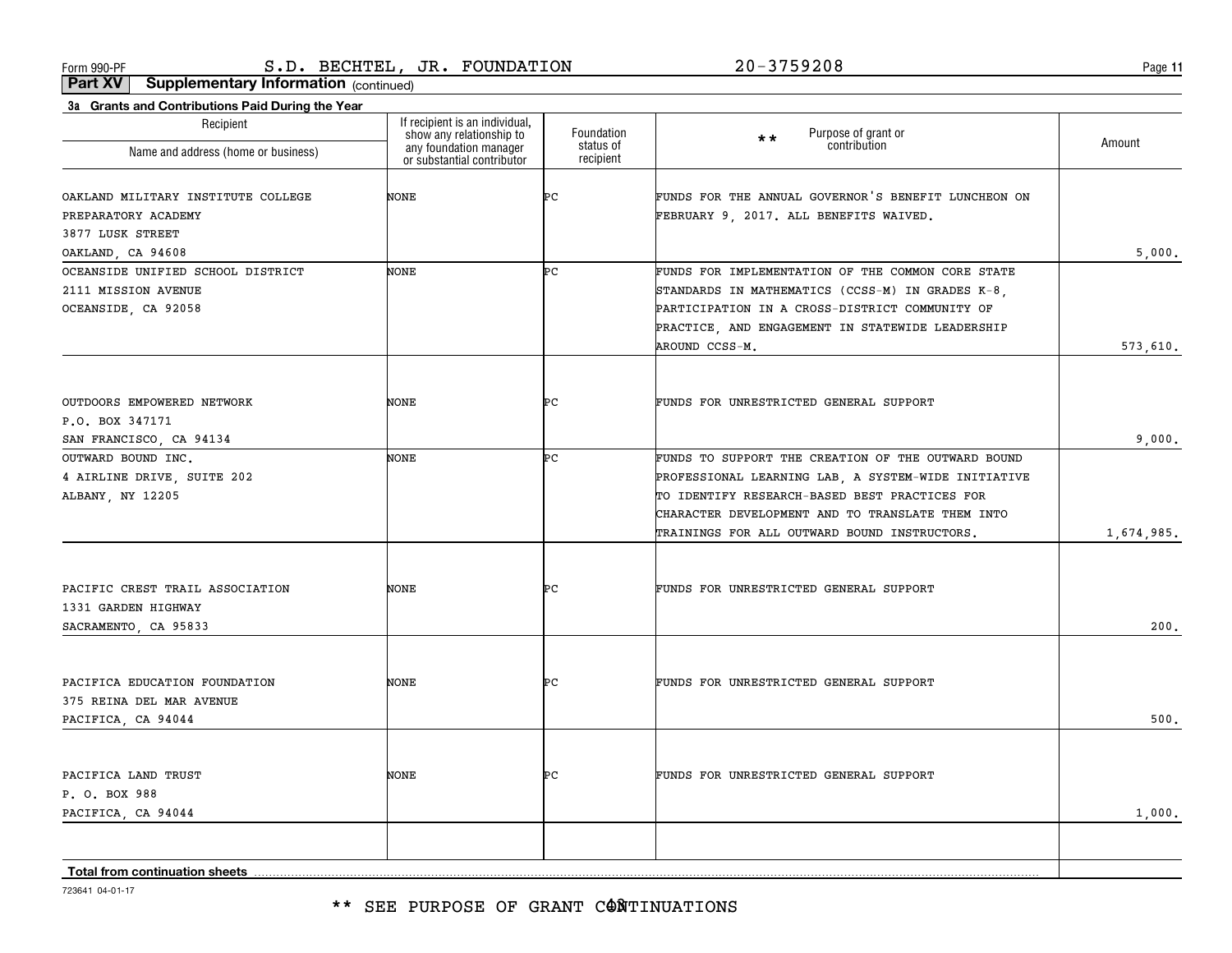**11**

**Part XV Supplementary Information** (continued)

| 3a Grants and Contributions Paid During the Year             |                                                                                                                    |                        |                                                      |          |
|--------------------------------------------------------------|--------------------------------------------------------------------------------------------------------------------|------------------------|------------------------------------------------------|----------|
| Recipient                                                    | If recipient is an individual,<br>show any relationship to<br>any foundation manager<br>or substantial contributor | Foundation             | Purpose of grant or<br>contribution<br>$\star\star$  | Amount   |
| Name and address (home or business)                          |                                                                                                                    | status of<br>recipient |                                                      |          |
|                                                              |                                                                                                                    |                        |                                                      |          |
| PACIFICA RESOURCE CENTER                                     | NONE                                                                                                               | ÞС                     | FUNDS FOR UNRESTRICTED GENERAL SUPPORT               |          |
| 1809 PALMETTO AVENUE                                         |                                                                                                                    |                        |                                                      |          |
| PACIFICA, CA 94044                                           |                                                                                                                    |                        |                                                      | 200.     |
|                                                              |                                                                                                                    |                        |                                                      |          |
| PACIFICA RESOURCE CENTER                                     | NONE                                                                                                               | ÞС                     | FUNDS FOR UNRESTRICTED GENERAL SUPPORT               |          |
| 1809 PALMETTO AVENUE                                         |                                                                                                                    |                        |                                                      |          |
| PACIFICA, CA 94044                                           |                                                                                                                    |                        |                                                      | 1,000.   |
|                                                              |                                                                                                                    |                        |                                                      |          |
| PANGEA LEGAL SERVICES                                        | NONE                                                                                                               | ÞС                     | FUNDS FOR UNRESTRICTED GENERAL SUPPORT               |          |
| 350 SANSOME STREET, SUITE 650                                |                                                                                                                    |                        |                                                      |          |
| SAN FRANCISCO, CA 94104                                      |                                                                                                                    |                        |                                                      | 1,000.   |
|                                                              |                                                                                                                    |                        |                                                      |          |
| PARTNERSHIP FOR LOS ANGELES SCHOOLS                          | NONE                                                                                                               | ÞС                     | FUNDS TO SUPPORT THE IMPLEMENTATION OF CALIFORNIA'S  |          |
| 1055 WILSHIRE BOULEVARD, SUITE 1850<br>LOS ANGELES, CA 90017 |                                                                                                                    |                        | MATH AND SCIENCE STANDARDS.                          | 500,000. |
|                                                              |                                                                                                                    |                        |                                                      |          |
| PARTNERSHIP FOR PUBLIC SERVICE INC                           | NONE                                                                                                               | ÞС                     | FUNDS FOR UNRESTRICTED GENERAL SUPPORT               |          |
| 1100 NEW YORK AVENUE NW, SUITE 200 EAST                      |                                                                                                                    |                        |                                                      |          |
| WASHINGTON, DC 20005                                         |                                                                                                                    |                        |                                                      | 1,000.   |
| PARTNERSHIP FOR PUBLIC SERVICE INC                           | NONE                                                                                                               | ÞС                     | FUNDS TO SUPPORT THE PARTNERSHIP IN ITS EFFORTS TO   |          |
| 1100 NEW YORK AVENUE NW, SUITE 200 EAST                      |                                                                                                                    |                        | STRENGTHEN THE CAPACITY, RESILIENCY, AND PERFORMANCE |          |
| WASHINGTON, DC 20005                                         |                                                                                                                    |                        | OF THE UNITED STATES FEDERAL GOVERNMENT DURING A     |          |
|                                                              |                                                                                                                    |                        | CRITICAL TIME FOR OUR NATION.                        | 125,000. |
| PARTNERSHIP FOR PUBLIC SERVICE INC                           | NONE                                                                                                               | ÞС                     | FUNDS TO SUPPORT THE PARTNERSHIP IN ITS EFFORTS TO   |          |
| 1100 NEW YORK AVENUE NW, SUITE 200 EAST                      |                                                                                                                    |                        | STRENGTHEN THE CAPACITY, RESILIENCY, AND PERFORMANCE |          |
| WASHINGTON, DC 20005                                         |                                                                                                                    |                        | OF THE UNITED STATES FEDERAL GOVERNMENT DURING A     |          |
|                                                              |                                                                                                                    |                        | CRITICAL TIME FOR OUR NATION.                        | 125,000. |
|                                                              |                                                                                                                    |                        |                                                      |          |
| <b>Total from continuation sheets</b>                        |                                                                                                                    |                        |                                                      |          |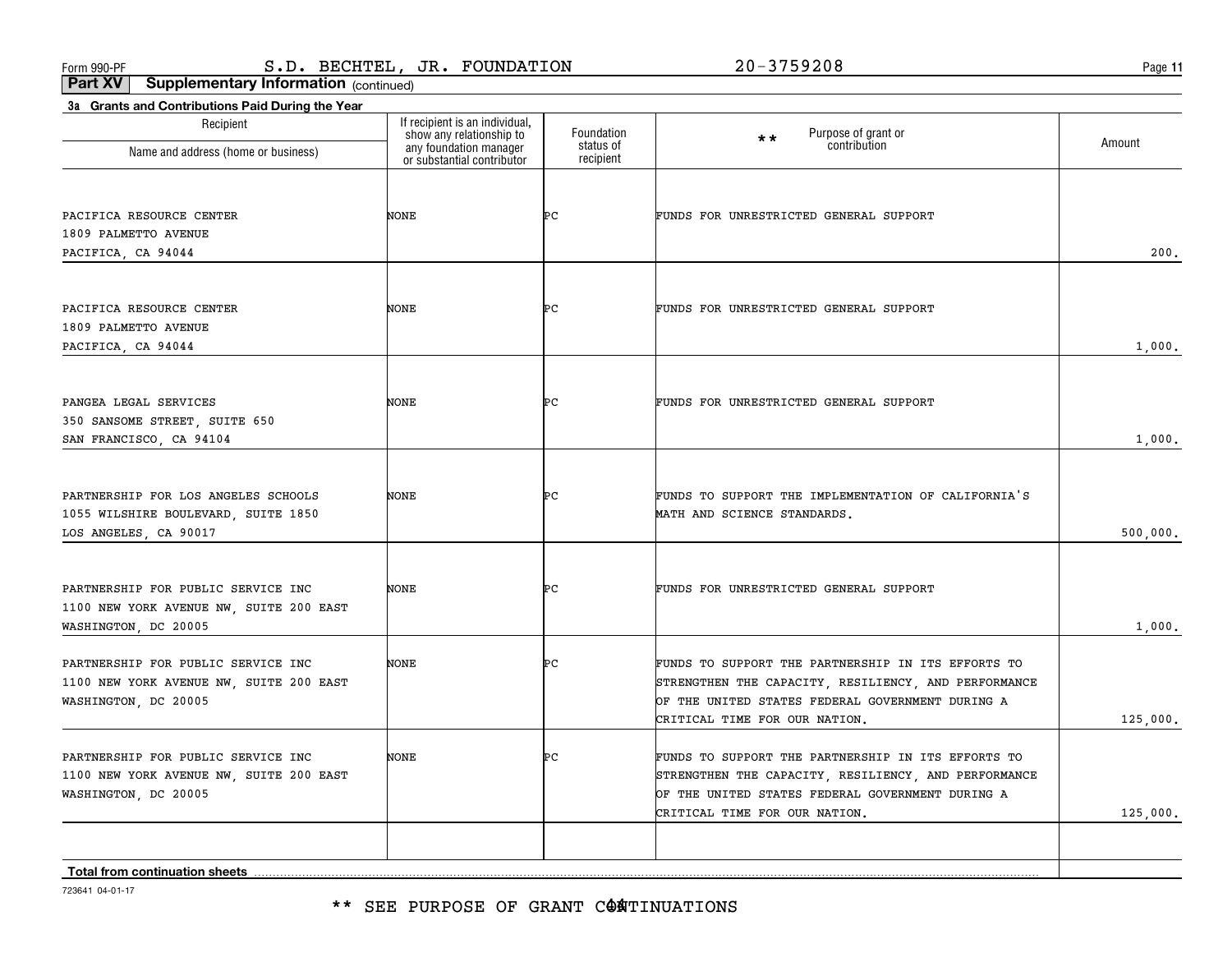**11**

**Part XV Supplementary Information** (continued)

| 3a Grants and Contributions Paid During the Year<br>Recipient |                                                                                                                    |                         |                                                       |          |
|---------------------------------------------------------------|--------------------------------------------------------------------------------------------------------------------|-------------------------|-------------------------------------------------------|----------|
| Name and address (home or business)                           | If recipient is an individual,<br>show any relationship to<br>any foundation manager<br>or substantial contributor | Foundation<br>status of | Purpose of grant or<br>contribution<br>$\star\star$   | Amount   |
|                                                               |                                                                                                                    | recipient               |                                                       |          |
| PEAK GRANTMAKING INC.                                         | NONE                                                                                                               | ÞС                      | FUNDS FOR ANNUAL MEMBERSHIP RENEWAL.                  |          |
| 1666 K STREET NW SUITE 440                                    |                                                                                                                    |                         |                                                       |          |
| WASHINGTON, DC 20006                                          |                                                                                                                    |                         |                                                       | 5,340.   |
|                                                               |                                                                                                                    |                         |                                                       |          |
| PEDIATRIC THERAPY NETWORK                                     | NONE                                                                                                               | ÞС                      | FUNDS FOR UNRESTRICTED GENERAL SUPPORT                |          |
| 1815 W. 213TH STREET                                          |                                                                                                                    |                         |                                                       |          |
| TORRANCE, CA 90501                                            |                                                                                                                    |                         |                                                       | 200.     |
| PENINSULA OPEN SPACE TRUST                                    | <b>NONE</b>                                                                                                        | ÞС                      | FUNDS FOR FACILITATING THE PENINSULA WORKING GROUP, A |          |
| 222 HIGH STREET                                               |                                                                                                                    |                         | COLLABORATION OF PUBLIC AGENCIES AND LAND TRUSTS, TO  |          |
| PALO ALTO, CA 94301                                           |                                                                                                                    |                         | IMPLEMENT CROSS-JURISDICTIONAL MANAGEMENT TO ACHIEVE  |          |
|                                                               |                                                                                                                    |                         | ECONOMIC AND STRATEGIC LAND STEWARDSHIP EFFICIENCIES. | 75,000.  |
|                                                               |                                                                                                                    |                         |                                                       |          |
|                                                               |                                                                                                                    |                         |                                                       |          |
| PHILANTHROPY ROUNDTABLE                                       | <b>NONE</b>                                                                                                        | ÞС                      | FUNDS FOR GENERAL OPERATING SUPPORT.                  |          |
| 1120 20TH STREET NW, SUITE 550 SOUTH                          |                                                                                                                    |                         |                                                       |          |
| WASHINGTON, DC 20036                                          |                                                                                                                    |                         |                                                       | 25,000.  |
|                                                               |                                                                                                                    |                         |                                                       |          |
| PIEDMONT COMMUNITY CHURCH                                     | <b>NONE</b>                                                                                                        | ÞС                      | FUNDS FOR CORE OPERATING SUPPORT AND CAPITAL          |          |
| 400 HIGHLAND AVENUE                                           |                                                                                                                    |                         | IMPROVEMENT PROJECTS.                                 |          |
| PIEDMONT, CA 94611                                            |                                                                                                                    |                         |                                                       | 750,000. |
|                                                               |                                                                                                                    |                         |                                                       |          |
| PIEDMONT COMMUNITY CHURCH                                     | <b>NONE</b>                                                                                                        | ÞС                      | FUNDS FOR UNRESTRICTED GENERAL SUPPORT (\$7,500) AND  |          |
| 400 HIGHLAND AVENUE                                           |                                                                                                                    |                         | THE CHRISTMAS CONCERT FUND (\$500).                   |          |
| PIEDMONT, CA 94611                                            |                                                                                                                    |                         |                                                       | 8,000.   |
|                                                               |                                                                                                                    |                         |                                                       |          |
| PLANNED PARENTHOOD FEDERATION OF                              | NONE                                                                                                               | ÞС                      | FUNDS FOR UNRESTRICTED GENERAL SUPPORT.               |          |
| 123 WILLIAM STREET, 10TH FLOOR                                |                                                                                                                    |                         |                                                       |          |
| NEW YORK, NY 10038                                            |                                                                                                                    |                         |                                                       | 2,500.   |
|                                                               |                                                                                                                    |                         |                                                       |          |
|                                                               |                                                                                                                    |                         |                                                       |          |
| Total from continuation sheets                                |                                                                                                                    |                         |                                                       |          |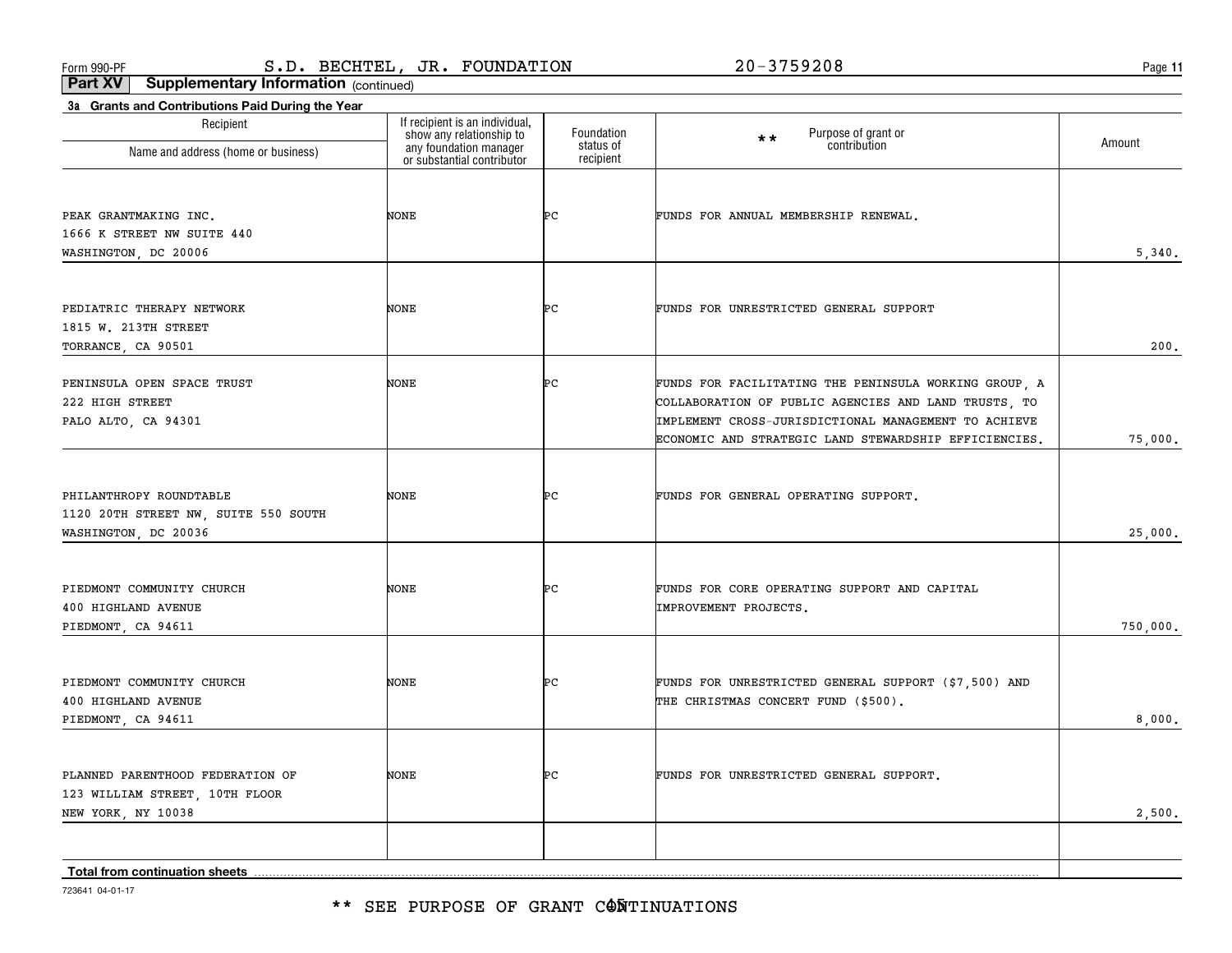**11**

**Part XV Supplementary Information** (continued)

| 3a Grants and Contributions Paid During the Year     |                                                                                                                    |                        |                                                     |            |
|------------------------------------------------------|--------------------------------------------------------------------------------------------------------------------|------------------------|-----------------------------------------------------|------------|
| Recipient                                            | If recipient is an individual,<br>show any relationship to<br>any foundation manager<br>or substantial contributor | Foundation             | Purpose of grant or<br>$***$<br>contribution        | Amount     |
| Name and address (home or business)                  |                                                                                                                    | status of<br>recipient |                                                     |            |
|                                                      |                                                                                                                    |                        |                                                     |            |
| PLANNED PARENTHOOD FEDERATION OF                     | NONE                                                                                                               | ÞС                     | FUNDS FOR UNRESTRICTED GENERAL SUPPORT.             |            |
| 123 WILLIAM STREET, 10TH FLOOR                       |                                                                                                                    |                        |                                                     |            |
| NEW YORK, NY 10038                                   |                                                                                                                    |                        |                                                     | 200.       |
|                                                      |                                                                                                                    |                        |                                                     |            |
| PLANNED PARENTHOOD FEDERATION OF                     | NONE                                                                                                               | ÞС                     | FUNDS FOR UNRESTRICTED GENERAL SUPPORT.             |            |
| 123 WILLIAM STREET, 10TH FLOOR                       |                                                                                                                    |                        |                                                     |            |
| NEW YORK, NY 10038                                   |                                                                                                                    |                        |                                                     | 800.       |
|                                                      |                                                                                                                    |                        |                                                     |            |
| PLANNED PARENTHOOD FEDERATION OF                     | NONE                                                                                                               | ÞС                     | FUNDS FOR UNRESTRICTED GENERAL SUPPORT              |            |
| 123 WILLIAM STREET, 10TH FLOOR                       |                                                                                                                    |                        |                                                     |            |
| NEW YORK, NY 10038                                   |                                                                                                                    |                        |                                                     | 1,000.     |
|                                                      |                                                                                                                    |                        |                                                     |            |
| PLANNED PARENTHOOD FEDERATION OF                     | NONE                                                                                                               | ÞС                     | FUNDS FOR UNRESTRICTED GENERAL SUPPORT.             |            |
| 123 WILLIAM STREET, 10TH FLOOR<br>NEW YORK, NY 10038 |                                                                                                                    |                        |                                                     | 100.       |
|                                                      |                                                                                                                    |                        |                                                     |            |
| PLANNED PARENTHOOD FEDERATION OF                     | NONE                                                                                                               | ÞС                     | FUNDS FOR UNRESTRICTED GENERAL SUPPORT              |            |
| 123 WILLIAM STREET, 10TH FLOOR                       |                                                                                                                    |                        |                                                     |            |
| NEW YORK, NY 10038                                   |                                                                                                                    |                        |                                                     | 200.       |
| PLAYWORKS EDUCATION ENERGIZED                        | NONE                                                                                                               | ÞС                     | FUNDS TO SUPPORT PLAYWORKS GROWTH CAPITAL CAMPAIGN  |            |
| 380 WASHINGTON STREET                                |                                                                                                                    |                        | AND THROUGH "POWERED BY PLAYWORKS", SCALE CHARACTER |            |
| OAKLAND, CA 94607                                    |                                                                                                                    |                        | DEVELOPMENT TO 3.5 MILLION CHILDREN IN 7,000        |            |
|                                                      |                                                                                                                    |                        | ELEMENTARY SCHOOLS BY DECEMBER 2020.                | 2,870,000. |
|                                                      |                                                                                                                    |                        |                                                     |            |
| PLAYWORKS EDUCATION ENERGIZED                        | NONE                                                                                                               | ÞС                     | FUNDS FOR UNRESTRICTED GENERAL SUPPORT              |            |
| 650 5TH STREET, SUITE 311                            |                                                                                                                    |                        |                                                     |            |
| SAN FRANCISCO, CA 94107                              |                                                                                                                    |                        |                                                     | 200.       |
|                                                      |                                                                                                                    |                        |                                                     |            |
| <b>Total from continuation sheets</b>                |                                                                                                                    |                        |                                                     |            |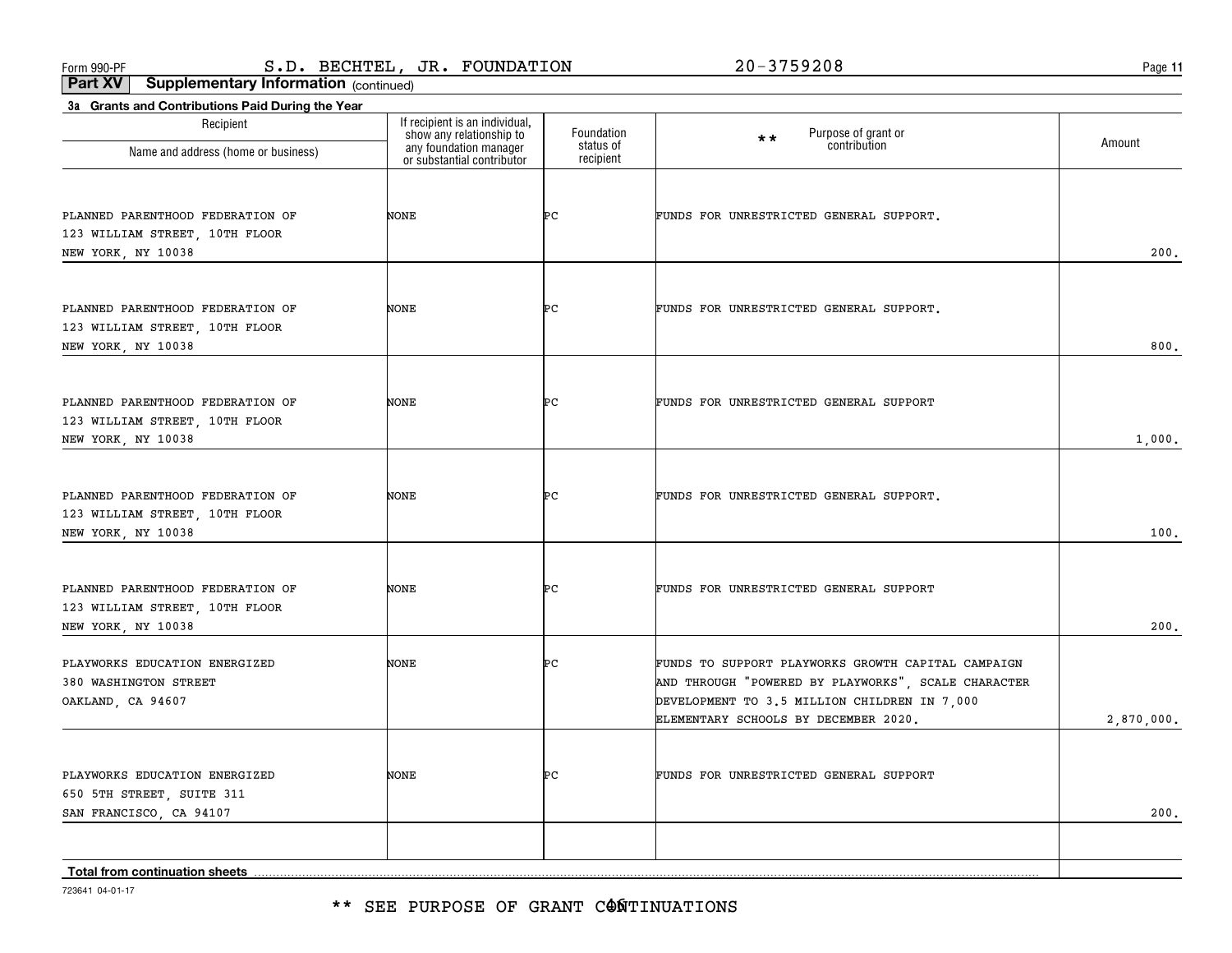**11**

**Part XV Supplementary Information** (continued)

| 3a Grants and Contributions Paid During the Year<br>Recipient                                              |                                                                                                                    |                                      |                                                                                                                                                                                  |          |
|------------------------------------------------------------------------------------------------------------|--------------------------------------------------------------------------------------------------------------------|--------------------------------------|----------------------------------------------------------------------------------------------------------------------------------------------------------------------------------|----------|
| Name and address (home or business)                                                                        | If recipient is an individual,<br>show any relationship to<br>any foundation manager<br>or substantial contributor | Foundation<br>status of<br>recipient | Purpose of grant or<br>contribution<br>$\star\star$                                                                                                                              | Amount   |
| PLAYWORKS EDUCATION ENERGIZED<br>650 5TH STREET, SUITE 311                                                 | NONE                                                                                                               | ÞС                                   | FUNDS FOR UNRESTRICTED GENERAL SUPPORT                                                                                                                                           |          |
| SAN FRANCISCO, CA 94107                                                                                    |                                                                                                                    |                                      |                                                                                                                                                                                  | 100.     |
| PLAYWORKS EDUCATION ENERGIZED<br>650 5TH STREET, SUITE 311<br>SAN FRANCISCO, CA 94107                      | NONE                                                                                                               | ÞС                                   | FUNDS FOR UNRESTRICTED GENERAL SUPPORT                                                                                                                                           | 2,980.   |
| POINT REYES BIRD OBSERVATORY<br>3820 CYPRESS DRIVE #11<br>PETALUMA, CA 94954                               | NONE                                                                                                               | ÞС                                   | FUNDS TO THE MIGRATORY BIRD CONSERVATION PARTNERSHIP<br>FOR CAPACITY BUILDING AND PROGRAMMATIC ACTIVITIES.                                                                       | 633,913. |
| POINT REYES BIRD OBSERVATORY<br>3820 CYPRESS DRIVE #11<br>PETALUMA, CA 94954                               | NONE                                                                                                               | ÞС                                   | FUNDS FOR THE RANGELAND WATERSHED INITIATIVE AND<br>ORGANIZATIONAL CAPACITY BUILDING.                                                                                            | 950,000. |
| POSITIVE COACHING ALLIANCE<br>1001 N. RENGSTORFF AVENUE, SUITE 100<br>MOUNTAIN VIEW, CA 94043              | NONE                                                                                                               | ÞС                                   | FUNDS FOR UNRESTRICTED GENERAL SUPPORT                                                                                                                                           | 2,500.   |
| PTA CALIFORNIA CONGRESS OF PARENTS<br>TEACHERS & STUDENTS INC<br>2327 L STREET<br>SACRAMENTO, CA 95816     | NONE                                                                                                               | ÞС                                   | FUNDS FOR AN EDUCATION CAMPAIGN TO ENERGIZE PTAS AND<br>THEIR MEMBER PARENTS TO SUPPORT STEM, ENVIRONMENTAL<br>EDUCATION, CIVIC LEARNING, AND CHARACTER IN AND OUT<br>OF SCHOOL. | 150,000. |
| PTA CALIFORNIA CONGRESS OF PARENTS<br>TEACHERS & STUDENTS INC<br>3455 SCHOOL STREET<br>LAFAYETTE, CA 94549 | NONE                                                                                                               | ÞС                                   | FUNDS FOR UNRESTRICTED GENERAL SUPPORT.                                                                                                                                          | 400.     |
| <b>Total from continuation sheets</b>                                                                      |                                                                                                                    |                                      |                                                                                                                                                                                  |          |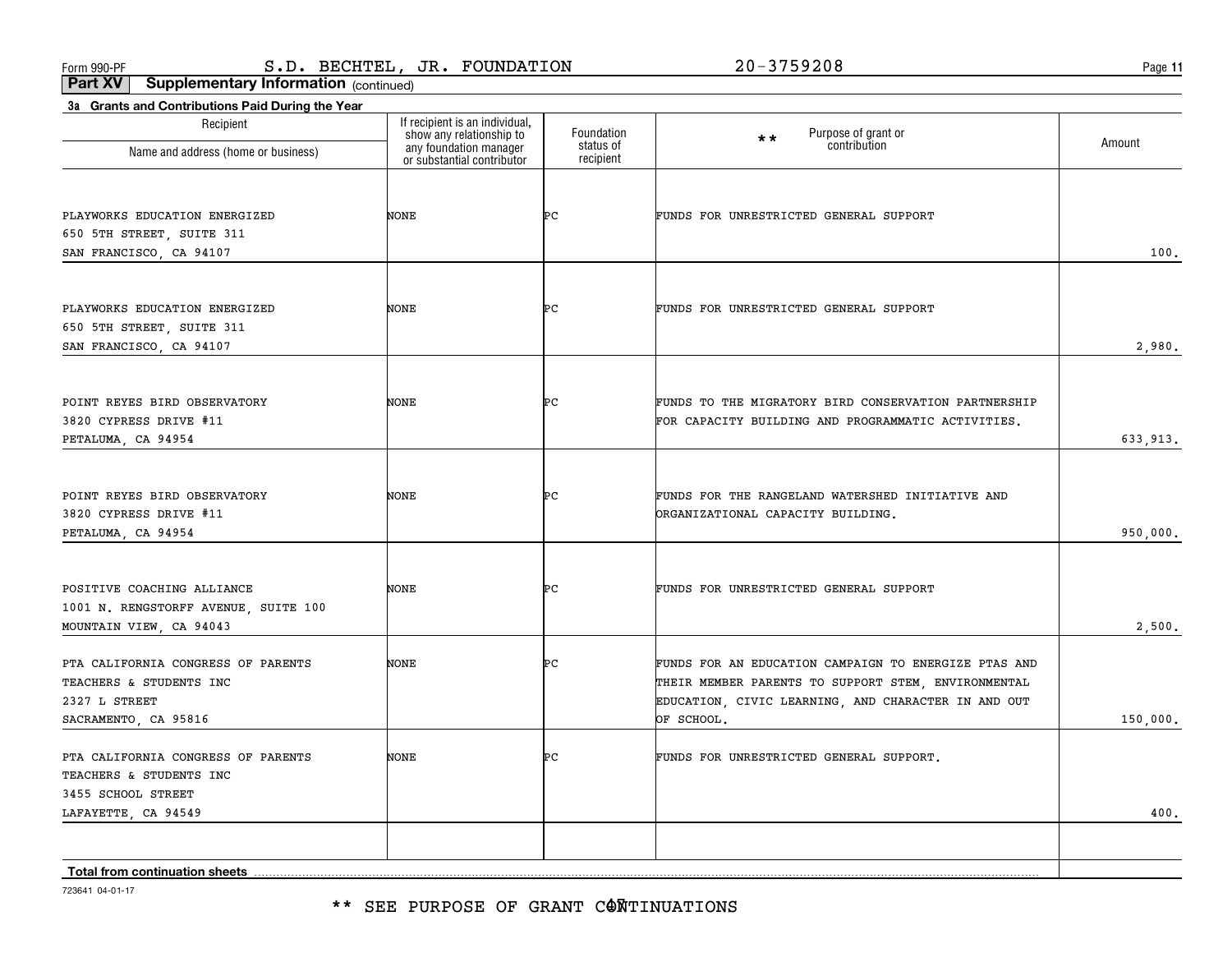**11**

**Part XV Supplementary Information** (continued)

| 3a Grants and Contributions Paid During the Year            |                                                                                                                    |                         |                                                       |            |
|-------------------------------------------------------------|--------------------------------------------------------------------------------------------------------------------|-------------------------|-------------------------------------------------------|------------|
| Recipient                                                   | If recipient is an individual,<br>show any relationship to<br>any foundation manager<br>or substantial contributor | Foundation<br>status of | Purpose of grant or<br>$**$<br>contribution           | Amount     |
| Name and address (home or business)                         |                                                                                                                    | recipient               |                                                       |            |
|                                                             |                                                                                                                    |                         |                                                       |            |
| PUBLIC POLICY INSTITUTE OF CALIFORNIA                       | NONE                                                                                                               | ÞС                      | FUNDS FOR SURVEY OF NGSS IMPLEMENTATION IN CALIFORNIA |            |
| 500 WASHINGTON STREET, SUITE 600                            |                                                                                                                    |                         | DISTRICTS.                                            |            |
| SAN FRANCISCO, CA 94111                                     |                                                                                                                    |                         |                                                       | 50,000.    |
|                                                             |                                                                                                                    |                         |                                                       |            |
| PUBLIC POLICY INSTITUTE OF CALIFORNIA                       | NONE                                                                                                               | ÞС                      | FUNDS TO SUPPORT THE LAUNCH OF A WATER POLICY CENTER  |            |
| 500 WASHINGTON STREET, SUITE 600<br>SAN FRANCISCO, CA 94111 |                                                                                                                    |                         | AT PPIC.                                              | 3,077,000. |
| PUBLIC POLICY INSTITUTE OF CALIFORNIA                       | NONE                                                                                                               | Þс                      | FUNDS TO CONDUCT A SURVEY THAT COVERS TIMELY TOPICS   |            |
| 500 WASHINGTON STREET, SUITE 600                            |                                                                                                                    |                         | AND THEMES IN K-12 EDUCATION, INCLUDING OPINIONS ON   |            |
| SAN FRANCISCO, CA 94111                                     |                                                                                                                    |                         | EDUCATIONAL QUALITY AND SCHOOL FUNDING VIEWS ON       |            |
|                                                             |                                                                                                                    |                         | IMMIGRATION ENFORCEMENT AND PUBLIC SCHOOLS, VOUCHERS  |            |
|                                                             |                                                                                                                    |                         | AND CHARTERS, EARLY CHILDHOOD EDUCATION, AND THE      | 38,400.    |
|                                                             |                                                                                                                    |                         |                                                       |            |
| PURDUE UNIVERSITY                                           | NONE                                                                                                               | ÞС                      | FUNDS TO EXPAND EDUCATIONAL OPPORTUNITIES FOR         |            |
| 403 WEST WOOD STREET, WEST                                  |                                                                                                                    |                         | STUDENTS AT PURDUE UNIVERSITY'S LYLES SCHOOL OF CIVIL |            |
| LAFAYETTE, IN 47907                                         |                                                                                                                    |                         | ENGINEERING.                                          | 1,000,000. |
|                                                             |                                                                                                                    |                         |                                                       |            |
| REALITY SAN FRANCISCO CHURCH                                | NONE                                                                                                               | ÞС                      | FUNDS FOR UNRESTRICTED GENERAL SUPPORT.               |            |
| 1504 BRYANT STREET, SUITE 301<br>SAN FRANCISCO, CA 94103    |                                                                                                                    |                         |                                                       | 200.       |
| RECTOR & VISITORS OF THE UNIVERSITY OF                      | NONE                                                                                                               | ÞС                      | FUNDS FOR A STUDY OF THE INTEREST AND ENGAGEMENT IN   |            |
| VIRGINIA                                                    |                                                                                                                    |                         | STEM OF STUDENTS IN GRADES 3-12.                      |            |
| SCHOOL OF ENGINEERING AND APPLIED SCIENCE,                  |                                                                                                                    |                         |                                                       |            |
| P.O. BOX 400256 CHARLOTTESVILLE VA                          |                                                                                                                    |                         |                                                       |            |
| 22904-4256                                                  |                                                                                                                    |                         |                                                       | $-1,929.$  |
|                                                             |                                                                                                                    |                         |                                                       |            |
| REDWOOD CREDIT UNION COMMUNITY FUND INC                     | NONE                                                                                                               | ÞС                      | FUNDS GIVEN AT THE REQUEST OF S.D. BECHTEL, JR. FOR   |            |
| 2017 NORTH BAY FIRE RELIEF, P.O. BOX 6104                   |                                                                                                                    |                         | NORTH BAY FIRE RELIEF.                                |            |
| SANTA ROSA, CA 95406                                        |                                                                                                                    |                         |                                                       | 100,000.   |
|                                                             |                                                                                                                    |                         |                                                       |            |
| <b>Total from continuation sheets</b>                       |                                                                                                                    |                         |                                                       |            |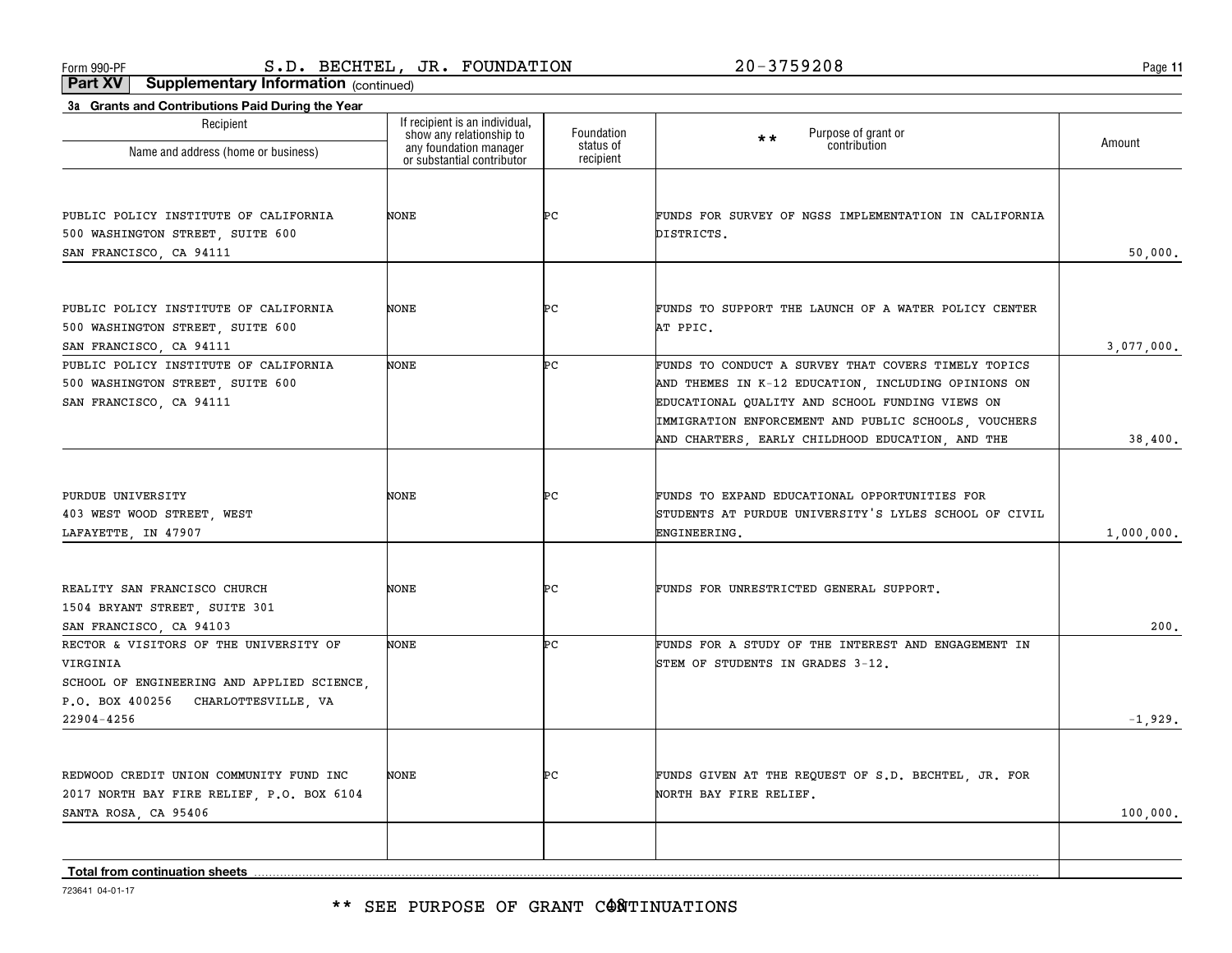**11**

**Part XV Supplementary Information** (continued)

| 3a Grants and Contributions Paid During the Year |                                                                                      |                        |                                                       |          |
|--------------------------------------------------|--------------------------------------------------------------------------------------|------------------------|-------------------------------------------------------|----------|
| Recipient                                        | If recipient is an individual,<br>show any relationship to<br>any foundation manager | Foundation             | Purpose of grant or<br>$\star \star$<br>contribution  | Amount   |
| Name and address (home or business)              | or substantial contributor                                                           | status of<br>recipient |                                                       |          |
|                                                  |                                                                                      |                        |                                                       |          |
| REDWOOD EMPIRE FOOD BANK                         | NONE                                                                                 | ÞС                     | FUNDS FOR PEOPLE IN THE FIRE ZONE WHO WERE ALREADY    |          |
| 3990 BRICKWAY BOULEVARD                          |                                                                                      |                        | HOMELESS AND NEED MORE SUSTAINED ASSISTANCE TO GET    |          |
| SANTA ROSA, CA 95403                             |                                                                                      |                        | BACK ON THEIR FEET.                                   | 1,000.   |
| REGENTS OF THE UNIVERSITY OF COLORADO            | NONE                                                                                 | ÞС                     | FUNDS TO SUPPORT THE 2017 MARTZ SUMMER CONFERENCE     |          |
| 322J WOLF LAW BUILDING, 401 UCB                  |                                                                                      |                        | ("FIGHTING BACK ON THE COLORADO RIVER: CARVING OUT    |          |
| BOULDER, CO 80309-0401                           |                                                                                      |                        | PROGRESS ON MULTIPLE FRONTS") TAKING PLACE JUNE 8 &   |          |
|                                                  |                                                                                      |                        |                                                       | 5,000.   |
|                                                  |                                                                                      |                        |                                                       |          |
| REGENTS OF THE UNIVERSITY OF MICHIGAN            | NONE                                                                                 | ÞС                     | SUPPORT FOR THE CREATION OF THE CSU ELEMENTARY        |          |
| 3003 S. STATE STREET                             |                                                                                      |                        | MATHEMATICS METHODS FACULTY FELLOWSHIP, TO BE         |          |
| ANN ARBOR, MI 48109-1340                         |                                                                                      |                        | FACILITATED BY TEACHINGWORKS.                         | 249,930. |
| REGENTS UNIVERSITY OF CALIFORNIA LOS             | NONE                                                                                 | Þс                     | FUNDS TO SUPPORT THE CALIFORNIA MATHEMATICS PROJECT   |          |
| ANGELES                                          |                                                                                      |                        | AS THEY WORK IN CONJUNCTION WITH COUNTY OFFICES OF    |          |
| UCLA CENTER X, 1320 MOORE HALL, BOX 951521       |                                                                                      |                        | EDUCATION PROVIDING MATH STANDARDS IMPLEMENTATION     |          |
| LOS ANGELES, CA 90095                            |                                                                                      |                        | SUPPORT TO SCHOOL DISTRICTS.                          | 150,000. |
| ROCKEFELLER PHILANTHROPY ADVISORS INC            | NONE                                                                                 | ÞС                     | FUNDS FOR RESEARCH TO DEVELOP A THEORY, EVIDENCE, AND |          |
| 6 W48TH STREET, 10TH FLOOR                       |                                                                                      |                        | ANALYSIS ON THE VALUE OF FUNDER COLLABORATION.        |          |
| NEW YORK, NY 10036                               |                                                                                      |                        | CONSIDERED IN PARTNERSHIP WITH THE HEWLETT            |          |
|                                                  |                                                                                      |                        | FOUNDATION, CLIMATEWORKS FOUNDATION, AND OTHERS.      | 75,000.  |
|                                                  |                                                                                      |                        |                                                       |          |
| ROCKEFELLER PHILANTHROPY ADVISORS INC            | NONE                                                                                 | Þс                     | FUNDS FOR THE THEORY OF FOUNDATION INITIATIVE.        |          |
| 6 W48TH STREET, 10TH FLOOR                       |                                                                                      |                        |                                                       |          |
| NEW YORK, NY 10036                               |                                                                                      |                        |                                                       | 25,000.  |
|                                                  |                                                                                      |                        |                                                       |          |
| ROMERO INSTITUTE                                 | NONE                                                                                 | ÞС                     | FUNDS FOR UNRESTRICTED GENERAL SUPPORT                |          |
| 740 FRONT STREET, SUITE 265                      |                                                                                      |                        |                                                       |          |
| SANTA CRUZ, CA 95060                             |                                                                                      |                        |                                                       | 100.     |
|                                                  |                                                                                      |                        |                                                       |          |
| <b>Total from continuation sheets</b>            |                                                                                      |                        |                                                       |          |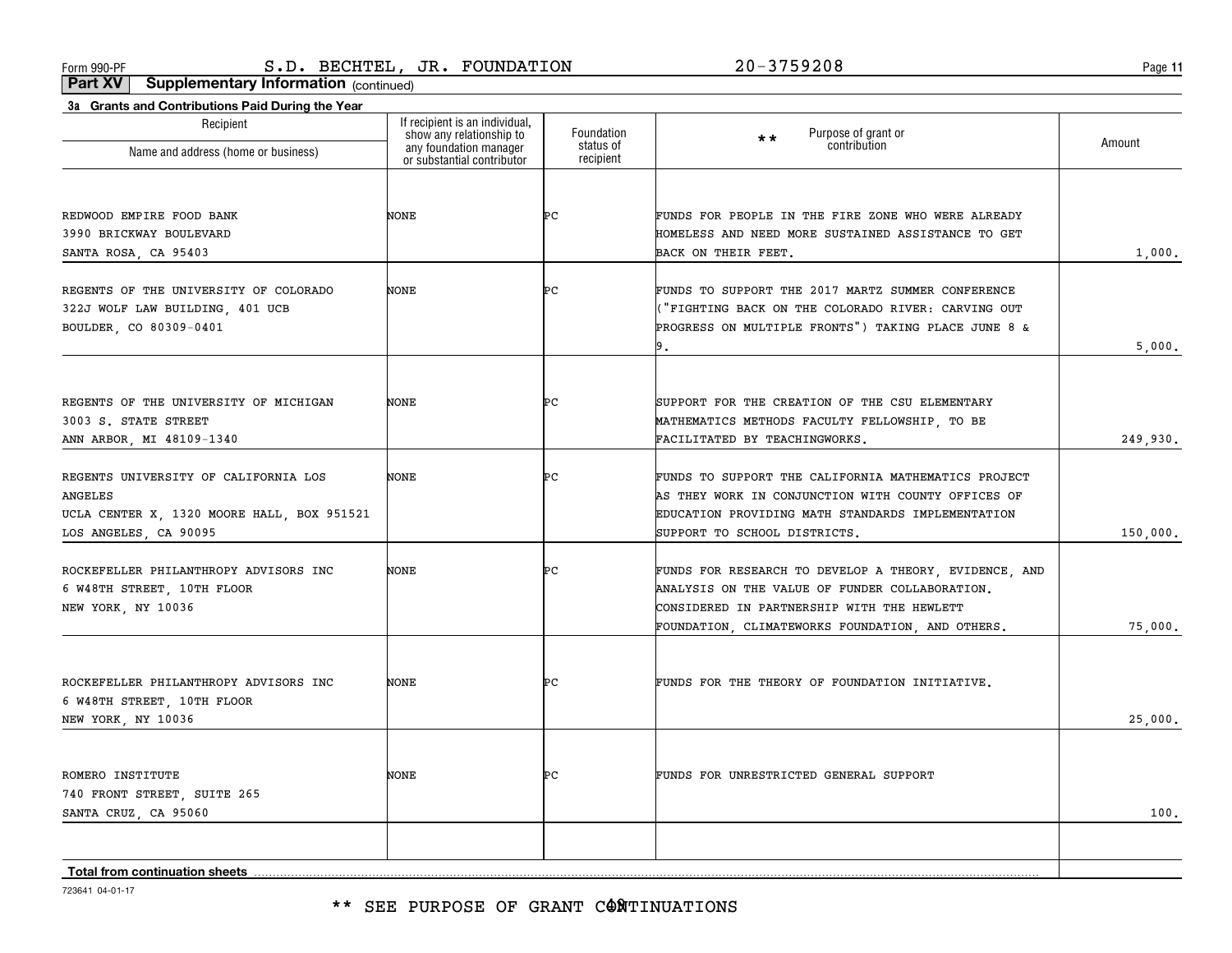\*\* SEE PURPOSE OF GRANT C5NTINUATIONS

723641 04-01-17

| Recipient<br>Name and address (home or business)   | If recipient is an individual,<br>show any relationship to<br>any foundation manager<br>or substantial contributor | Foundation<br>status of | Purpose of grant or<br>$* *$<br>contribution          | Amount   |
|----------------------------------------------------|--------------------------------------------------------------------------------------------------------------------|-------------------------|-------------------------------------------------------|----------|
|                                                    |                                                                                                                    | recipient               |                                                       |          |
|                                                    |                                                                                                                    |                         |                                                       |          |
| SACRAMENTO CITY UNIFIED SCHOOL DISTRICT            | <b>NONE</b>                                                                                                        | ÞС                      | FUNDS TO SUPPORT K8 COMMON CORE MATH IMPLEMENTATION   |          |
| 5735 47TH AVENUE                                   |                                                                                                                    |                         | IN SACRAMENTO CITY UNIFIED SCHOOL DISTRICT FOR THE    |          |
| SACRAMENTO, CA 95824                               |                                                                                                                    |                         | FINAL YEAR OF THE MATH IN COMMON INITIATIVE.          | 500,000. |
| SAN FRANCISCO BICYCLE COALITION EDUCATION          | NONE                                                                                                               | ÞС                      | FUNDS FOR UNRESTRICTED GENERAL SUPPORT                |          |
| FUND INC.                                          |                                                                                                                    |                         |                                                       |          |
| 1720 MARKET STREET                                 |                                                                                                                    |                         |                                                       |          |
| SAN FRANCISCO, CA 94102                            |                                                                                                                    |                         |                                                       | 400.     |
|                                                    |                                                                                                                    |                         |                                                       |          |
| SAN FRANCISCO FOOD BANK                            | <b>NONE</b>                                                                                                        | ÞС                      | FUNDS FOR UNRESTRICTED GENERAL SUPPORT                |          |
| 900 PENNSYLVANIA AVENUE                            |                                                                                                                    |                         |                                                       |          |
| SAN FRANCISCO, CA 94107                            |                                                                                                                    |                         |                                                       | 1,000.   |
|                                                    |                                                                                                                    |                         |                                                       |          |
|                                                    | NONE                                                                                                               | ÞС                      | FUNDS TO SUPPORT FREMONT GROUP'S ANNUAL FOOD FROM THE |          |
| SAN FRANCISCO FOOD BANK<br>900 PENNSYLVANIA AVENUE |                                                                                                                    |                         | BAR FUNDRAISING DRIVE BENEFITING THE SAN FRANCISCO    |          |
| SAN FRANCISCO, CA 94107                            |                                                                                                                    |                         | FOOD BANK.                                            | 5,000.   |
|                                                    |                                                                                                                    |                         |                                                       |          |
|                                                    | <b>NONE</b>                                                                                                        | ÞС                      | FUNDS FOR UNRESTRICTED GENERAL SUPPORT                |          |
| SAN FRANCISCO FOOD BANK<br>900 PENNSYLVANIA AVENUE |                                                                                                                    |                         |                                                       |          |
| SAN FRANCISCO, CA 94107                            |                                                                                                                    |                         |                                                       | 200.     |
|                                                    |                                                                                                                    |                         |                                                       |          |
|                                                    |                                                                                                                    |                         |                                                       |          |
| SAN FRANCISCO FOOD BANK                            | NONE                                                                                                               | ÞС                      | FUNDS FOR UNRESTRICTED GENERAL SUPPORT                |          |
| 900 PENNSYLVANIA AVENUE                            |                                                                                                                    |                         |                                                       |          |
| SAN FRANCISCO, CA 94107                            |                                                                                                                    |                         |                                                       | 200.     |
|                                                    |                                                                                                                    |                         |                                                       |          |
| SAN FRANCISCO FOOD BANK                            | <b>NONE</b>                                                                                                        | ÞС                      | FUNDS FOR UNRESTRICTED GENERAL SUPPORT                |          |
| 900 PENNSYLVANIA AVENUE                            |                                                                                                                    |                         |                                                       |          |
| SAN FRANCISCO, CA 94107                            |                                                                                                                    |                         |                                                       | 1,000.   |
|                                                    |                                                                                                                    |                         |                                                       |          |
| Total from continuation sheets                     |                                                                                                                    |                         |                                                       |          |

**Part XV Supplementary Information** (continued)

**3a Grants and Contributions Paid During the Year**

**11**

Form 990-PF Page S.D. BECHTEL, JR. FOUNDATION 20-3759208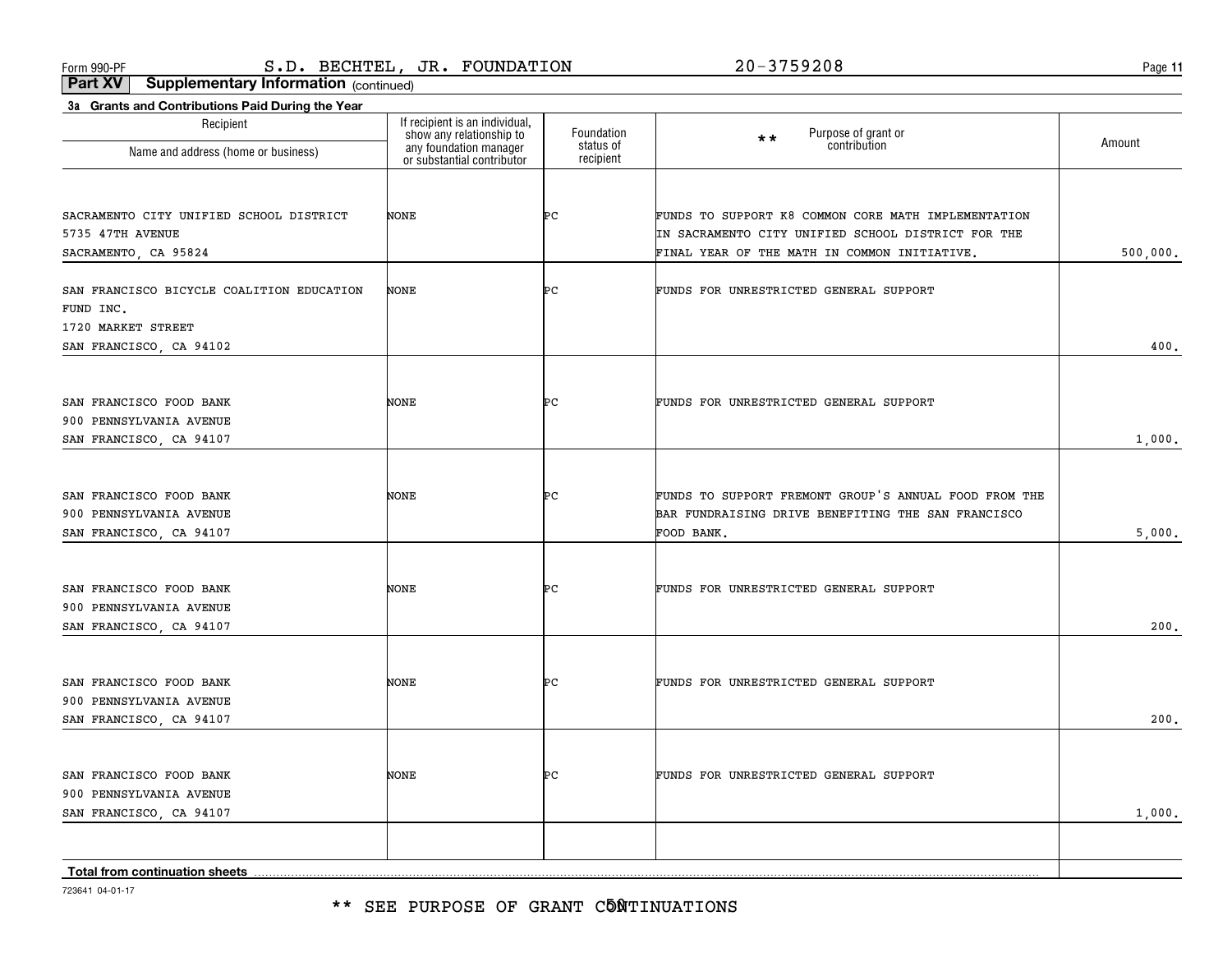**11**

**Part XV Supplementary Information** (continued)

| 3a Grants and Contributions Paid During the Year |                                                                                      |                         |                                                      |          |
|--------------------------------------------------|--------------------------------------------------------------------------------------|-------------------------|------------------------------------------------------|----------|
| Recipient                                        | If recipient is an individual,<br>show any relationship to<br>any foundation manager | Foundation<br>status of | Purpose of grant or<br>$\star \star$<br>contribution | Amount   |
| Name and address (home or business)              | or substantial contributor                                                           | recipient               |                                                      |          |
|                                                  |                                                                                      |                         |                                                      |          |
| SAN FRANCISCO FOOD BANK                          | NONE                                                                                 | Þс                      | FUNDS FOR UNRESTRICTED GENERAL SUPPORT               |          |
| 900 PENNSYLVANIA AVENUE                          |                                                                                      |                         |                                                      |          |
| SAN FRANCISCO, CA 94107                          |                                                                                      |                         |                                                      | 1,000.   |
| SAN FRANCISCO FOUNDATION                         | NONE                                                                                 | Þс                      | FUNDS TO BUILD REGIONAL CAPACITY TO ADVANCE          |          |
| ONE EMBARCADERO CENTER, SUITE 1400               |                                                                                      |                         | SUSTAINABLE WATER MANAGEMENT AND TO WORK WITH A      |          |
| SAN FRANCISCO, CA 94111                          |                                                                                      |                         | COHORT OF COMMUNITY FOUNDATIONS TO PROMOTE LONG-TERM |          |
|                                                  |                                                                                      |                         | WATER MANAGEMENT SOLUTIONS STATEWIDE.                | 74,000.  |
|                                                  |                                                                                      |                         |                                                      |          |
| SAN FRANCISCO MUSEUM OF MODERN ART               | NONE                                                                                 | Þс                      | FUNDS FOR UNRESTRICTED GENERAL SUPPORT               |          |
| 151 THIRD STREET                                 |                                                                                      |                         |                                                      |          |
| SAN FRANCISCO, CA 94103                          |                                                                                      |                         |                                                      | 300.     |
|                                                  |                                                                                      |                         |                                                      |          |
| SAN FRANCISCO UNIFIED SCHOOL DISTRICT            | NONE                                                                                 | Þс                      | FUNDS TO SUPPORT K8 COMMON CORE MATH IMPLEMENTATION  |          |
| SFUSD CURRICULUM AND INSTRUCTION, STEM           |                                                                                      |                         | IN SAN FRANCISCO UNIFIED SCHOOL DISTRICT FOR THE     |          |
| DEPARTMENT, MATHEMATICS DEPARTMENT 75 SAN        |                                                                                      |                         | FINAL YEAR OF THE MATH IN COMMON INITIATIVE.         |          |
| FRANCISCO, CA 94121                              |                                                                                      |                         |                                                      | 700,000. |
| SAN MATEO COUNTY RESOURCE CONSERVATION           | NONE                                                                                 | ÞС                      | FUNDS FOR THE SANTA CRUZ MOUNTAINS STEWARDSHIP       |          |
| DISTRICT                                         |                                                                                      |                         | NETWORK TO CONVENE LANDOWNERS AND MANAGERS IN THE    |          |
| 625 MIRAMONTES STREET, SUITE 103                 |                                                                                      |                         | SANTA CRUZ MOUNTAINS FOR STEWARDSHIP OF A LARGER     |          |
| HALF MOON BAY, CA 94019                          |                                                                                      |                         | CONNECTED SYSTEM OF NATURAL LANDS.                   | 182,500. |
|                                                  |                                                                                      |                         |                                                      |          |
| SANCHEZ ART CENTER                               | NONE                                                                                 | ÞС                      | FUNDS FOR UNRESTRICTED GENERAL SUPPORT               |          |
| 1220 LINDA MAR BOULEVARD #B                      |                                                                                      |                         |                                                      |          |
| PACIFICA, CA 94044                               |                                                                                      |                         |                                                      | 300.     |
| SANGER UNIFIED SCHOOL DISTRICT                   | NONE                                                                                 | Þс                      | FUNDS FOR IMPLEMENTATION OF THE COMMON CORE STATE    |          |
| 1905 SEVENTH STREET                              |                                                                                      |                         | STANDARDS IN MATHEMATICS (CCSS-M) IN GRADES K-8,     |          |
| SANGER, CA 93657                                 |                                                                                      |                         | PARTICIPATION IN A CROSS-DISTRICT COMMUNITY OF       |          |
|                                                  |                                                                                      |                         | PRACTICE, AND ENGAGEMENT IN STATEWIDE LEADERSHIP     |          |
|                                                  |                                                                                      |                         | AROUND CCSS-M.                                       | 427,445. |
|                                                  |                                                                                      |                         |                                                      |          |
| <b>Total from continuation sheets</b>            |                                                                                      |                         |                                                      |          |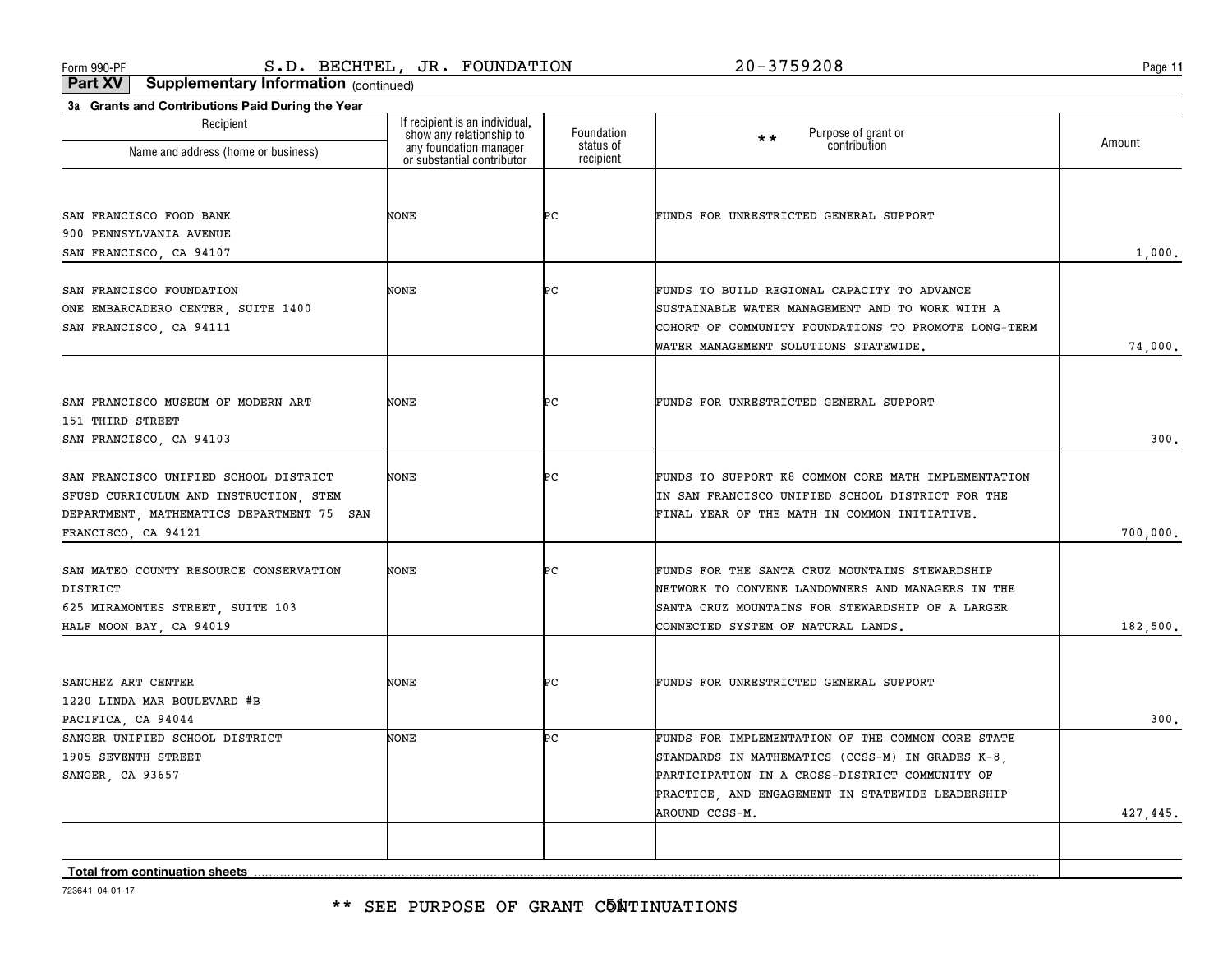**11**

**Part XV Supplementary Information** (continued)

| Recipient                           | If recipient is an individual,<br>show any relationship to<br>any foundation manager<br>or substantial contributor | Foundation             | Purpose of grant or<br>contribution<br>$\star \star$  | Amount     |
|-------------------------------------|--------------------------------------------------------------------------------------------------------------------|------------------------|-------------------------------------------------------|------------|
| Name and address (home or business) |                                                                                                                    | status of<br>recipient |                                                       |            |
| SANTA ANA UNIFIED SCHOOL DISTRICT   | NONE                                                                                                               | Þс                     | FUNDS FOR IMPLEMENTATION OF THE COMMON CORE STATE     |            |
| 1601 EAST CHESTNUT AVENUE           |                                                                                                                    |                        | STANDARDS IN MATHEMATICS (CCSS-M) IN GRADES K-8,      |            |
| SANTA ANA, CA 92701                 |                                                                                                                    |                        | PARTICIPATION IN A CROSS-DISTRICT COMMUNITY OF        |            |
|                                     |                                                                                                                    |                        | PRACTICE, AND ENGAGEMENT IN STATEWIDE LEADERSHIP      |            |
|                                     |                                                                                                                    |                        | AROUND CCSS-M.                                        | 1,233,586. |
|                                     |                                                                                                                    |                        |                                                       |            |
| SANTA CATALINA SCHOOL               | NONE                                                                                                               | ÞС                     | FUNDS FOR THE ANNUAL FUND                             |            |
| 1500 MARK THOMAS DRIVE              |                                                                                                                    |                        |                                                       |            |
| MONTEREY, CA 93940-5291             |                                                                                                                    |                        |                                                       | 10,000.    |
|                                     |                                                                                                                    |                        |                                                       |            |
| SANTA CATALINA SCHOOL               | NONE                                                                                                               | ÞС                     | FUNDS GIVEN AT THE REQUEST OF NONIE RAMSAY AS PART OF |            |
| 1500 MARK THOMAS DRIVE              |                                                                                                                    |                        | THE DIRECTOR'S GRANT PROGRAM                          |            |
| MONTEREY, CA 93940-5291             |                                                                                                                    |                        |                                                       | 200,000.   |
| SAVE THE CHILDREN FEDERAT           | NONE                                                                                                               | ÞС                     | FUNDS FOR ROHINGYA CRISIS CHILDREN'S RELIEF FUND      |            |
| 501 KINGS HWY EAST, SUITE 400       |                                                                                                                    |                        |                                                       |            |
| FAIRFIELD, CT 06825                 |                                                                                                                    |                        |                                                       | 1,000.     |
|                                     |                                                                                                                    |                        |                                                       |            |
| <b>SCRIPPS COLLEGE</b>              | NONE                                                                                                               | ÞС                     | FUNDS GIVEN AT THE REQUEST OF JUDE LASPA AS PART OF   |            |
| 1030 COLUMBIA AVENUE                |                                                                                                                    |                        | THE DIRECTOR'S GRANT PROGRAM DESIGNATED FOR THE LASPA |            |
| CLAREMONT, CA 91711                 |                                                                                                                    |                        | CENTER FOR LEADERSHIP.                                | 200,000.   |
|                                     |                                                                                                                    |                        |                                                       |            |
| SEASTEADING INSTITUTE               | NONE                                                                                                               | ÞС                     | FUNDS FOR UNRESTRICTED GENERAL SUPPORT.               |            |
| PO BOX 7775 #30495                  |                                                                                                                    |                        |                                                       |            |
| SAN FRANCISCO, CA 94120-7775        |                                                                                                                    |                        |                                                       | 1,000.     |
| SEATTLE PREPARATORY SCHOOL          | NONE                                                                                                               | ÞС                     | FUNDS FOR UNRESTRICTED GENERAL SUPPORT                |            |
| 2400 ELEVENTH AVENUE E              |                                                                                                                    |                        |                                                       |            |
| SEATTLE, WA 98102                   |                                                                                                                    |                        |                                                       | 200.       |
|                                     |                                                                                                                    |                        |                                                       |            |
| Total from continuation sheets      |                                                                                                                    |                        |                                                       |            |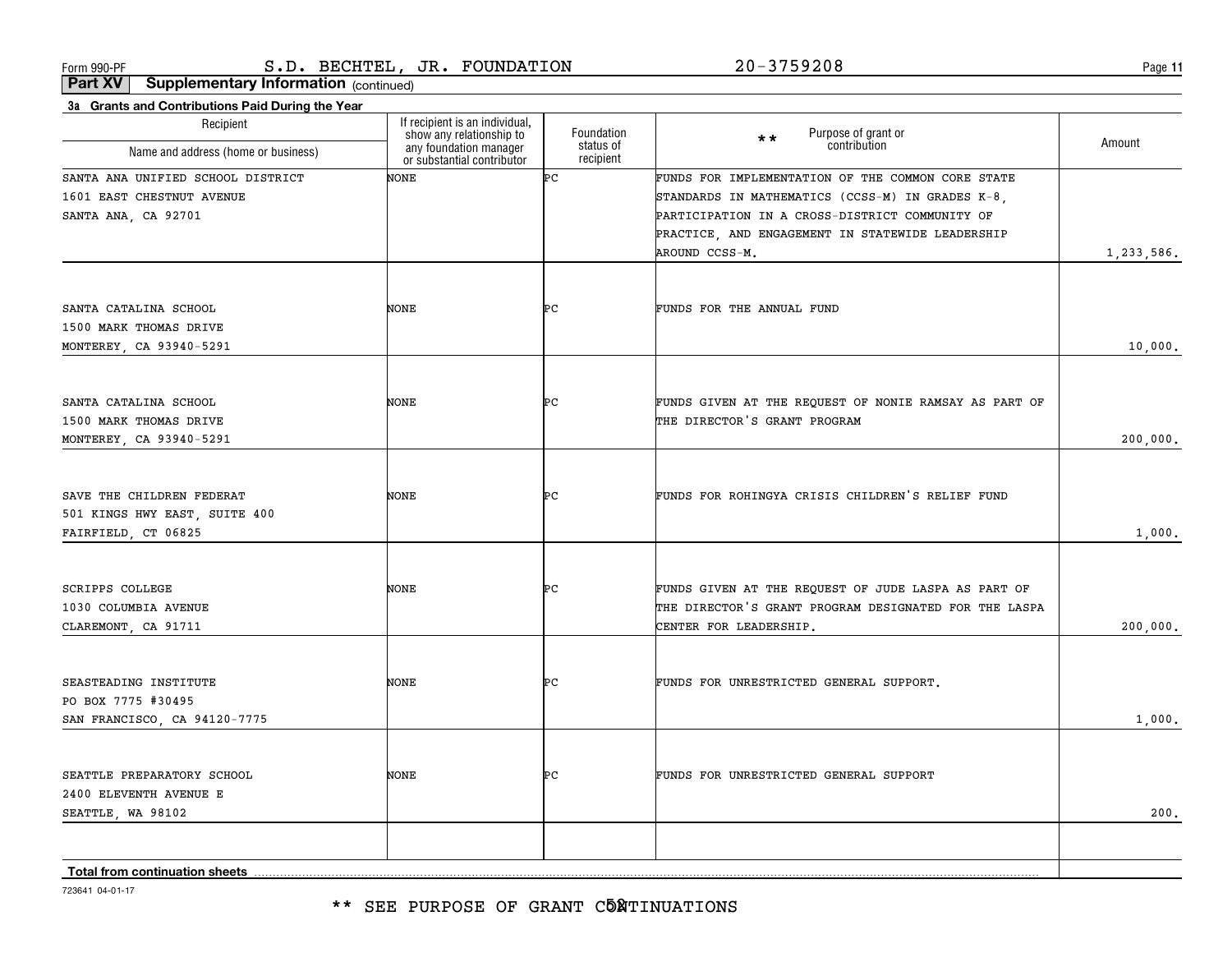\*\* SEE PURPOSE OF GRANT C5NTINUATIONS

723641 04-01-17

| Recipient                             | If recipient is an individual,<br>show any relationship to | Foundation             | Purpose of grant or<br>contribution<br>$\star\star$   |        |
|---------------------------------------|------------------------------------------------------------|------------------------|-------------------------------------------------------|--------|
| Name and address (home or business)   | any foundation manager<br>or substantial contributor       | status of<br>recipient |                                                       | Amount |
|                                       |                                                            |                        |                                                       |        |
| SEQUOIA AUDUBON SOCIETY INC           | NONE                                                       | Þс                     | FUNDS FOR UNRESTRICTED GENERAL SUPPORT                |        |
| PO BOX 620292                         |                                                            |                        |                                                       |        |
| WOODSIDE, CA 94062                    |                                                            |                        |                                                       | 200.   |
| SILICON VALLEY COMMUNITY FOUNDATION   | NONE                                                       | ÞС                     | FUNDS FOR EMERGENCY RELIEF NORTHERN CALIFORNIA FIRES  |        |
| 2440 W. EL CAMINO REAL, SUITE 300     |                                                            |                        |                                                       |        |
| MOUNTAIN VIEW, CA 94040               |                                                            |                        |                                                       | 1,000. |
|                                       |                                                            |                        |                                                       |        |
| SING FOR AMERICA FOUNDATION           | NONE                                                       | ÞС                     | FUNDS FOR UNRESTRICTED GENERAL SUPPORT                |        |
| 463 BUENA VISTA EAST - #3             |                                                            |                        |                                                       |        |
| SAN FRANCISCO, CA 94117               |                                                            |                        |                                                       | 1,000. |
|                                       |                                                            |                        |                                                       |        |
| SONOMA HUMANE SOCIETY                 | NONE                                                       | ÞС                     | FUNDS FOR UNRESTRICTED GENERAL SUPPORT                |        |
| P.O. BOX 1296                         |                                                            |                        |                                                       |        |
| SANTA ROSA, CA 95402                  |                                                            |                        |                                                       | 1,000. |
|                                       |                                                            |                        |                                                       |        |
| SONOMA HUMANE SOCIETY                 | NONE                                                       | ÞС                     | FUNDS FOR UNRESTRICTED GENERAL SUPPORT                |        |
| P.O. BOX 1296                         |                                                            |                        |                                                       |        |
| SANTA ROSA, CA 95402                  |                                                            |                        |                                                       | 100.   |
|                                       |                                                            |                        |                                                       |        |
| SONOMA LAND TRUST                     | NONE                                                       | ÞС                     | FUNDS FOR UNRESTRICTED GENERAL SUPPORT.               |        |
| 822 FIFTH STREET                      |                                                            |                        |                                                       |        |
| SANTA ROSA, CA 95404                  |                                                            |                        |                                                       | 100.   |
|                                       |                                                            |                        |                                                       |        |
| SONOMA RESOURCE CONSERVATION DISTRICT | NONE                                                       | ÞС                     | FUNDS FOR UNRESTRICTED GENERAL SUPPORT IN RECOGNITION |        |
| 1221 FARMERS LANE, SUITE F            |                                                            |                        | OF FIRE RECOVERY EFFORTS                              |        |
| SANTA ROSA, CA 95405                  |                                                            |                        |                                                       | 1,000. |
|                                       |                                                            |                        |                                                       |        |
| <b>Total from continuation sheets</b> |                                                            |                        |                                                       |        |

**Part XV Supplementary Information** (continued)

**3a Grants and Contributions Paid During the Year**

Recipient

**11**

Form 990-PF Page S.D. BECHTEL, JR. FOUNDATION 20-3759208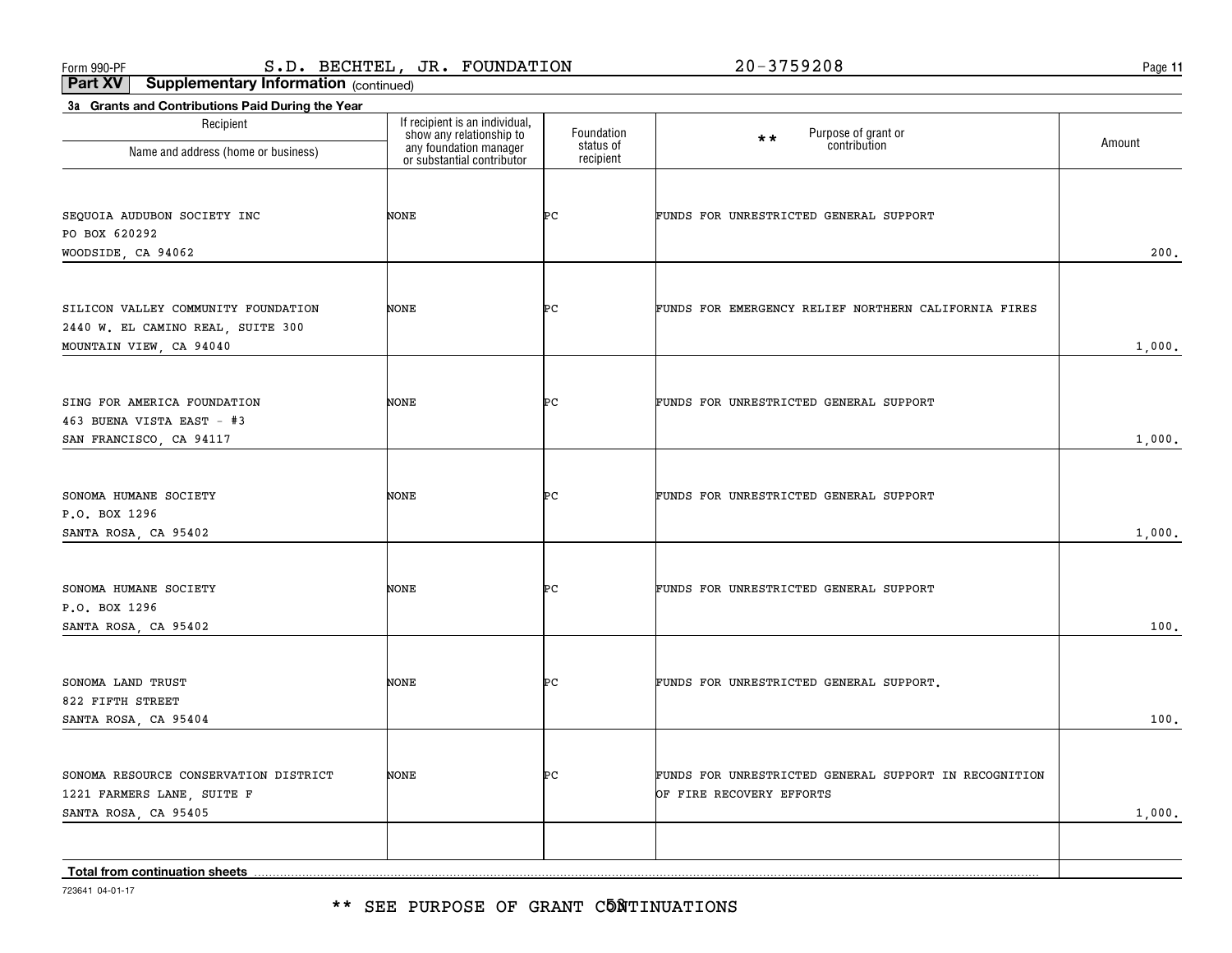\*\* SEE PURPOSE OF GRANT C5ATINUATIONS

723641 04-01-17

| . . <b>. .</b> . <b>.</b> . <b>. .</b>                                                 | show any relationship to                             | Foundation<br>status of | Purpose of grant or<br>contribution<br>$\star\star$ | Amount  |
|----------------------------------------------------------------------------------------|------------------------------------------------------|-------------------------|-----------------------------------------------------|---------|
| Name and address (home or business)                                                    | any foundation manager<br>or substantial contributor | recipient               |                                                     |         |
| SOUTHERN CALIFORNIA GRANTMAKERS<br>1000 N. ALAMEDA STREET #230                         | NONE                                                 | Þс                      | FUNDS FOR ANNUAL MEMBERSHIP DUES.                   | 10,000. |
| LOS ANGELES, CA 90012                                                                  |                                                      |                         |                                                     |         |
| SOUTHERN POVERTY LAW CENTER INC<br>400 WASHINGTON AVENUE<br>MONTGOMERY, AL 36104       | NONE                                                 | ÞС                      | FUNDS FOR UNRESTRICTED GENERAL SUPPORT              | 1,000.  |
| SOUTHERN POVERTY LAW CENTER INC<br>400 WASHINGTON AVENUE<br>MONTGOMERY, AL 36104       | NONE                                                 | ÞС                      | FUNDS FOR UNRESTRICTED GENERAL SUPPORT              | 600.    |
| SOUTHERN POVERTY LAW CENTER INC<br>400 WASHINGTON AVENUE<br>MONTGOMERY, AL 36104       | NONE                                                 | ÞС                      | FUNDS FOR UNRESTRICTED GENERAL SUPPORT              | 200.    |
| SOUTHERN POVERTY LAW CENTER INC<br>400 WASHINGTON AVENUE<br>MONTGOMERY, AL 36104       | NONE                                                 | ÞС                      | FUNDS FOR UNRESTRICTED GENERAL SUPPORT              | 400.    |
| SOUTHERN POVERTY LAW CENTER INC<br>400 WASHINGTON AVENUE<br>MONTGOMERY, AL 36104       | NONE                                                 | ÞС                      | FUNDS FOR UNRESTRICTED GENERAL SUPPORT              | 400.    |
| ST JUDE CHILDRENS RESEARCH HOSPITAL INC<br>262 DANNY THOMAS PLACE<br>MEMPHIS, TN 38105 | NONE                                                 | ÞС                      | FUNDS FOR PEDIATRIC CANCER RESEARCH                 | 1,000.  |
|                                                                                        |                                                      |                         |                                                     |         |
| Total from continuation sheets                                                         |                                                      |                         |                                                     |         |

**Part XV Supplementary Information** (continued)

**3a Grants and Contributions Paid During the Year**

Recipient

Form 990-PF Page S.D. BECHTEL, JR. FOUNDATION 20-3759208

If recipient is an individual, show any relationship to

**11**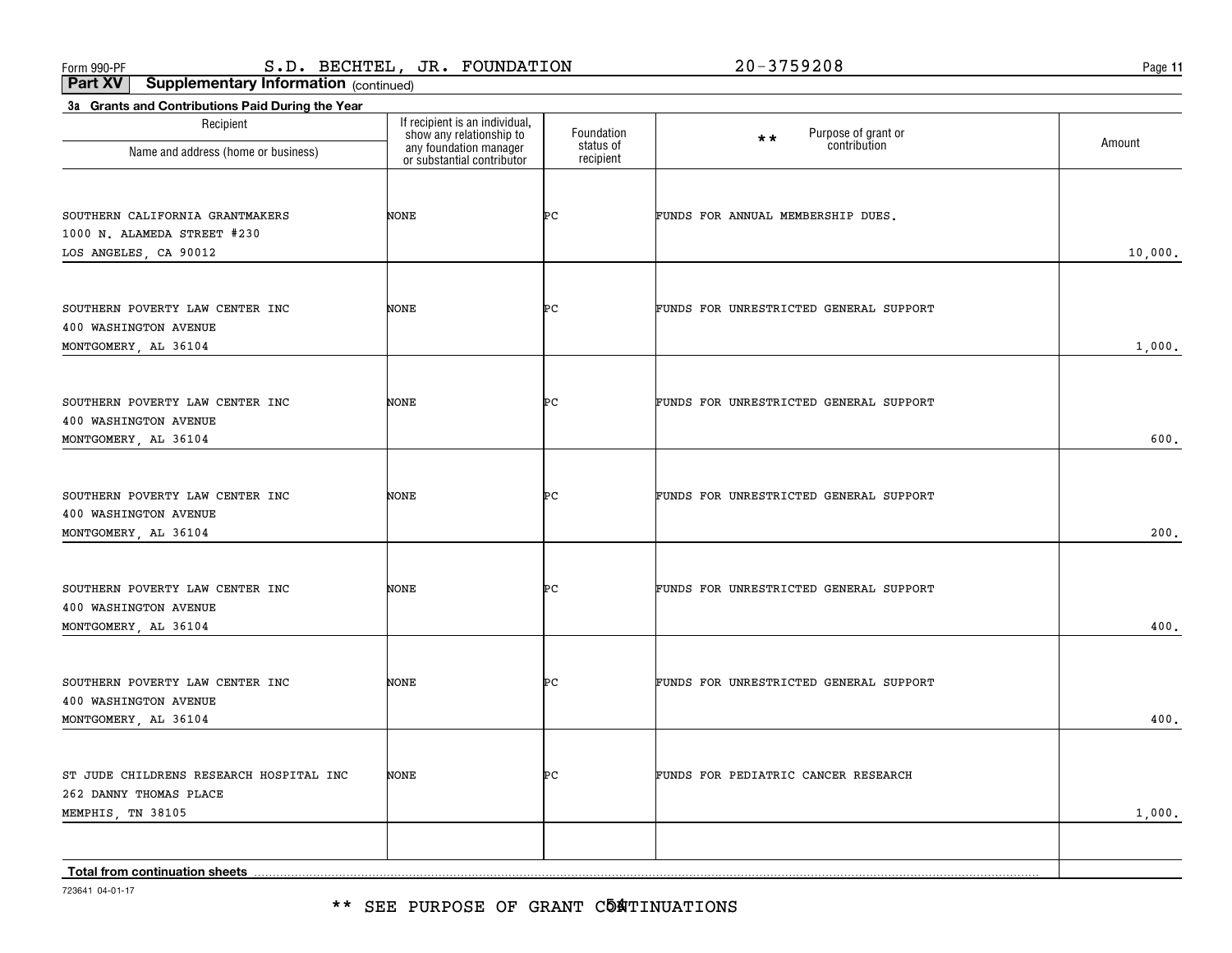\*\* SEE PURPOSE OF GRANT CÕÑTINUATIONS

723641 04-01-17

| . . <b>. .</b> . <b>.</b> . <b>.</b><br>Name and address (home or business)   | show any relationship to<br>any foundation manager<br>or substantial contributor | Foundation<br>status of | Purpose of grant or<br>contribution<br>$\star \star$                                                                  | Amount   |
|-------------------------------------------------------------------------------|----------------------------------------------------------------------------------|-------------------------|-----------------------------------------------------------------------------------------------------------------------|----------|
|                                                                               |                                                                                  | recipient               |                                                                                                                       |          |
| ST. CALLISTUS CHURCH<br>35870 SAN PABLO DAM ROAD<br>EL SOBRANTE, CA 94803     | NONE                                                                             | ÞС                      | FUNDS FOR UNRESTRICTED GENERAL SUPPORT                                                                                | 3,600.   |
|                                                                               |                                                                                  |                         |                                                                                                                       |          |
| ST. ELIZABETH CATHOLIC CHURCH<br>1500 34TH AVE<br>OAKLAND, CA 94601           | NONE                                                                             | ÞС                      | FUNDS FOR UNRESTRICTED GENERAL SUPPORT                                                                                | 2,000.   |
|                                                                               |                                                                                  |                         |                                                                                                                       |          |
| STUDIO ART QUILT ASSOC INC.<br>PO BOX 141                                     | NONE                                                                             | ÞС                      | FUNDS FOR UNRESTRICTED GENERAL SUPPORT                                                                                |          |
| HEBRON, CT 06248                                                              |                                                                                  |                         |                                                                                                                       | 500.     |
| SUSTAINABLE CONSERVATION<br>98 BATTERY STREET #302<br>SAN FRANCISCO, CA 94111 | NONE                                                                             | ÞС                      | FUNDS TO SUPPORT SUSTAINABLE CONSERVATION'S "MAKING<br>BIG IDEAS WORK" CAMPAIGN.                                      | 500,000. |
| SUSTAINABLE CONSERVATION<br>98 BATTERY STREET #302<br>SAN FRANCISCO, CA 94111 | NONE                                                                             | ÞС                      | FUNDS FOR A CAPACITY BUILDING INITIATIVE FOR<br>CALIFORNIA'S RESOURCE CONSERVATION DISTRICTS.                         | 331,000. |
| SUSTAINABLE CONSERVATION<br>98 BATTERY STREET #302<br>SAN FRANCISCO, CA 94111 | NONE                                                                             | ÞС                      | FUNDS FOR UNRESTRICTED GENERAL SUPPORT                                                                                | 2,000.   |
| TEN STRANDS<br>PO BOX 150869<br>SAN RAFAEL, CA 94915                          | NONE                                                                             | ÞС                      | FUNDS TO CONTINUE ACTION AND IMPLEMENTATION OF THE<br>CALIFORNIA BLUEPRINT FOR ENVIRONMENTAL LITERACY<br>(BLUEPRINT). | 125,000. |
| Total from continuation sheets                                                |                                                                                  |                         |                                                                                                                       |          |
| 709641 04 01 17                                                               |                                                                                  |                         |                                                                                                                       |          |

## Form 990-PF Page S.D. BECHTEL, JR. FOUNDATION 20-3759208

If recipient is an individual, show any relationship to

**Part XV Supplementary Information** (continued)

**3a Grants and Contributions Paid During the Year**

Recipient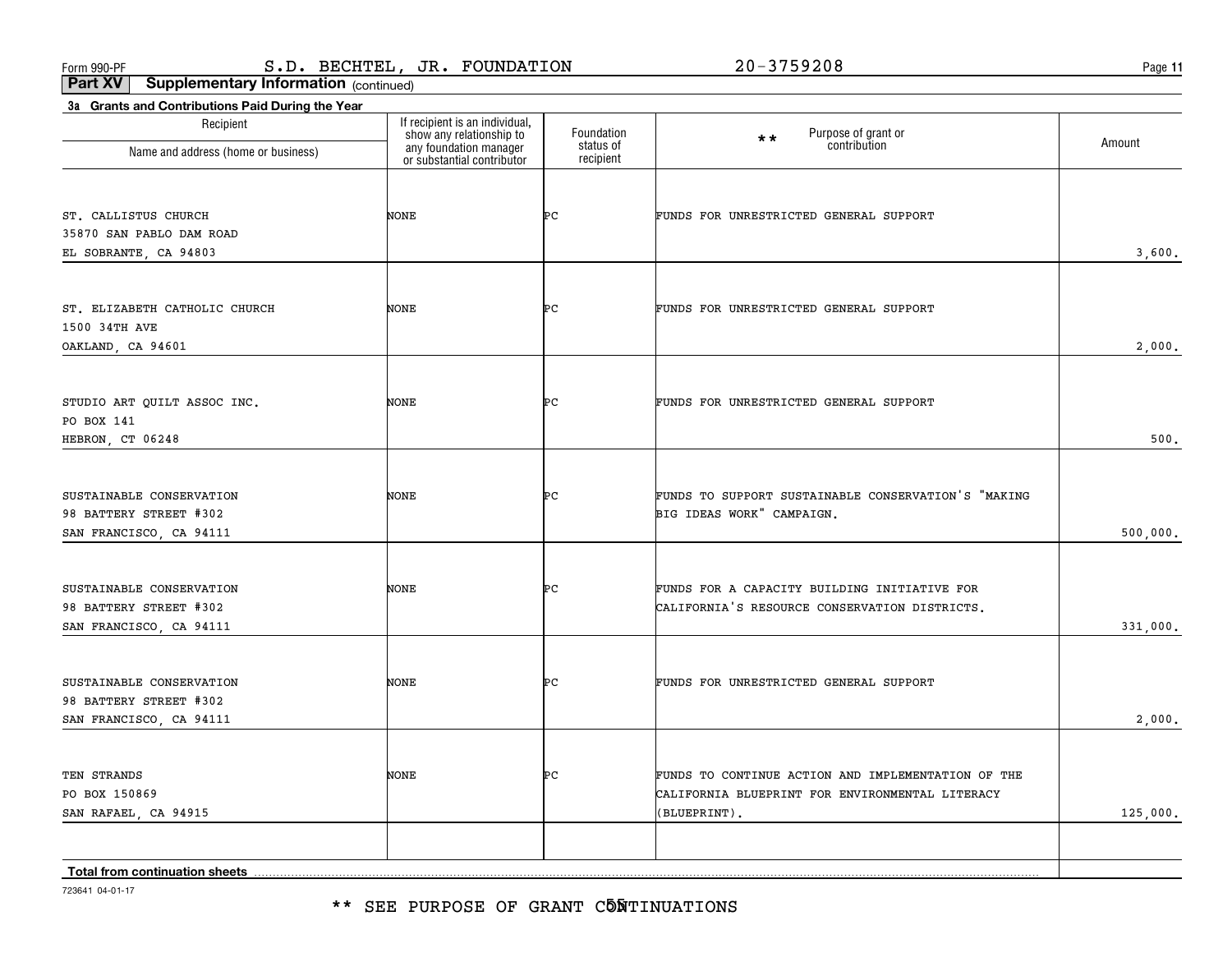**11**

**Part XV Supplementary Information** (continued)

| 3a Grants and Contributions Paid During the Year<br>Recipient                        | If recipient is an individual,                                                   | Foundation             |                                                       |            |
|--------------------------------------------------------------------------------------|----------------------------------------------------------------------------------|------------------------|-------------------------------------------------------|------------|
| Name and address (home or business)                                                  | show any relationship to<br>any foundation manager<br>or substantial contributor | status of<br>recipient | Purpose of grant or<br>contribution<br>$\star\star$   | Amount     |
|                                                                                      |                                                                                  |                        |                                                       |            |
| THACHER SCHOOL INC.                                                                  | NONE                                                                             | ÞС                     | FUNDS TO SUPPORT CONSTRUCTION OF THACHER SCHOOLS NEW  |            |
| 5025 THACHER ROAD                                                                    |                                                                                  |                        | DINING AND ADMINISTRATION BUILDING.                   |            |
| OJAI, CA 93023-9001                                                                  |                                                                                  |                        |                                                       | 1,000,000. |
|                                                                                      |                                                                                  |                        |                                                       |            |
| THACHER SCHOOL INC.                                                                  | NONE                                                                             | ÞС                     | FUNDS FOR THE HILLS BUILDING PROJECT RENOVATIONS.     |            |
| 5025 THACHER ROAD                                                                    |                                                                                  |                        |                                                       |            |
| OJAI, CA 93023-9001                                                                  |                                                                                  |                        |                                                       | 1,000,000. |
|                                                                                      |                                                                                  |                        |                                                       |            |
| THE ALAMEDA COUNTY COMMUNITY FOOD BANK INC                                           | NONE                                                                             | ÞС                     | FUNDS FOR UNRESTRICTED GENERAL SUPPORT.               |            |
| ATTN: DEVELOPMENT DEPARTMENT, P.O. BOX<br>2599                                       |                                                                                  |                        |                                                       | 232.       |
| OAKLAND, CA 94614                                                                    |                                                                                  |                        |                                                       |            |
|                                                                                      |                                                                                  |                        |                                                       |            |
| THE ALAMEDA COUNTY COMMUNITY FOOD BANK INC<br>ATTN: DEVELOPMENT DEPARTMENT, P.O. BOX | <b>NONE</b>                                                                      | ÞС                     | FUNDS FOR UNRESTRICTED GENERAL SUPPORT                |            |
| 2599<br>OAKLAND, CA 94614                                                            |                                                                                  |                        |                                                       | 500.       |
|                                                                                      |                                                                                  |                        |                                                       |            |
| THE ALAMEDA COUNTY COMMUNITY FOOD BANK INC                                           | <b>NONE</b>                                                                      | ÞС                     | FUNDS FOR UNRESTRICTED GENERAL SUPPORT                |            |
| ATTN: DEVELOPMENT DEPARTMENT, P.O. BOX                                               |                                                                                  |                        |                                                       |            |
| 2599<br>OAKLAND, CA 94614                                                            |                                                                                  |                        |                                                       | 1,000.     |
|                                                                                      |                                                                                  |                        |                                                       |            |
| THE ASPEN INSTITUTE INC                                                              | <b>NONE</b>                                                                      | ÞС                     | FUNDS FOR SPONSORSHIP OF THE 2017 ASPEN INSTITUTE     |            |
| 2300 N ST NW, SUITE 700                                                              |                                                                                  |                        | WATER FORUM, WHICH WILL FOCUS ON SUSTAINABLE          |            |
| WASHINGTON, DC 20037                                                                 |                                                                                  |                        | GROUNDWATER MANAGEMENT.                               | 30,000.    |
| THE ASPEN INSTITUTE INC                                                              | NONE                                                                             | ÞС                     | FUNDS TO SUPPORT REGIONAL CONVENINGS THAT WILL FOCUS  |            |
| 2300 N ST NW, SUITE 700                                                              |                                                                                  |                        | ON RAISING THE IMPORTANCE AND SUPPORT OF AND OPEN AND |            |
| WASHINGTON, DC 20037                                                                 |                                                                                  |                        | TRANSPARENT WATER DATA SYSTEM FOR SUSTAINABLE WATER   |            |
|                                                                                      |                                                                                  |                        | <b>MANAGEMENT.</b>                                    | 125,000.   |
|                                                                                      |                                                                                  |                        |                                                       |            |
| Total from continuation sheets                                                       |                                                                                  |                        |                                                       |            |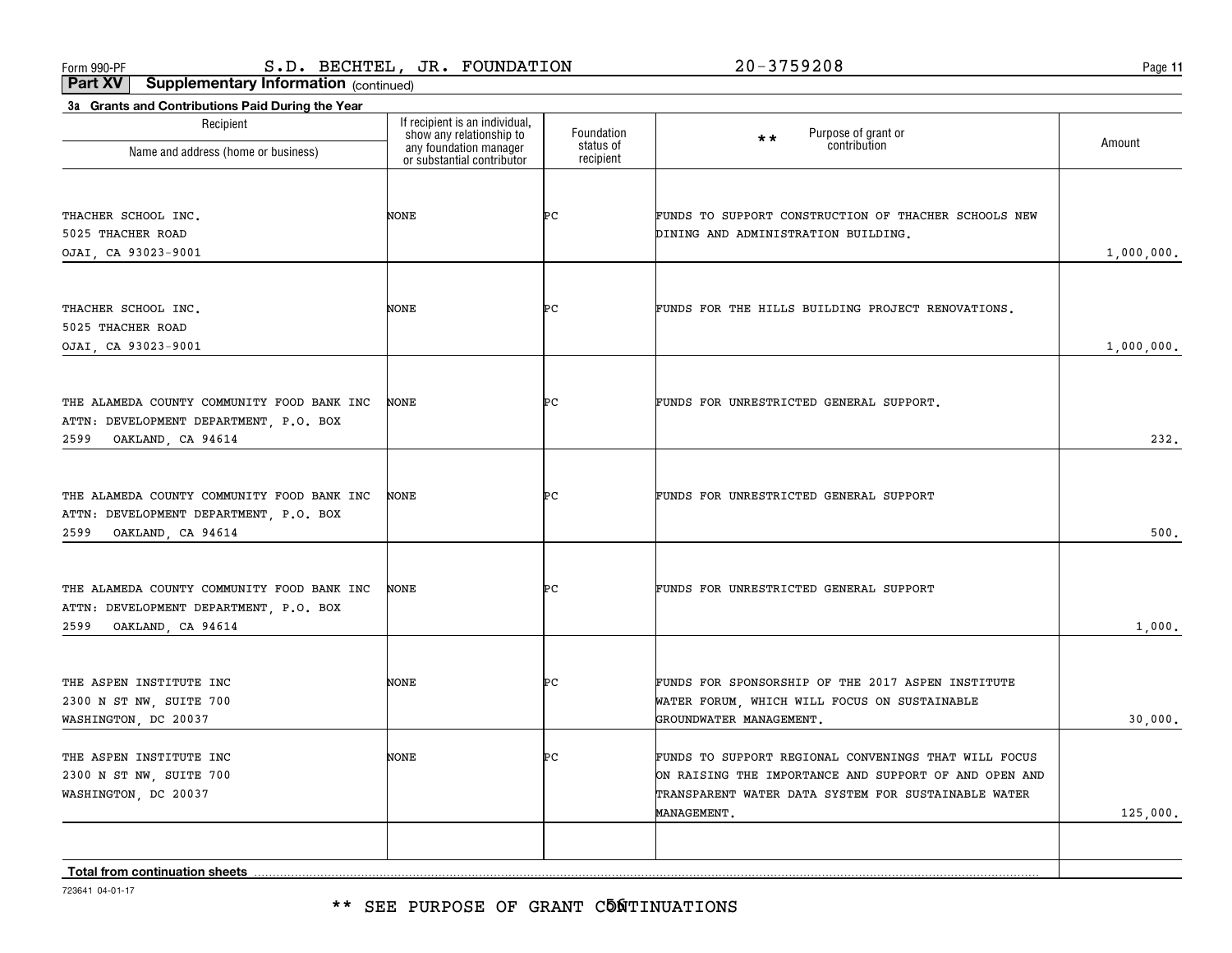**11**

**Part XV Supplementary Information** (continued)

| 3a Grants and Contributions Paid During the Year<br>Recipient                                                                                                                    | If recipient is an individual,<br>show any relationship to |                                      |                                                                                                                                                                          |            |
|----------------------------------------------------------------------------------------------------------------------------------------------------------------------------------|------------------------------------------------------------|--------------------------------------|--------------------------------------------------------------------------------------------------------------------------------------------------------------------------|------------|
| Name and address (home or business)                                                                                                                                              | any foundation manager<br>or substantial contributor       | Foundation<br>status of<br>recipient | Purpose of grant or<br>$***$<br>contribution                                                                                                                             | Amount     |
| THE BOARD OF TRUSTEES OF THE LELAND<br>STANFORD JUNIOR UNIVERSITY                                                                                                                | <b>NONE</b>                                                | ÞС                                   | FUNDS FOR HOOVER INSTITUTION'S INITIATIVE IN PUBLIC<br>POLICY EDUCATION.                                                                                                 |            |
| 434 GALVEZ MALL<br>STANFORD, CA 94305-6003                                                                                                                                       |                                                            |                                      |                                                                                                                                                                          | 1,000,000. |
| THE BOARD OF TRUSTEES OF THE LELAND<br>STANFORD JUNIOR UNIVERSITY<br>505 LASUEN MALL<br>STANFORD, CA 94305                                                                       | <b>NONE</b>                                                | ÞС                                   | FUNDS FOR BUILDING A CORPS OF TEACHER LEADERS AND<br>SITE ADMINISTRATORS IN CALIFORNIA TO PROVIDE<br>INSTRUCTIONAL LEADERSHIP FOR EFFECTIVE CCSS/NGSS<br>IMPLEMENTATION. | 2,000,000. |
| THE BOARD OF TRUSTEES OF THE LELAND<br>STANFORD JUNIOR UNIVERSITY<br>505 LASUEN MALL<br>STANFORD, CA 94305                                                                       | <b>NONE</b>                                                | ÞС                                   | FUNDS FOR BUILDING A CORPS OF TEACHER LEADERS AND<br>SITE ADMINISTRATORS IN CALIFORNIA TO PROVIDE<br>INSTRUCTIONAL LEADERSHIP FOR EFFECTIVE CCSS/NGSS<br>IMPLEMENTATION. | 1,697,500. |
| THE BOARD OF TRUSTEES OF THE LELAND<br>STANFORD JUNIOR UNIVERSITY<br>JERRY YANG & AKIKO YAMAZAKI ENVIRONMENT &<br>ENERGY BUILDING - MC 4205, 473 VIA PALO<br>ALTO, CA 94305      | <b>NONE</b>                                                | ÞС                                   | FUNDS TO SUPPORT WATER IN THE WEST'S WORK ON<br>GROUNDWATER MANAGEMENT.                                                                                                  | 798,057.   |
| THE BOARD OF TRUSTEES OF THE LELAND<br>STANFORD JUNIOR UNIVERSITY<br>OFFICE OF SPONSORED RESEARCH 3160 PORTER<br>PALO ALTO, CA 94304<br>DRIVE                                    | <b>NONE</b>                                                | ÞС                                   | FUNDS TO SUPPORT ONE YEAR OF THE CORE-PACE RESEARCH<br>PARTNERSHIP.                                                                                                      | 559,108.   |
| THE BOARD OF TRUSTEES OF THE LELAND<br>STANFORD JUNIOR UNIVERSITY<br>OFFICE OF SPONSORED RESEARCH, 3160 PORTER<br>DRIVE, C/O NICOLE POBUTA (AGREEMEN PALO<br>ALTO, CA 94304-8445 | NONE                                                       | ÞС                                   | FUNDS TO SUPPORT THE DEVELOPMENT OF AN INTEGRATED 8TH<br>GRADE MIDDLE SCHOOL CURRICULUM WITH EMBEDDED<br>FORMATIVE ASSESSMENT.                                           | 250,000.   |
| THE CALIFORNIA EDUCATION PARTNERS<br>ONE LOMBARD ST #305<br>SAN FRANCISCO, CA 94111                                                                                              | <b>NONE</b>                                                | ÞС                                   | FUNDS FOR THE MATH IN COMMON COMMUNITY OF PRACTICE                                                                                                                       | 276,639.   |
| Total from continuation sheets                                                                                                                                                   |                                                            |                                      |                                                                                                                                                                          |            |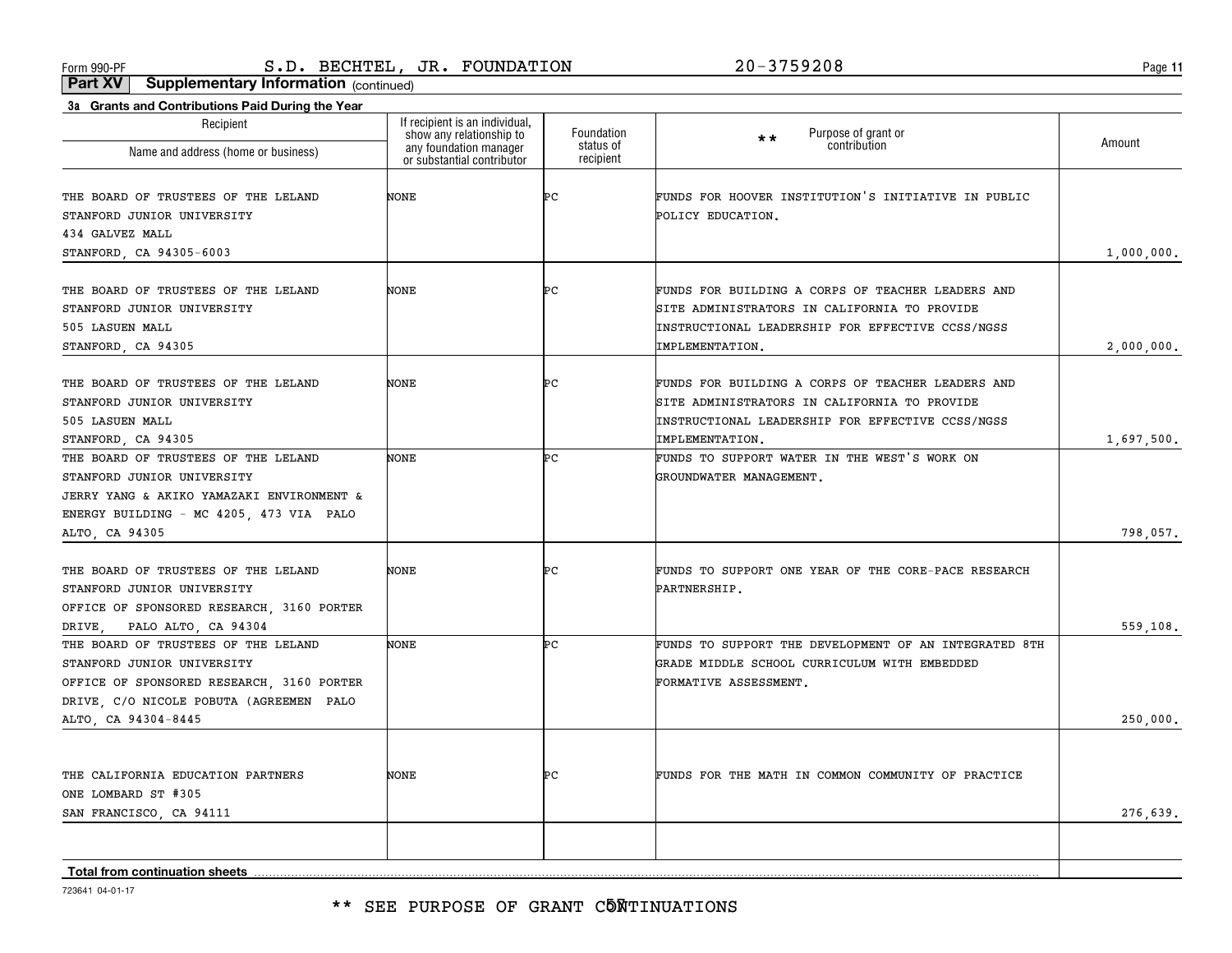\*\* SEE PURPOSE OF GRANT C58TINUATIONS

723641 04-01-17

| Recipient<br>Name and address (home or business)                                                                  | If recipient is an individual,<br>show any relationship to<br>any foundation manager<br>or substantial contributor | Foundation<br>status of | Purpose of grant or<br>contribution<br>$**$                                                                                                                                                                 | Amount   |
|-------------------------------------------------------------------------------------------------------------------|--------------------------------------------------------------------------------------------------------------------|-------------------------|-------------------------------------------------------------------------------------------------------------------------------------------------------------------------------------------------------------|----------|
|                                                                                                                   |                                                                                                                    | recipient               |                                                                                                                                                                                                             |          |
| THE CIESLA FOUNDATION INC<br>5005 LINNEAN AVENUE NW<br>WASHINGTON, DC 20008                                       | NONE                                                                                                               | ÞС                      | FUNDS FOR DVD SET DISTRIBUTION AND OUTREACH IN<br>CONNECTION WITH THE FILM ROSENWALD                                                                                                                        | 50,000.  |
| THE CSU CHICO RESEARCH FOUNDATION<br>25 MAIN STREET, ZIP 870, CALIFORNIA STATE<br>UNIVERSITY CHICO, CA 95929-0870 | NONE                                                                                                               | Þс                      | FUNDS TO SUPPORT CALIFORNIA STATE UNIVERSITY, CHICO<br>AND CHICO UNIFIED SCHOOL DISTRICT TO REFORM TEACHER<br>PREPARATION AS PART OF THE SECOND PHASE OF THE CSU<br>NEW GENERATION OF EDUCATORS INITIATIVE. | 300,000. |
| THE FORUM FOR YOUTH INVESTMENT<br>7064 EASTERN AVENUE NW<br>WASHINGTON, DC 20012                                  | NONE                                                                                                               | ÞС                      | FUNDS TO LEAD THE CHARACTER COALITION TO SET A<br>NATIONAL CHARACTER POLICY AGENDA.                                                                                                                         | 194,350. |
| THE FRIENDS OF THE OAKLAND PUBLIC LIBRARY<br>721 WASHINGTON STREET<br>OAKLAND, CA 94607                           | NONE                                                                                                               | ÞС                      | FUNDS FOR UNRESTRICTED GENERAL SUPPORT.                                                                                                                                                                     | 500.     |
| THE GREAT THIRST PRODUCTIONS, LLC<br>1925 CENTURY PARK EAST, SUITE 420<br>LOS ANGELES, CA 90067                   | NONE                                                                                                               | NC                      | FUNDS FOR A DOCUMENTARY BASED ON NORRIS HUNDLEY'S<br>BOOK "THE GREAT THIRST."                                                                                                                               | 100,000. |
| THE OAKLAND PUBLIC EDUCATION FUND<br>PO BOX 27148<br>OAKLAND, CA 94602                                            | NONE                                                                                                               | ÞС                      | FUNDS FOR ELMHURST COMMUNITY PREP                                                                                                                                                                           | 2,000.   |
| THE OAKLAND PUBLIC EDUCATION FUND<br>PO BOX 27148<br>OAKLAND, CA 94602                                            | NONE                                                                                                               | ÞС                      | FUNDS TO SUPPORT K8 COMMON CORE MATH IMPLEMENTATION<br>IN OAKLAND UNIFIED SCHOOL DISTRICT FOR THE FINAL YEAR<br>OF THE MATH IN COMMON INITIATIVE.                                                           | 300,000. |
| <b>Total from continuation sheets</b>                                                                             |                                                                                                                    |                         |                                                                                                                                                                                                             |          |

**Part XV Supplementary Information** (continued)

**3a Grants and Contributions Paid During the Year**

Form 990-PF Page S.D. BECHTEL, JR. FOUNDATION 20-3759208

**11**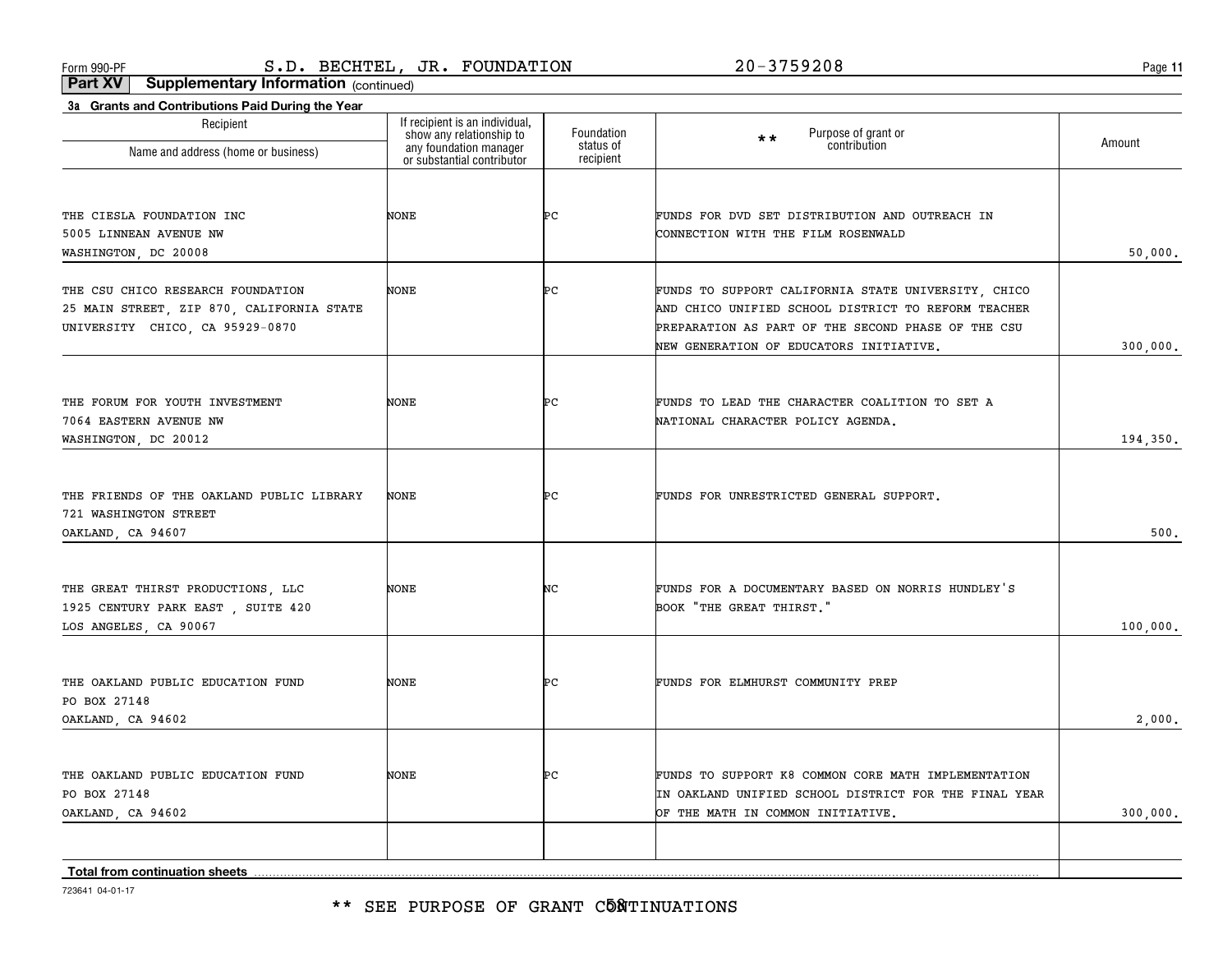\*\* SEE PURPOSE OF GRANT C5NTINUATIONS

| Recipient                                                                                                  | If recipient is an individual,<br>show any relationship to | Foundation             | Purpose of grant or<br>$\star\star$<br>contribution                                                                                                                                                          | Amount     |
|------------------------------------------------------------------------------------------------------------|------------------------------------------------------------|------------------------|--------------------------------------------------------------------------------------------------------------------------------------------------------------------------------------------------------------|------------|
| Name and address (home or business)                                                                        | any foundation manager<br>or substantial contributor       | status of<br>recipient |                                                                                                                                                                                                              |            |
| THE OAKLAND PUBLIC EDUCATION FUND<br>PO BOX 27148<br>OAKLAND, CA 94602                                     | NONE                                                       | ÞС                     | FUNDS FOR ELMHURST COMMUNITY PREP SCHOOL                                                                                                                                                                     | 1,000.     |
| THE ROMAN CATHOLIC BISHOP OF OAKLAND<br>400 ALCATRAZ AVENUE<br>OAKLAND, CA 94609                           | NONE                                                       | Þс                     | FUNDS FOR UNRESTRICTED GENERAL SUPPORT                                                                                                                                                                       | 200.       |
| THE SOLAR FOUNDATION<br>1717 PENNSYLVANIA AVENUE NW, SUITE 750<br>WASHINGTON, DC 20006                     | NONE                                                       | ÞС                     | FUNDS FOR PUERTO RICO/SOLAR SAVES LIVES                                                                                                                                                                      | 1,000.     |
| THE U C DAVIS FOUNDATION<br>UNIVERSITY OF CALIFORNIA, DAVIS WATERSHED<br>SCIENCES BUILDING DAVIS, CA 95616 | NONE                                                       | ÞС                     | FUNDS TO SUPPORT THE HIRING OF PARTIAL AND FULL WATER<br>FACULTY IN ORDER TO BUILD AND SUSTAIN THE CENTER FOR<br>WATERSHED SCIENCES' TECHNICAL CAPACITY TO INFORM<br>CALIFORNIA WATER MANAGEMENT AND POLICY. | 100,000.   |
| THE U C DAVIS FOUNDATION<br>UNIVERSITY OF CALIFORNIA, DAVIS WATERSHED<br>SCIENCES BUILDING DAVIS, CA 95616 | NONE                                                       | ÞС                     | FUNDS TO SUPPORT BUILDING AND SUSTAINING THE CENTER<br>FOR WATERSHED SCIENCES' TECHNICAL CAPACITY TO INFORM<br>CALIFORNIA WATER MANAGEMENT AND POLICY.                                                       | 1,049,202. |
| THERE WITH CARE OF THE BAY AREA<br>3475 EDISON WAY, SUITE H<br>MENLO PARK, CA 94205                        | NONE                                                       | ÞС                     | FUNDS FOR THE BAY AREA CHAPTER'S "BE THEREWITH CARE"<br>EVENT ON OCTOBER 20, 2017. ALL BENEFITS WAIVED.                                                                                                      | 10,000.    |
| TROUT UNLIMITED INC<br>1777 NORTH KENT STREET, SUITE 100<br>ARLINGTON, VA 22209-2133                       | NONE                                                       | ÞС                     | FUNDS TO PROTECT DRINKING WATER AND AQUATIC HABITAT<br>BY ACTIVITIES CARRIED OUT THROUGH THE CLEAN WATER FOR<br>ALL CAMPAIGN                                                                                 | 150,000.   |
| Total from continuation sheets                                                                             |                                                            |                        |                                                                                                                                                                                                              |            |

**Part XV Supplementary Information** (continued)

**3a Grants and Contributions Paid During the Year**

Recipient

723641 04-01-17

**11**

Form 990-PF Page S.D. BECHTEL, JR. FOUNDATION 20-3759208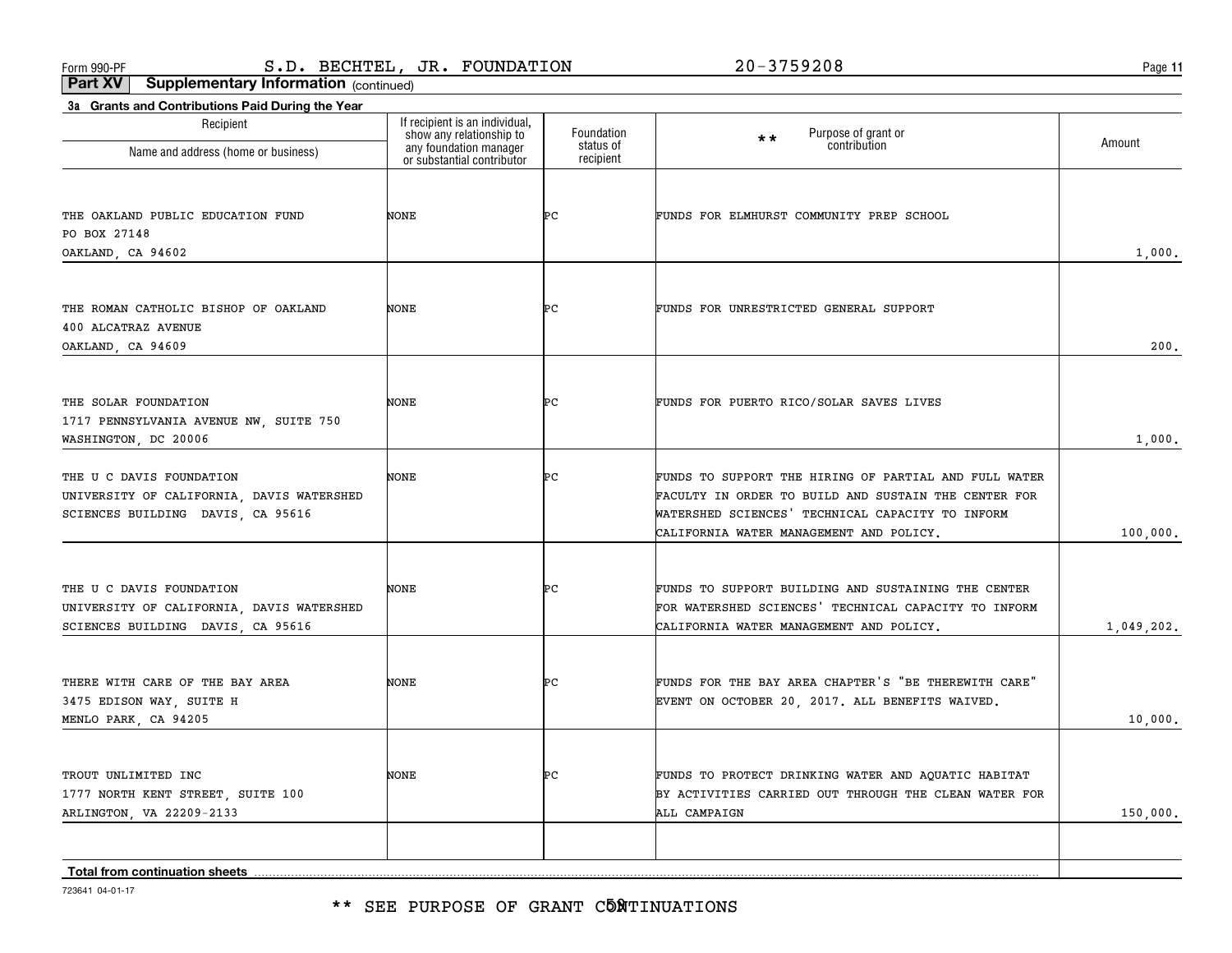any foundation manager or substantial contributor status of recipienton **Amount** Name and address (home or business) TRUST FOR CONSERVATION INNOVATION 38 GEARY STREET, SUITE 650 SAN FRANCISCO, CA 94108 100,000. NONE PC FUNDS TO SUPPORT CHANGESCALE, AN ORGANIZATION COMMITTED TO ENSURING THAT EVERY GENERATION IS INSPIRED WITH THE ENVIRONMENTAL KNOW-HOW TO CREATE TRUSTEES OF COLUMBIA UNIV TRUSTEES OF THE SMITH COLLEGE TRUST FOR CONSERVATION INNOVATION GIFT SYSTEMS, COLUMBIA ALUMNI CENTER, 622 TRUSTEES OF PRINCETON UNIVERSITY 76 ELM STREET UNION OF CONCERNED SCIENTISTS 405 14TH STREET WEST 113TH STREET, MAIL CODE 4524 NEW OFFICE OF DEVELOPMENT, THE HELM BUILDING, NORTHAMPTON, MA 01063 2 BRATTLE SQUARE NONENONENONENONENONEPCPCPC $|_{\mathsf{PC}}$ PCFUNDS FOR THE COLUMBIA COLLEGE FUND. FUNDS GIVEN AT THE REQUEST OF DEBBIE DUNCAN AS PART FUNDS FOR COLLABORATIVE WORK WITH THE CALIFORNIA FUNDS GIVEN AT THE REQUEST OF BOB PECK AS PART OF THE OF THE DIRECTOR'S GRANT PROGRAM DESIGNATED FOR FUNDS FOR UNRESTRICTED GENERAL SUPPORT. WATER DATA COLLABORATIVE AND OTHER RELATED WATER DATA 75,000. DIRECTORS GRANT PROGRAM DESIGNATED FOR FRESHMAN DEBORAH L. DUNCAN AND BARNETT LIPTON ENDOWED 200,000. 1,000. HEALTHY COMMUNITIES AND A HEALTHY PLANET. OAKLAND, CA 94612 YORK, NY 10025 330 ALEXANDER STREET PRINCETON, NJ 08540 CAMBRIDGE, MA 02138 UNITED RELIGIONS TO THE REQUEST OF JOHN WEISER AS PART OF A RELIGIONS P.O. BOX 29242 **THE DIRECTORS GRANT PROGRAM.** SAN FRANCISCO, CA 94129 100,000. ACTIVITIES.SCHOLARS INSTITUTE. INTERNSHIP FUND-PRAXIS. 50,000. 200.

Foundation

#### **Total from continuation sheets**

723641 04-01-17

\*\*

Form 990-PF Page S.D. BECHTEL, JR. FOUNDATION 20-3759208 **Part XV Supplementary Information** (continued)

> If recipient is an individual, show any relationship to

**3a Grants and Contributions Paid During the Year**

Recipient

Purpose of grant or **contribution** 

**11**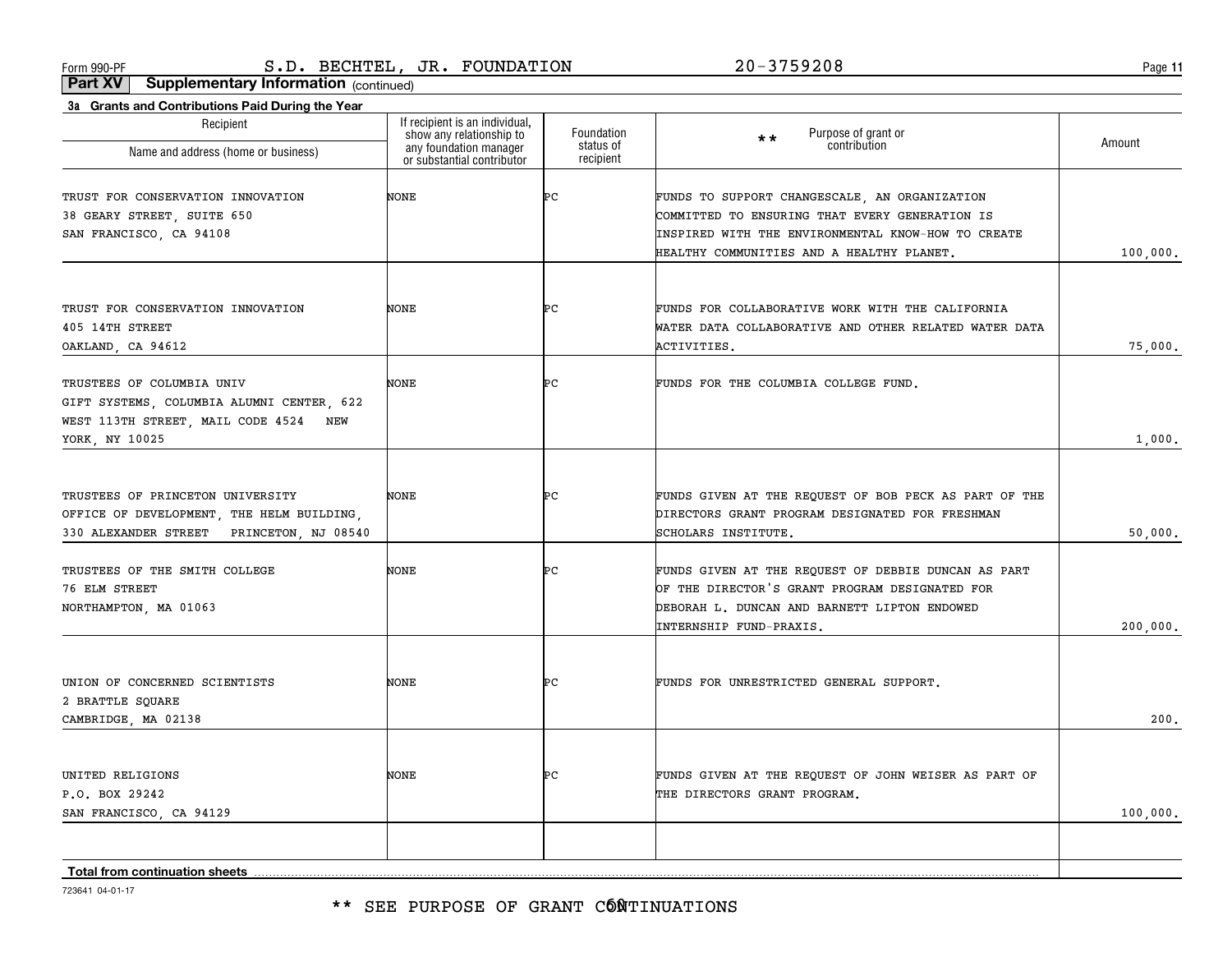**11**

**Part XV Supplementary Information** (continued)

| Recipient                                | If recipient is an individual,<br>show any relationship to | Foundation             | Purpose of grant or<br>$**$                           |          |
|------------------------------------------|------------------------------------------------------------|------------------------|-------------------------------------------------------|----------|
| Name and address (home or business)      | any foundation manager<br>or substantial contributor       | status of<br>recipient | contribution                                          | Amount   |
| UNIVERSITY CORPORATION AT MONTEREY BAY   | NONE                                                       | Þс                     | FUNDS TO SUPPORT CALIFORNIA STATE UNIVERSITY,         |          |
| 100 CAMPUS CENTER - AVC                  |                                                            |                        | MONTEREY BAY AND MONTEREY PENINSULA UNIFIED SCHOOL    |          |
| SEASIDE, CA 93955                        |                                                            |                        | DISTRICT TO REFORM TEACHER PREPARATION AS PART OF THE |          |
|                                          |                                                            |                        | SECOND PHASE OF THE CSU NEW GENERATION OF EDUCATORS   |          |
|                                          |                                                            |                        | INITIATIVE.                                           | 193,318. |
| UNIVERSITY ENTERPRISES INC               | NONE                                                       | Þс                     | FUNDS TO SUPPORT CALIFORNIA STATE UNIVERSITY,         |          |
| 6000 J STREET                            |                                                            |                        | SACRAMENTO AND SACRAMENTO CITY UNIFIED SCHOOL         |          |
| SACRAMENTO, CA 95818                     |                                                            |                        | DISTRICT TO REFORM TEACHER PREPARATION AS PART OF THE |          |
|                                          |                                                            |                        | SECOND PHASE OF THE CSU NEW GENERATION OF EDUCATORS   |          |
|                                          |                                                            |                        | INITIATIVE.                                           | 297,071. |
| UNIVERSITY OF CALIFORNIA BERKELEY        | NONE                                                       | Þс                     | FUNDS FOR UNRESTRICTED GENERAL SUPPORT OF THE UC      |          |
| FOUNDATION                               |                                                            |                        | BERKELEY HAAS SCHOOL OF BUSINESS.                     |          |
| UNIVERSITY OF CALIFORNIA, BERKELEY, 2080 |                                                            |                        |                                                       |          |
| ADDISON STREET, SUITE 4200 BERKELEY, CA  |                                                            |                        |                                                       |          |
| 94720-4200                               |                                                            |                        |                                                       | 2,500.   |
| UNIVERSITY OF CALIFORNIA BERKELEY        | NONE                                                       | Þс                     | FUNDS FOR UNRESTRICTED GENERAL SUPPORT.               |          |
| FOUNDATION                               |                                                            |                        |                                                       |          |
| UNIVERSITY OF CALIFORNIA, BERKELEY, 2080 |                                                            |                        |                                                       |          |
| ADDISON STREET, SUITE 4200 BERKELEY, CA  |                                                            |                        |                                                       |          |
| 94720-4200                               |                                                            |                        |                                                       | 1,000.   |
| UNIVERSITY OF CALIFORNIA SAN FRANCISCO   | NONE                                                       | Þс                     | FUNDS TO TRANSFORM THE HEALTH CARE OF OLDER ADULTS    |          |
| FOUNDATION                               |                                                            |                        | THROUGH TIDESWELL, A UCSF DIVISION OF GERIATRICS      |          |
| 220 MONTGOMERY STREET 5TH FLOOR SAN      |                                                            |                        | PROGRAM THAT IS BECOMING A NATIONAL MODEL FOR         |          |
| FRANCISCO, CA 94104 SAN FRANCISCO, CA    |                                                            |                        | GERIATRIC LEADERSHIP TRAINING PROGRAMS, CREATIVE      |          |
| 94104                                    |                                                            |                        | CLINICAL CARE, AND TARGETED RESEARCH TO INFORM BEST   | 500,000. |
|                                          |                                                            |                        |                                                       |          |
| UNIVERSITY OF CALIFORNIA SAN FRANCISCO   | <b>NONE</b>                                                | ÞС                     | FUNDS GIVEN AT THE REQUEST OF MRS. ELIZABETH H.       |          |
| FOUNDATION                               |                                                            |                        | BECHTEL AS PART OF THE DIRECTOR'S GRANT PROGRAM       |          |
| 220 MONTGOMERY STREET, 5TH FLOOR         |                                                            |                        | DESIGNATED FOR TIDESWELL.                             |          |
| SAN FRANCISCO, CA 94104                  |                                                            |                        |                                                       | 200,000. |
| UNIVERSITY OF CALIFORNIA SAN FRANCISCO   | <b>NONE</b>                                                | ÞС                     | FUNDS TO SUPPORT FREMONT GROUP'S FUND RAISING EFFORTS |          |
| FOUNDATION                               |                                                            |                        | FOR BREAST CANCER ON BEHALF OF UCSF'S ATHENA BREAST   |          |
| 220 MONTGOMERY STREET, 5TH FLOOR SAN     |                                                            |                        | HEALTH NETWORK.                                       |          |
| FRANCISCO, CA 94104 SAN FRANCISCO, CA    |                                                            |                        |                                                       |          |
| 94104                                    |                                                            |                        |                                                       | 5.000.   |
|                                          |                                                            |                        |                                                       |          |
| <b>Total from continuation sheets</b>    |                                                            |                        |                                                       |          |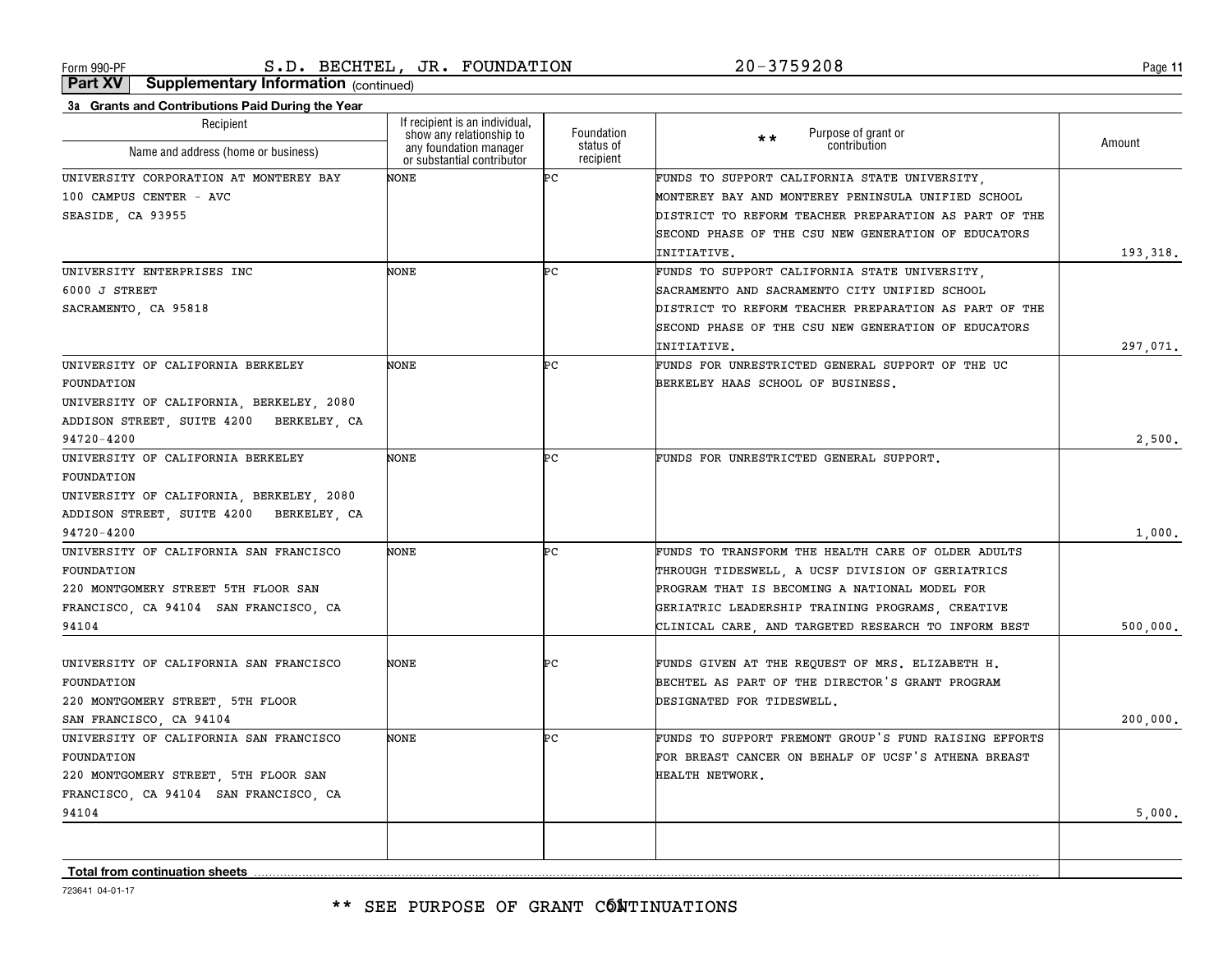\*\* SEE PURPOSE OF GRANT CÓÑTINUATIONS

723641 04-01-17

| Recipient<br>Name and address (home or business)                                                                                                             | If recipient is an individual,<br>show any relationship to<br>any foundation manager<br>or substantial contributor | Foundation<br>status of<br>recipient | Purpose of grant or<br>contribution<br>$\star\star$                                                                                          | Amount  |
|--------------------------------------------------------------------------------------------------------------------------------------------------------------|--------------------------------------------------------------------------------------------------------------------|--------------------------------------|----------------------------------------------------------------------------------------------------------------------------------------------|---------|
| UNIVERSITY OF CALIFORNIA SAN FRANCISCO<br>FOUNDATION<br>220 MONTGOMERY STREET, 5TH FLOOR<br>SAN FRANCISCO, CA 94104                                          | NONE                                                                                                               | Þс                                   | FUNDS GIVEN AT THE REQUEST OF ALAN DACHS AS PART OF<br>THE DIRECTOR'S GRANT PROGRAM DESIGNATED FOR SUPPORT<br>OF THE JAY LEVY LABORATORY.    | 50,000. |
| UNIVERSITY OF CALIFORNIA SAN FRANCISCO<br>FOUNDATION<br>UCSF MEDICAL CENTER SPECIAL EVENTS, 1560<br>3RD STREET, SUITE E, BOX 3105 SAN<br>FRANCISCO, CA 94143 | NONE                                                                                                               | Þс                                   | FUNDS FOR THE UCSF NEURO-ONCOLOGY GORDON MURRAY<br>CAREGIVER PROGRAM BENEFIT ON THURSDAY, MARCH 16,<br>2017, AT THE REQUEST OF JAMIE GREENE. | 5,000.  |
| UNIVERSITY OF RICHMOND<br>28 WESTHAMPTON WAY<br>RICHMOND, VA 23173                                                                                           | NONE                                                                                                               | ÞС                                   | FUNDS GIVEN AT THE REQUEST OF BOB PECK AS PART OF THE<br>DIRECTORS GRANT PROGRAM DESIGNATED FOR THE URISE<br>PROGRAM.                        | 50,000. |
| URBAN JUSTICE CENTER<br>40 RECTOR STREET, 9TH FLOOR<br>NEW YORK, NY 10006                                                                                    | NONE                                                                                                               | Þс                                   | FUNDS FOR UNRESTRICTED GENERAL SUPPORT                                                                                                       | 600.    |
| VALLECITOS MOUNTAIN REFUGE<br>PO BOX 4051<br>DURANGO, CO 81302                                                                                               | NONE                                                                                                               | ÞС                                   | FUNDS FOR UNRESTRICTED GENERAL SUPPORT.                                                                                                      | 1,000,  |
| VIDA VERDE NATURE EDUCATION<br>3540 LA HONDA ROAD<br>SAN GREGORIO, CA 94074                                                                                  | <b>NONE</b>                                                                                                        | ÞС                                   | FUNDS FOR UNRESTRICTED GENERAL SUPPORT                                                                                                       | 700.    |
| WALK SAN FRANCISCO FOUNDATION<br>333 HAYES STREET, SUITE 202<br>SAN FRANCISCO, CA 94102                                                                      | <b>NONE</b>                                                                                                        | ÞС                                   | FUNDS FOR UNRESTRICTED GENERAL SUPPORT                                                                                                       | 500.    |
| Total from continuation sheets                                                                                                                               |                                                                                                                    |                                      |                                                                                                                                              |         |

**Part XV Supplementary Information** (continued)

**3a Grants and Contributions Paid During the Year**

Form 990-PF Page S.D. BECHTEL, JR. FOUNDATION 20-3759208

**11**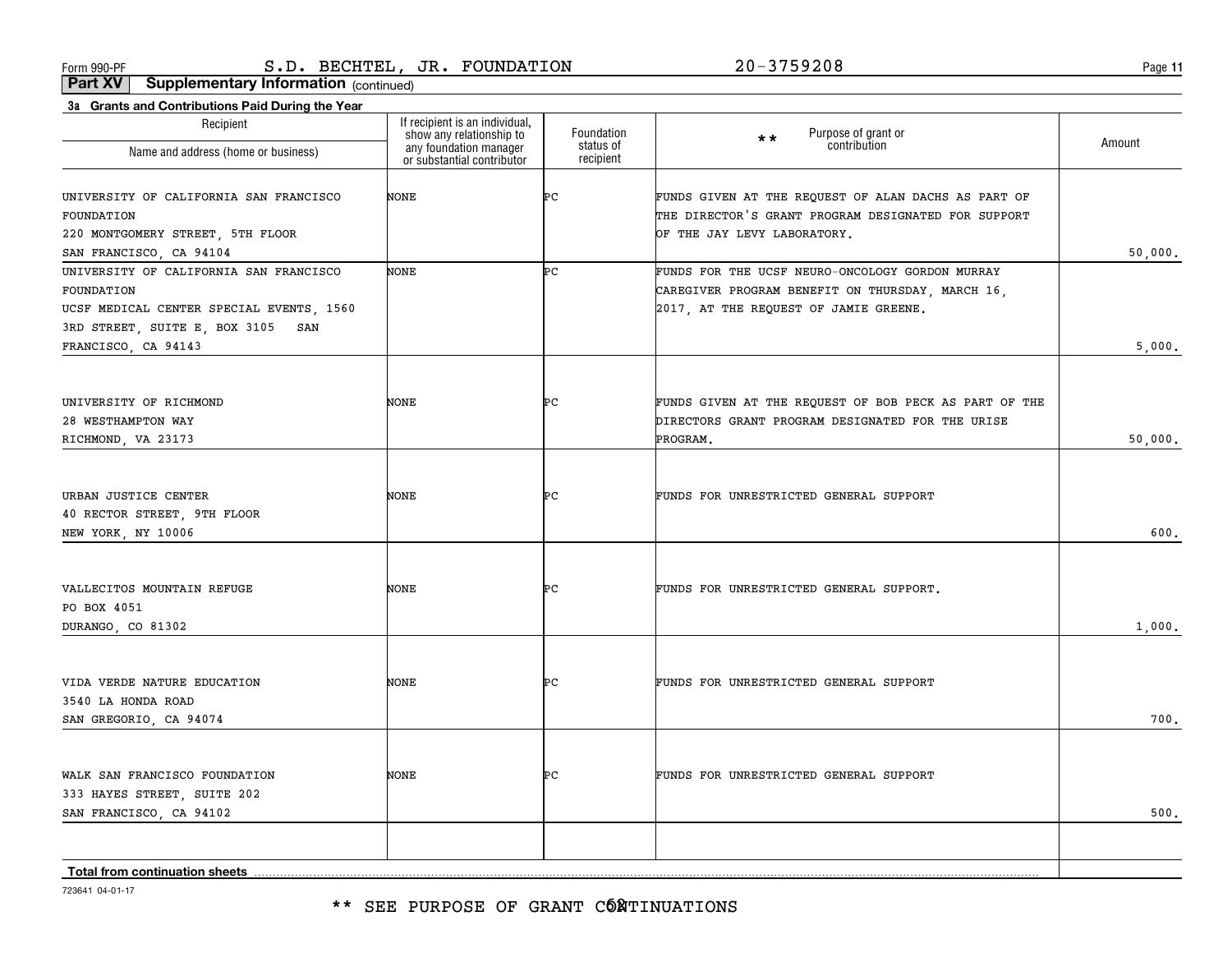**11**

**Part XV Supplementary Information** (continued)

| 3a Grants and Contributions Paid During the Year<br>Recipient                           |                                                                                                                    |                                      |                                                                                                                                                                                     |            |
|-----------------------------------------------------------------------------------------|--------------------------------------------------------------------------------------------------------------------|--------------------------------------|-------------------------------------------------------------------------------------------------------------------------------------------------------------------------------------|------------|
| Name and address (home or business)                                                     | If recipient is an individual,<br>show any relationship to<br>any foundation manager<br>or substantial contributor | Foundation<br>status of<br>recipient | Purpose of grant or<br>contribution<br>$\star\star$                                                                                                                                 | Amount     |
| WALK SAN FRANCISCO FOUNDATION                                                           | NONE                                                                                                               | ÞС                                   | FUNDS FOR UNRESTRICTED GENERAL SUPPORT                                                                                                                                              |            |
| 333 HAYES STREET, SUITE 202<br>SAN FRANCISCO, CA 94102                                  |                                                                                                                    |                                      |                                                                                                                                                                                     | 200.       |
| WALK SAN FRANCISCO FOUNDATION<br>333 HAYES STREET, SUITE 202<br>SAN FRANCISCO, CA 94102 | NONE                                                                                                               | ÞС                                   | FUNDS DESIGNATED FOR PEAK2PEAK 2017.                                                                                                                                                | 500.       |
| WALK SAN FRANCISCO FOUNDATION<br>333 HAYES STREET, SUITE 202<br>SAN FRANCISCO, CA 94102 | NONE                                                                                                               | ÞС                                   | FUNDS DESIGNATED FOR PEAK2PEAK 2017.                                                                                                                                                | 100.       |
| WALK SAN FRANCISCO FOUNDATION<br>333 HAYES STREET, SUITE 202<br>SAN FRANCISCO, CA 94102 | NONE                                                                                                               | ÞС                                   | FUNDS FOR UNRESTRICTED GENERAL SUPPORT.                                                                                                                                             | 2,900.     |
| WATER FOUNDATION<br>555 CAPITOL MALL, SUITE 1095<br>SACRAMENTO, CA 95814                | NONE                                                                                                               | ÞС                                   | FUNDS FOR THE WATER FOUNDATION, A POOLED,<br>PHILANTHROPIC FUND TO ADVANCE SUSTAINABLE WATER<br>MANAGEMENT.                                                                         | 3,000,000. |
| WESTED<br>730 HARRISON STREET<br>SAN FRANCISCO, CA 94107                                | NONE                                                                                                               | ÞС                                   | FUNDS FOR THE EVALUATION OF CA STATE UNIVERSITY NEW<br>GENERATION OF EDUCATORS INITIATIVE (WITH SRI).                                                                               | 687,063.   |
| WESTED<br>730 HARRISON STREET<br>SAN FRANCISCO, CA 94107                                | NONE                                                                                                               | ÞС                                   | FUNDS TO SUPPORT THE EXPANSION OF SCOPE OF THE CA K-8<br>NGSS EARLY IMPLEMENTATION INITIATIVE EVALUATION AND<br>TO FOCUS THE EVALUATION AUDIENCE ON POLICY MAKERS AND<br>DISTRICTS. | 449,470.   |
| <b>Total from continuation sheets</b>                                                   |                                                                                                                    |                                      |                                                                                                                                                                                     |            |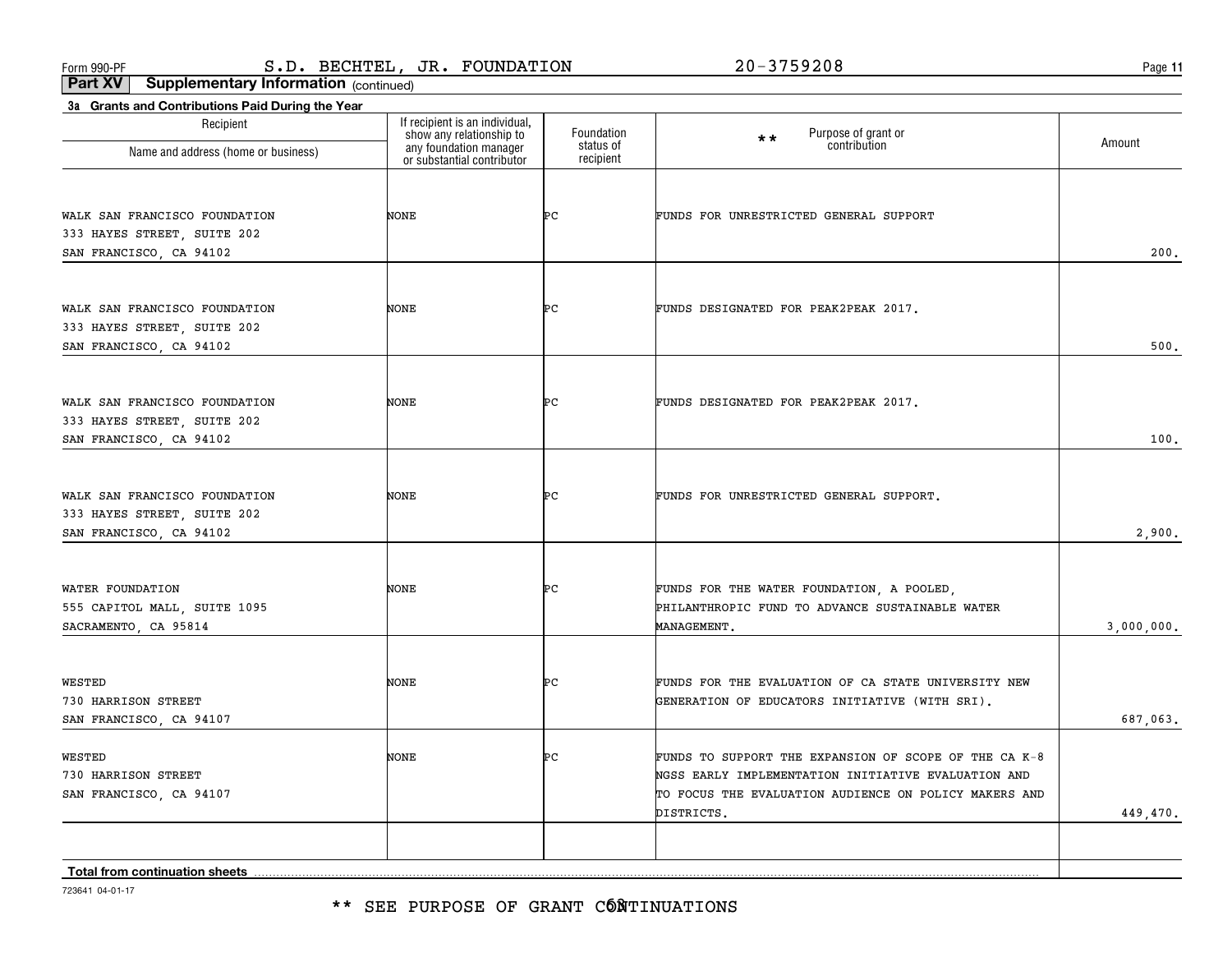**11**

**Part XV Supplementary Information** (continued)

| 3a Grants and Contributions Paid During the Year<br>Recipient | If recipient is an individual,<br>show any relationship to<br>any foundation manager | Foundation             | Purpose of grant or                                   |              |
|---------------------------------------------------------------|--------------------------------------------------------------------------------------|------------------------|-------------------------------------------------------|--------------|
| Name and address (home or business)                           | or substantial contributor                                                           | status of<br>recipient | $\star\star$<br>contribution                          | Amount       |
| WESTED                                                        | <b>NONE</b>                                                                          | ÞС                     | FUNDS FOR WESTED'S K12 ALLIANCE TO PILOT NEXT         |              |
| 730 HARRISON STREET                                           |                                                                                      |                        | GENERATION SCIENCE STANDARD (NGSS) TOOLS AND          |              |
| SAN FRANCISCO, CA 94107                                       |                                                                                      |                        | PROCESSES IN EIGHT DISTRICTS TO SERVE AS EXEMPLARS    |              |
|                                                               |                                                                                      |                        | FOR EARLY NGSS IMPLEMENTATION.                        | 4, 237, 226. |
|                                                               |                                                                                      |                        |                                                       |              |
| WESTED                                                        | <b>NONE</b>                                                                          | ÞС                     | FUNDS FOR THE EVALUATION, BOTH FORMATIVE AND          |              |
| 730 HARRISON STREET<br>SAN FRANCISCO, CA 94107                |                                                                                      |                        | SUMMATIVE, OF THE MATH IN COMMON INITIATIVE.          | 1,513,588.   |
|                                                               |                                                                                      |                        |                                                       |              |
| WILDERNESS TORAH                                              | <b>NONE</b>                                                                          | ÞС                     | FUNDS FOR UNRESTRICTED GENERAL SUPPORT                |              |
| 2095 ROSE STREET, SUITE 202                                   |                                                                                      |                        |                                                       |              |
| BERKELEY, CA 94709                                            |                                                                                      |                        |                                                       | 200.         |
| WINDWARD FUND                                                 | <b>NONE</b>                                                                          | ÞС                     | FUNDS TO SUPPORT OPENET, A COLLABORATIVE EFFORT       |              |
| 1201 CONNECTICUT AVENUE NW, SUITE 300                         |                                                                                      |                        | BETWEEN AGRICULTURAL LEADERS AND THE RESEARCH         |              |
| WASHINGTON, DC 20036                                          |                                                                                      |                        | COMMUNITY TO IMPROVE INFORMATION ABOUT AGRICULTURAL   |              |
|                                                               |                                                                                      |                        | WATER USE.                                            | 1,300,000.   |
| WINDWARD FUND                                                 | <b>NONE</b>                                                                          | ÞС                     | FUNDS TO SUPPORT A FORUM FOR WATER FUNDERS TO WORK    |              |
| 1201 CONNECTICUT AVENUE NW, SUITE 300                         |                                                                                      |                        | TOGETHER TO FURTHER STRATEGIES, COLLABORATION AND     |              |
| WASHINGTON, DC 20036                                          |                                                                                      |                        | FUNDRAISING FOR THE WATER FIELD, CONTINUING EFFORTS   |              |
|                                                               |                                                                                      |                        | LAUNCHED THROUGH THE WATER FUNDER INITIATIVE.         | 500,000.     |
|                                                               |                                                                                      |                        |                                                       |              |
| WINDWARD FUND                                                 | <b>NONE</b>                                                                          | ÞС                     | FUNDS TO SCOPE A WATER INNOVATION FUND THAT LEVERAGES |              |
| 1201 CONNECTICUT AVENUE NW, SUITE 300                         |                                                                                      |                        | CAPITAL FROM CLEAN WATER STATE REVOLVING FUNDS AND    |              |
| WASHINGTON, DC 20036                                          |                                                                                      |                        | SEEKS TO INFLUENCE BROADER SRF CAPITAL FLOWS.         | 250,000.     |
| WINDWARD FUND                                                 | NONE                                                                                 | ÞС                     | FUNDS TO CREATE THE POLICIES AND MECHANISMS TO        |              |
| 1201 CONNECTICUT AVENUE NW, SUITE 300                         |                                                                                      |                        | SUPPORT IMPLEMENTATION OF DYNAMIC CONSERVATION IN NEW |              |
| WASHINGTON, DC 20036                                          |                                                                                      |                        | WAYS.                                                 | 1,001,579.   |
|                                                               |                                                                                      |                        |                                                       |              |
| Total from continuation sheets                                |                                                                                      |                        |                                                       |              |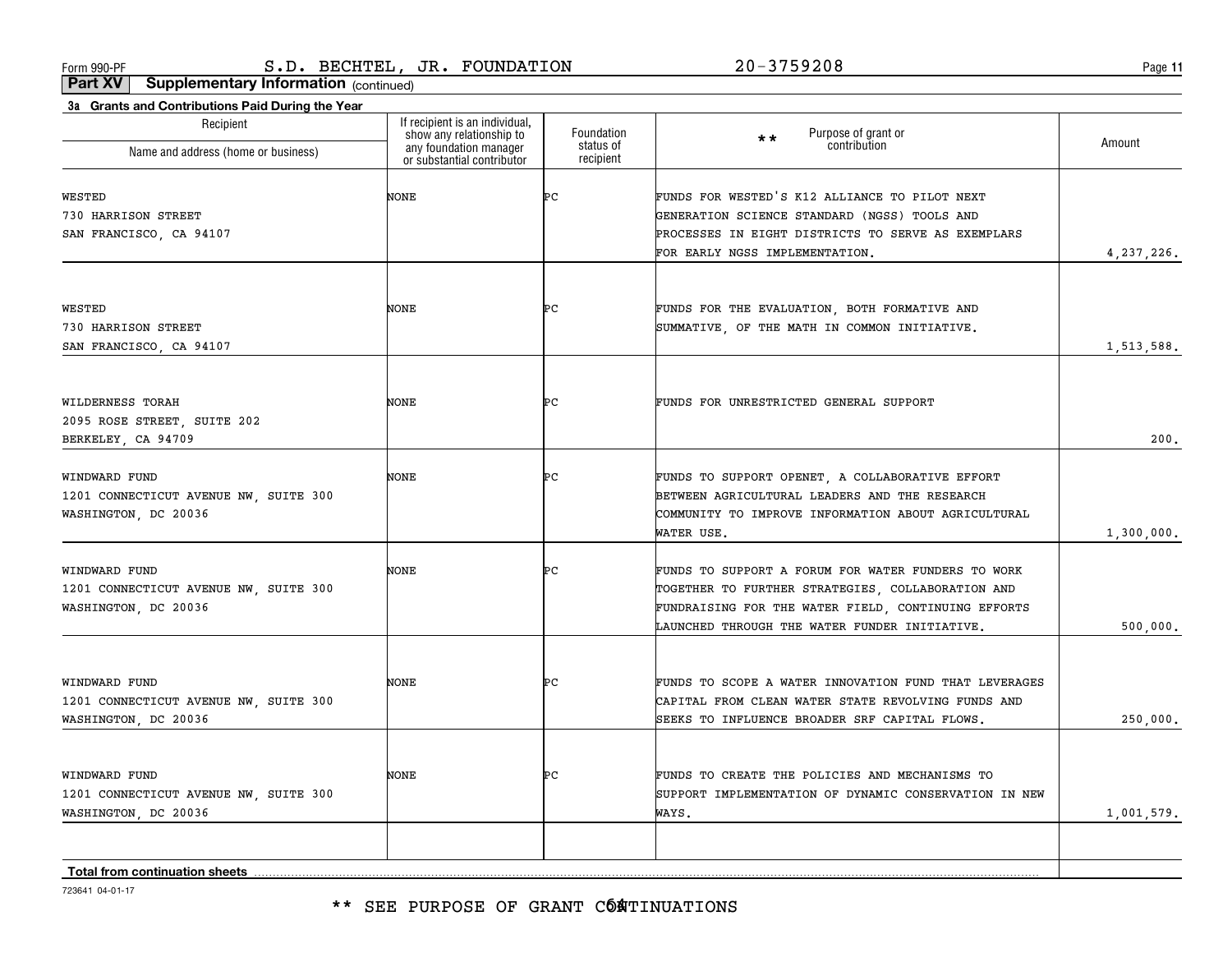\*\* SEE PURPOSE OF GRANT CÓÑTINUATIONS

723641 04-01-17

| Recipient<br>Name and address (home or business) | If recipient is an individual,<br>show any relationship to<br>any foundation manager | Foundation<br>status of | Purpose of grant or<br>contribution<br>$\star \star$ | Amount   |
|--------------------------------------------------|--------------------------------------------------------------------------------------|-------------------------|------------------------------------------------------|----------|
|                                                  | or substantial contributor                                                           | recipient               |                                                      |          |
|                                                  |                                                                                      |                         |                                                      |          |
| WINDWARD FUND                                    | NONE                                                                                 | ÞС                      | SUPPLEMENTAL FUNDS FOR THE LIQUID ASSETS PROJECT AS  |          |
| 1201 CONNECTICUT AVENUE NW, SUITE 300            |                                                                                      |                         | IT SEEKS TO CLOSE ITS FIRST AGRICULTURAL AND         |          |
| WASHINGTON, DC 20036                             |                                                                                      |                         | MUNICIPAL DEALS.                                     | 250,000, |
|                                                  |                                                                                      |                         |                                                      |          |
| WINDWARD FUND                                    | NONE                                                                                 | ÞС                      | FUNDS TO DEVELOP A NEW STATEWIDE CONSERVATION        |          |
| 1201 CONNECTICUT AVENUE NW, SUITE 300            |                                                                                      |                         | APPROACH CALLED REGIONAL CONSERVATION FRAMEWORKS AND |          |
| WASHINGTON, DC 20036                             |                                                                                      |                         | TO TEST THIS APPROACH IN A NUMBER OF LOCATIONS.      | 559,000, |
| WINDWARD FUND                                    | NONE                                                                                 | Þс                      | FUNDS FOR THE SECOND PHASE OF THE WATER FUNDER       |          |
| 1201 CONNECTICUT AVENUE NW, SUITE 300            |                                                                                      |                         | INITIATIVE, A COLLABORATIVE EFFORT TO IDENTIFY AND   |          |
| WASHINGTON, DC 20036                             |                                                                                      |                         | ACTIVATE PROMISING WATER SOLUTIONS THROUGH STRATEGIC |          |
|                                                  |                                                                                      |                         | PHILANTHROPIC INVESTMENTS IN THE UNITED STATES,      |          |
|                                                  |                                                                                      |                         | STARTING IN THE WEST WHERE SCARCITY AND RELIABILITY  | 750,000, |
|                                                  |                                                                                      |                         |                                                      |          |
| YES NATURE TO NEIGHBORHOODS                      | NONE                                                                                 | ÞС                      | FUNDS FOR UNRESTRICTED GENERAL SUPPORT               |          |
| 3029 MACDONALD AVENUE                            |                                                                                      |                         |                                                      |          |
| RICHMOND, CA 94804                               |                                                                                      |                         |                                                      | 2,000,   |
|                                                  |                                                                                      |                         |                                                      |          |
|                                                  |                                                                                      |                         |                                                      |          |
| YOSEMITE FOUNDATION                              | NONE                                                                                 | ÞС                      | FUNDS FOR UNRESTRICTED GENERAL SUPPORT.              |          |
| 101 MONTGOMERY STREET, SUITE 1700                |                                                                                      |                         |                                                      | 1,000,   |
| SAN FRANCISCO, CA 94104-4129                     |                                                                                      |                         |                                                      |          |
|                                                  |                                                                                      |                         |                                                      |          |
| YOUTH ENRICHMENT STRATEGIES                      | NONE                                                                                 | ÞС                      | FUNDS FOR UNRESTRICTED GENERAL SUPPORT.              |          |
| 3029 MACDONALD AVENUE                            |                                                                                      |                         |                                                      |          |
| RICHMOND, CA 94804                               |                                                                                      |                         |                                                      | 800.     |
|                                                  |                                                                                      |                         |                                                      |          |
| YOUTH ENRICHMENT STRATEGIES                      | NONE                                                                                 | ÞС                      | FUNDS FOR UNRESTRICTED GENERAL SUPPORT.              |          |
| 3029 MACDONALD AVENUE                            |                                                                                      |                         |                                                      |          |
| RICHMOND, CA 94804                               |                                                                                      |                         |                                                      | 100.     |
|                                                  |                                                                                      |                         |                                                      |          |
| <b>Total from continuation sheets</b>            |                                                                                      |                         |                                                      |          |
|                                                  |                                                                                      |                         |                                                      |          |

## **Part XV Supplementary Information** (continued)

**3a Grants and Contributions Paid During the Year**

Form 990-PF Page S.D. BECHTEL, JR. FOUNDATION 20-3759208

**11**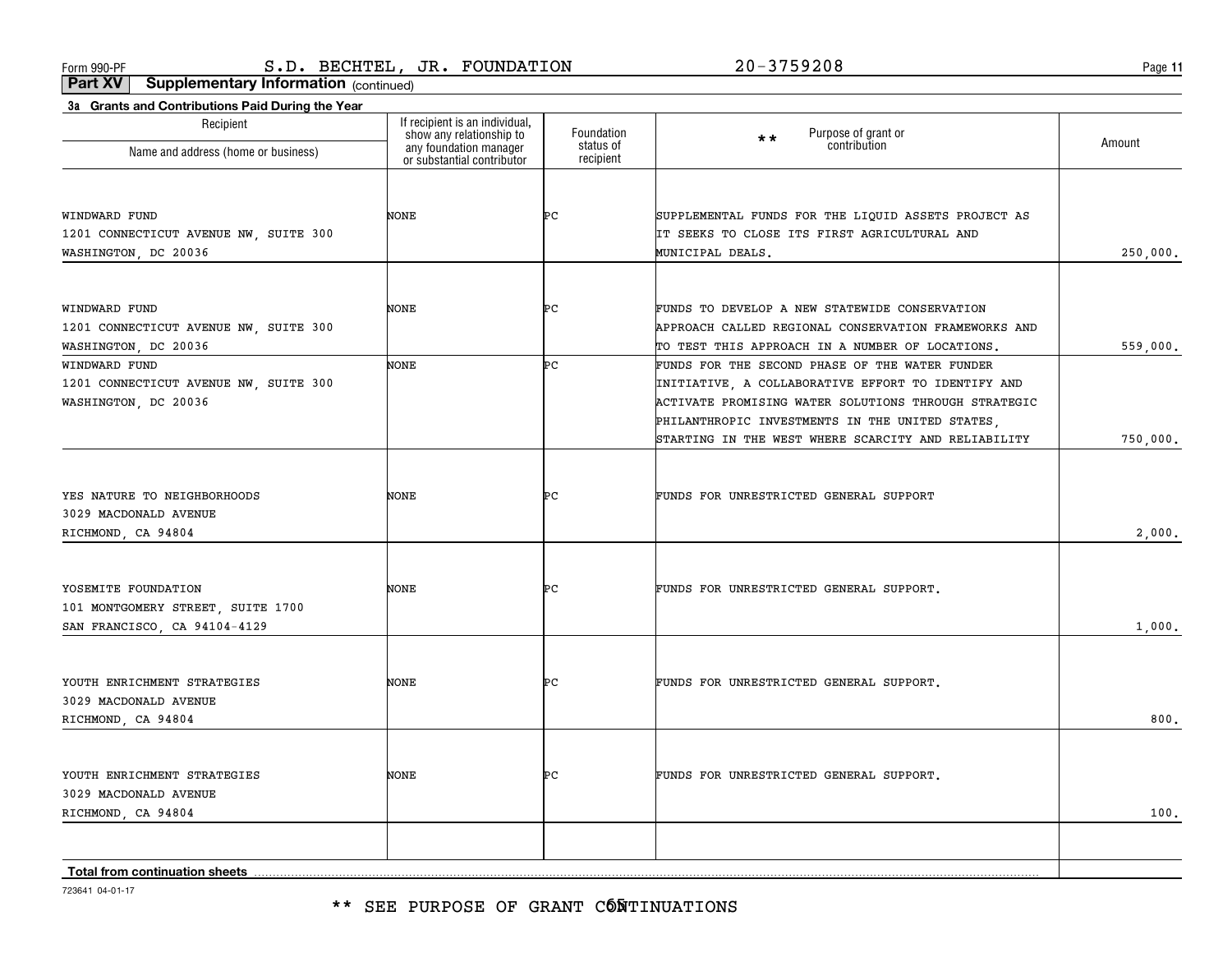**11**

**Part XV Supplementary Information** (continued)

| 3a Grants and Contributions Paid During the Year |                                                                                                                    |                        |                                                       |        |
|--------------------------------------------------|--------------------------------------------------------------------------------------------------------------------|------------------------|-------------------------------------------------------|--------|
| Recipient                                        | If recipient is an individual,<br>show any relationship to<br>any foundation manager<br>or substantial contributor | Foundation             | Purpose of grant or<br>contribution<br>$\star\,\star$ | Amount |
| Name and address (home or business)              |                                                                                                                    | status of<br>recipient |                                                       |        |
|                                                  |                                                                                                                    |                        |                                                       |        |
| YOUTH ENRICHMENT STRATEGIES                      | NONE                                                                                                               | ÞС                     | FUNDS FOR UNRESTRICTED GENERAL SUPPORT.               |        |
| 3029 MACDONALD AVENUE                            |                                                                                                                    |                        |                                                       |        |
| RICHMOND, CA 94804                               |                                                                                                                    |                        |                                                       | 2,000. |
|                                                  |                                                                                                                    |                        |                                                       |        |
|                                                  |                                                                                                                    |                        |                                                       |        |
|                                                  |                                                                                                                    |                        |                                                       |        |
|                                                  |                                                                                                                    |                        |                                                       |        |
|                                                  |                                                                                                                    |                        |                                                       |        |
|                                                  |                                                                                                                    |                        |                                                       |        |
|                                                  |                                                                                                                    |                        |                                                       |        |
|                                                  |                                                                                                                    |                        |                                                       |        |
|                                                  |                                                                                                                    |                        |                                                       |        |
|                                                  |                                                                                                                    |                        |                                                       |        |
|                                                  |                                                                                                                    |                        |                                                       |        |
|                                                  |                                                                                                                    |                        |                                                       |        |
|                                                  |                                                                                                                    |                        |                                                       |        |
|                                                  |                                                                                                                    |                        |                                                       |        |
|                                                  |                                                                                                                    |                        |                                                       |        |
|                                                  |                                                                                                                    |                        |                                                       |        |
|                                                  |                                                                                                                    |                        |                                                       |        |
|                                                  |                                                                                                                    |                        |                                                       |        |
|                                                  |                                                                                                                    |                        |                                                       |        |
|                                                  |                                                                                                                    |                        |                                                       |        |
|                                                  |                                                                                                                    |                        |                                                       |        |
|                                                  |                                                                                                                    |                        |                                                       |        |
|                                                  |                                                                                                                    |                        |                                                       |        |
|                                                  |                                                                                                                    |                        |                                                       |        |
|                                                  |                                                                                                                    |                        |                                                       |        |
|                                                  |                                                                                                                    |                        |                                                       |        |
| Total from continuation sheets                   |                                                                                                                    |                        |                                                       |        |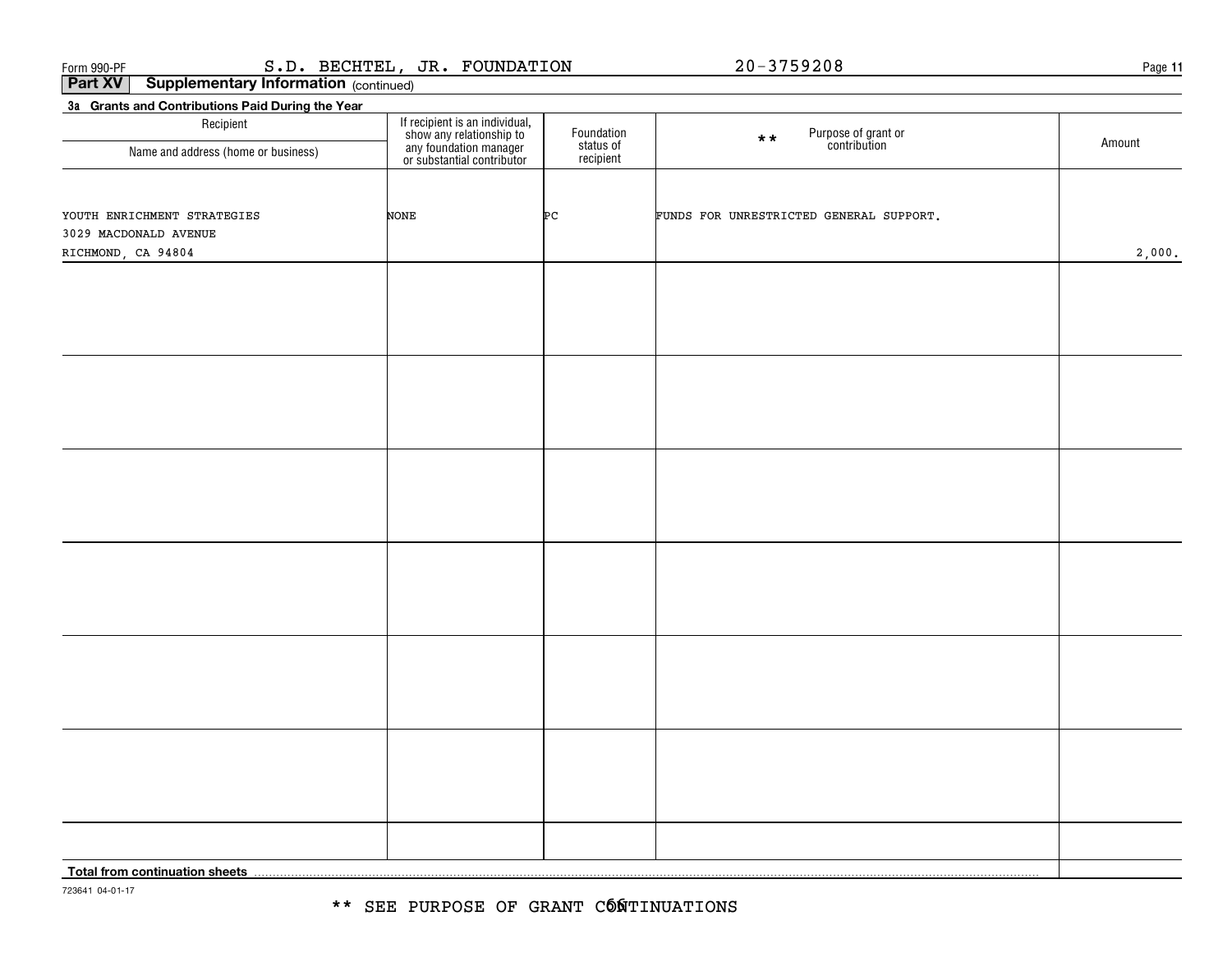**11**

### **3b Grants and Contributions Approved for Future Payment Part XV Supplementary Information** (continued)

| of and and continuations approved for Future Fayment<br>Recipient                                                         | If recipient is an individual,<br>show any relationship to<br>any foundation manager | Foundation<br>status of | Purpose of grant or<br>contribution<br>$**$                                                                                                                                                             | Amount      |
|---------------------------------------------------------------------------------------------------------------------------|--------------------------------------------------------------------------------------|-------------------------|---------------------------------------------------------------------------------------------------------------------------------------------------------------------------------------------------------|-------------|
| Name and address (home or business)                                                                                       | or substantial contributor                                                           | recipient               |                                                                                                                                                                                                         |             |
| BOY SCOUTS OF AMERICA<br>1325 WEST WALNUT HILL LANE<br>IRVING, TX 75015-2079                                              | <b>NONE</b>                                                                          | ÞС                      | FUNDS TO SUPPORT THE CONSTRUCTION OF A PERMANENT<br>DINING HALL AND BUNKHOUSE AT THE SUMMIT BECHTEL<br>FAMILY RESERVE.                                                                                  | 4,000,000.  |
| BOY SCOUTS OF AMERICA<br>1325 WEST WALNUT HILL LANE<br>IRVING, TX 75015-2079                                              | NONE                                                                                 | ÞС                      | FUNDS TO IMPLEMENT A NATIONWIDE STUDY TO DEFINE AND<br>VALIDATE ADULT PRACTICES THAT FOSTER YOUTH CHARACTER<br>DEVELOPMENT IN SCOUTING.                                                                 | 6,632,758.  |
| CALIFORNIA COMMISSION ON TEACHER<br>CREDENTIALING<br>1900 CAPITOL AVENUE                                                  | NONE                                                                                 | ÞС                      | FUNDS FOR STAFF DEVELOPMENT ON DATA ANALYSIS AND DATA<br>INFRASTRUCTURE SUPPORT.                                                                                                                        |             |
| SACRAMENTO, CA 95811                                                                                                      |                                                                                      |                         |                                                                                                                                                                                                         | 150,000.    |
| CALIFORNIA COUNTY SUPERINTENDENTS<br>EDUCATIONAL SERVICES ASSOCIATION<br>1121 L STREET, SUITE 510<br>SACRAMENTO, CA 95814 | NONE                                                                                 | ÞС                      | FUNDS TO SUPPORT CCSESA'S COMMUNITIES OF PRACTICE AND<br>COLLABORATION COMMITTEES ON MATH AND SCIENCE<br>STANDARDS IMPLEMENTATION.                                                                      | 3,078,829.  |
| CALMATTERS<br>1017 L STREET #261<br>SACRAMENTO, CA 95814                                                                  | NONE                                                                                 | ÞС                      | FUNDS FOR CALMATTERS TO CONTINUE PRODUCING INNOVATIVE<br>JOURNALISM AND EXPAND THE REACH OF ITS STORIES TO<br>CEMENT ITS POSITION AS AN INTEGRAL PART OF<br>CALIFORNIA'S CIVIC LIFE.                    | 150,000.    |
| CAMP FIRE<br>1801 MAIN STREET, SUITE 200<br>KANSAS CITY, MO 64108                                                         | NONE                                                                                 | ÞС                      | FUNDS TO STRENGTHEN CAMP FIRE NATIONAL HEADQUARTERS<br>CAPACITY TO SUPPORT COUNCILS IN THEIR ABILITY TO<br>PROVIDE SUSTAINABLE, HIGH QUALITY CHARACTER BUILDING<br>PROGRAMS TO THEIR LOCAL COMMUNITIES. | 2,500,000.  |
| <b>CNATURENET</b><br>808 14TH AVENUE SE<br>MINNEAPOLIS, MN 55414                                                          | NONE                                                                                 | PС                      | FUNDS TO ELEVATE CHARACTER THROUGH THE CHILDREN AND<br>NATURE NETWORK.                                                                                                                                  | 80,000.     |
|                                                                                                                           |                                                                                      |                         |                                                                                                                                                                                                         |             |
| Total from continuation sheets                                                                                            |                                                                                      |                         |                                                                                                                                                                                                         | 69,552,296. |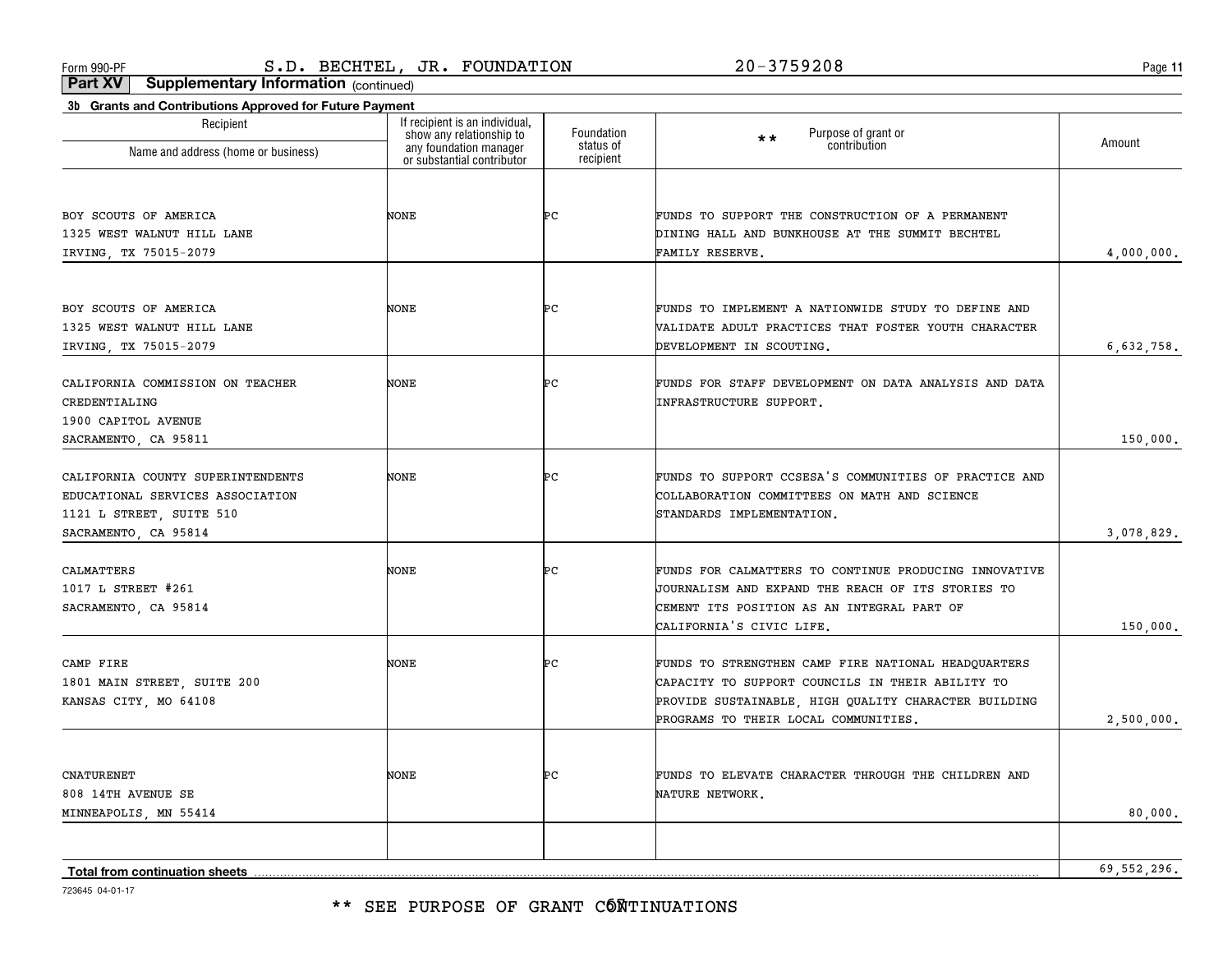**11**

**Part XV Supplementary Information** (continued)

| Recipient                                        | If recipient is an individual,                                                   | Foundation             | Purpose of grant or<br>$\star\star$                   |            |
|--------------------------------------------------|----------------------------------------------------------------------------------|------------------------|-------------------------------------------------------|------------|
| Name and address (home or business)              | show any relationship to<br>any foundation manager<br>or substantial contributor | status of<br>recipient | contribution                                          | Amount     |
|                                                  |                                                                                  |                        |                                                       |            |
| COACHING CORPS                                   | <b>NONE</b>                                                                      | ÞС                     | FUNDS TO SUPPORT THE DEVELOPMENT OF A TRAINING        |            |
| 310 8TH STREET, SUITE 300                        |                                                                                  |                        | EXTENSION TO THE COACHING FOR CHARACTER TRAINING AND  |            |
| OAKLAND, CA 94607                                |                                                                                  |                        | SUPPORT PROGRAM.                                      | 417,000.   |
|                                                  |                                                                                  |                        |                                                       |            |
| CORO NORTHERN CALIFORNIA INC.                    | NONE                                                                             | ÞС                     | FUNDS FOR DEVELOPMENT OF THE CALIFORNIA WATER FELLOWS |            |
| 233 SANSOME STREET, SUITE 400                    |                                                                                  |                        | PROGRAM AND IMPLEMENTATION OF THE FIRST COHORT.       |            |
| SAN FRANCISCO, CA 94104                          |                                                                                  |                        |                                                       | 1,111,000. |
|                                                  |                                                                                  |                        |                                                       |            |
| EDSOURCE INC                                     | <b>NONE</b>                                                                      | ÞС                     | FUNDS FOR RESEARCH AND COMMUNICATIONS ON FOUNDATION   |            |
| 436 14TH STREET, SUITE 1005<br>OAKLAND, CA 94612 |                                                                                  |                        | EDUCATION ISSUES.                                     | 300,000.   |
|                                                  |                                                                                  |                        |                                                       |            |
| ENVIRONMENTAL DEFENSE FUND INCORPORATED          | <b>NONE</b>                                                                      | ÞС                     | FUNDS TO DEVELOP THE CENTRAL VALLEY HABITAT EXCHANGE. |            |
| 257 PARK AVENUE SOUTH                            |                                                                                  |                        | WHICH WILL USE EXISTING MITIGATION FUNDS TO           |            |
| NEW YORK, NY 10010                               |                                                                                  |                        | INCENTIVIZE RANCHERS AND FARMERS TO RESTORE, PROTECT  |            |
|                                                  |                                                                                  |                        | AND STEWARD CRITICAL WILDLIFE HABITAT.                | 3,500,000. |
| FUNDERS NETWORK FOR SMART GROWTH AND             | <b>NONE</b>                                                                      | ÞС                     | FUNDS TO SUPPORT SMART GROWTH CALIFORNIA, A NETWORK   |            |
| LIVABLE COMMUNITIES INC.                         |                                                                                  |                        | OF PHILANTHROPIC ORGANIZATIONS ADVANCING SUSTAINABLE  |            |
| 1500 SAN REMO AVENUE, SUITE 249                  |                                                                                  |                        | COMMUNITIES IN CALIFORNIA.                            |            |
| CORAL GABLES, FL 33146                           |                                                                                  |                        |                                                       | 115,000.   |
|                                                  |                                                                                  |                        |                                                       |            |
| HEAD-ROYCE SCHOOL                                | NONE                                                                             | ÞС                     | FUNDS FOR THE SOUTH CAMPUS DEVELOPMENT PROJECT, WHICH |            |
| 4315 LINCOLN AVENUE                              |                                                                                  |                        | INCLUDES NEW CONSTRUCTION, RENOVATIONS, LANDSCAPING,  |            |
| OAKLAND, CA 94602                                |                                                                                  |                        | AND INFRASTRUCTURE IMPROVEMENTS.                      | 2,000,000. |
| KQED INC                                         | NONE                                                                             | Þс                     | FUNDS FOR KQED SCIENCE, A MULTIMEDIA SERIES DESIGNED  |            |
| 2601 MARIPOSA STREET                             |                                                                                  |                        | TO IMPROVE SCIENCE AND ENVIRONMENTAL LITERACY AMONG   |            |
| SAN FRANCISCO, CA 94110                          |                                                                                  |                        | AUDIENCES, OUT-OF-SCHOOL TIME (OST) STAFF, EDUCATORS, |            |
|                                                  |                                                                                  |                        | AND STUDENTS, AND WHICH COMBINES KQEDS TELEVISION,    |            |
|                                                  |                                                                                  |                        | RADIO, WEB, AND EDUCATION DIVISIONS.                  | 250,000.   |
|                                                  |                                                                                  |                        |                                                       |            |

**Total from continuation sheets**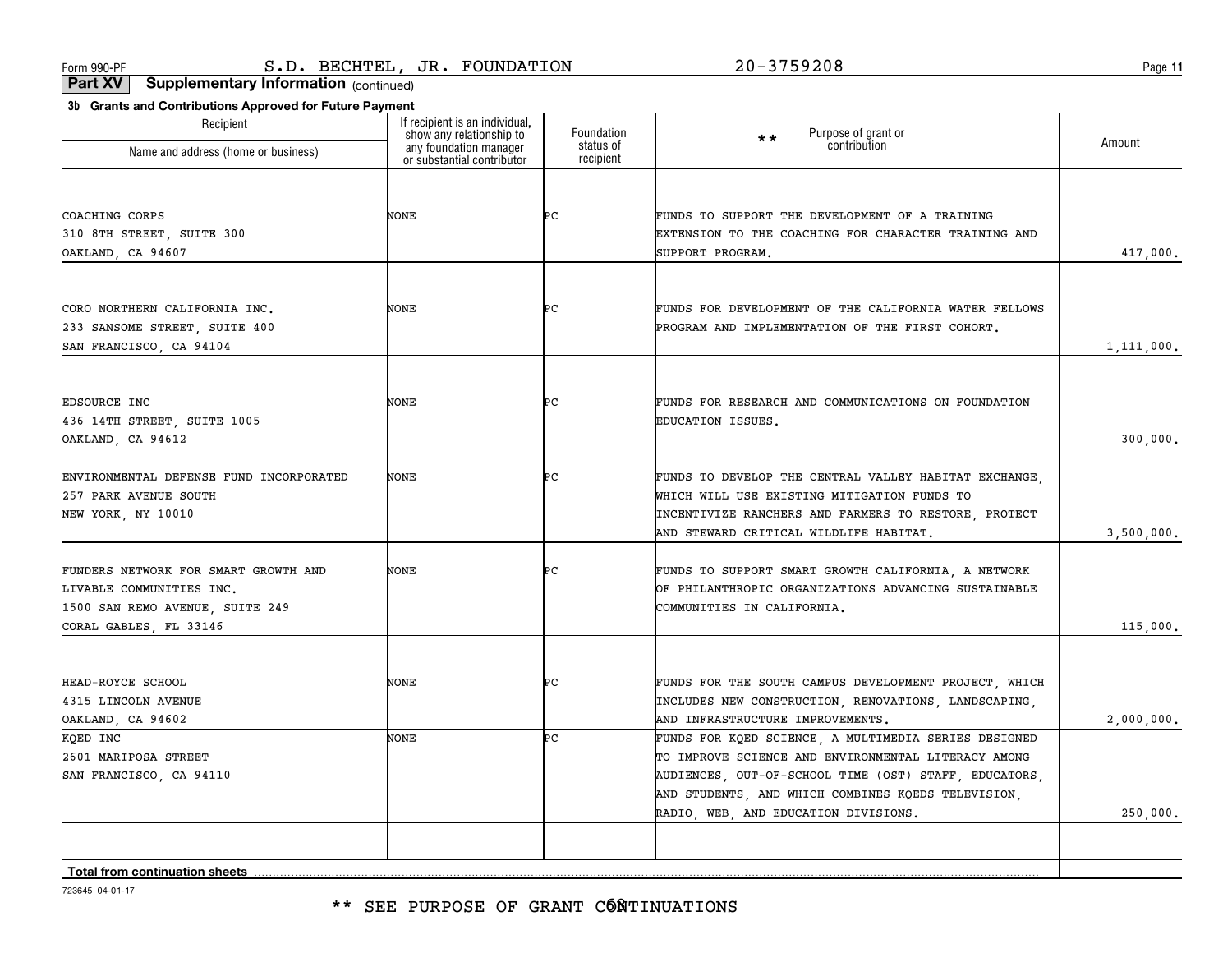\*\* SEE PURPOSE OF GRANT CÓÑTINUATIONS

| 723645 04-01-17 |
|-----------------|
|                 |

#### **Total from continuation sheets** show any relationship to any foundation manager or substantial contributor Foundation status of recipientPurpose of grant or **contribution** on **Amount** Name and address (home or business) LAND TRUST ALLIANCE INCORPORATED 1250 H STREET NW, SUITE 600 WASHINGTON, DC 20005 NONE PC FUNDS TO RE-ENVISION, REVISE, AND REINVIGORATE 1,486,640. EDUCATION AND ACCREDITATION PROGRAMS AND HARNESS NEW STATE-OF-THE-ART TECHNOLOGY TO PREPARE LAND TRUSTS FOR THE NEXT DECADE AND FOSTER THEIR CONTINUOUS NATIONAL 4-H COUNCIL NATIONAL AUDUBON SOCIETY INC NATIONAL AUDUBON SOCIETY INC NATIONAL PARK FOUNDATION NATURE CONSERVANCY 7100 CONNECTICUT AVENUE 220 MONTGOMERY STREET, SUITE 1000 225 VARICK STREET, 7TH FLOOR 1110 VERMONT AVENUE, NW SUITE 200 201 MISSION STREET, FOURTH FLOOR NONENONENONENONENONEPCPC $|_{\mathsf{PC}}$ PCPCFUNDS TO SUPPORT THE FIRST WAVE OF A MULTI-WAVE FUNDS TO SUPPORT THE MIGRATORY BIRD CONSERVATION FUNDS TO SUPPORT AUDUBON'S COLORADO RIVER EFFORTS FUNDS TO ENHANCE THE STRENGTH OF PARTNERSHIPS WITHIN FUNDS TO THE MIGRATORY BIRD CONSERVATION PARTNERSHIP ROLL-OUT OF COMMON MEASURES AND LESSON STUDY PARTNERSHIP FOR CAPACITY BUILDING AND PROGRAMMATIC 2,599,685. WITHIN THE WESTERN WATER INITIATIVE. NATIONAL PARKS. FOR CAPACITY BUILDING AND PROGRAMMATIC ACTIVITIES. 1,275,000. 2,448,525. \*\*LEARNING AND IMPROVEMENT. CHEVY CHASE, OH 20815 SAN FRANCISCO, CA 94114 NEW YORK, NY 10014 WASHINGTON, DC 20005 SAN FRANCISCO, CA 94105 NATURE CONSERVANCY CONSERVANCY CONSERVANCE NONE PC FUNDS FOR EFFORTS TO ENABLE AND ENCOURAGE THE 201 MISSION STREET, FOURTH FLOOR PROTECTION OF PRIORITY NATURAL RESOURCE VALUES SAN FRANCISCO, CA 94105 (1,329,000.) THROUGH LAND-USE PLANNING. THROUGH LAND-USE PLANNING. IMPLEMENTATION AND INTEGRATION. ACTIVITIES. 300,000. 2,324,487.

**3b Grants and Contributions Approved for Future Payment Part XV Supplementary Information** (continued)

Recipient

# Form 990-PF Page S.D. BECHTEL, JR. FOUNDATION 20-3759208

If recipient is an individual,

**11**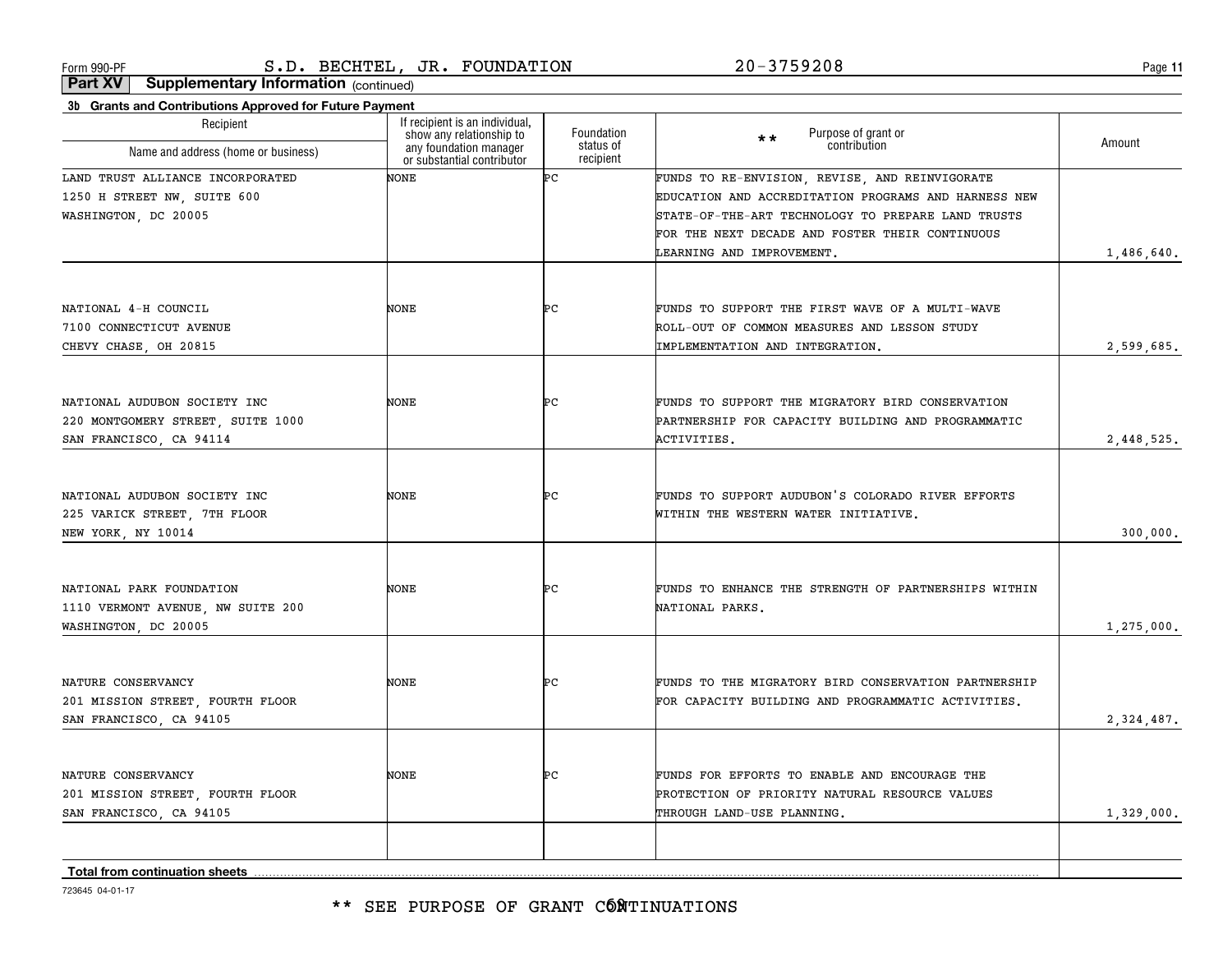**11**

**Part XV Supplementary Information** (continued)

| Recipient                             | If recipient is an individual,<br>show any relationship to<br>any foundation manager<br>or substantial contributor | Foundation             | Purpose of grant or<br>$\star\star$<br>contribution  | Amount     |
|---------------------------------------|--------------------------------------------------------------------------------------------------------------------|------------------------|------------------------------------------------------|------------|
| Name and address (home or business)   |                                                                                                                    | status of<br>recipient |                                                      |            |
| NATUREBRIDGE                          | NONE                                                                                                               | Þс                     | FUNDS TO CONTINUE NATUREBRIDGES ORGANIZATION-WIDE    |            |
| 28 GEARY STREET, SUITE 650            |                                                                                                                    |                        | INITIATIVE FOCUSED ON INCREASING ITS INTERNAL        |            |
| SAN FRANCISCO, CA 94108               |                                                                                                                    |                        | CAPACITY TO DEVELOP CHARACTER IN YOUTH AND TO        |            |
|                                       |                                                                                                                    |                        | DISSEMINATE ITS LEARNING TO THE LARGER ENVIRONMENTAL |            |
|                                       |                                                                                                                    |                        | EDUCATION FIELD.                                     | 3,500,000. |
| OUTWARD BOUND INC.                    | NONE                                                                                                               | Þс                     | FUNDS TO SUPPORT THE CREATION OF THE OUTWARD BOUND   |            |
| 4 AIRLINE DRIVE, SUITE 202            |                                                                                                                    |                        | PROFESSIONAL LEARNING LAB, A SYSTEM-WIDE INITIATIVE  |            |
| ALBANY, NY 12205                      |                                                                                                                    |                        | TO IDENTIFY RESEARCH-BASED BEST PRACTICES FOR        |            |
|                                       |                                                                                                                    |                        | CHARACTER DEVELOPMENT AND TO TRANSLATE THEM INTO     |            |
|                                       |                                                                                                                    |                        | TRAININGS FOR ALL OUTWARD BOUND INSTRUCTORS.         | 4,996,883. |
|                                       |                                                                                                                    |                        |                                                      |            |
| PARTNERSHIP FOR LOS ANGELES SCHOOLS   | NONE                                                                                                               | ÞС                     | FUNDS TO SUPPORT THE IMPLEMENTATION OF CALIFORNIA'S  |            |
| 1055 WILSHIRE BOULEVARD, SUITE 1850   |                                                                                                                    |                        | MATH AND SCIENCE STANDARDS.                          |            |
| LOS ANGELES, CA 90017                 |                                                                                                                    |                        |                                                      | 850,000.   |
|                                       |                                                                                                                    |                        |                                                      |            |
| POINT REYES BIRD OBSERVATORY          | NONE                                                                                                               | Þс                     | FUNDS TO THE MIGRATORY BIRD CONSERVATION PARTNERSHIP |            |
| 3820 CYPRESS DRIVE #11                |                                                                                                                    |                        | FOR CAPACITY BUILDING AND PROGRAMMATIC ACTIVITIES.   |            |
| PETALUMA, CA 94954                    |                                                                                                                    |                        |                                                      | 2,026,988. |
| PUBLIC ADVOCATES INC.                 | NONE                                                                                                               | ÞС                     | FUNDS TO SUPPORT ADVOCACY FOR K-8 SCIENCE COURSE     |            |
| 131 STEUART STREET, SUITE 300         |                                                                                                                    |                        | ACCESS AND DATA SHARING BETWEEN CTC AND CSUS.        |            |
| SAN FRANCISCO, CA 94105-1241          |                                                                                                                    |                        |                                                      | 150,000.   |
|                                       |                                                                                                                    |                        |                                                      |            |
| ROCKEFELLER PHILANTHROPY ADVISORS INC | NONE                                                                                                               | ÞС                     | FUNDS FOR THE THEORY OF FOUNDATION INITIATIVE.       |            |
| 6 W48TH STREET, 10TH FLOOR            |                                                                                                                    |                        |                                                      |            |
| NEW YORK, NY 10036                    |                                                                                                                    |                        |                                                      | 50,000.    |
| SAVE THE REDWOODS LEAGUE              | NONE                                                                                                               | ÞС                     | FUNDS TO LAUNCH A NEW PARTNERSHIP AMONG THE LEAGUE,  |            |
| 111 SUTTER STREET, 11TH FLOOR         |                                                                                                                    |                        | CALIFORNIA STATE PARKS AND THE NATIONAL PARKS TO     |            |
| SAN FRANCISCO, CA 94104               |                                                                                                                    |                        | JOINTLY RESTORE AND STEWARD REDWOOD HABITATS ON THE  |            |
|                                       |                                                                                                                    |                        | NORTH COAST.                                         | 1,000,000. |
|                                       |                                                                                                                    |                        |                                                      |            |
| Total from continuation sheets        |                                                                                                                    |                        |                                                      |            |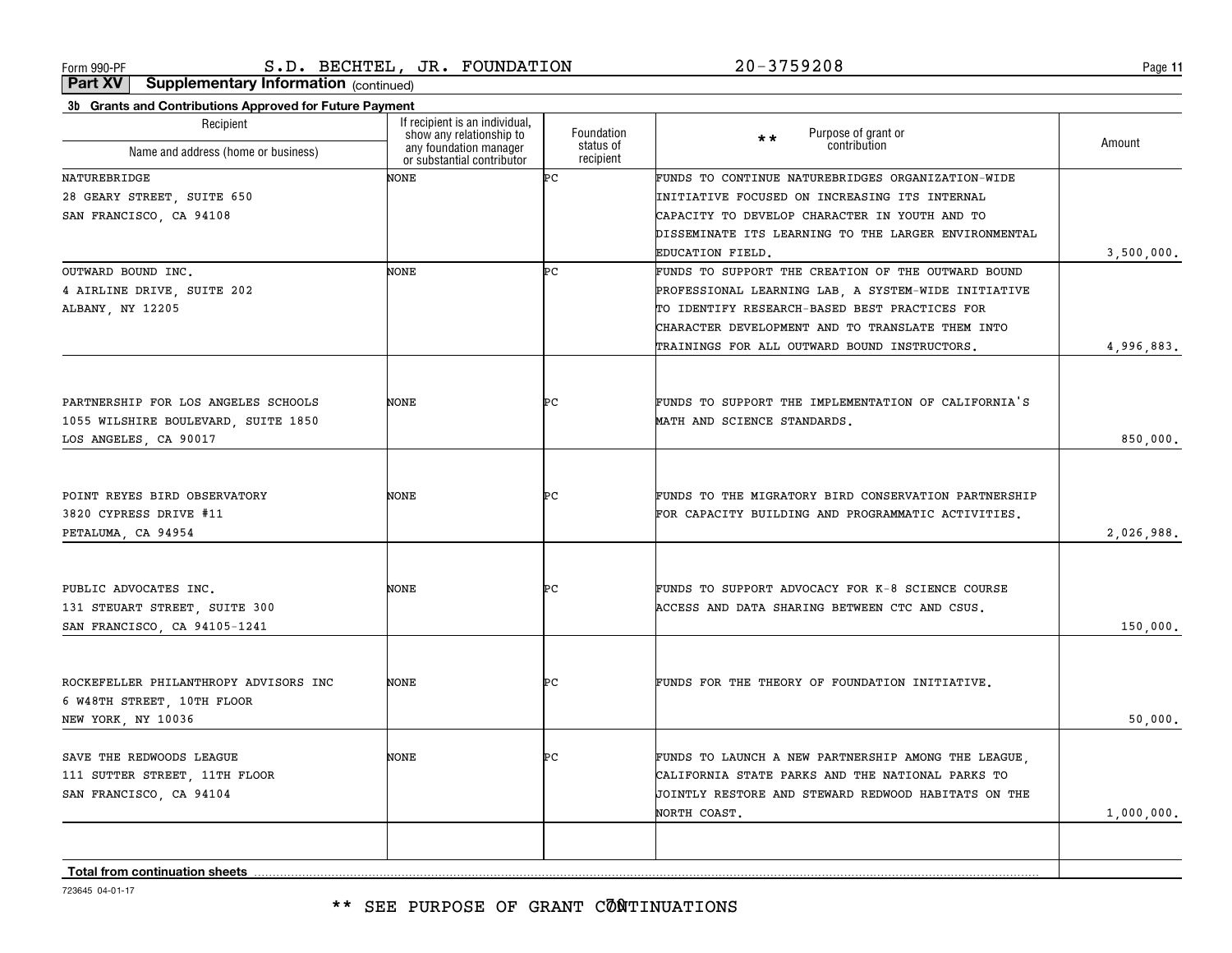**11**

**Part XV Supplementary Information** (continued)

| Recipient                                                 | If recipient is an individual,                                                   | Foundation             | Purpose of grant or<br>$**$                                         |            |
|-----------------------------------------------------------|----------------------------------------------------------------------------------|------------------------|---------------------------------------------------------------------|------------|
| Name and address (home or business)                       | show any relationship to<br>any foundation manager<br>or substantial contributor | status of<br>recipient | contribution                                                        | Amount     |
|                                                           |                                                                                  |                        |                                                                     |            |
| SUSTAINABLE CONSERVATION                                  | NONE                                                                             | ÞС                     | FUNDS FOR A CAPACITY BUILDING INITIATIVE FOR                        |            |
| 98 BATTERY STREET #302                                    |                                                                                  |                        | CALIFORNIA'S RESOURCE CONSERVATION DISTRICTS.                       |            |
| SAN FRANCISCO, CA 94111                                   |                                                                                  |                        |                                                                     | 700,000.   |
| THE BOARD OF TRUSTEES OF THE LELAND                       | NONE                                                                             | ÞС                     | FUNDS FOR CONSTRUCTION OF THE GEORGE P. SHULTZ                      |            |
| STANFORD JUNIOR UNIVERSITY                                |                                                                                  |                        | BUILDING AT THE HOOVER INSTITUTION AT STANFORD                      |            |
| 434 GALVEZ MALL                                           |                                                                                  |                        | UNIVERSITY.                                                         |            |
| STANFORD, CA 94305-6003                                   |                                                                                  |                        |                                                                     | 1,000,000. |
|                                                           |                                                                                  |                        |                                                                     |            |
| THE BOARD OF TRUSTEES OF THE LELAND                       | NONE                                                                             | ÞС                     | FUNDS FOR BUILDING A CORPS OF TEACHER LEADERS AND                   |            |
| STANFORD JUNIOR UNIVERSITY<br>505 LASUEN MALL             |                                                                                  |                        | SITE ADMINISTRATORS IN CALIFORNIA TO PROVIDE                        |            |
|                                                           |                                                                                  |                        | INSTRUCTIONAL LEADERSHIP FOR EFFECTIVE CCSS/NGSS<br>IMPLEMENTATION. |            |
| STANFORD, CA 94305<br>THE BOARD OF TRUSTEES OF THE LELAND | NONE                                                                             | Þс                     | FUNDS FOR A RESEARCH COLLABORATION DESIGNED TO CREATE               | 4,900,000. |
| STANFORD JUNIOR UNIVERSITY                                |                                                                                  |                        | A COMMON EVIDENCE BASE FOR UNDERSTANDING THE CURRENT                |            |
| OFFICE OF SPONSORED RESEARCH, 3160 PORTER                 |                                                                                  |                        | STATE OF CALIFORNIA SCHOOL SYSTEMS AND LAY THE                      |            |
| DRIVE, SUITE 100 PALO ALTO, CA 94304                      |                                                                                  |                        | FOUNDATION FOR SUBSTANTIVE CONVERSATIONS ABOUT WHAT                 |            |
|                                                           |                                                                                  |                        | SHOULD BE SUSTAINED AND WHAT MIGHT BE IMPROVED TO                   | 500,000.   |
| THE CALIFORNIA EDUCATION PARTNERS                         | NONE                                                                             | ÞС                     | FUNDS TO SUPPORT THE CONTINUATION OF THE MATH IN                    |            |
| ONE LOMBARD ST #305                                       |                                                                                  |                        | COMMON COMMUNITY OF PRACTICE FOR TWO YEARS AFTER                    |            |
| SAN FRANCISCO, CA 94111                                   |                                                                                  |                        | PROJECT SUPPORT TO THE TEN DISTRICTS ENDS SO THEY CAN               |            |
|                                                           |                                                                                  |                        | CONTINUE TO LEARN FROM EACH OTHER, SHARE RESOURCES                  |            |
|                                                           |                                                                                  |                        | AND DISSEMINATE PROMISING PRACTICES TO CALIFORNIA'S                 | 1,315,637. |
|                                                           |                                                                                  |                        |                                                                     |            |
| TRUST FOR CONSERVATION INNOVATION                         | NONE                                                                             | ÞС                     | FUNDS TO SUPPORT CHANGESCALE, AN ORGANIZATION                       |            |
| 38 GEARY STREET, SUITE 650                                |                                                                                  |                        | COMMITTED TO ENSURING THAT EVERY GENERATION IS                      |            |
| SAN FRANCISCO, CA 94108                                   |                                                                                  |                        | INSPIRED WITH THE ENVIRONMENTAL KNOW-HOW TO CREATE                  |            |
|                                                           |                                                                                  |                        | HEALTHY COMMUNITIES AND A HEALTHY PLANET.                           | 225,000.   |
|                                                           |                                                                                  |                        |                                                                     |            |
| WATER FOUNDATION                                          | NONE                                                                             | ÞС                     | FUNDS TO ADVANCE THE ASPEN INTERNET OF WATER                        |            |
| 555 CAPITOL MALL, SUITE 1095                              |                                                                                  |                        | RECOMMENDATIONS TO STRENGTHEN DATA HUBS IN                          |            |
| SACRAMENTO, CA 95814                                      |                                                                                  |                        | CALIFORNIA, TEXAS AND THE BROADER WEST.                             | 500,000.   |
|                                                           |                                                                                  |                        |                                                                     |            |
| <b>Total from continuation sheets</b>                     |                                                                                  |                        |                                                                     |            |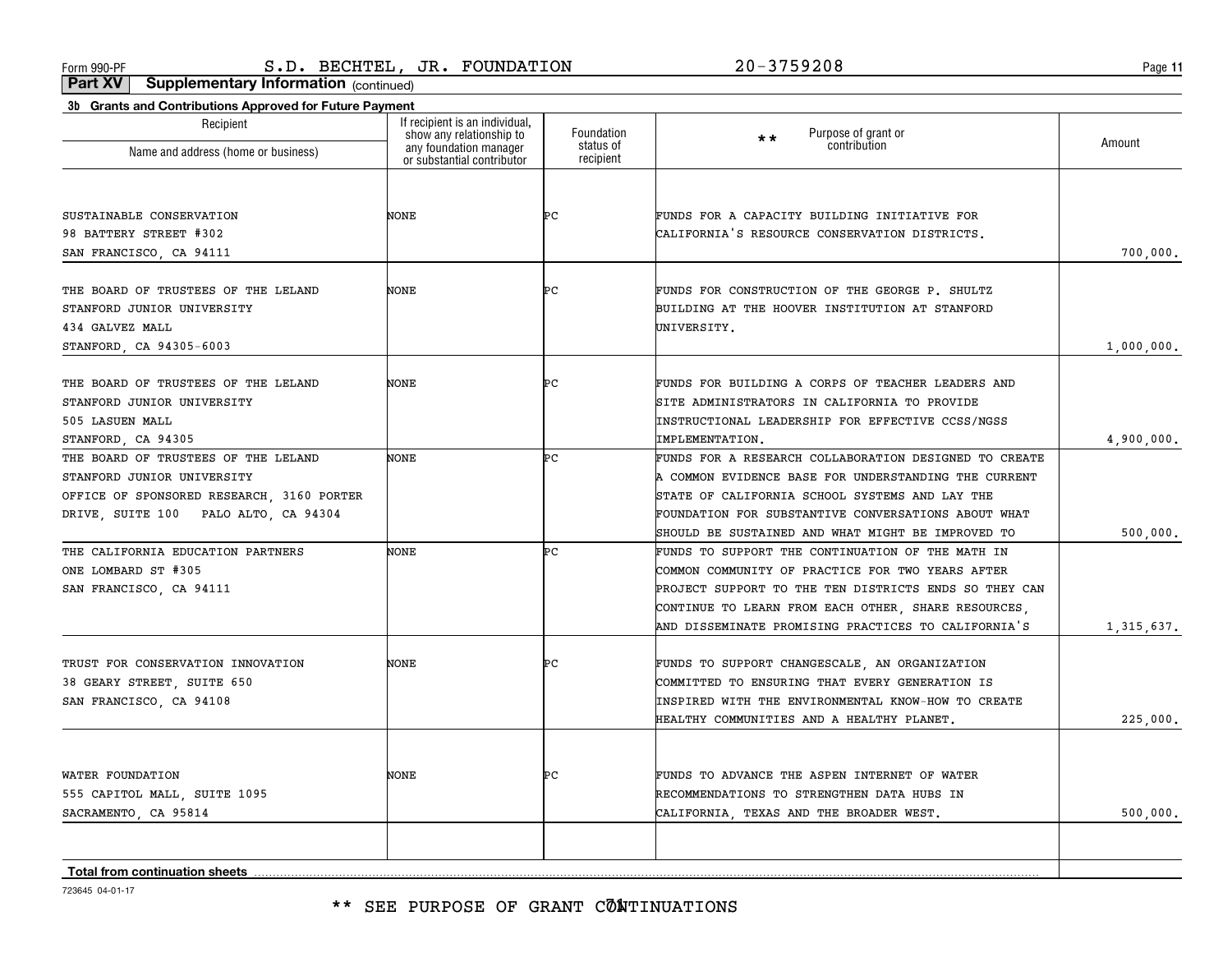**11**

**Part XV Supplementary Information** (continued)

| Recipient                                                     | If recipient is an individual,<br>show any relationship to | Foundation             | Purpose of grant or                                   |            |
|---------------------------------------------------------------|------------------------------------------------------------|------------------------|-------------------------------------------------------|------------|
| Name and address (home or business)                           | any foundation manager<br>or substantial contributor       | status of<br>recipient | $\star\star$<br>contribution                          | Amount     |
|                                                               |                                                            |                        |                                                       |            |
| WESTED                                                        | NONE                                                       | ÞС                     | FUNDS FOR SUPPLEMENTING EVALUATION OF NGSS EARLY      |            |
| 730 HARRISON STREET                                           |                                                            |                        | IMPLEMENTERS INITIATIVE, YEARS 3-4.                   |            |
| SAN FRANCISCO, CA 94107                                       |                                                            |                        |                                                       | 230,091.   |
|                                                               |                                                            |                        |                                                       |            |
| WESTED                                                        | NONE                                                       | ÞС                     | FUNDS TO K-12 ALLIANCE TO SUPPORT THE CALIFORNIA K8   |            |
| 730 HARRISON STREET                                           |                                                            |                        | NGSS EARLY IMPLEMENTATION INITIATIVE.                 |            |
| SAN FRANCISCO, CA 94107                                       |                                                            |                        |                                                       | 6,392,773. |
| WINDWARD FUND                                                 | NONE                                                       | ÞС                     | FUNDS TO CREATE THE POLICIES AND MECHANISMS TO        |            |
| 1201 CONNECTICUT AVENUE NW, SUITE 300                         |                                                            |                        | SUPPORT IMPLEMENTATION OF DYNAMIC CONSERVATION IN NEW |            |
| WASHINGTON, DC 20036                                          |                                                            |                        | WAYS.                                                 | 1,117,000. |
| WINDWARD FUND                                                 | NONE                                                       | ÞС                     | FUNDS TO SUPPORT A CONSUMPTIVE USE ESTIMATION         |            |
| 1201 CONNECTICUT AVENUE NW, SUITE 300                         |                                                            |                        | PROGRAM, A THREE-YEAR PROJECT TO ADVANCE OPEN AND     |            |
| WASHINGTON, DC 20036                                          |                                                            |                        | ACCESSIBLE DATA ABOUT AGRICULTURAL WATER USE AS PART  |            |
|                                                               |                                                            |                        | OF THE FOUNDATION'S WATER DATA INITIATIVE.            | 3,000,000. |
|                                                               |                                                            |                        |                                                       |            |
| WINDWARD FUND                                                 | NONE                                                       | ÞС                     | SUPPORT IN CONJUNCTION WITH OCTOBER FUNDER EVENTS,    |            |
| 1201 CONNECTICUT AVENUE NW, SUITE 300<br>WASHINGTON, DC 20036 |                                                            |                        | INCLUDING RECOGNITION OF SUPPORT FROM MODERATOR.      | 50,000.    |
| WINDWARD FUND                                                 | NONE                                                       | Þс                     | FUNDS TO SUPPORT A SUSTAINED WATER TABLE AS A FORUM   |            |
| 1201 CONNECTICUT AVENUE NW, SUITE 300                         |                                                            |                        | FOR WATER FUNDERS TO WORK TOGETHER TO FURTHER         |            |
| WASHINGTON, DC 20036                                          |                                                            |                        | STRATEGIES, COLLABORATION AND FUNDRAISING FOR THE     |            |
|                                                               |                                                            |                        | WATER FIELD, CONTINUING EFFORTS LAUNCHED THROUGH THE  |            |
|                                                               |                                                            |                        | WATER FUNDER INITIATIVE.                              | 1,000,000. |
|                                                               |                                                            |                        |                                                       |            |
|                                                               |                                                            |                        |                                                       |            |
|                                                               |                                                            |                        |                                                       |            |
|                                                               |                                                            |                        |                                                       |            |
| Total from continuation sheets                                |                                                            |                        |                                                       |            |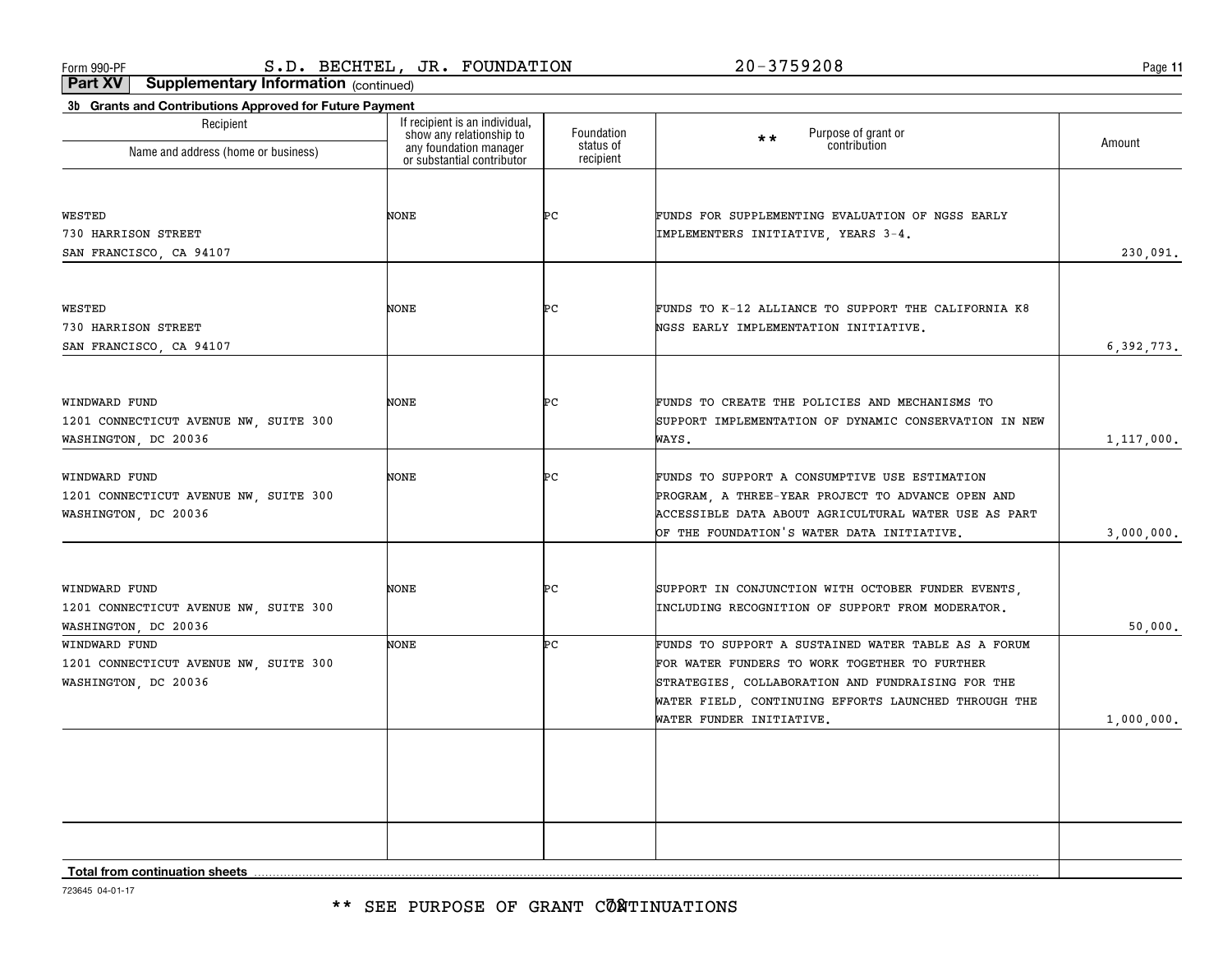**3a Grants and Contributions Paid During the Year Continuation of Purpose of Grant or Contribution**

NAME OF RECIPIENT - ADVANCEMENT PROJECT

**Part XV** Supplementary Information

FUNDS TO SUPPORT THE FORMATION OF HIGH-LEVEL K-12 POLICYMAKER AND

STAKEHOLDER ROUNDTABLE TO DISCUSS PRIORITIES FOR K-12 POLICY.

NAME OF RECIPIENT - AMERICAN ACADEMY OF ARTS AND SCIENCES

FUNDS FOR A NEW PROJECT TO INFORM AN ONGOING NATIONAL CONVERSATION

ABOUT WHAT CONSTITUTES "CIVIC ENGAGEMENT," AND HOW PEOPLE GAIN THE

KNOWLEDGE, SKILLS, AND VALUES NECESSARY TO PARTICIPATE AS CITIZENS IN A

DEMOCRACY. THE PROJECT WILL RESULT IN A SERIES OF REPORTS AND

RECOMMENDATIONS FOR PROVIDING OPPORTUNITIES FOR AMERICANS OF ALL

BACKGROUNDS TO GAIN THE EXPERIENCES THAT MOST EFFECTIVELY DEVELOP THE

SKILLS NECESSARY FOR THE PRACTICE OF DEMOCRATIC CITIZENSHIP.

NAME OF RECIPIENT - BOYS & GIRLS CLUBS OF AMERICA

FUNDS TO SUPPORT BGCA'S STRATEGY FOR IMPROVING THE CLUB EXPERIENCE: A

\$67 MILLION FIVE-YEAR INITIATIVE TO IMPROVE QUALITY IN CLUBS ACROSS THE

NATION. THE UP TO \$20 MILLION REQUESTED FROM THE FOUNDATION WILL FUND

COMPONENTS OF THIS INITIATIVE THAT LEVERAGE BGCAS MEASUREMENT AND

EVALUATION SYSTEMS TO HELP CLUBS IMPROVE QUALITY AND TO BUILD OUT

BGCA'S TRAINING RESOURCES FOR VOLUNTEERS, FRONTLINE STAFF, MANAGERS,

CEOS AND BOARD MEMBERS.

NAME OF RECIPIENT - BOYS & GIRLS CLUBS OF AMERICA

FUNDS TO SUPPORT BGCA'S STRATEGY FOR IMPROVING THE CLUB EXPERIENCE: A

\$67 MILLION FIVE-YEAR INITIATIVE TO IMPROVE QUALITY IN CLUBS ACROSS THE

NATION. THE UP TO \$20 MILLION REQUESTED FROM THE FOUNDATION WILL FUND

COMPONENTS OF THIS INITIATIVE THAT LEVERAGE BGCAS MEASUREMENT AND

723655 04-01-17 EVALUATION SYSTEMS TO HELP CLUBS IMPROVE QUALITY AND TO BUILD OUT

73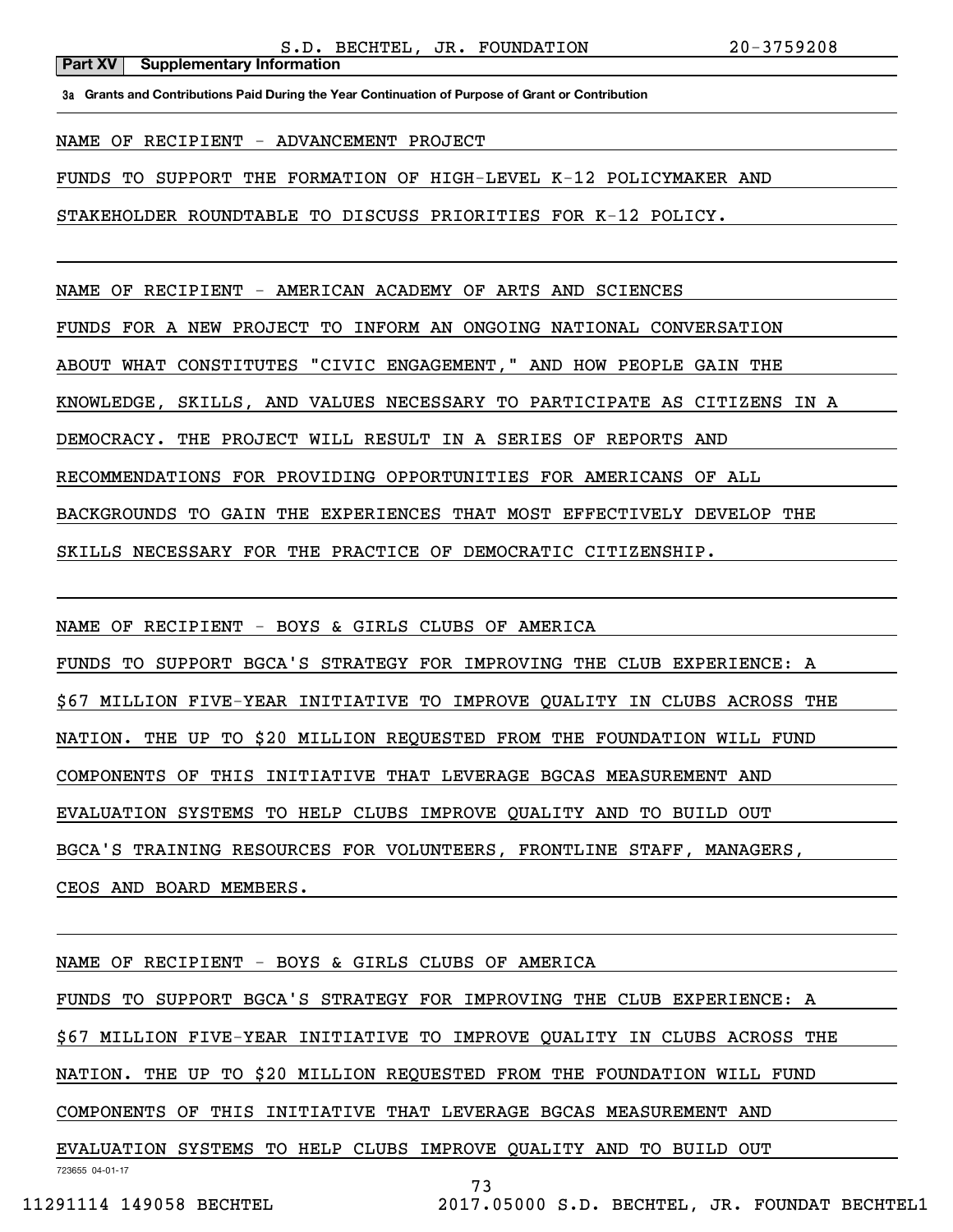### **Part XV** Supplementary Information

**3a Grants and Contributions Paid During the Year Continuation of Purpose of Grant or Contribution**

BGCA'S TRAINING RESOURCES FOR VOLUNTEERS, FRONTLINE STAFF, MANAGERS,

CEOS AND BOARD MEMBERS.

NAME OF RECIPIENT - CALIFORNIA STATE UNIVERSITY FRESNO FOUNDATION

FUNDS TO SUPPORT CALIFORNIA STATE UNIVERSITY, FRESNO, FRESNO UNIFIED

SCHOOL DISTRICT, SANGER UNIFIED SCHOOL DISTRICT, AND CENTRAL UNIFIED

SCHOOL DISTRICT TO REFORM TEACHER PREPARATION AS PART OF THE SECOND

PHASE OF THE CSU NEW GENERATION OF EDUCATORS INITIATIVE.

NAME OF RECIPIENT - GIRLS INCORPORATED

FUNDS TO SUPPORT TWO MAJOR ELEMENTS OF GIRLS INC.'S 2016 - 2020

STRATEGIC PLAN: FIRST, TO DEVELOP AND IMPLEMENT A LEARNING MANAGEMENT

SYSTEM TO FACILITATE THE TRAINING AND SUPPORT OF THE ADULT

PROFESSIONALS AND VOLUNTEERS OF AFFILIATES WHO DIRECTLY SERVE GIRLS IN

GIRLS INC.'S PROGRAMS; AND SECOND, TO INVEST IN THE CAPACITY OF

AFFILIATES TO GROW RAPIDLY AND SUSTAINABLY, TO DOUBLE THE NUMBER OF

GIRLS THAT GIRLS INC. SERVES COMPREHENSIVELY BY 2020.

NAME OF RECIPIENT - NATIONAL AUDUBON SOCIETY INC

FUNDS FOR THE IMPLEMENTATION OF AUDUBON CALIFORNIA'S NEW BUSINESS PLAN

AND TO GROW FUNDRAISING CAPACITY TO PUT THE ORGANIZATION ON A

SUSTAINABLE LONG-TERM TRAJECTORY. / FOR E-REPORTING: FUNDS FOR THE

IMPLEMENTATION OF A NEW BUSINESS PLAN AND TO GROW FUNDRAISING CAPACITY

TO PUT THE ORGANIZATION ON A SUSTAINABLE LONG-TERM TRAJECTORY.

NAME OF RECIPIENT - NATIONAL CENTER FOR TEACHER RESIDENCIES INC

FUNDS TO SUPPORT THE NATIONAL CENTER FOR TEACHER RESIDENCIES TO PROVIDE

723655 04-01-17 A SERIES OF CONVENINGS AND COACHING SERVICES TO FOUR CALIFORNIA STATE

74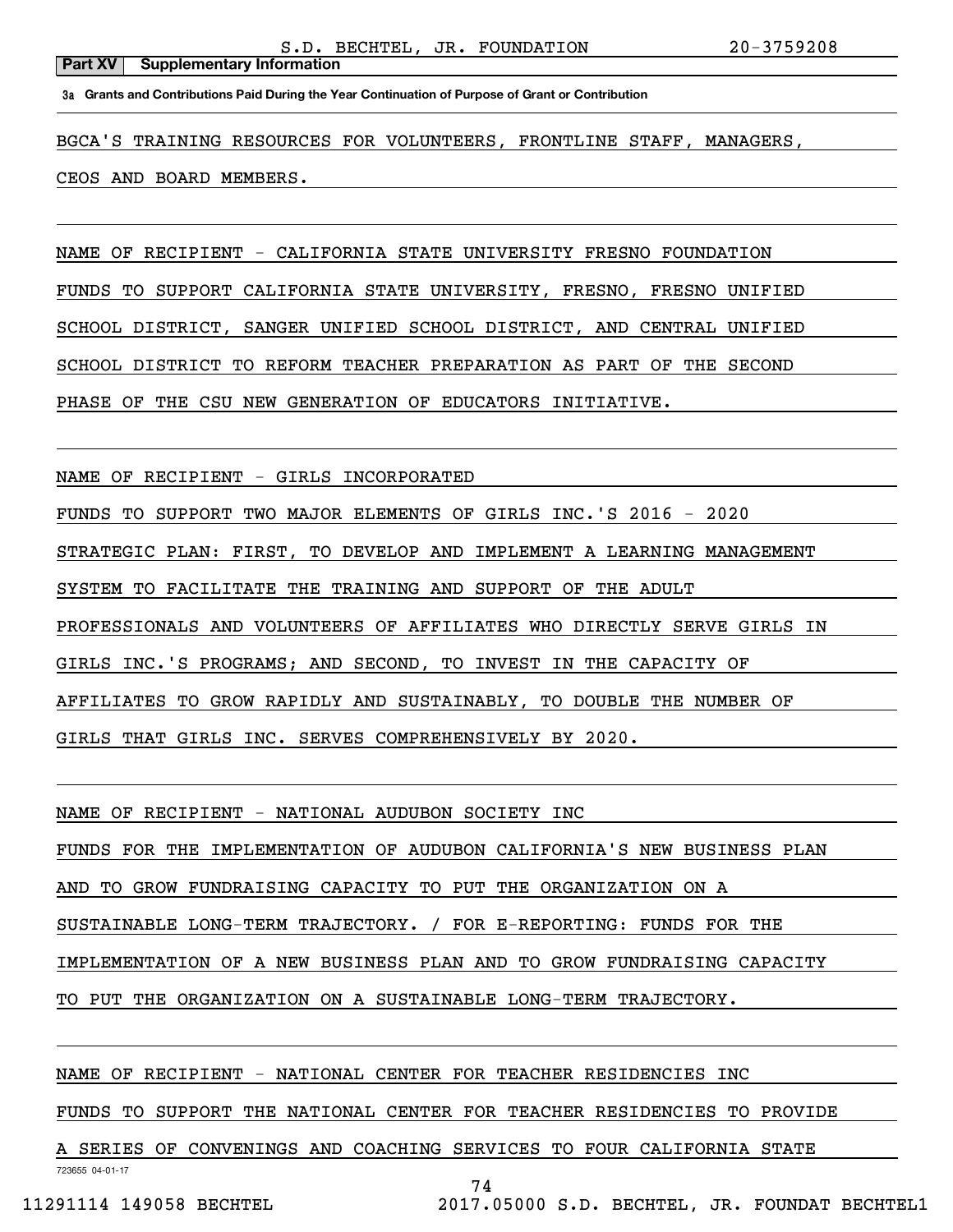#### **Part XV** Supplementary Information

**3a Grants and Contributions Paid During the Year Continuation of Purpose of Grant or Contribution**

UNIVERSITY CAMPUSES AND THEIR IDENTIFIED SCHOOL DISTRICT PARTNERS IN

SUPPORT OF THE GOALS OF THE NEW GENERATION OF EDUCATORS INITIATIVE.

NAME OF RECIPIENT - PUBLIC POLICY INSTITUTE OF CALIFORNIA

FUNDS TO CONDUCT A SURVEY THAT COVERS TIMELY TOPICS AND THEMES IN K-12

EDUCATION, INCLUDING OPINIONS ON EDUCATIONAL QUALITY AND SCHOOL FUNDING

VIEWS ON IMMIGRATION ENFORCEMENT AND PUBLIC SCHOOLS, VOUCHERS AND

CHARTERS, EARLY CHILDHOOD EDUCATION, AND THE LOCAL CONTROL FUNDING

FORMULA.

NAME OF RECIPIENT - UNIVERSITY OF CALIFORNIA SAN FRANCISCO FOUNDATION FUNDS TO TRANSFORM THE HEALTH CARE OF OLDER ADULTS THROUGH TIDESWELL, A UCSF DIVISION OF GERIATRICS PROGRAM THAT IS BECOMING A NATIONAL MODEL FOR GERIATRIC LEADERSHIP TRAINING PROGRAMS, CREATIVE CLINICAL CARE, AND TARGETED RESEARCH TO INFORM BEST PRACTICES.

NAME OF RECIPIENT - WINDWARD FUND

FUNDS FOR THE SECOND PHASE OF THE WATER FUNDER INITIATIVE, A

COLLABORATIVE EFFORT TO IDENTIFY AND ACTIVATE PROMISING WATER SOLUTIONS

THROUGH STRATEGIC PHILANTHROPIC INVESTMENTS IN THE UNITED STATES,

STARTING IN THE WEST WHERE SCARCITY AND RELIABILITY OF CLEAN WATER ARE

URGENT ISSUES.

723655 04-01-17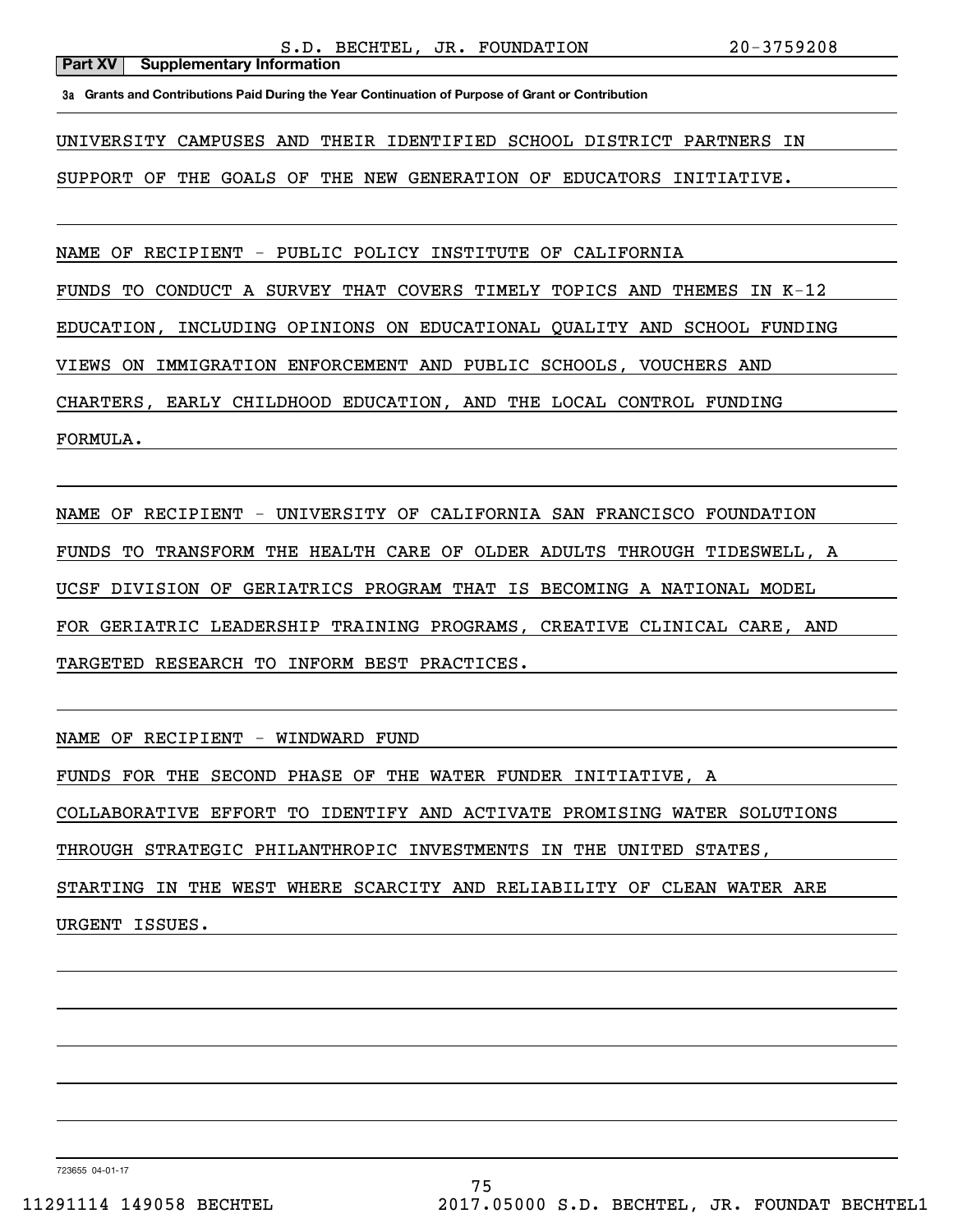#### **Part XV** | Supplementary Information

**3b Grants and Contributions Approved for Future Payment Continuation of Purpose of Grant or Contribution**

NAME OF RECIPIENT - AMERICAN ACADEMY OF ARTS AND SCIENCES

FUNDS FOR A NEW PROJECT TO INFORM AN ONGOING NATIONAL CONVERSATION

ABOUT WHAT CONSTITUTES "CIVIC ENGAGEMENT," AND HOW PEOPLE GAIN THE

KNOWLEDGE, SKILLS, AND VALUES NECESSARY TO PARTICIPATE AS CITIZENS IN A

DEMOCRACY. THE PROJECT WILL RESULT IN A SERIES OF REPORTS AND

RECOMMENDATIONS FOR PROVIDING OPPORTUNITIES FOR AMERICANS OF ALL

BACKGROUNDS TO GAIN THE EXPERIENCES THAT MOST EFFECTIVELY DEVELOP THE

SKILLS NECESSARY FOR THE PRACTICE OF DEMOCRATIC CITIZENSHIP.

NAME OF RECIPIENT - AMERICAN INSTITUTES FOR RESEARCH IN THE BEHAVIORAL

SCIENCES

FUNDS TO JOIN RESEARCHERS, PRACTITIONERS (PARTICULARLY SCHOOL DISTRICT

LEADERS), POLICYMAKERS, AND FUNDERS IN ONGOING, EVIDENCE-BASED DIALOGUE

TO IMPROVE INSTRUCTION AND STUDENT LEARNING FOR ALL STUDENTS IN

CALIFORNIAS SCHOOL SYSTEMS.

NAME OF RECIPIENT - BIG BROTHERS BIG SISTERS OF AMERICA

FUNDS TO SUPPORT COMPONENTS OF BBBSAS NEW STRATEGIC PLAN, AIMED AT

ENHANCING THE CAPACITIES OF THE NATIONAL HEADQUARTERS AND ITS

AFFILIATES TO MORE IMPACTFULLY SERVE YOUTH THROUGH CHARACTER-BUILDING,

MENTORING PROGRAMS.

NAME OF RECIPIENT - THE BOARD OF TRUSTEES OF THE LELAND STANFORD JUNIOR

UNIVERSITY

FUNDS FOR A RESEARCH COLLABORATION DESIGNED TO CREATE A COMMON EVIDENCE

BASE FOR UNDERSTANDING THE CURRENT STATE OF CALIFORNIA SCHOOL SYSTEMS

AND LAY THE FOUNDATION FOR SUBSTANTIVE CONVERSATIONS ABOUT WHAT SHOULD

BE SUSTAINED AND WHAT MIGHT BE IMPROVED TO ENSURE INCREASED OPPORTUNITY

723651 04-01-17

76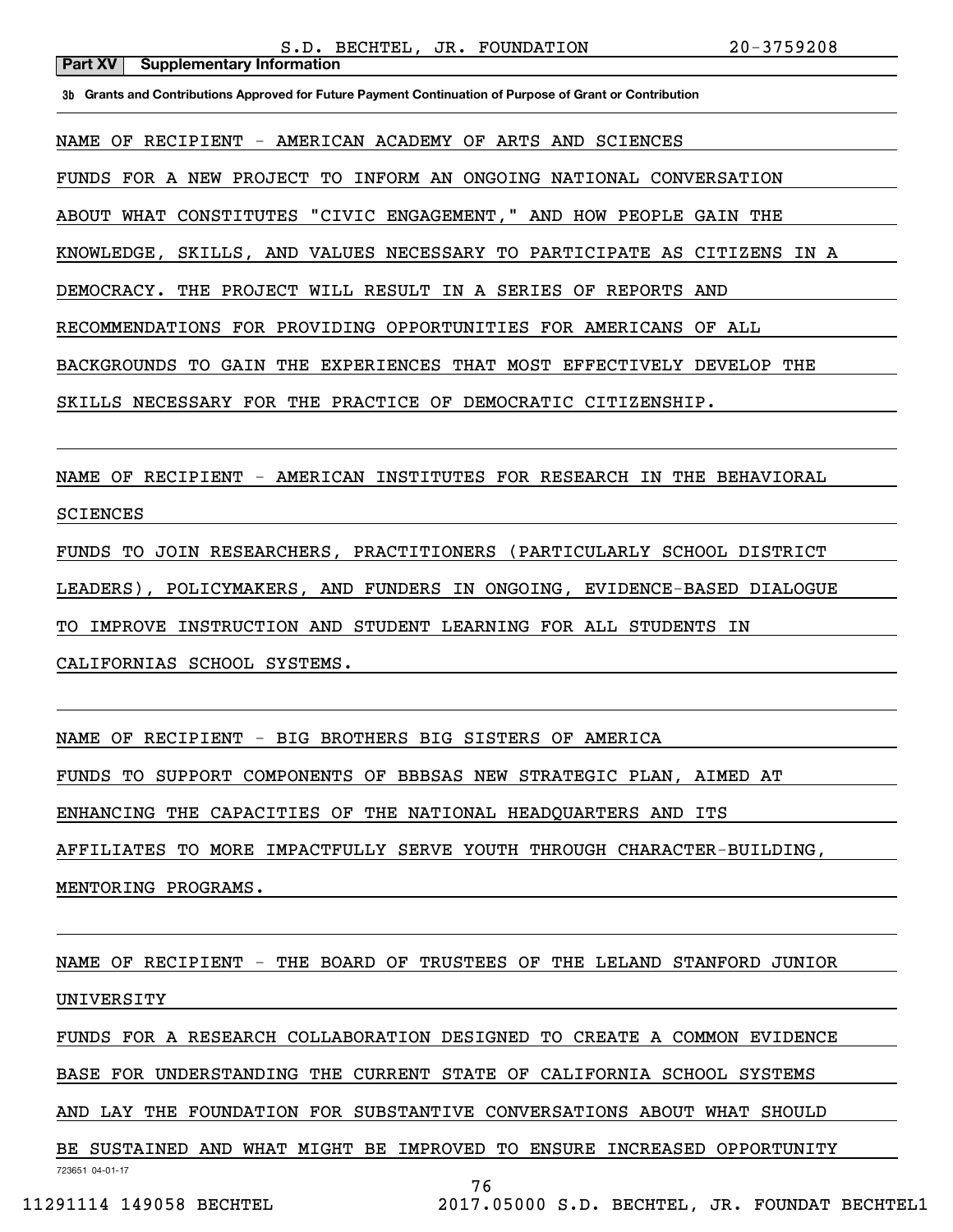#### **Part XV** Supplementary Information

**3b Grants and Contributions Approved for Future Payment Continuation of Purpose of Grant or Contribution**

AND SUCCESS FOR ALL STUDENTS IN CALIFORNIA IN DECADES AHEAD.

NAME OF RECIPIENT - THE CALIFORNIA EDUCATION PARTNERS

FUNDS TO SUPPORT THE CONTINUATION OF THE MATH IN COMMON COMMUNITY OF

PRACTICE FOR TWO YEARS AFTER PROJECT SUPPORT TO THE TEN DISTRICTS ENDS

SO THEY CAN CONTINUE TO LEARN FROM EACH OTHER, SHARE RESOURCES, AND

DISSEMINATE PROMISING PRACTICES TO CALIFORNIA'S OTHER SCHOOL DISTRICTS.

723651 04-01-17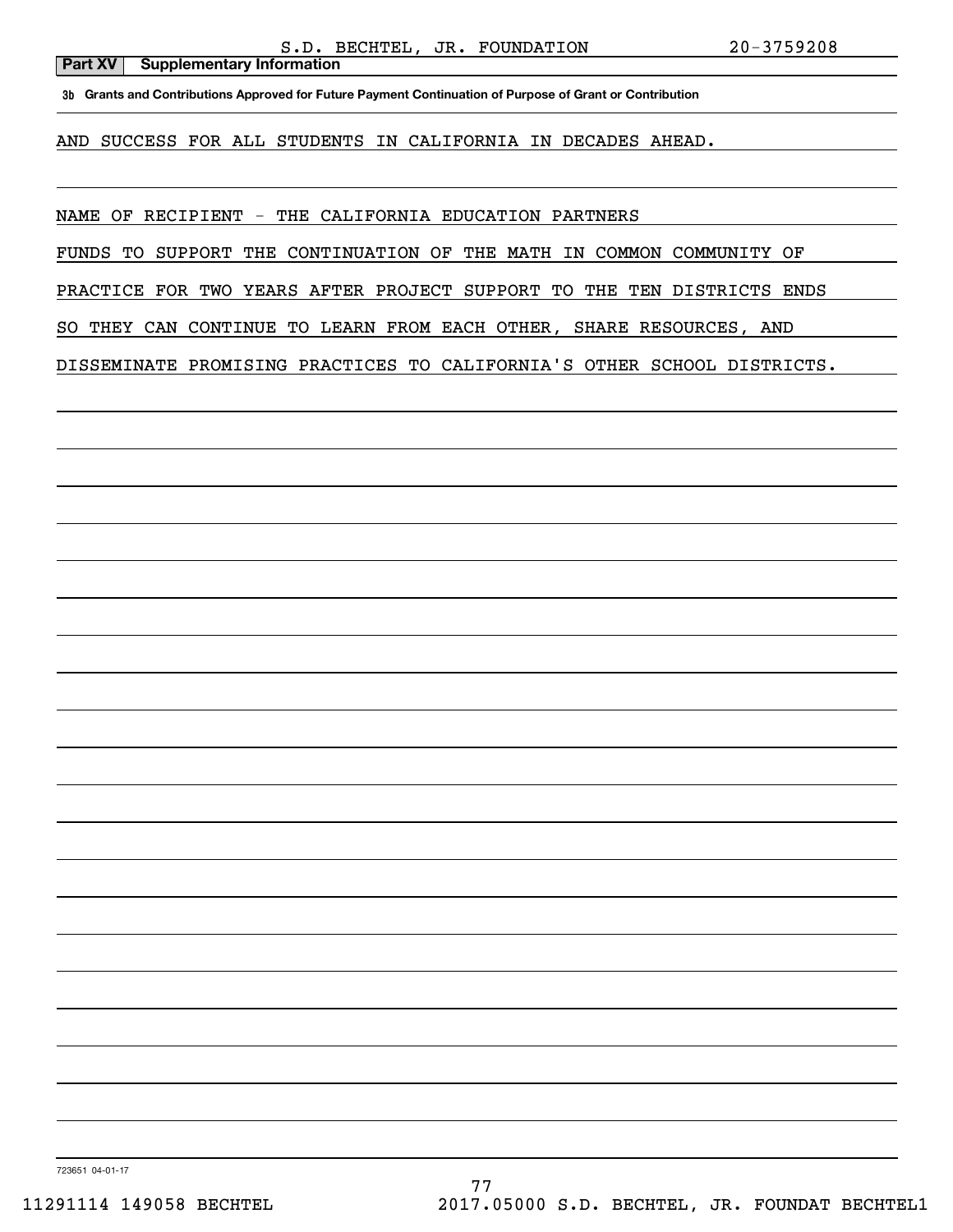# **(Form 990, 990-EZ,**

Department of the Treasury Internal Revenue Service **or 990-PF)**

## **Schedule B Schedule of Contributors**

**| Attach to Form 990, Form 990-EZ, or Form 990-PF. | Go to www.irs.gov/Form990 for the latest information.** OMB No. 1545-0047

**2017**

**Name of the organization Employer identification number**

|                                       | S.D. BECHTEL, JR. FOUNDATION                                              | $20 - 3759208$ |
|---------------------------------------|---------------------------------------------------------------------------|----------------|
| <b>Organization type (check one):</b> |                                                                           |                |
| Filers of:                            | Section:                                                                  |                |
| Form 990 or 990-EZ                    | 501(c)<br>) (enter number) organization                                   |                |
|                                       | 4947(a)(1) nonexempt charitable trust not treated as a private foundation |                |
|                                       | 527 political organization                                                |                |
| Form 990-PF                           | X<br>501(c)(3) exempt private foundation                                  |                |
|                                       | 4947(a)(1) nonexempt charitable trust treated as a private foundation     |                |

501(c)(3) taxable private foundation  $\mathcal{L}^{\text{max}}$ 

Check if your organization is covered by the **General Rule** or a **Special Rule. Note:**  Only a section 501(c)(7), (8), or (10) organization can check boxes for both the General Rule and a Special Rule. See instructions.

### **General Rule**

 $\boxed{\textbf{X}}$  For an organization filing Form 990, 990-EZ, or 990-PF that received, during the year, contributions totaling \$5,000 or more (in money or property) from any one contributor. Complete Parts I and II. See instructions for determining a contributor's total contributions.

### **Special Rules**

 $\mathcal{L}^{\text{max}}$ 

any one contributor, during the year, total contributions of the greater of  $\,$  (1) \$5,000; or **(2)** 2% of the amount on (i) Form 990, Part VIII, line 1h; For an organization described in section 501(c)(3) filing Form 990 or 990-EZ that met the 33 1/3% support test of the regulations under sections 509(a)(1) and 170(b)(1)(A)(vi), that checked Schedule A (Form 990 or 990-EZ), Part II, line 13, 16a, or 16b, and that received from or (ii) Form 990-EZ, line 1. Complete Parts I and II.  $\mathcal{L}^{\text{max}}$ 

year, total contributions of more than \$1,000 *exclusively* for religious, charitable, scientific, literary, or educational purposes, or for For an organization described in section 501(c)(7), (8), or (10) filing Form 990 or 990-EZ that received from any one contributor, during the the prevention of cruelty to children or animals. Complete Parts I, II, and III.  $\mathcal{L}^{\text{max}}$ 

purpose. Don't complete any of the parts unless the **General Rule** applies to this organization because it received *nonexclusively* year, contributions <sub>exclusively</sub> for religious, charitable, etc., purposes, but no such contributions totaled more than \$1,000. If this box is checked, enter here the total contributions that were received during the year for an  $\;$ exclusively religious, charitable, etc., For an organization described in section 501(c)(7), (8), or (10) filing Form 990 or 990-EZ that received from any one contributor, during the religious, charitable, etc., contributions totaling \$5,000 or more during the year  $\Box$ — $\Box$   $\Box$ 

**Caution:**  An organization that isn't covered by the General Rule and/or the Special Rules doesn't file Schedule B (Form 990, 990-EZ, or 990-PF),  **must** but it answer "No" on Part IV, line 2, of its Form 990; or check the box on line H of its Form 990-EZ or on its Form 990-PF, Part I, line 2, to certify that it doesn't meet the filing requirements of Schedule B (Form 990, 990-EZ, or 990-PF).

**Schedule B (Form 990, 990-EZ, or 990-PF) (2017) For Paperwork Reduction Act Notice, see the instructions for Form 990, 990-EZ, or 990-PF.** LHA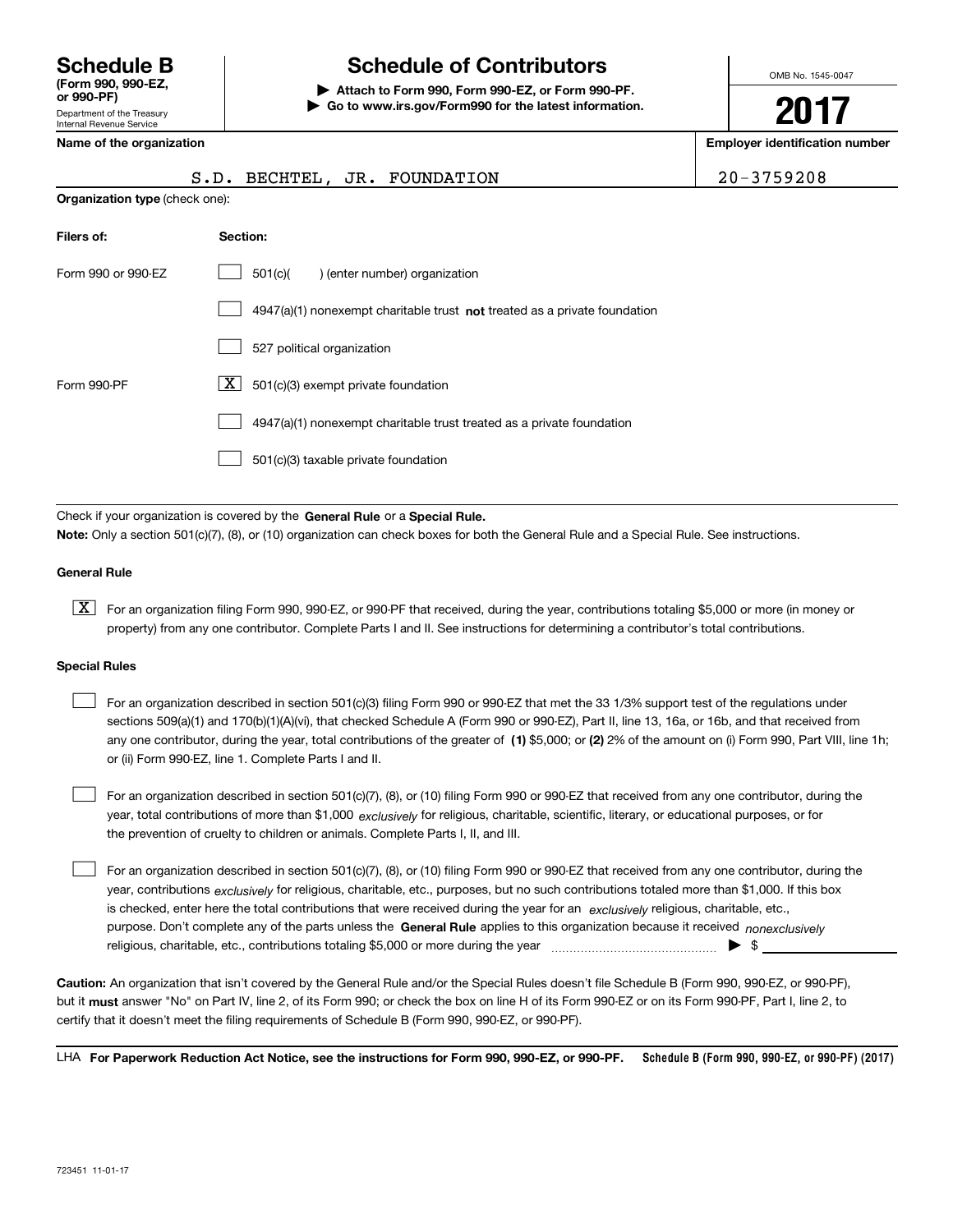### Schedule B (Form 990, 990-EZ, or 990-PF) (2017) **Page 2**

|  |  |  | Name of organization |
|--|--|--|----------------------|
|--|--|--|----------------------|

**Employer identification number** 

### S.D. BECHTEL, JR. FOUNDATION 20-3759208

**Contributors** (see instructions). Use duplicate copies of Part I if additional space is needed. Chedule B (Form 990, 990-EZ, or 990-PF) (2017)<br>**2Part I 2Part I Contributors** (see instructions). Use duplicate copies of Part I if additional space is needed.<br>2Part I **Contributors** (see instructions). Use duplicate

| (c)<br><b>Total contributions</b><br>251,617.<br>$\frac{1}{2}$<br>(c)<br><b>Total contributions</b><br>20,000,000.<br>$$\mathbb{S}$$<br>(c)<br><b>Total contributions</b> | (d)<br>Type of contribution<br>X<br>Person<br>Payroll<br>Noncash<br>(Complete Part II for<br>noncash contributions.)<br>(d)<br>Type of contribution<br>X<br>Person<br>Payroll<br>Noncash<br>(Complete Part II for<br>noncash contributions.)<br>(d)<br>Type of contribution<br>X<br>Person |
|---------------------------------------------------------------------------------------------------------------------------------------------------------------------------|--------------------------------------------------------------------------------------------------------------------------------------------------------------------------------------------------------------------------------------------------------------------------------------------|
|                                                                                                                                                                           |                                                                                                                                                                                                                                                                                            |
|                                                                                                                                                                           |                                                                                                                                                                                                                                                                                            |
|                                                                                                                                                                           |                                                                                                                                                                                                                                                                                            |
|                                                                                                                                                                           |                                                                                                                                                                                                                                                                                            |
|                                                                                                                                                                           |                                                                                                                                                                                                                                                                                            |
|                                                                                                                                                                           |                                                                                                                                                                                                                                                                                            |
|                                                                                                                                                                           |                                                                                                                                                                                                                                                                                            |
| 26,000,000.<br>$$\mathbb{S}$$                                                                                                                                             | Payroll<br><b>Noncash</b><br>(Complete Part II for<br>noncash contributions.)                                                                                                                                                                                                              |
| (c)<br><b>Total contributions</b>                                                                                                                                         | (d)<br>Type of contribution                                                                                                                                                                                                                                                                |
|                                                                                                                                                                           | Person<br>Payroll<br>Noncash<br>(Complete Part II for<br>noncash contributions.)                                                                                                                                                                                                           |
| (c)                                                                                                                                                                       | (d)<br>Type of contribution                                                                                                                                                                                                                                                                |
|                                                                                                                                                                           | Person<br>Payroll<br>Noncash<br>(Complete Part II for<br>noncash contributions.)                                                                                                                                                                                                           |
| (c)                                                                                                                                                                       | (d)                                                                                                                                                                                                                                                                                        |
|                                                                                                                                                                           | Type of contribution<br>Person<br>Payroll<br>Noncash<br>(Complete Part II for<br>noncash contributions.)                                                                                                                                                                                   |
|                                                                                                                                                                           | <b>Total contributions</b><br><b>Total contributions</b>                                                                                                                                                                                                                                   |

79

**Schedule B (Form 990, 990-EZ, or 990-PF) (2017)**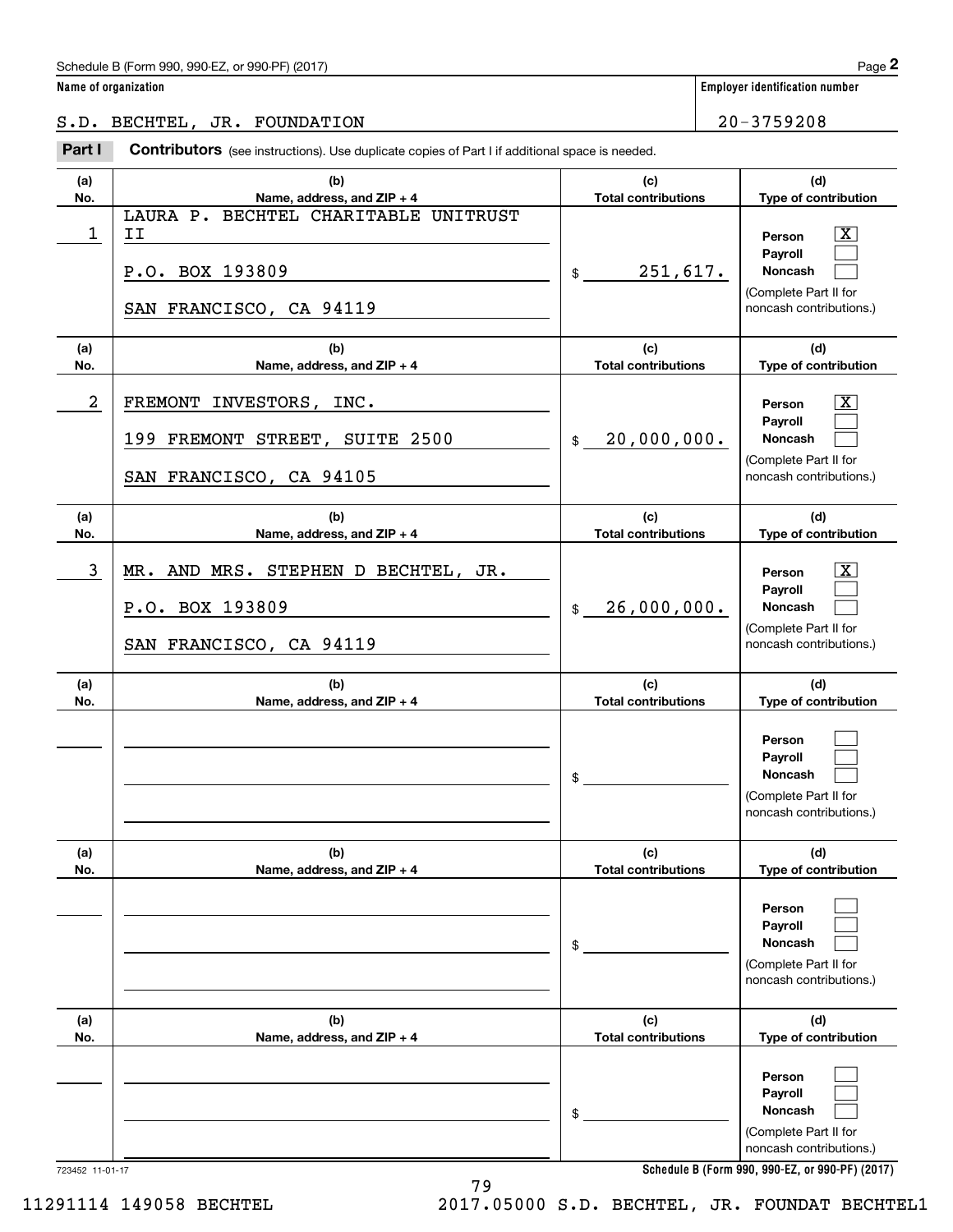### S.D. BECHTEL, JR. FOUNDATION 20-3759208

Chedule B (Form 990, 990-EZ, or 990-PF) (2017)<br> **20 ame of organization**<br> **3. D. BECHTEL, JR. FOUNDATION**<br> **Part II** Noncash Property (see instructions). Use duplicate copies of Part II if additional space is needed.

| (a)<br>No.<br>from<br>Part I | (b)<br>Description of noncash property given | (c)<br>FMV (or estimate)<br>(See instructions.) | (d)<br>Date received                            |
|------------------------------|----------------------------------------------|-------------------------------------------------|-------------------------------------------------|
|                              |                                              |                                                 |                                                 |
|                              |                                              | \$                                              |                                                 |
| (a)<br>No.<br>from<br>Part I | (b)<br>Description of noncash property given | (c)<br>FMV (or estimate)<br>(See instructions.) | (d)<br>Date received                            |
|                              |                                              | \$                                              |                                                 |
| (a)<br>No.<br>from<br>Part I | (b)<br>Description of noncash property given | (c)<br>FMV (or estimate)<br>(See instructions.) | (d)<br>Date received                            |
|                              |                                              | \$                                              |                                                 |
| (a)<br>No.<br>from<br>Part I | (b)<br>Description of noncash property given | (c)<br>FMV (or estimate)<br>(See instructions.) | (d)<br>Date received                            |
|                              |                                              | \$                                              |                                                 |
| (a)<br>No.<br>from<br>Part I | (b)<br>Description of noncash property given | (c)<br>FMV (or estimate)<br>(See instructions.) | (d)<br>Date received                            |
|                              |                                              | \$                                              |                                                 |
| (a)<br>No.<br>from<br>Part I | (b)<br>Description of noncash property given | (c)<br>FMV (or estimate)<br>(See instructions.) | (d)<br>Date received                            |
|                              |                                              |                                                 |                                                 |
|                              |                                              | \$                                              | Schedule B (Form 990, 990-EZ, or 990-PF) (2017) |

80

**Schedule B (Form 990, 990-EZ, or 990-PF) (2017)**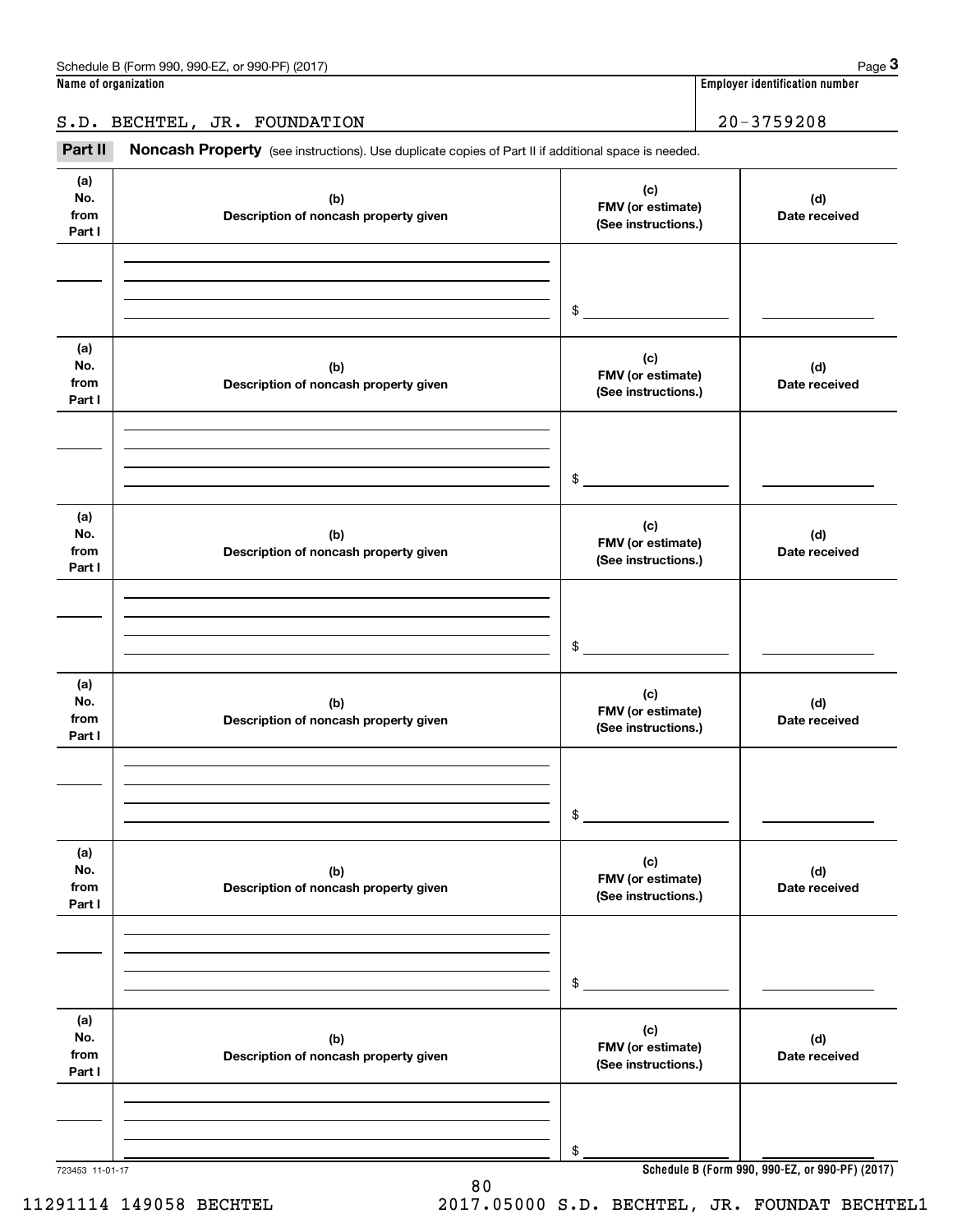|                      | Schedule B (Form 990, 990-EZ, or 990-PF) (2017)                                                                                                                                                                                                                                 |                      | Page 4                                          |
|----------------------|---------------------------------------------------------------------------------------------------------------------------------------------------------------------------------------------------------------------------------------------------------------------------------|----------------------|-------------------------------------------------|
| Name of organization |                                                                                                                                                                                                                                                                                 |                      | <b>Employer identification number</b>           |
|                      | S.D. BECHTEL, JR. FOUNDATION                                                                                                                                                                                                                                                    |                      | $20 - 3759208$                                  |
| Part III             | Exclusively religious, charitable, etc., contributions to organizations described in section $501(c)(7)$ , (8), or (10) that total more than \$1,000 for<br>the year from any one contributor. Complete columns (a) through (e) and the following line entry. For organizations |                      |                                                 |
|                      | completing Part III, enter the total of exclusively religious, charitable, etc., contributions of \$1,000 or less for the year. (Enter this info. once.) $\triangleright$ \$                                                                                                    |                      |                                                 |
| (a) No.              | Use duplicate copies of Part III if additional space is needed.                                                                                                                                                                                                                 |                      |                                                 |
| from<br>Part I       | (b) Purpose of gift                                                                                                                                                                                                                                                             | (c) Use of gift      | (d) Description of how gift is held             |
|                      |                                                                                                                                                                                                                                                                                 |                      |                                                 |
|                      |                                                                                                                                                                                                                                                                                 |                      |                                                 |
|                      |                                                                                                                                                                                                                                                                                 |                      |                                                 |
|                      |                                                                                                                                                                                                                                                                                 | (e) Transfer of gift |                                                 |
|                      |                                                                                                                                                                                                                                                                                 |                      |                                                 |
|                      | Transferee's name, address, and $ZIP + 4$                                                                                                                                                                                                                                       |                      | Relationship of transferor to transferee        |
|                      |                                                                                                                                                                                                                                                                                 |                      |                                                 |
|                      |                                                                                                                                                                                                                                                                                 |                      |                                                 |
| (a) No.              |                                                                                                                                                                                                                                                                                 |                      |                                                 |
| from<br>Part I       | (b) Purpose of gift                                                                                                                                                                                                                                                             | (c) Use of gift      | (d) Description of how gift is held             |
|                      |                                                                                                                                                                                                                                                                                 |                      |                                                 |
|                      |                                                                                                                                                                                                                                                                                 |                      |                                                 |
|                      |                                                                                                                                                                                                                                                                                 |                      |                                                 |
|                      |                                                                                                                                                                                                                                                                                 | (e) Transfer of gift |                                                 |
|                      | Transferee's name, address, and $ZIP + 4$                                                                                                                                                                                                                                       |                      | Relationship of transferor to transferee        |
|                      |                                                                                                                                                                                                                                                                                 |                      |                                                 |
|                      |                                                                                                                                                                                                                                                                                 |                      |                                                 |
|                      |                                                                                                                                                                                                                                                                                 |                      |                                                 |
| (a) No.<br>from      |                                                                                                                                                                                                                                                                                 |                      |                                                 |
| Part I               | (b) Purpose of gift                                                                                                                                                                                                                                                             | (c) Use of gift      | (d) Description of how gift is held             |
|                      |                                                                                                                                                                                                                                                                                 |                      |                                                 |
|                      |                                                                                                                                                                                                                                                                                 |                      |                                                 |
|                      |                                                                                                                                                                                                                                                                                 |                      |                                                 |
|                      |                                                                                                                                                                                                                                                                                 | (e) Transfer of gift |                                                 |
|                      | Transferee's name, address, and $ZIP + 4$                                                                                                                                                                                                                                       |                      | Relationship of transferor to transferee        |
|                      |                                                                                                                                                                                                                                                                                 |                      |                                                 |
|                      |                                                                                                                                                                                                                                                                                 |                      |                                                 |
|                      |                                                                                                                                                                                                                                                                                 |                      |                                                 |
| (a) No.<br>from      | (b) Purpose of gift                                                                                                                                                                                                                                                             | (c) Use of gift      | (d) Description of how gift is held             |
| Part I               |                                                                                                                                                                                                                                                                                 |                      |                                                 |
|                      |                                                                                                                                                                                                                                                                                 |                      |                                                 |
|                      |                                                                                                                                                                                                                                                                                 |                      |                                                 |
|                      |                                                                                                                                                                                                                                                                                 | (e) Transfer of gift |                                                 |
|                      |                                                                                                                                                                                                                                                                                 |                      |                                                 |
|                      | Transferee's name, address, and $ZIP + 4$                                                                                                                                                                                                                                       |                      | Relationship of transferor to transferee        |
|                      |                                                                                                                                                                                                                                                                                 |                      |                                                 |
|                      |                                                                                                                                                                                                                                                                                 |                      |                                                 |
|                      |                                                                                                                                                                                                                                                                                 |                      |                                                 |
| 723454 11-01-17      |                                                                                                                                                                                                                                                                                 |                      | Schedule B (Form 990, 990-EZ, or 990-PF) (2017) |

81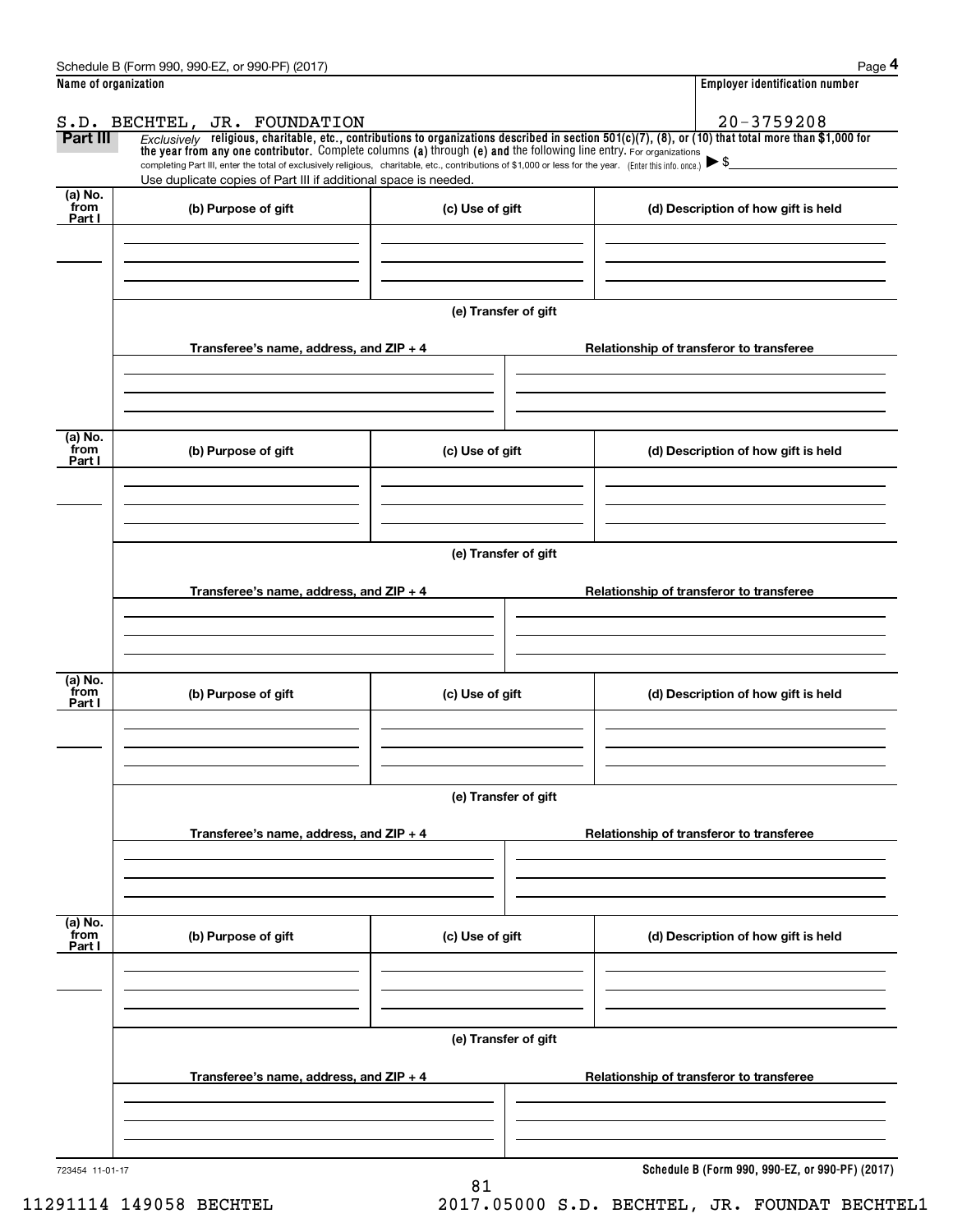| Form 2220 |                                  | <b>Underpayment of Estimated Tax by Corporations</b>                                                                                                                                                                                                                                                                                                                                                          |    |                                                                         |     |                       |                          |               | OMB No. 1545-0123              |
|-----------|----------------------------------|---------------------------------------------------------------------------------------------------------------------------------------------------------------------------------------------------------------------------------------------------------------------------------------------------------------------------------------------------------------------------------------------------------------|----|-------------------------------------------------------------------------|-----|-----------------------|--------------------------|---------------|--------------------------------|
|           | Department of the Treasury       |                                                                                                                                                                                                                                                                                                                                                                                                               |    | Attach to the corporation's tax return.                                 |     |                       | FORM 990-PF              |               | 2017                           |
| Name      | Internal Revenue Service         |                                                                                                                                                                                                                                                                                                                                                                                                               |    | Go to www.irs.gov/Form2220 for instructions and the latest information. |     |                       |                          |               | Employer identification number |
|           |                                  | S.D. BECHTEL, JR. FOUNDATION                                                                                                                                                                                                                                                                                                                                                                                  |    |                                                                         |     |                       |                          |               | $20 - 3759208$                 |
|           |                                  | Note: Generally, the corporation isn't required to file Form 2220 (see Part II below for exceptions) because the IRS will figure any penalty owed and<br>bill the corporation. However, the corporation may still use Form 2220 to figure the penalty. If so, enter the amount from page 2, line 38 on the<br>estimated tax penalty line of the corporation's income tax return, but do not attach Form 2220. |    |                                                                         |     |                       |                          |               |                                |
| Part I    |                                  | <b>Required Annual Payment</b>                                                                                                                                                                                                                                                                                                                                                                                |    |                                                                         |     |                       |                          |               |                                |
|           |                                  |                                                                                                                                                                                                                                                                                                                                                                                                               |    |                                                                         |     |                       |                          | $\mathbf{1}$  | 148,107.                       |
|           |                                  | 2 a Personal holding company tax (Schedule PH (Form 1120), line 26) included on line 1 [1]                                                                                                                                                                                                                                                                                                                    |    |                                                                         |     | 2a                    |                          |               |                                |
|           |                                  | <b>b</b> Look-back interest included on line 1 under section 460(b)(2) for completed long-term                                                                                                                                                                                                                                                                                                                |    |                                                                         |     |                       |                          |               |                                |
|           |                                  | contracts or section 167(g) for depreciation under the income forecast method [111][11] contracts or section 167(g) for depreciation under the income forecast method                                                                                                                                                                                                                                         |    |                                                                         |     | 2b                    |                          |               |                                |
|           |                                  |                                                                                                                                                                                                                                                                                                                                                                                                               |    |                                                                         |     |                       |                          |               |                                |
|           |                                  |                                                                                                                                                                                                                                                                                                                                                                                                               |    |                                                                         |     | 2c                    |                          |               |                                |
|           | d Total. Add lines 2a through 2c |                                                                                                                                                                                                                                                                                                                                                                                                               |    |                                                                         |     |                       |                          | 2d            |                                |
|           |                                  | 3 Subtract line 2d from line 1. If the result is less than \$500, do not complete or file this form. The corporation                                                                                                                                                                                                                                                                                          |    |                                                                         |     |                       |                          | 3             | 148,107.                       |
| 4         | doesn't owe the penalty          | Enter the tax shown on the corporation's 2016 income tax return. See instructions. Caution; If the tax is zero                                                                                                                                                                                                                                                                                                |    |                                                                         |     |                       |                          |               |                                |
|           |                                  | or the tax year was for less than 12 months, skip this line and enter the amount from line 3 on line 5                                                                                                                                                                                                                                                                                                        |    |                                                                         |     |                       |                          | 4             | 291,152.                       |
|           |                                  |                                                                                                                                                                                                                                                                                                                                                                                                               |    |                                                                         |     |                       |                          |               |                                |
| 5         |                                  | Required annual payment. Enter the smaller of line 3 or line 4. If the corporation is required to skip line 4,                                                                                                                                                                                                                                                                                                |    |                                                                         |     |                       |                          |               |                                |
|           | enter the amount from line 3     |                                                                                                                                                                                                                                                                                                                                                                                                               |    |                                                                         |     |                       |                          | 5             | 148,107.                       |
| Part II   |                                  | Reasons for Filing - Check the boxes below that apply. If any boxes are checked, the corporation must file Form 2220                                                                                                                                                                                                                                                                                          |    |                                                                         |     |                       |                          |               |                                |
|           |                                  | even if it doesn't owe a penalty. See instructions.                                                                                                                                                                                                                                                                                                                                                           |    |                                                                         |     |                       |                          |               |                                |
| 6         |                                  | The corporation is using the adjusted seasonal installment method.                                                                                                                                                                                                                                                                                                                                            |    |                                                                         |     |                       |                          |               |                                |
| 7         |                                  | The corporation is using the annualized income installment method.                                                                                                                                                                                                                                                                                                                                            |    |                                                                         |     |                       |                          |               |                                |
| x         |                                  | The corporation is a "large corporation" figuring its first required installment based on the prior year's tax.<br>Part III   Figuring the Underpayment                                                                                                                                                                                                                                                       |    |                                                                         |     |                       |                          |               |                                |
|           |                                  |                                                                                                                                                                                                                                                                                                                                                                                                               |    | (a)                                                                     | (b) |                       | (c)                      |               | (d)                            |
| 9         |                                  | Installment due dates. Enter in columns (a) through<br>(d) the 15th day of the 4th (Form 990-PF filers:                                                                                                                                                                                                                                                                                                       |    |                                                                         |     |                       |                          |               |                                |
|           |                                  | Use 5th month), 6th, 9th, and 12th months of the                                                                                                                                                                                                                                                                                                                                                              |    |                                                                         |     |                       |                          |               |                                |
|           |                                  |                                                                                                                                                                                                                                                                                                                                                                                                               | 9  | 05/15/17                                                                |     | 06/15/17              | 09/15/17                 |               | 12/15/17                       |
|           |                                  | 10 Required installments. If the box on line 6 and/or line 7                                                                                                                                                                                                                                                                                                                                                  |    |                                                                         |     |                       |                          |               |                                |
|           |                                  | above is checked, enter the amounts from Sch A, line 38. If                                                                                                                                                                                                                                                                                                                                                   |    |                                                                         |     |                       |                          |               |                                |
|           |                                  | the box on line 8 (but not 6 or 7) is checked, see instructions                                                                                                                                                                                                                                                                                                                                               |    |                                                                         |     |                       |                          |               |                                |
|           |                                  | for the amounts to enter. If none of these boxes are checked,                                                                                                                                                                                                                                                                                                                                                 |    |                                                                         |     |                       |                          |               |                                |
|           |                                  | enter 25% (0.25) of line 5 above in each column                                                                                                                                                                                                                                                                                                                                                               | 10 | 37,027.                                                                 |     | 37,027.               | 37,026.                  |               | 37,027.                        |
|           |                                  | 11 Estimated tax paid or credited for each period. For                                                                                                                                                                                                                                                                                                                                                        |    |                                                                         |     |                       |                          |               |                                |
|           |                                  | column (a) only, enter the amount from line 11 on line 15.                                                                                                                                                                                                                                                                                                                                                    |    | 78,350.                                                                 |     |                       | 50,000.                  |               | 200,000.                       |
|           | See instructions                 | Complete lines 12 through 18 of one column                                                                                                                                                                                                                                                                                                                                                                    | 11 |                                                                         |     |                       |                          |               |                                |
|           | before going to the next column. |                                                                                                                                                                                                                                                                                                                                                                                                               |    |                                                                         |     |                       |                          |               |                                |
|           |                                  | 12 Enter amount, if any, from line 18 of the preceding column                                                                                                                                                                                                                                                                                                                                                 | 12 |                                                                         |     | 41,323.               |                          |               |                                |
| 13        |                                  |                                                                                                                                                                                                                                                                                                                                                                                                               | 13 |                                                                         |     | $\overline{41,323}$ . | $\frac{4,296}{54,296}$ . |               | $\frac{17,270}{217,270}$       |
| 14        |                                  | Add amounts on lines 16 and 17 of the preceding column                                                                                                                                                                                                                                                                                                                                                        | 14 |                                                                         |     |                       |                          |               |                                |
| 15        |                                  | Subtract line 14 from line 13. If zero or less, enter -0-                                                                                                                                                                                                                                                                                                                                                     | 15 | 78,350.                                                                 |     | 41,323.               | 54,296.                  |               | 217, 270.                      |
|           |                                  | 16 If the amount on line 15 is zero, subtract line 13 from line                                                                                                                                                                                                                                                                                                                                               |    |                                                                         |     |                       |                          |               |                                |
|           |                                  |                                                                                                                                                                                                                                                                                                                                                                                                               | 16 |                                                                         |     | 0.                    |                          | $\mathbf 0$ . |                                |
|           |                                  | 17 Underpayment. If line 15 is less than or equal to line 10,                                                                                                                                                                                                                                                                                                                                                 |    |                                                                         |     |                       |                          |               |                                |
|           |                                  | subtract line 15 from line 10. Then go to line 12 of the next                                                                                                                                                                                                                                                                                                                                                 |    |                                                                         |     |                       |                          |               |                                |
|           | column. Otherwise, go to line 18 |                                                                                                                                                                                                                                                                                                                                                                                                               | 17 |                                                                         |     |                       |                          |               |                                |
|           |                                  | 18 Overpayment. If line 10 is less than line 15, subtract line 10                                                                                                                                                                                                                                                                                                                                             |    | 41,323.                                                                 |     | 4,296.                |                          |               |                                |
|           |                                  | from line 15. Then go to line 12 of the next column<br>Go to Part IV on page 2 to figure the penalty. Do not go to Part IV if there are no entries on line 17 - no penalty is owed.                                                                                                                                                                                                                           | 18 |                                                                         |     |                       | 17,270.                  |               |                                |

82

**For Paperwork Reduction Act Notice, see separate instructions. 2220**  LHA

Form  $2220(2017)$ 

712801 02-07-18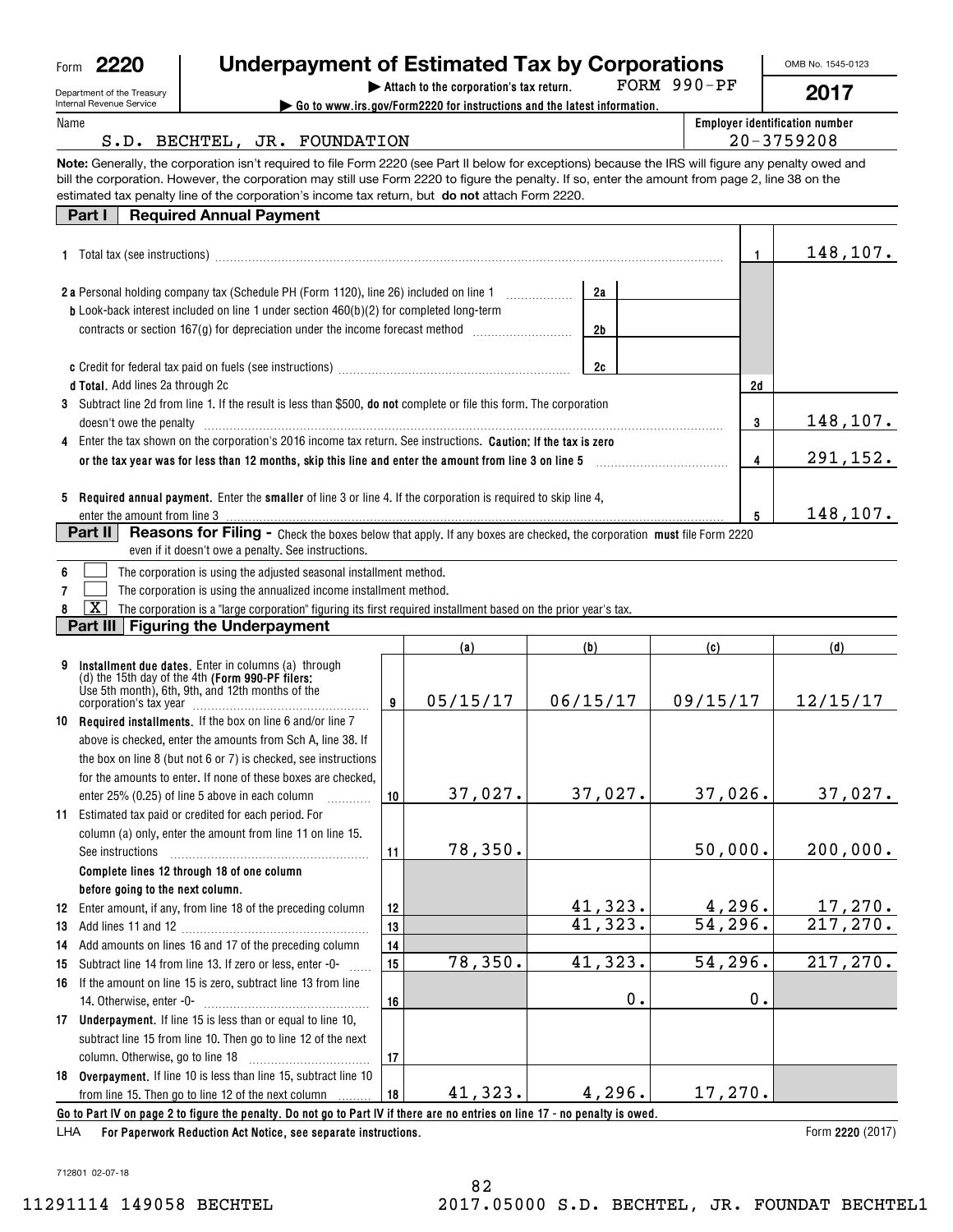### **Part IV Figuring the Penalty**

|    |                                                                                                                                                                                                                                                                                                                                    |                 | (a) | (b) | (c) |  | (d)           |
|----|------------------------------------------------------------------------------------------------------------------------------------------------------------------------------------------------------------------------------------------------------------------------------------------------------------------------------------|-----------------|-----|-----|-----|--|---------------|
|    | 19 Enter the date of payment or the 15th day of the 4th month<br>after the close of the tax year, whichever is earlier.<br>(C Corporations with tax years ending June 30<br>and S corporations: Use 3rd month instead of 4th month.<br>Form 990-PF and Form 990-T filers: Use 5th month<br>instead of 4th month.) See instructions | 19              |     |     |     |  |               |
|    | 20 Number of days from due date of installment on line 9 to the                                                                                                                                                                                                                                                                    |                 |     |     |     |  |               |
|    | date shown on line 19                                                                                                                                                                                                                                                                                                              | 20              |     |     |     |  |               |
|    | 21 Number of days on line 20 after 4/15/2017 and before 7/1/2017                                                                                                                                                                                                                                                                   | 21              |     |     |     |  |               |
|    | 22 Underpayment on line 17 x Number of days on line 21 x 4% (0.04)<br>365                                                                                                                                                                                                                                                          | 22              | -8  |     | \$  |  |               |
|    | 23 Number of days on line 20 after 06/30/2017 and before 10/1/2017                                                                                                                                                                                                                                                                 | 23              |     |     |     |  |               |
|    | 24 Underpayment on line 17 x Number of days on line 23 x 4% (0.04)<br>365                                                                                                                                                                                                                                                          | 24              | ∣\$ | \$  | \$  |  | S             |
|    | 25 Number of days on line 20 after 9/30/2017 and before 1/1/2018                                                                                                                                                                                                                                                                   | 25              |     |     |     |  |               |
|    | 26 Underpayment on line 17 x Number of days on line 25 x 4% (0.04)<br>365                                                                                                                                                                                                                                                          | 26              | -S  | S   | \$  |  | S             |
| 27 | Number of days on line 20 after 12/31/2017 and before 4/1/2018                                                                                                                                                                                                                                                                     | 27              |     |     |     |  |               |
|    | 28 Underpayment on line 17 x Number of days on line 27 x 4% (0.04)<br>365                                                                                                                                                                                                                                                          | 28              | -8  |     |     |  |               |
|    | 29 Number of days on line 20 after 3/31/2018 and before 7/1/2018                                                                                                                                                                                                                                                                   | 29              |     |     |     |  |               |
|    | 30 Underpayment on line 17 x Number of days on line 29 x *%<br>365                                                                                                                                                                                                                                                                 | 30 <sup>2</sup> | -\$ | S   | \$  |  | S             |
|    | 31 Number of days on line 20 after 6/30/2018 and before 10/1/2018                                                                                                                                                                                                                                                                  | 31              |     |     |     |  |               |
|    | 32 Underpayment on line 17 x Number of days on line 31 x *%<br>365                                                                                                                                                                                                                                                                 | 32              | -\$ | \$  | \$  |  | S             |
|    | 33 Number of days on line 20 after 9/30/2018 and before 1/1/2019                                                                                                                                                                                                                                                                   | 33              |     |     |     |  |               |
|    | 34 Underpayment on line 17 x Number of days on line 33 x $*$ %<br>365                                                                                                                                                                                                                                                              | 34 \$           |     | S   | \$  |  | \$            |
|    | 35 Number of days on line 20 after 12/31/2018 and before 3/16/2019                                                                                                                                                                                                                                                                 | 35              |     |     |     |  |               |
|    | <b>36</b> Underpayment on line 17 x Number of days on line 35 x $*$ %<br>365                                                                                                                                                                                                                                                       | 36   \$         |     | \$  | \$  |  | \$            |
|    | 37 Add lines 22, 24, 26, 28, 30, 32, 34, and 36                                                                                                                                                                                                                                                                                    | $37$ \ \$       |     | \$  | \$  |  | \$            |
|    |                                                                                                                                                                                                                                                                                                                                    |                 |     |     |     |  |               |
|    | 38 Penalty. Add columns (a) through (d) of line 37. Enter the total here and on Form 1120, line 33;                                                                                                                                                                                                                                |                 |     |     |     |  | $0$ .<br>l \$ |
|    | or the comparable line for other income tax returns                                                                                                                                                                                                                                                                                |                 |     |     | 38  |  |               |
|    | * Use the penalty interest rate for each calendar quarter, which the IRS will determine during the first month in the preceding quarter.<br>These rates are published quarterly in an IRS News Release and in a revenue ruling in the Internal Revenue Bulletin. To obtain this                                                    |                 |     |     |     |  |               |

information on the Internet, access the IRS website at **www.irs.gov**. You can also call 1-800-829-4933 to get interest rate information.

**2220**  Form (2017)

712802 02-07-18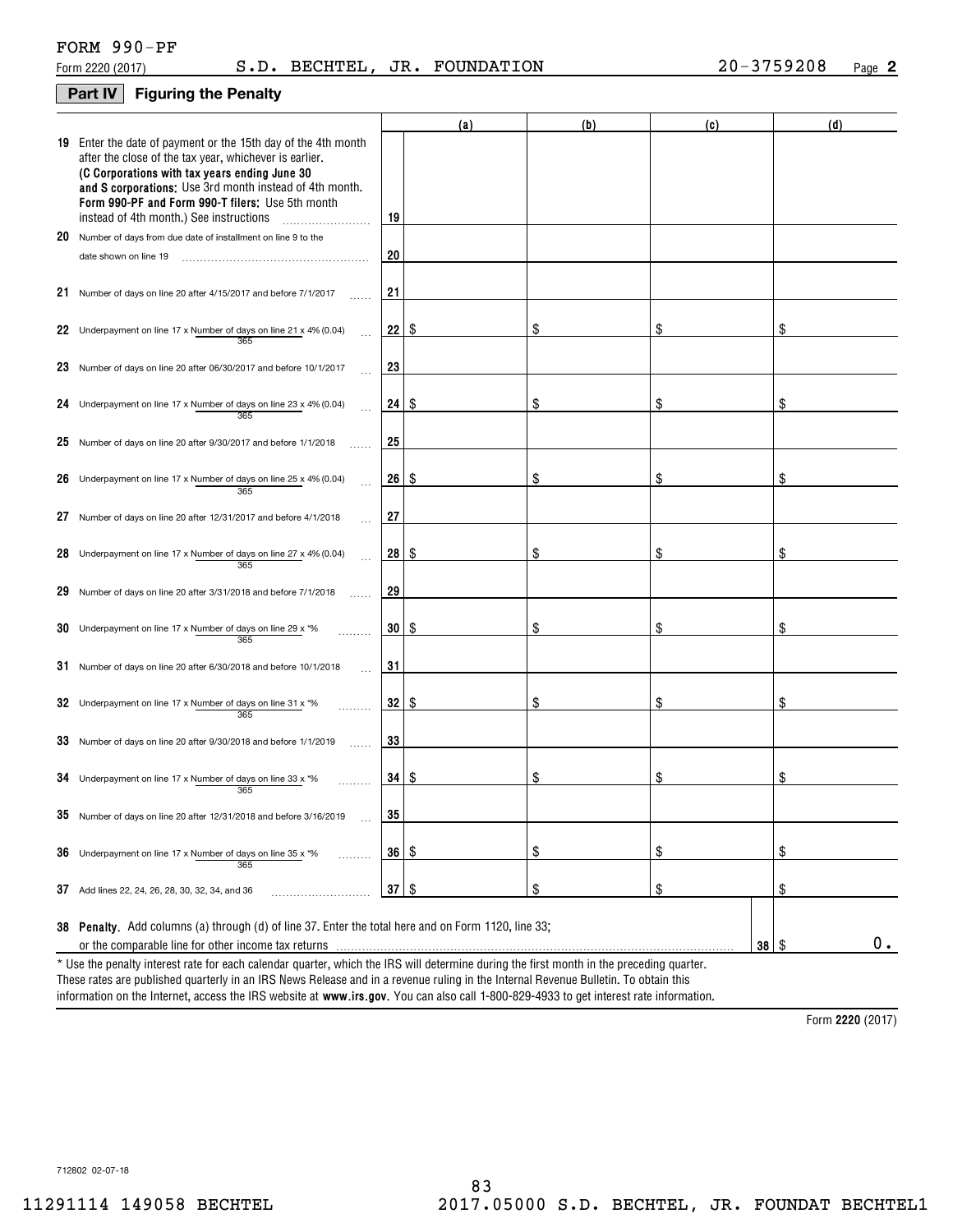| FORM $990-PF$                            |                               | DIVIDENDS AND INTEREST FROM SECURITIES |                             |                                       | STATEMENT 1                      |
|------------------------------------------|-------------------------------|----------------------------------------|-----------------------------|---------------------------------------|----------------------------------|
| SOURCE                                   | <b>GROSS</b><br><b>AMOUNT</b> | CAPITAL<br>GAINS<br><b>DIVIDENDS</b>   | (A)<br>REVENUE<br>PER BOOKS | (B )<br>INVEST-<br>NET<br>MENT INCOME | (C)<br>ADJUSTED<br>INCOME<br>NET |
| DIVIDEND<br>INCOME<br>INTEREST<br>INCOME | 459,301.<br>2,849,496.        | 0.<br>0.                               | 2,849,496.                  | 459,301. 1,136,966.<br>2,824,597.     |                                  |
| TO PART I, LINE 4                        | 3,308,797.                    | $0$ .                                  | 3,308,797.                  | 3,961,563.                            |                                  |

~~~~~~~~~~~~~~~~~~~~~~~~~~~~~~~~~~~~~~~~~~~~~~~~~~~~~~~~~~~~~~~~~~~~~~~~~~~~~~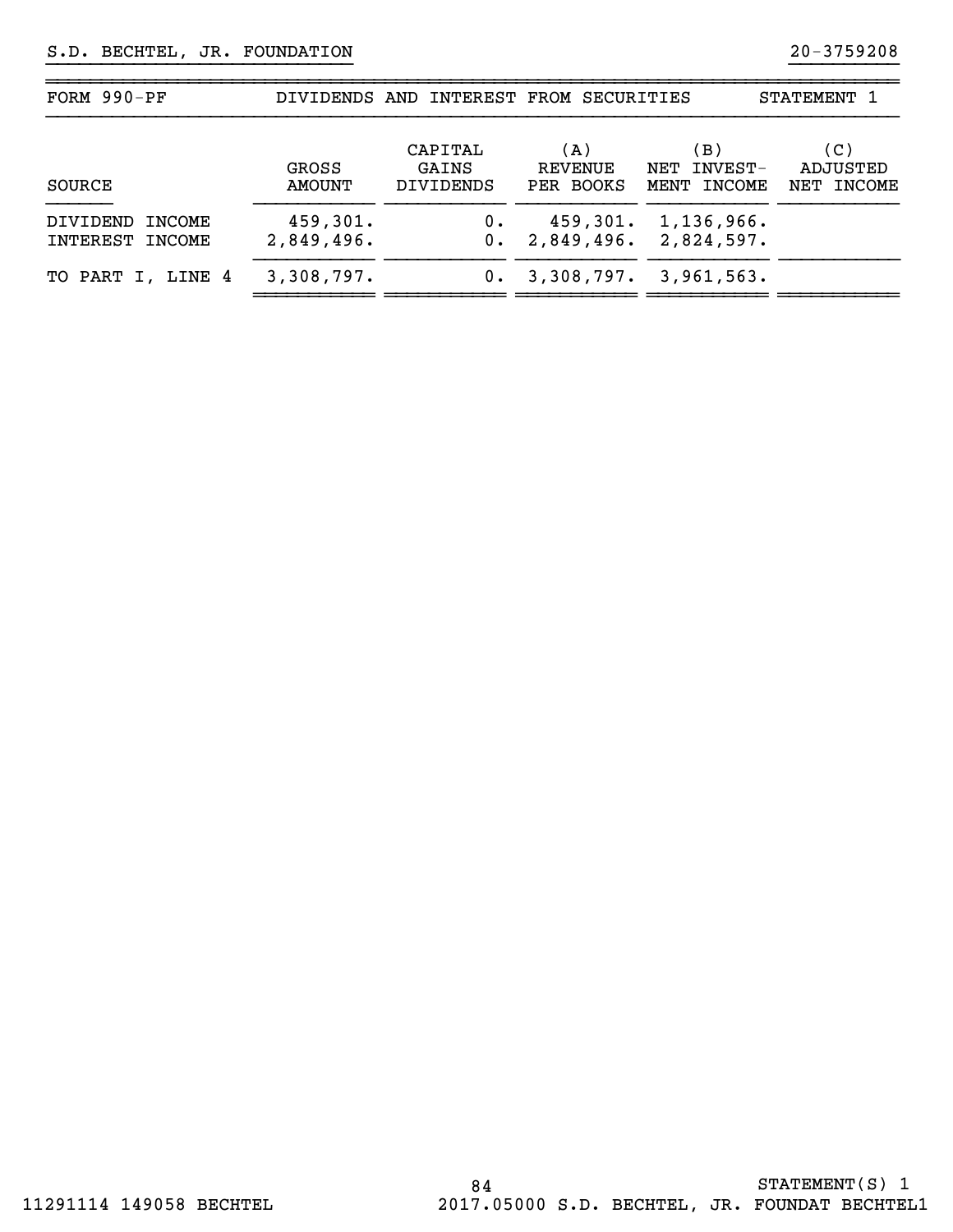| FORM 990-PF                                                                                  | OTHER INCOME                            |                                    | STATEMENT <sub>2</sub>        |
|----------------------------------------------------------------------------------------------|-----------------------------------------|------------------------------------|-------------------------------|
| DESCRIPTION                                                                                  | (A)<br><b>REVENUE</b><br>PER BOOKS      | (B )<br>NET INVEST-<br>MENT INCOME | (C)<br>ADJUSTED<br>NET INCOME |
| FROM PARTNERSHIPS<br>OTHER INCOME<br>DEFERRED TAX ADJUSTMENT<br>FROM PARTNERSHIPS - SEC 965A | 2,008,203.<br>1,636.<br>183, 193.<br>0. | $-104,516.$<br>0.<br>0.<br>17,096. |                               |
| TOTAL TO FORM 990-PF, PART I, LINE 11                                                        | 2,193,032.                              | $-87,420.$                         |                               |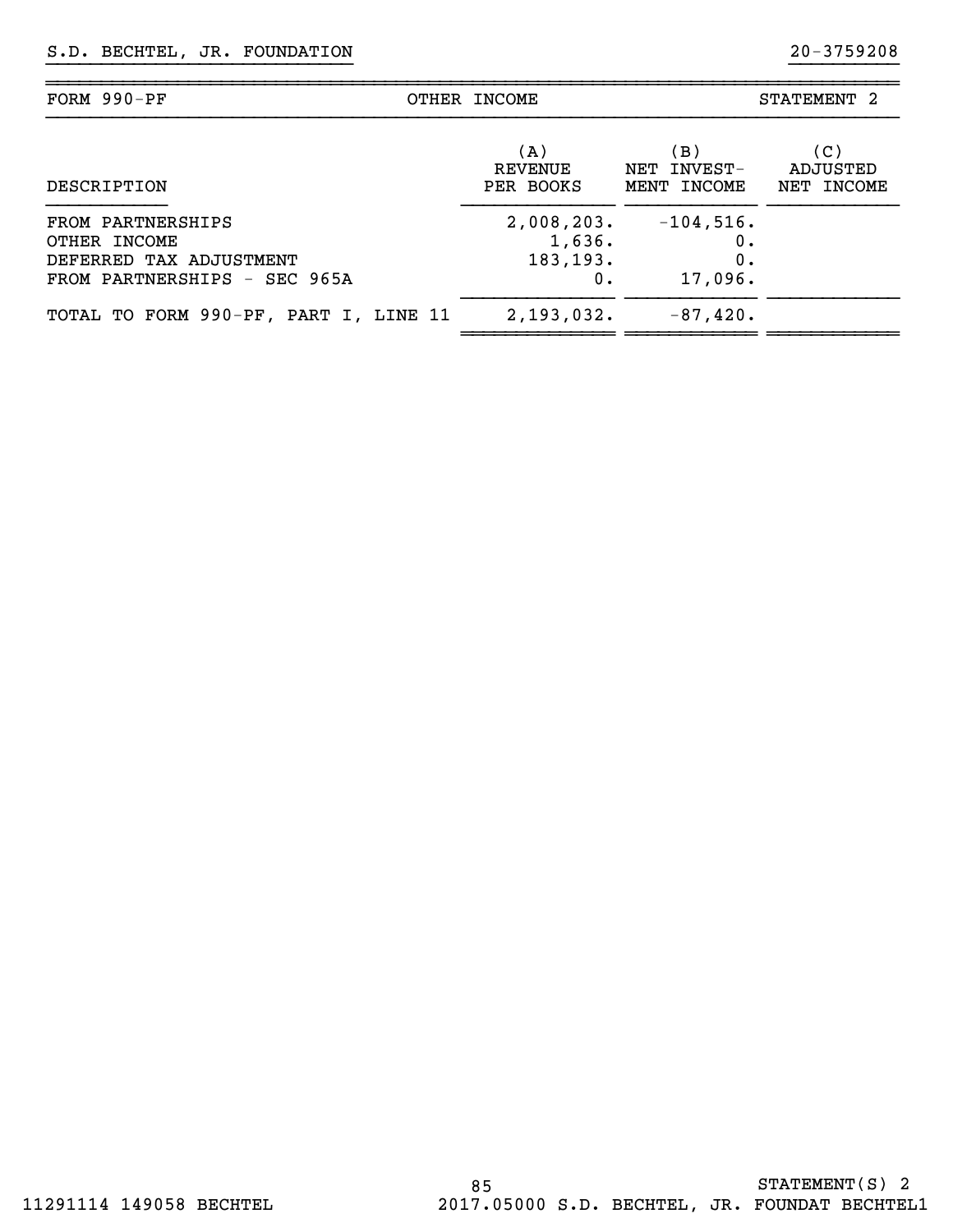| FORM 990-PF                | LEGAL FEES                          |                                         |                               | STATEMENT 3                   |
|----------------------------|-------------------------------------|-----------------------------------------|-------------------------------|-------------------------------|
| DESCRIPTION                | (A)<br><b>EXPENSES</b><br>PER BOOKS | (B)<br>INVEST-<br>NET<br>INCOME<br>MENT | (C)<br>ADJUSTED<br>NET INCOME | (D)<br>CHARITABLE<br>PURPOSES |
| LEGAL EXPENSE              | 135,930.                            | 0.                                      |                               | 156,838.                      |
| TO FM 990-PF, PG 1, LN 16A | 135,930.                            | 0.                                      |                               | 156,838.                      |

~~~~~~~~~~~~ ~~~~~~~~~~~~ ~~~~~~~~~~~~ ~~~~~~~~~~~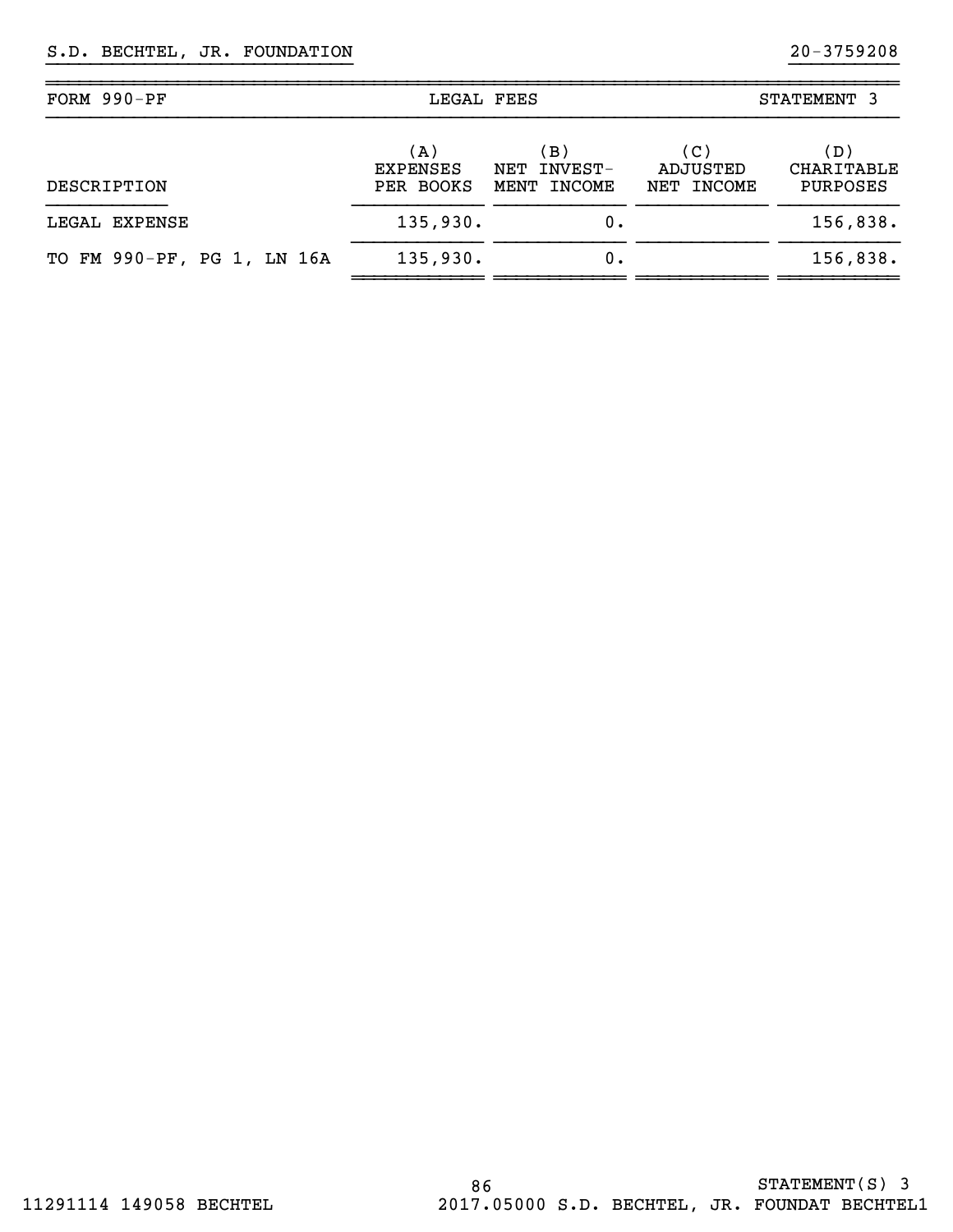| FORM 990-PF                  | <b>ACCOUNTING FEES</b>              |                                      |                               | STATEMENT 4                                 |  |  |
|------------------------------|-------------------------------------|--------------------------------------|-------------------------------|---------------------------------------------|--|--|
| DESCRIPTION                  | (A)<br><b>EXPENSES</b><br>PER BOOKS | (B)<br>INVEST-<br>NET<br>MENT INCOME | (C)<br>ADJUSTED<br>NET INCOME | (D)<br><b>CHARITABLE</b><br><b>PURPOSES</b> |  |  |
| <b>ACCOUNTING FEES</b>       | 175,383.                            | Ο.                                   |                               | 174,340.                                    |  |  |
| TO FORM 990-PF, PG 1, LN 16B | 175,383.                            | Ο.                                   |                               | 174,340.                                    |  |  |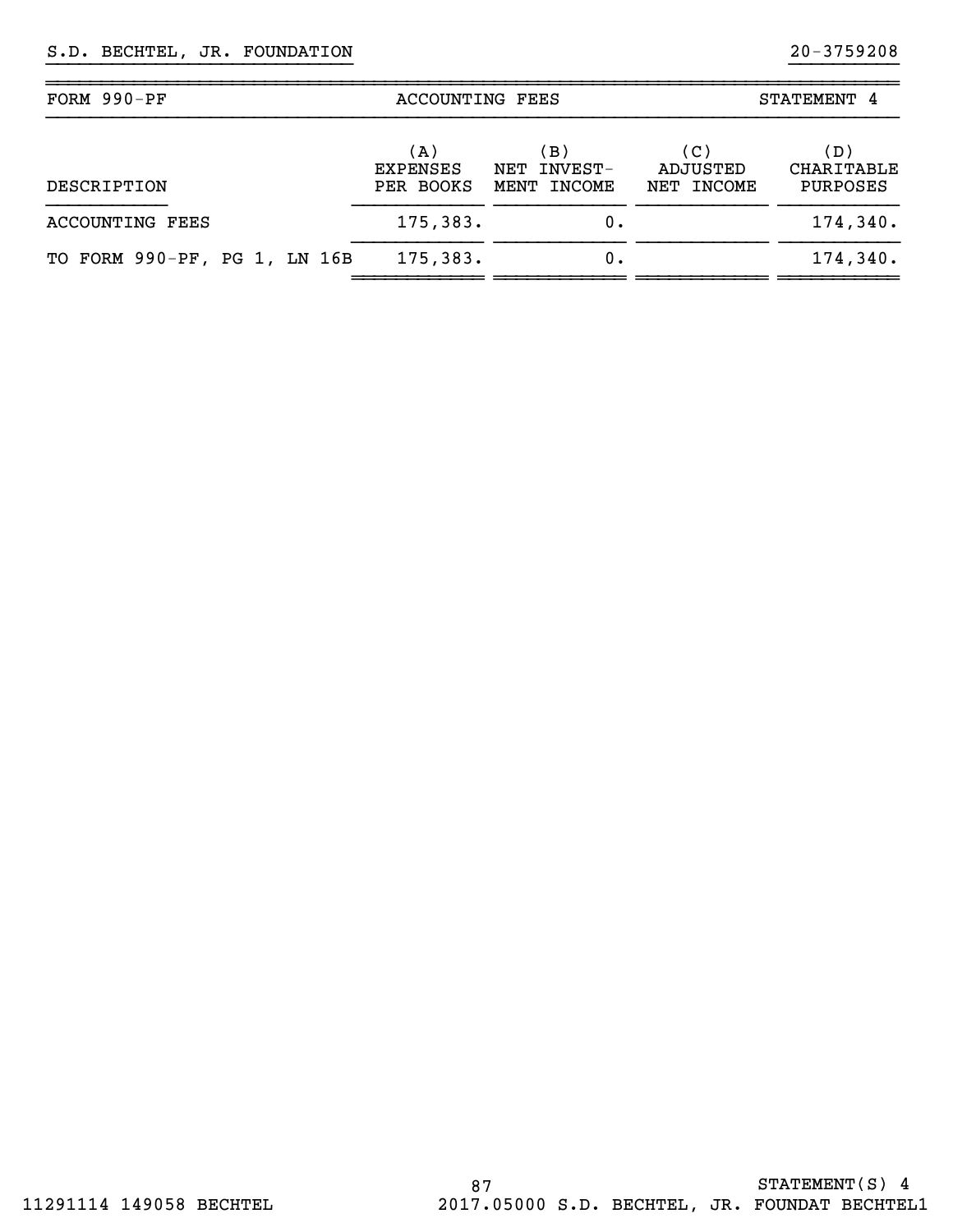| FORM $990-PF$                                  | OTHER PROFESSIONAL FEES             |                                         |                               | STATEMENT 5                          |
|------------------------------------------------|-------------------------------------|-----------------------------------------|-------------------------------|--------------------------------------|
| DESCRIPTION                                    | (A)<br><b>EXPENSES</b><br>PER BOOKS | (B)<br>INVEST-<br>NET<br>INCOME<br>MENT | (C)<br>ADJUSTED<br>NET INCOME | (D)<br>CHARITABLE<br><b>PURPOSES</b> |
| MONTICELLO<br>CONSULTANTS<br>NORTHERN<br>TRUST | 30,000.<br>1,850,624.<br>260, 169.  | 30,000.<br>0.<br>260, 169.              |                               | 0.<br>1,938,501.                     |
| TO FORM 990-PF, PG 1, LN 16C 2,140,793.        |                                     | 290, 169.                               |                               | 1,938,501.                           |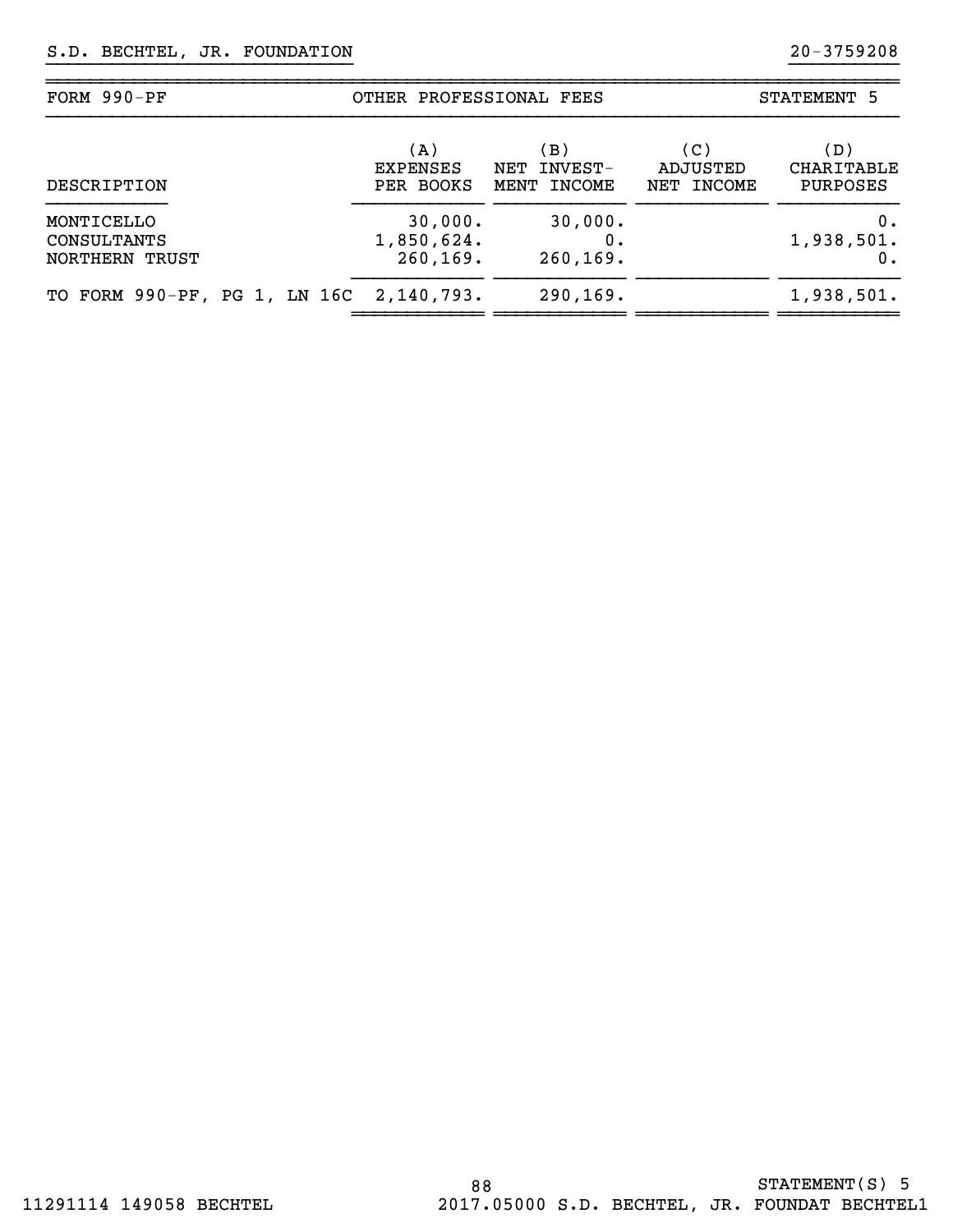| $FORM 990-PF$                                                               | TAXES                               |                                      | STATEMENT 6                    |                               |
|-----------------------------------------------------------------------------|-------------------------------------|--------------------------------------|--------------------------------|-------------------------------|
| DESCRIPTION                                                                 | (A)<br><b>EXPENSES</b><br>PER BOOKS | (B)<br>INVEST-<br>NET<br>MENT INCOME | (C )<br>ADJUSTED<br>NET INCOME | (D)<br>CHARITABLE<br>PURPOSES |
| FOREIGN TAX FROM<br>PARTNERSHIPS<br>OTHER STATE TAXES<br><b>FILING FEES</b> | 28, 223.<br>61, 255.<br>525.        | 23, 116.<br>0.<br>$0$ .              |                                | 0.<br>0.<br>0.                |
| TO FORM 990-PF, PG 1, LN 18                                                 | 90,003.                             | 23,116.                              |                                | 0.                            |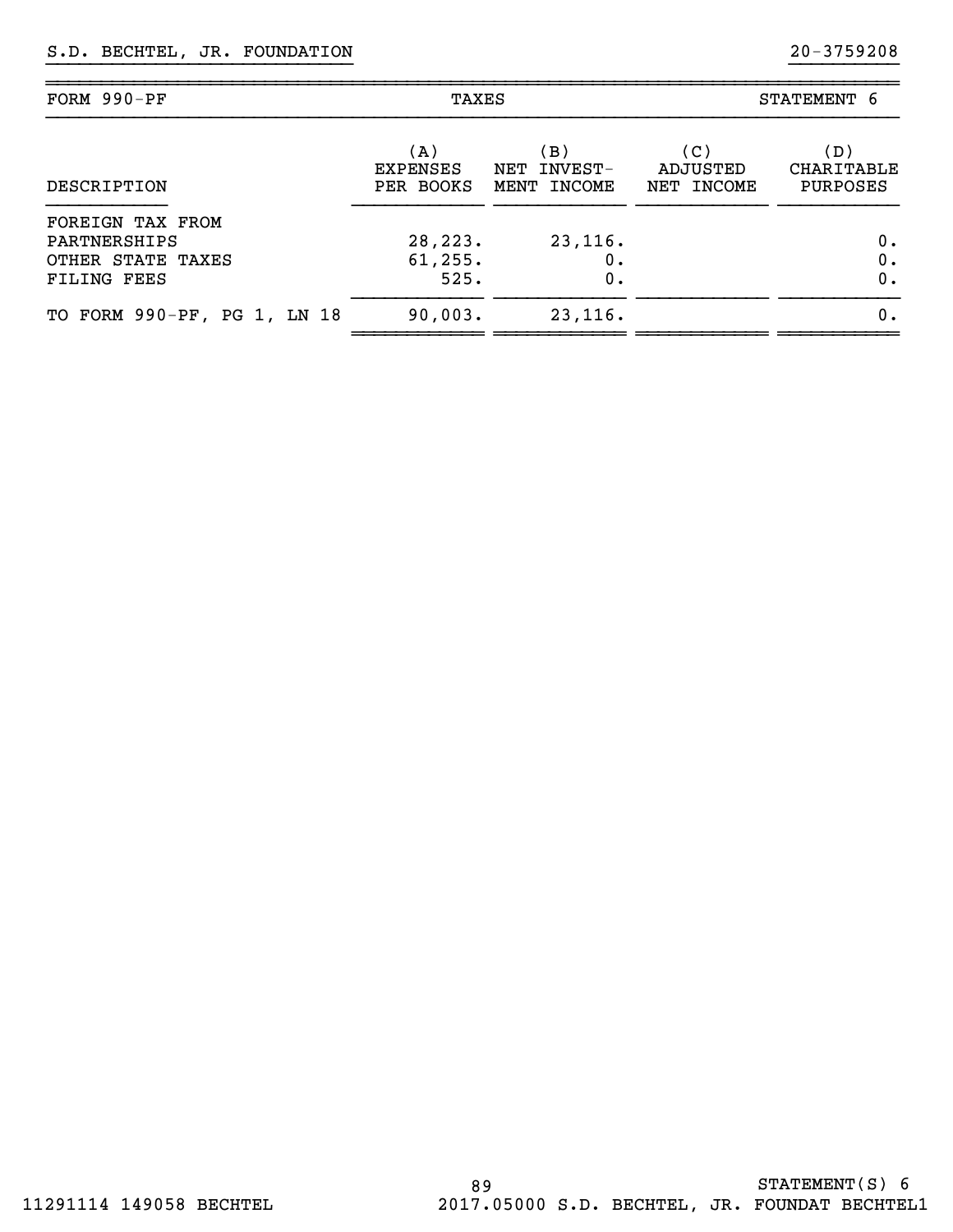| FORM $990-PF$               | OTHER EXPENSES               |                                   | STATEMENT 7                   |                               |  |
|-----------------------------|------------------------------|-----------------------------------|-------------------------------|-------------------------------|--|
| DESCRIPTION                 | (A)<br>EXPENSES<br>PER BOOKS | (B)<br>NET INVEST-<br>MENT INCOME | (C)<br>ADJUSTED<br>NET INCOME | (D)<br>CHARITABLE<br>PURPOSES |  |
| FROM PARTNERSHIPS           | 787,199.                     | 699,915.                          |                               | 0.                            |  |
| SUBSCRIPTION                | 3,497.                       | 0.                                |                               | 3,803.                        |  |
| <b>INSURANCE</b>            | 11, 131.                     | 0.                                |                               | 11,278.                       |  |
| OFFICE SUPPLIES             | 30, 112.                     | 0.                                |                               | 29,359.                       |  |
| COMPUTER MAINTENANCE AND    |                              |                                   |                               |                               |  |
| <b>SUPPORT</b>              | 142,167.                     | 0.                                |                               | 127,065.                      |  |
| PROFESSIONAL DEVELOPMENT    | 58,307.                      | 0.                                |                               | 51, 254.                      |  |
| MEMBERSHIP FEES             | 18,755.                      | 0.                                |                               | 18,755.                       |  |
| MISCELLANEOUS EXPENSE       | 9,958.                       | 0.                                |                               | 9,626.                        |  |
| INVESTMENT EXPENSES         | 12,506.                      | 12,506.                           |                               | 0.                            |  |
| OTHER OFFICE EXPENSES       | 5,584.                       | 0.                                |                               | 5,584.                        |  |
| OTHER PROGRAM COSTS         | 63,755.                      | 0.                                |                               | 63,015.                       |  |
| TO FORM 990-PF, PG 1, LN 23 | 1,142,971.                   | 712,421.                          |                               | 319,739.                      |  |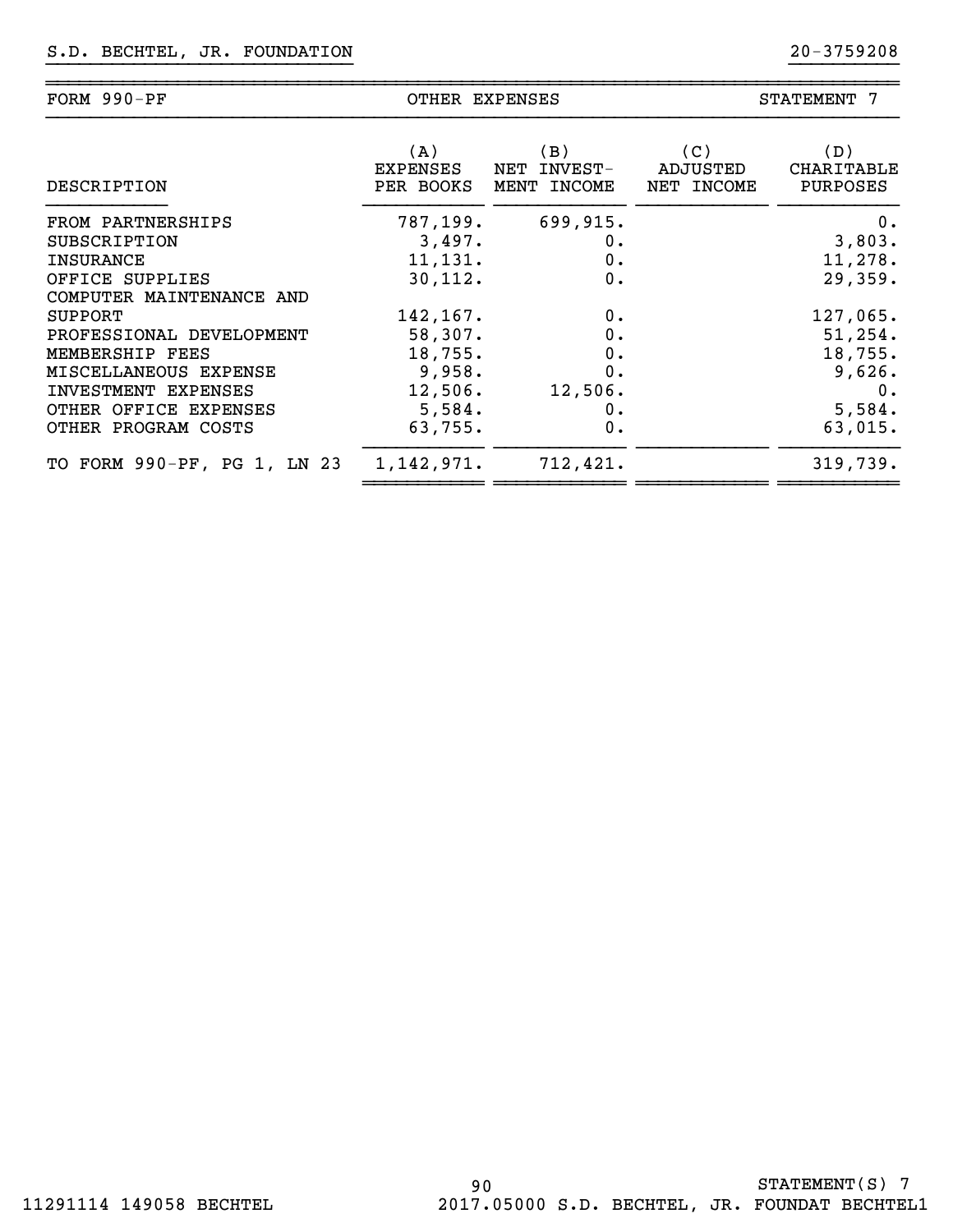| $FORM 990-PF$                                                                        | OTHER DECREASES IN NET ASSETS OR FUND BALANCES |  |  | STATEMENT 8           |  |
|--------------------------------------------------------------------------------------|------------------------------------------------|--|--|-----------------------|--|
| DESCRIPTION                                                                          |                                                |  |  | <b>AMOUNT</b>         |  |
| UNREALIZED GAIN/(LOSS) ON INVESTMENTS<br>UNREALIZED GAIN/(LOSS) ON CHARITABLE TRUSTS |                                                |  |  | 6,954,885.<br>22,737. |  |
| TOTAL TO FORM 990-PF, PART III, LINE 5                                               |                                                |  |  | 6,977,622.            |  |

~~~~~~~~~~~~~~~~~~~~~~~~~~~~~~~~~~~~~~~~~~~~~~~~~~~~~~~~~~~~~~~~~~~~~~~~~~~~~~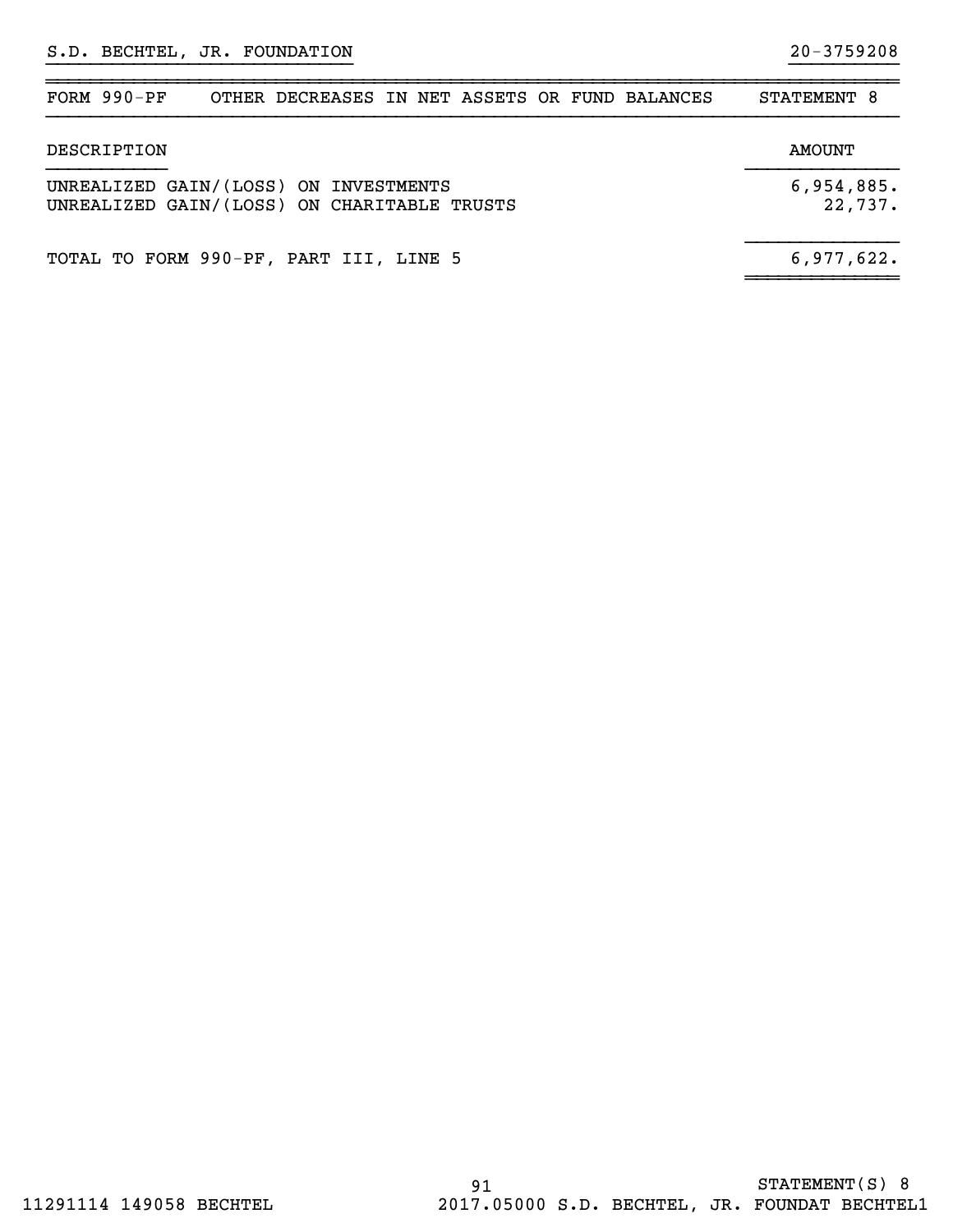| FORM $990-PF$                                                   | CORPORATE STOCK |                                 | STATEMENT 9                     |
|-----------------------------------------------------------------|-----------------|---------------------------------|---------------------------------|
| DESCRIPTION                                                     |                 | <b>BOOK VALUE</b>               | <b>FAIR MARKET</b><br>VALUE     |
| ETON PARK OVERSEAS FUND<br>OZ OVERSEAS FUND, LTD<br>OTHER STOCK |                 | 168,966.<br>632,041.<br>87,001. | 168,966.<br>632,041.<br>87,001. |
| TOTAL TO FORM 990-PF, PART II, LINE 10B                         |                 | 888,008.                        | 888,008.                        |

~~~~~~~~~~~~~~ ~~~~~~~~~~~~~~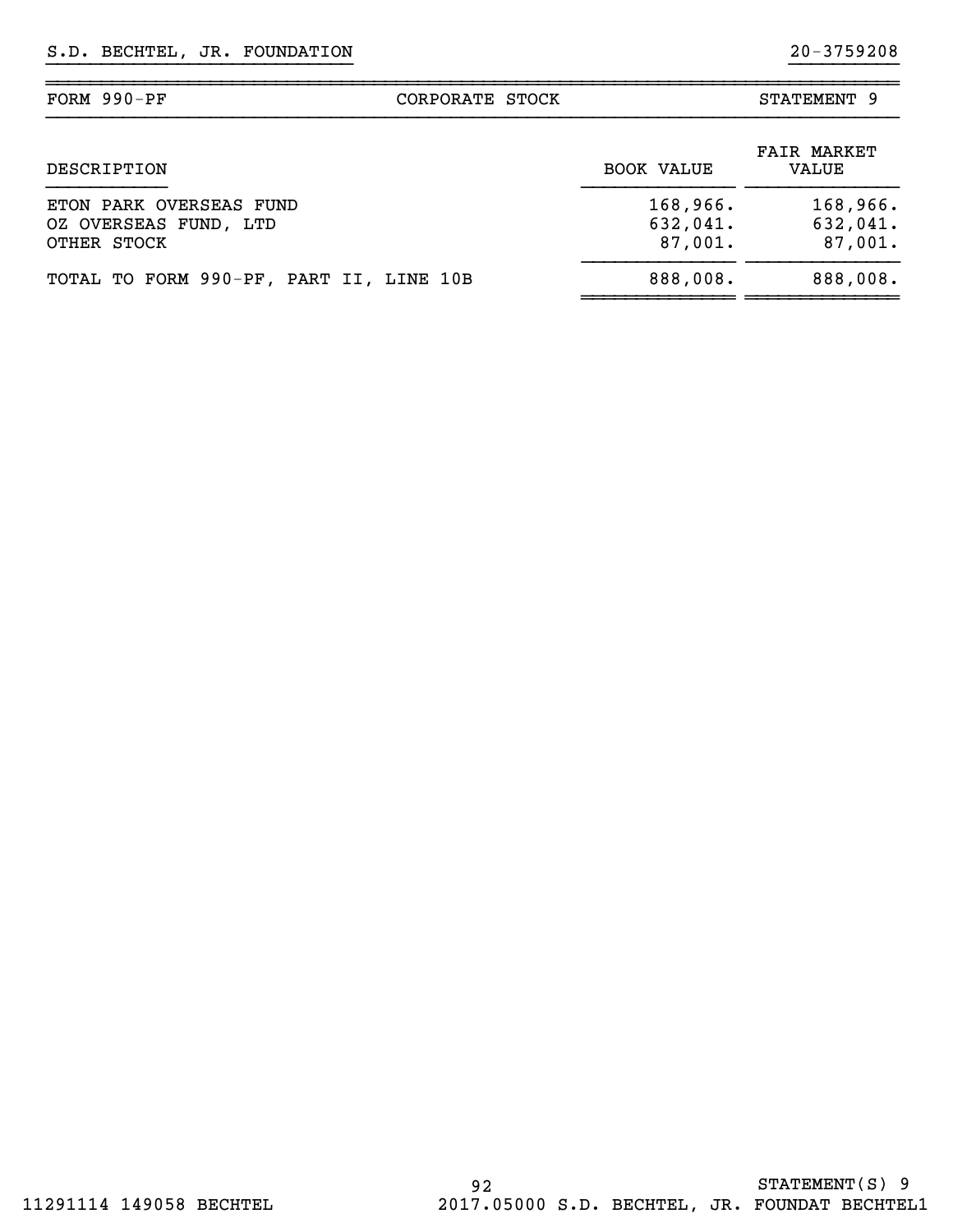| FORM $990-PF$<br>CORPORATE BONDS        |                   | STATEMENT 10                      |
|-----------------------------------------|-------------------|-----------------------------------|
| DESCRIPTION                             | <b>BOOK VALUE</b> | <b>FAIR MARKET</b><br>VALUE       |
| CORPORATE BONDS                         |                   | $120, 298, 450.$ $120, 298, 450.$ |
| TOTAL TO FORM 990-PF, PART II, LINE 10C | $120, 298, 450$ . | $120, 298, 450$ .                 |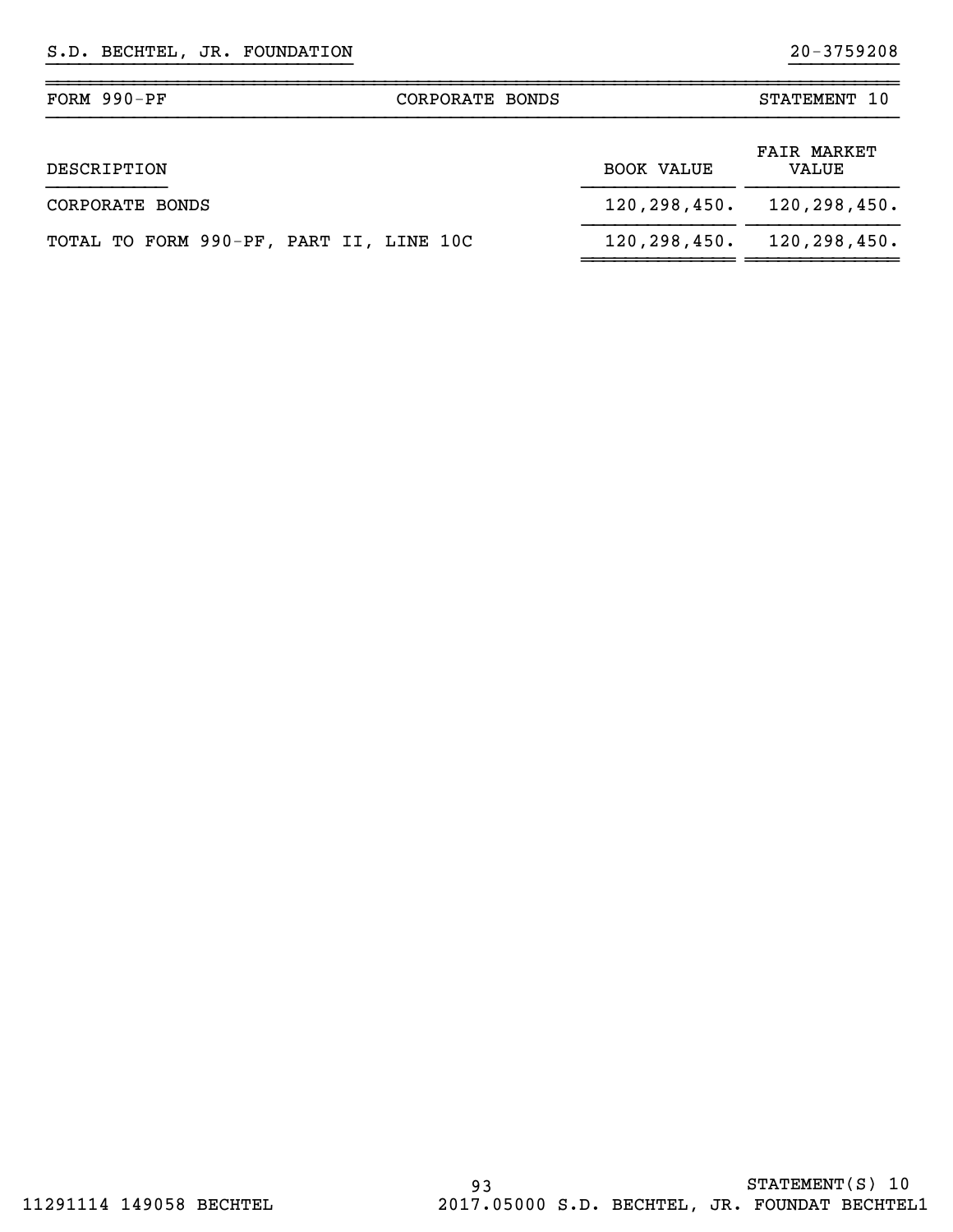| DESCRIPTION                            | VALUATION<br>METHOD | <b>BOOK VALUE</b> | <b>FAIR MARKET</b><br>VALUE |
|----------------------------------------|---------------------|-------------------|-----------------------------|
| AG SECURITIZED ASSET RECOV HLDGS LP    | FMV                 | 3,709,934.        | 3,709,934.                  |
| CALERA CAPITAL PARTNERS III            | FMV                 | 44,964.           | 44,964.                     |
| CLAYTON, DUBILIER & RICE FUND VIII     | FMV                 |                   |                             |
| WILSONART                              |                     | 433,069.          | 433,069.                    |
| CLAYTON, DUBILIER & RICE FUND VIII     | FMV                 | 1,322,315.        | 1,322,315.                  |
| CONVEXITY CAPITAL OFFSHORE             | <b>FMV</b>          | 7,958,417.        | 7,958,417.                  |
| DAVIDSON KEMPNER IP                    | <b>FMV</b>          | 12,542,546.       | 12,542,546.                 |
| FARALLON CAPITAL PARTNERS              | <b>FMV</b>          | 13, 155, 384.     | 13, 155, 384.               |
| FORTRESS CREDIT OPPORTUNITIES FUND     | <b>FMV</b>          | 1,511,152.        | 1,511,152.                  |
| HIGHFIELDS CAPITAL                     | FMV                 | 24,398.           | 24,398.                     |
| IP III BLOCKER - I LP (MHR III)        | FMV                 | 552, 176.         | 552,176.                    |
| MADISON DEARBORN CAPITAL PARTNERS      | <b>FMV</b>          |                   |                             |
| $VI - A$                               |                     | 862,506.          | 862,506.                    |
| MADISON DEARBORN CAPITAL PARTNERS      | <b>FMV</b>          |                   |                             |
| VI-A GLOBAL                            |                     | 312,687.          | 312,687.                    |
| MADISON DEARBORN CAPITAL PARTNERS      | <b>FMV</b>          |                   |                             |
| VI-B                                   |                     | 1,004,524.        | 1,004,524.                  |
| MADISON DEARBORN PARTNERS V-A          | <b>FMV</b>          | 125,504.          | 125,504.                    |
| MADISON DEARBORN PARTNERS V-B          | <b>FMV</b>          | 367,892.          | 367,892.                    |
| MAKENA CAPITAL ASSOCIATES              | FMV                 | 16, 116, 422.     | 16, 116, 422.               |
| MHR INSTITUTIONAL PARTNERS III         | FMV                 | 4,388,875.        | 4,388,875.                  |
| OZ STRUCTURED PRODUCTS OVERSEAS        | FMV                 |                   |                             |
| FEEDER FUND II, LP                     |                     | 5,333,012.        | 5,333,012.                  |
| RAPTOR PRIVATE PORTFOLIO LP            | <b>FMV</b>          | 48,960.           | 48,960.                     |
| REGIMENT CAPITAL SPECIALIST FUND       | <b>FMV</b>          | 2,534,086.        | 2,534,086.                  |
| TIFF PARTNERS IV                       | <b>FMV</b>          | 178,279.          | 178,279.                    |
| YORKTOWN ENERGY PARTNERS VI            | <b>FMV</b>          | 437,184.          | 437,184.                    |
| YORKTOWN ENERGY PARTNERS VII           | <b>FMV</b>          | 737,305.          | 737,305.                    |
| CLAYTON. DUBULIRT & RICE VIII          | FMV                 |                   |                             |
| CREDIT INVESTOR                        |                     | 6,882.            | 6,882.                      |
| FORTRESS VRF LTD                       | FMV                 | 17,017.           | 17,017.                     |
| FORTRESS VRF TE I                      | FMV                 | 7,131.            | 7,131.                      |
| TOTAL TO FORM 990-PF, PART II, LINE 13 |                     | 73, 732, 621.     | 73, 732, 621.               |

~~~~~~~~~~~~~~ ~~~~~~~~~~~~~~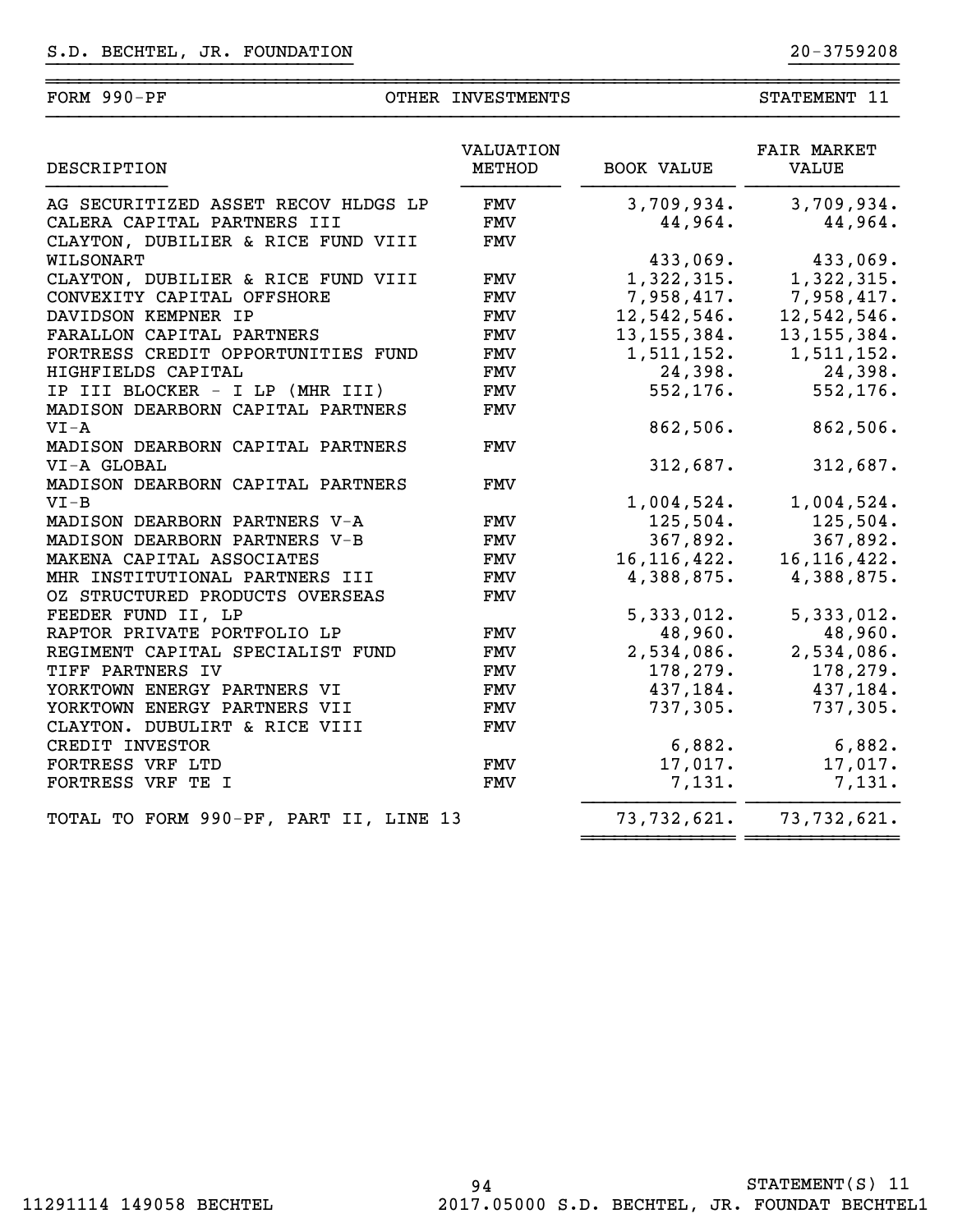| FORM 990-PF                                                           | OTHER ASSETS                  |                                  | STATEMENT 12                |
|-----------------------------------------------------------------------|-------------------------------|----------------------------------|-----------------------------|
| DESCRIPTION                                                           | BEGINNING OF<br>YR BOOK VALUE | END OF YEAR<br><b>BOOK VALUE</b> | <b>FAIR MARKET</b><br>VALUE |
| ART                                                                   | 490,000.                      | 490,000.                         | 490,000.                    |
| BENEFICIAL INTEREST IN CHARITABLE<br>TRUSTS<br>DUE FROM OTHER PARTIES | 954,785.<br>$-12,504.$        | 932,047.<br>9,445.               | 932,047.<br>9,445.          |
| TO FORM 990-PF, PART II, LINE 15                                      | 1,432,281.                    | 1,431,492.                       | 1,431,492.                  |

~~~~~~~~~~~~~~ ~~~~~~~~~~~~~~ ~~~~~~~~~~~~~~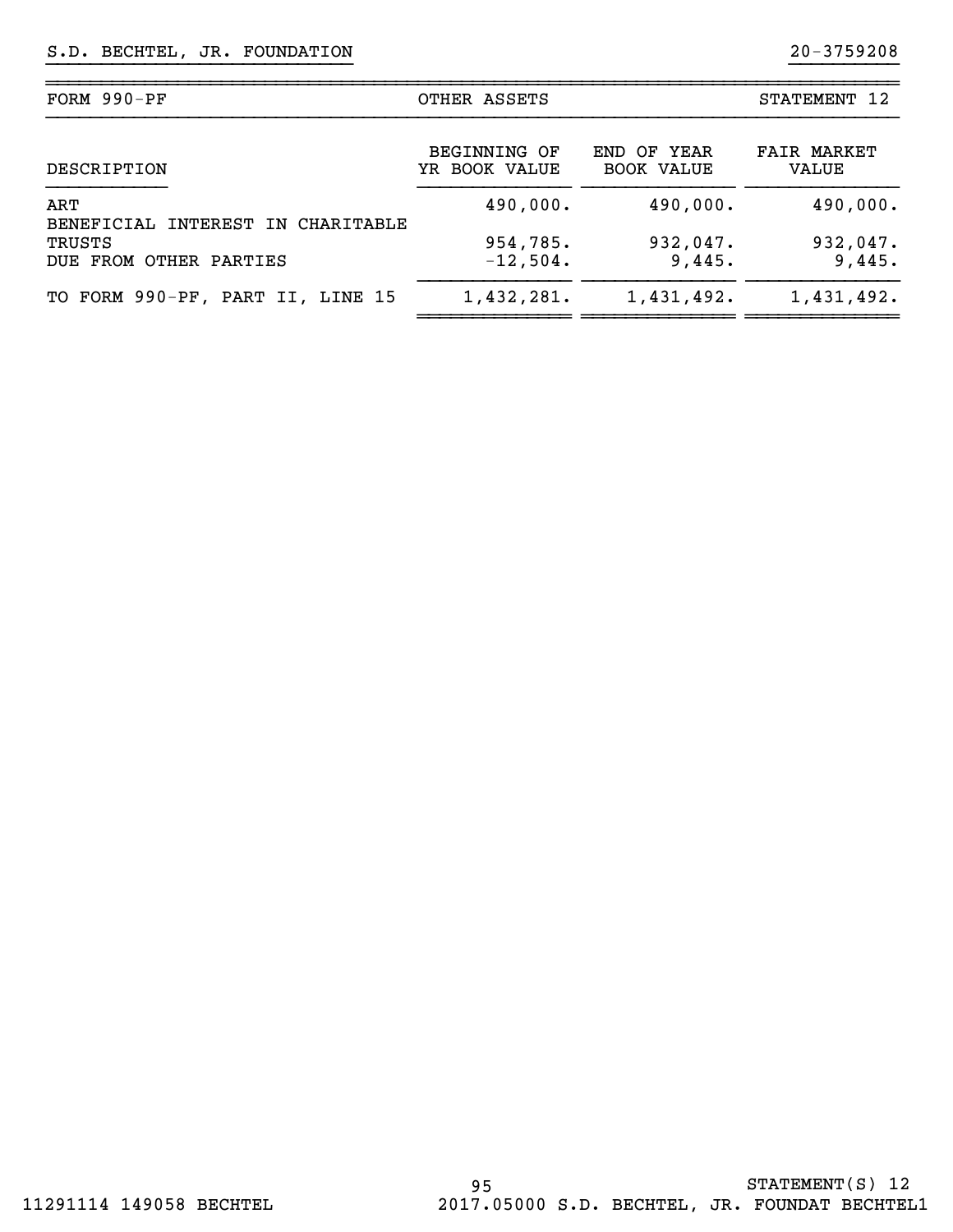| FORM $990-PF$                                                            | PART VIII - LIST OF OFFICERS, DIRECTORS<br>TRUSTEES AND FOUNDATION MANAGERS | STATEMENT 13     |          |    |
|--------------------------------------------------------------------------|-----------------------------------------------------------------------------|------------------|----------|----|
| NAME AND ADDRESS                                                         | TITLE AND COMPEN- BEN PLAN EXPENSE<br>AVRG HRS/WK SATION CONTRIB ACCOUNT    |                  | EMPLOYEE |    |
| STEPHEN D. BECHTEL, JR.<br>199 FREMONT STREET<br>SAN FRANCISCO, CA 94105 | CHAIRMAN/DIRECTOR<br>10.00                                                  |                  | 0. 0.    | 0. |
| LAUREN B. DACHS<br>199 FREMONT STREET<br>SAN FRANCISCO, CA 94105         | PRESIDENT/VICE CHAIR<br>40.00                                               | 350,001. 19,097. |          | 0. |
| ELIZABETH H. BECHTEL<br>199 FREMONT STREET<br>SAN FRANCISCO, CA 94105    | <b>DIRECTOR</b><br>5.00                                                     | 0.               | 0.       | 0. |
| NONIE B. RAMSAY<br>199 FREMONT STREET<br>SAN FRANCISCO, CA 94105         | DIRECTOR<br>5.00                                                            | 0.               | 0.       | 0. |
| ALAN M. DACHS<br>199 FREMONT STREET<br>SAN FRANCISCO, CA 94105           | DIRECTOR<br>5.00                                                            | 0.               | $0$ .    | 0. |
| DEBORAH L. DUNCAN<br>199 FREMONT STREET<br>SAN FRANCISCO, CA 94105       | DIRECTOR<br>5.00                                                            | 0.               | 0.       | 0. |
| JUDE L. LASPA<br>199 FREMONT STREET<br>SAN FRANCISCO, CA 94105           | <b>DIRECTOR</b><br>5.00                                                     | $0$ .            | 0.       | 0. |
| BOB PECK<br>199 FREMONT STREET<br>SAN FRANCISCO, CA 94105                | <b>DIRECTOR</b><br>5.00                                                     | 0.               | 0.       | 0. |
| JOHN W. WEISER<br>199 FREMONT STREET<br>SAN FRANCISCO, CA 94105          | <b>DIRECTOR</b><br>5.00                                                     | 0.               | 0.       | 0. |
| SUSAN M. HARVEY<br>199 FREMONT STREET<br>SAN FRANCISCO, CA 94105         | SECRETARY/PROGRAM DIRECTOR<br>36.00                                         | 289,966.         | 34,781.  | 0. |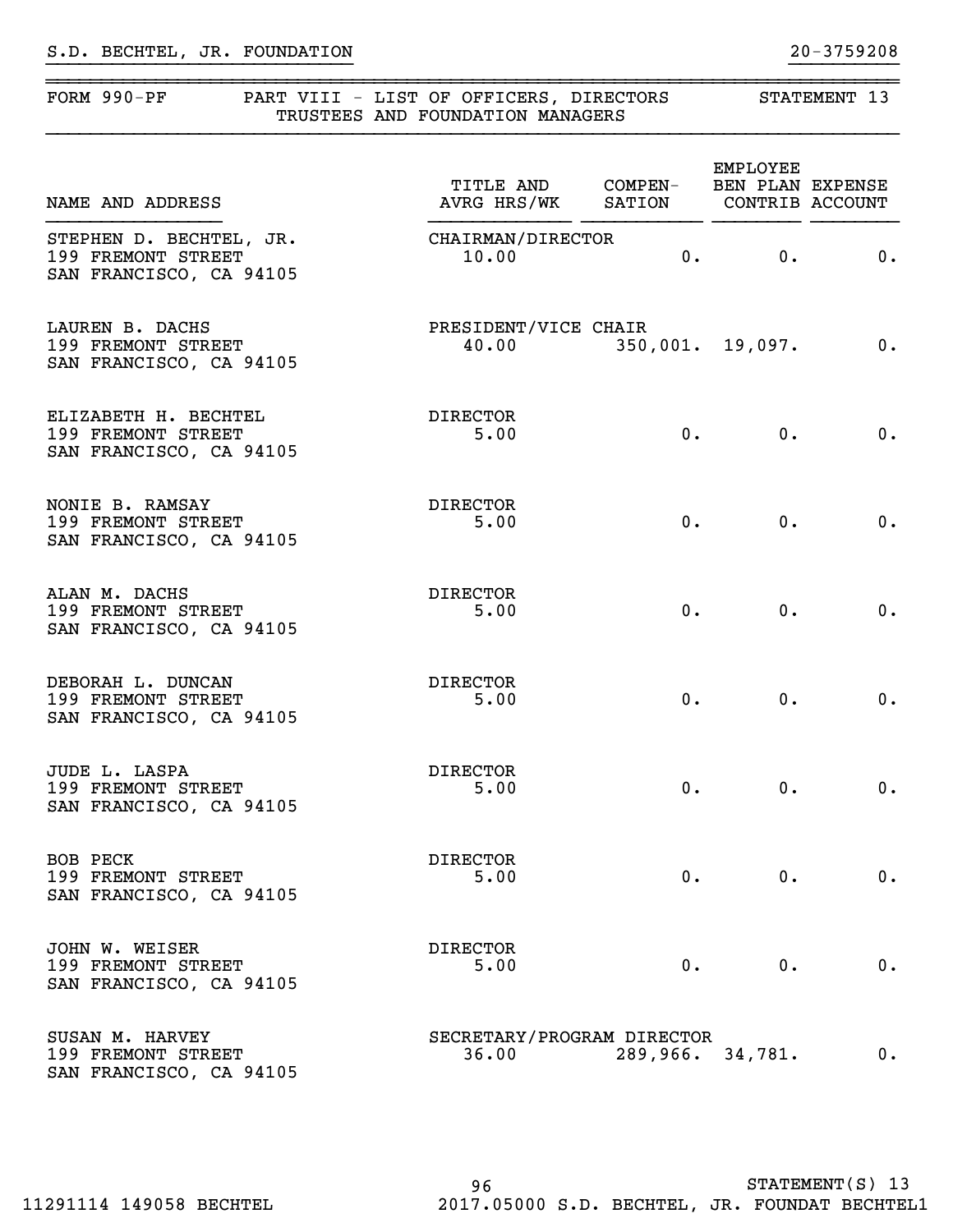| S.D. BECHTEL, JR. FOUNDATION                                     |                               |                    | $20 - 3759208$ |
|------------------------------------------------------------------|-------------------------------|--------------------|----------------|
| BARBARA CARTIER<br>199 FREMONT STREET<br>SAN FRANCISCO, CA 94105 | TREASURER/CONTROLLER<br>40.00 | $211,462.$ 43,489. | $0$ .          |
|                                                                  |                               |                    |                |

 }}}}}}}}}}} }}}}}}}} }}}}}}}} TOTALS INCLUDED ON 990-PF, PAGE 6, PART VIII 851,429. 97,367. 0.

 $\cdot$  <del>======</del>  $\cdot$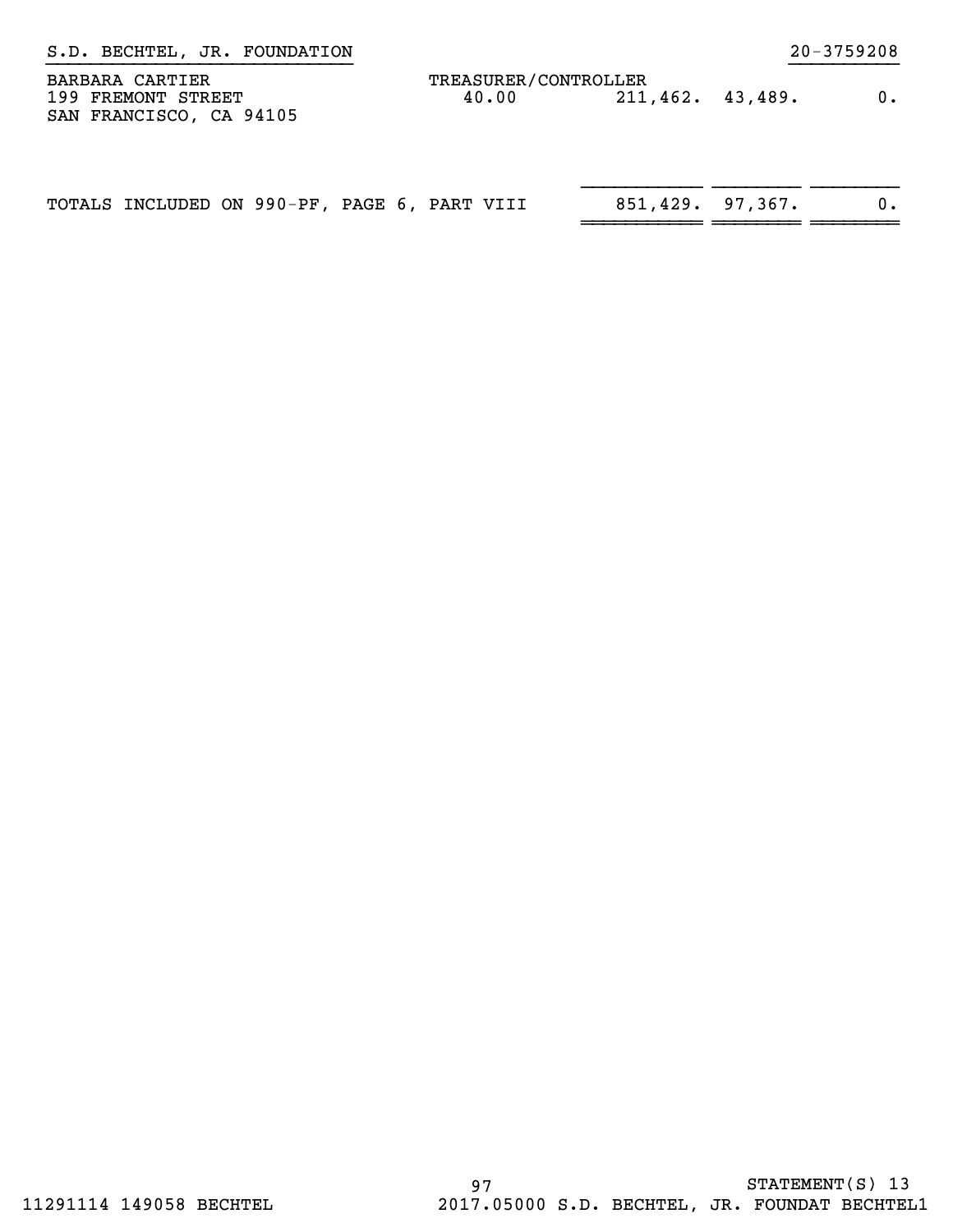### FORM 990-PF OFFICERS, DIRECTORS, TRUSTEES AND STATEMENT 14 FOUNDATION MANAGERS COMPENSATION EXPLANATION PART VIII, LINE 1

~~~~~~~~~~~~~~~~~~~~~~~~~~~~~~~~~~~~~~~~~~~~~~~~~~~~~~~~~~~~~~~~~~~~~~~~~~~~~~

}}}}}}}}}}}}}}}}}}}}}}}}}}}} }}}}}}}}}}

PERSON'S NAME }}}}}}}}}}}}}

SUSAN M. HARVEY AND BARBARA CARTIER

#### COMPENSATION EXPLANATION }}}}}}}}}}}}}}}}}}}}}}}}

COMPENSATION PAID TO SUSAN M. HARVEY AND TO BARBARA CARTIER WERE FOR SERVICES RENDERED AS A PROGRAM DIRECTOR AND CONTROLLER, RESPECTIVELY, AND NOT FOR SERVICES AS OFFICERS OF THE FOUNDATION.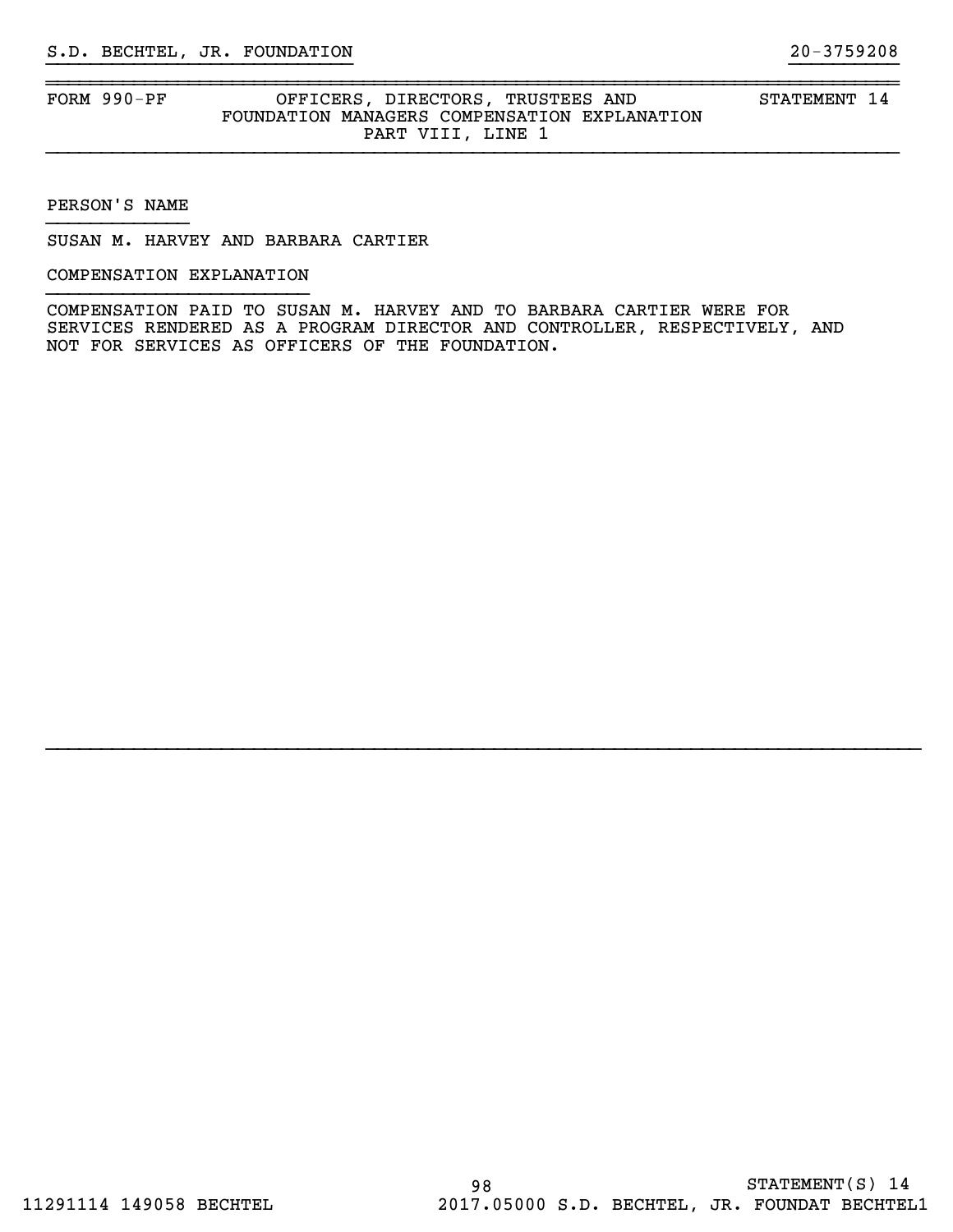FORM 990-PF **EXPENDITURE RESPONSIBILITY STATEMENT** STATEMENT 15 PART VII-B, LINE 5C

~~~~~~~~~~~~~~~~~~~~~~~~~~~~~~~~~~~~~~~~~~~~~~~~~~~~~~~~~~~~~~~~~~~~~~~~~~~~~~

}}}}}}}}}}}}}}}}}}}}}}}}}}}} }}}}}}}}}}

GRANTEE'S NAME

AMERICAN CENTER OF PHILIPPINE ARTS

GRANTEE'S ADDRESS

1511 JEFFERSON STREET #207 OAKLAND, CA 94612

| GRANT AMOUNT | DATE OF GRANT | AMOUNT EXPENDED |
|--------------|---------------|-----------------|
| 500.         | 06/23/17      | 500.            |

PURPOSE OF GRANT

FUNDS FOR UNRESTRICTED GENERAL SUPPORT

DATES OF REPORTS BY GRANTEE

10/09/2018

ANY DIVERSION BY GRANTEE }}}}}}}}}}}}}}}}}}}}}}}}

NONE

RESULTS OF VERIFICATION

TO THE KNOWLEDGE OF THE S.D. BECHTEL, JR. FOUNDATION, NO PART OF THE GRANT WAS USED FOR OTHER THAN THE INTENDED PURPOSE, AND NO VERIFICATION EFFORTS HAVE BEEN CONSIDERED NECESSARY.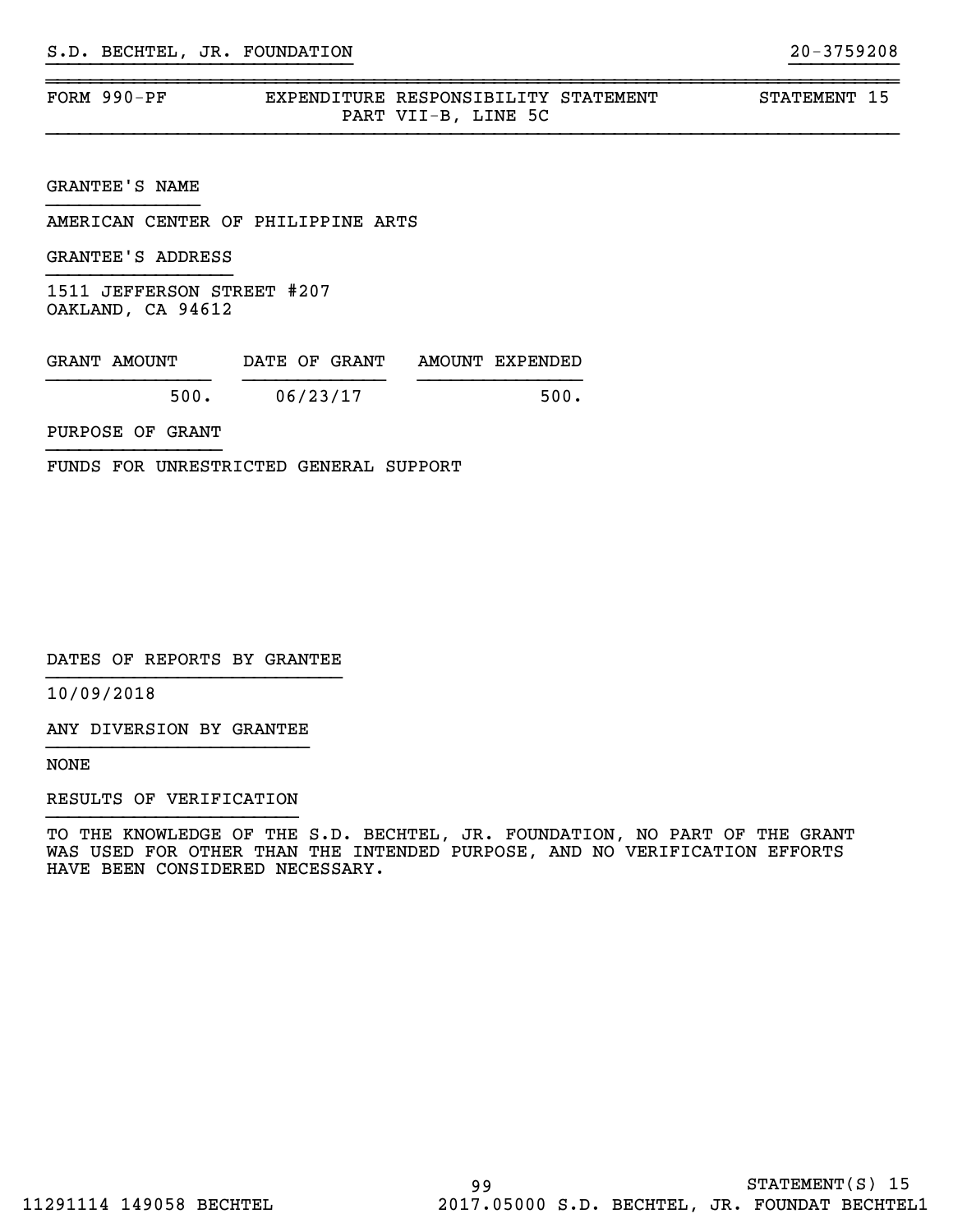### GRANTEE'S NAME

THE GREAT THIRST PRODUCTIONS, LLC

GRANTEE'S ADDRESS

1925 CENTURY PARK EAST, SUITE 420 LOS ANGELES, CA 90067

| GRANT AMOUNT | DATE OF GRANT | AMOUNT EXPENDED |
|--------------|---------------|-----------------|
| 100,000.     | 12/22/17      |                 |

### PURPOSE OF GRANT

FUNDS FOR A DOCUMENTARY BASED ON NORRIS HUNDLEY'S BOOK "THE GREAT THIRST."

}}}}}}}}}}}}}}}}}}}}}}}}}}}} }}}}}}}}}}

#### DATES OF REPORTS BY GRANTEE

08/22/2018

ANY DIVERSION BY GRANTEE }}}}}}}}}}}}}}}}}}}}}}}}

NONE

RESULTS OF VERIFICATION

TO THE KNOWLEDGE OF THE S.D. BECHTEL, JR. FOUNDATION, AND BASED ON THE REPORTS BY THE GRANTEE, NO PART OF THE GRANT WAS USED FOR OTHER THAN THE INTENDED PURPOSE, AND NO VERIFICATION EFFORTS HAVE BEEN CONSIDERED NECESSARY.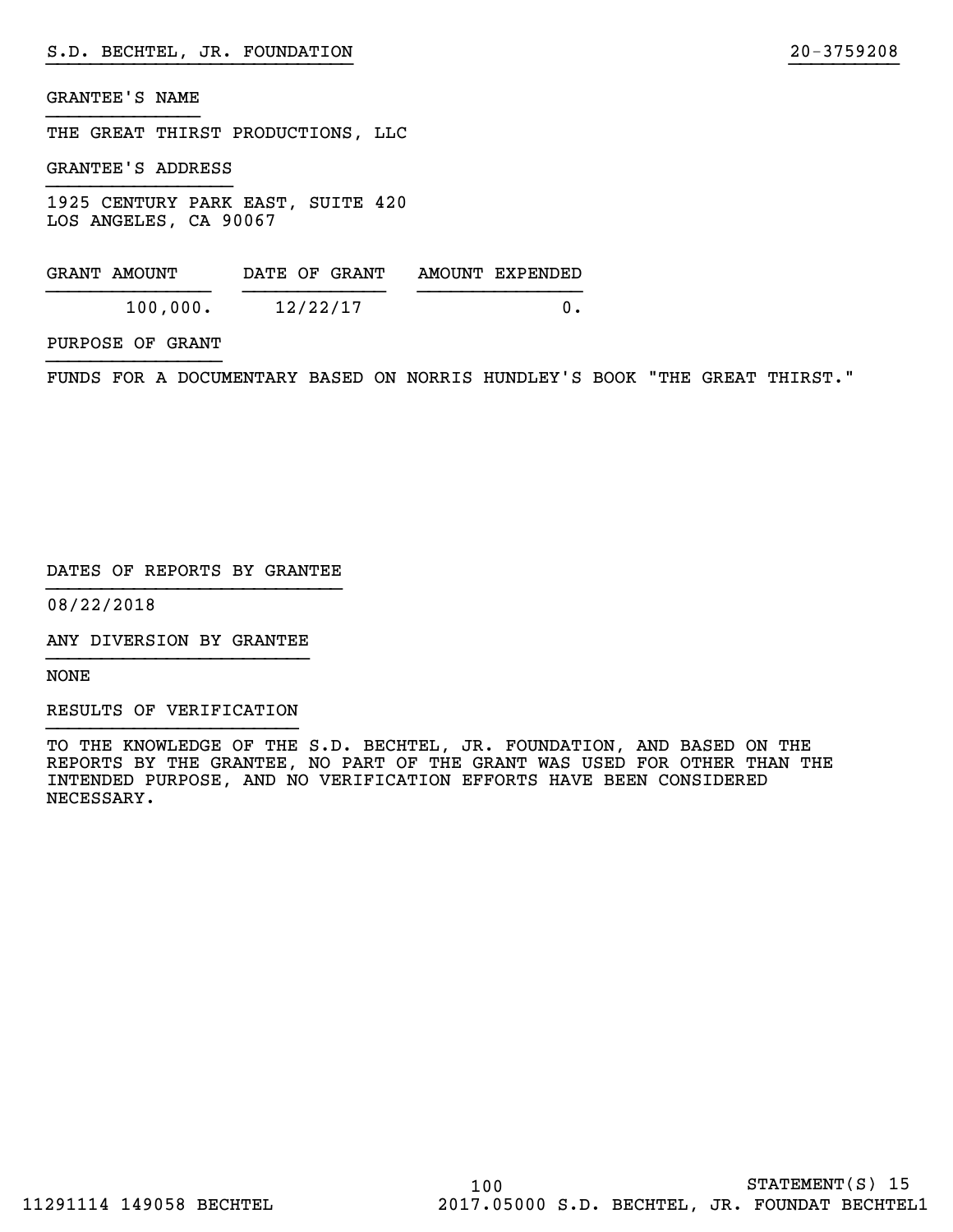~~~~~~~~~~~~~~~~~~~~~~~~~~~~~~~~~~~~~~~~~~~~~~~~~~~~~~~~~~~~~~~~~~~~~~~~~~~~~~~~

SEE GENERAL EXPLANATION STATEMENT 18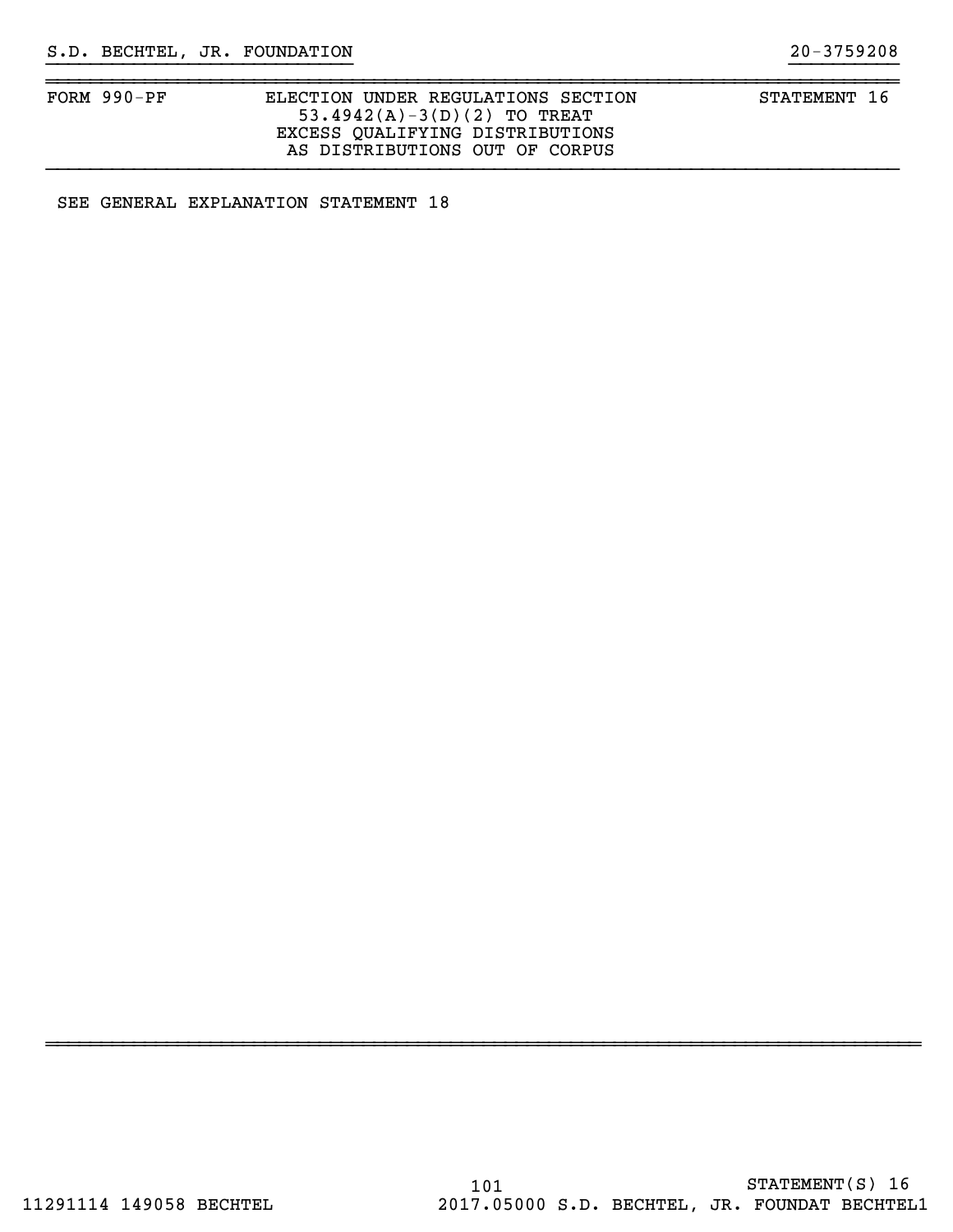~~~~~~~~~~~~~~~~~~~~~~~~~~~~~~~~~~~~~~~~~~~~~~~~~~~~~~~~~~~~~~~~~~~~~~~~~~~~~~

}}}}}}}}}}}}}}}}}}}}}}}}}}}} }}}}}}}}}}

### NAME OF MANAGER

STEPHEN D. BECHTEL, JR. ELIZABETH H. BECHTEL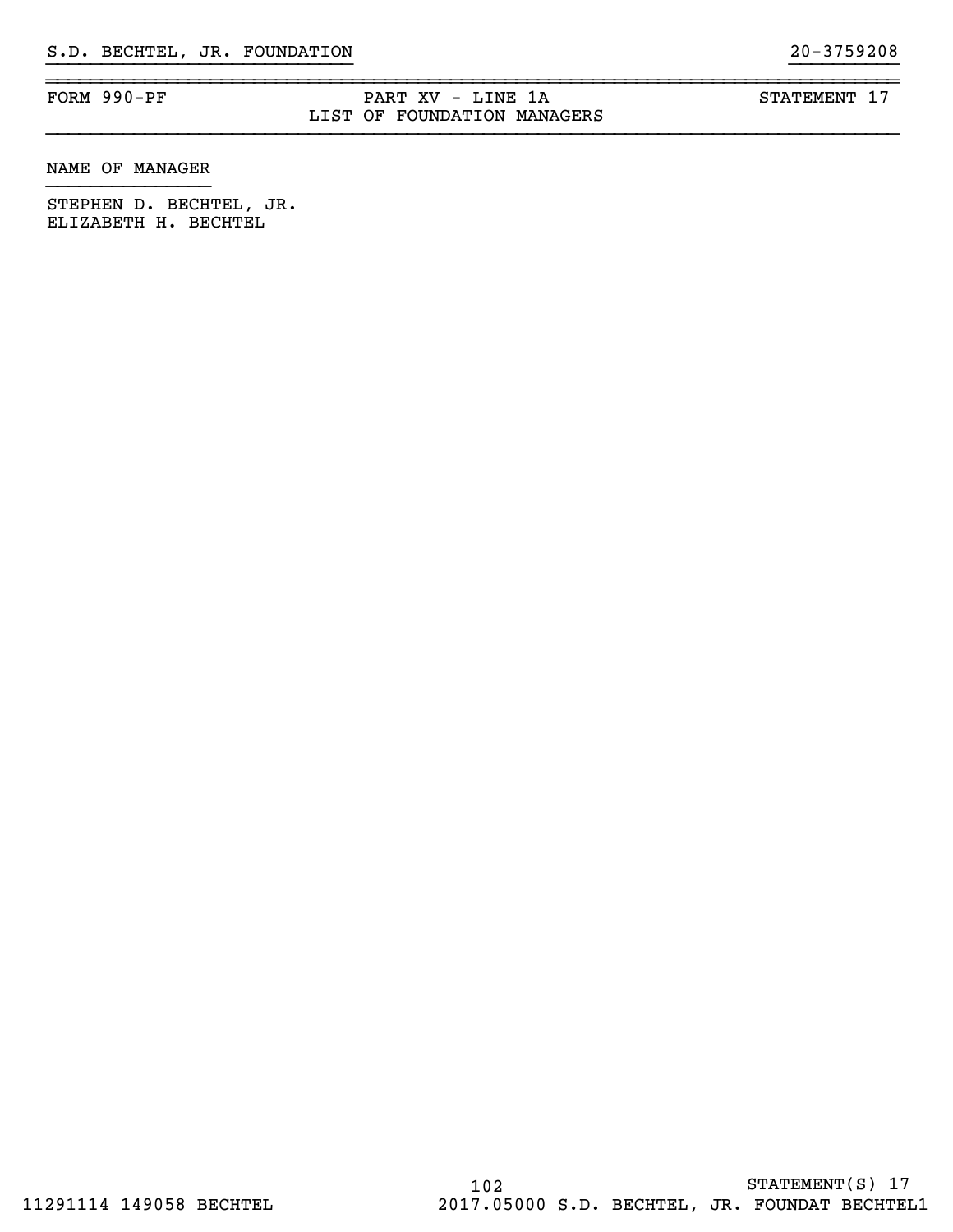GENERAL EXPLANATION STATEMENT 18

~~~~~~~~~~~~~~~~~~~~~~~~~~~~~~~~~~~~~~~~~~~~~~~~~~~~~~~~~~~~~~~~~~~~~~~~~~~~~~

}}}}}}}}}}}}}}}}}}}}}}}}}}}} }}}}}}}}}}

}}}}}}}}}}}}}}}}}}}}}}}}}}}}}}}}}}}}}}}}}}}}}}}}}}}}}}}}}}}}}}}}}}}}}}}}}

### FORM/LINE IDENTIFIER

TANGIBLE PROPERTY REGULATIONS ELECTION STATEMENTS

EXPLANATION:

TAXPAYER HEREBY MAKES THE DE MINIMIS SAFE HARBOR ELECTION UNDER TREASURY REGULATION 1.263(A)-1(F) FOR ALL ELIGIBLE AMOUNTS PAID OR INCURRED DURING THE TAXABLE YEAR.

TAXPAYER HEREBY ELECTS TO CAPITALIZE REPAIRS AND MAINTENANCE COSTS UNDER TREASURY REGULATION  $1.263(A) - 1(N)$ . THE COSTS WERE INCURRED DURING THE TAXABLE YEAR IN THE ELECTING TAXPAYER'S TRADE OR BUSINESS AND THE ELECTING TAXPAYER TREATS SUCH COSTS AS CAPITAL EXPENDITURE ON ITS BOOKS AND RECORDS.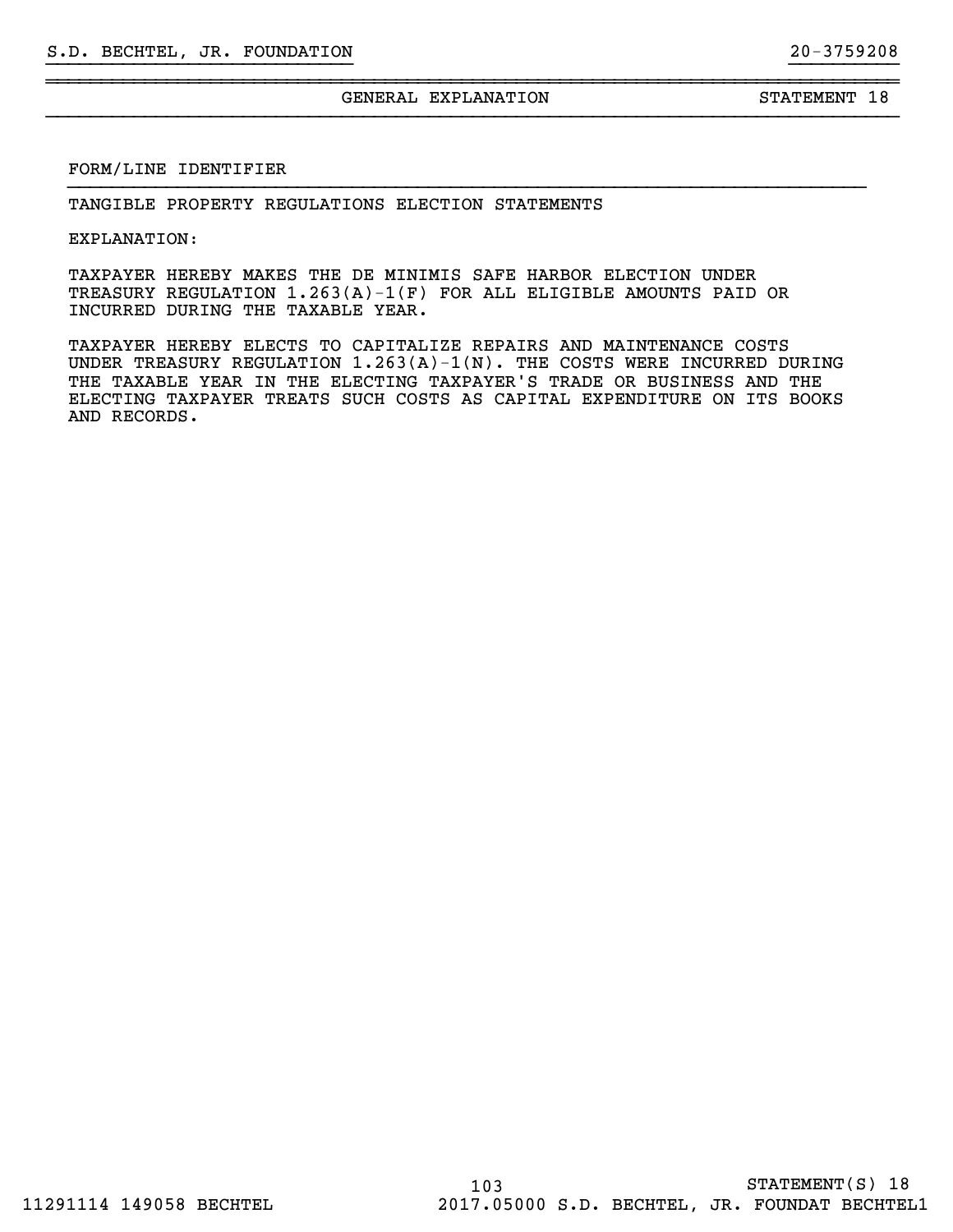GENERAL EXPLANATION STATEMENT 19

### FORM/LINE IDENTIFIER

FORM 990PF PT XIII LN 4C - ELECTION UNDER REG SEC  $53.4942(A) - 3(D)(2)$ 

#### EXPLANATION:

ELECTION UNDER REG SECTION  $53.4942(A)-3(D)(2)$  TO TREAT EXCESS QUALIFYING DISTRIBUTIONS AS DISTRIBUTIONS OUT OF CORPUS

STATEMENT REGARDING QUALIFYING STATUS AS A CONDUIT PRIVATE FOUNDATION

PURSUANT TO IRC SECTION 4942(H) AND TREASURY REGULATIONS SECTION  $53.4942(A) - 3(D)(2)$ , THE TAXPAYER HEREBY ELECTS TO TREAT THE CURRENT YEAR QUALIFYING DISTRIBUTIONS OF 546,252,117 AS BEING MADE OUT OF CORPUS.

AS SUCH, THE TAXPAYER MEETS THE REQUIREMENTS OF IRC SECTION  $170(B)(1)(A)(VII)$ ,  $170(B)(1)(F)(II)$ , AND  $4942(H)$  IN THAT (A) THE TAXPAYER HAD NO REMAINING UNDISTRIBUTABLE INCOME FROM ANY PRIOR TAX YEAR, (B) THE TAXPAYER DISTRIBUTED ALL OF ITS DISTRIBUTABLE AMOUNT FOR 2017 SO THAT THERE WAS NO UNDISTRIBUTABLE AMOUNT FOR 2017, AND (C) THE TAXPAYER MADE QUALIFYING DISTRIBUTIONS OUT OF CORPUS IN AMOUNT EQUAL TO 100% OF ALL CONTRIBUTIONS RECEIVED BY THE TAXPAYER DURING 2017. THEREFORE, THE TAXPAYER IS A CONDUIT PRIVATE FOUNDATION IN 2017 AND QUALIFIES AS A 50% CHARITY.

Clureu B. Dache

SIGNATURE OF OFFICER